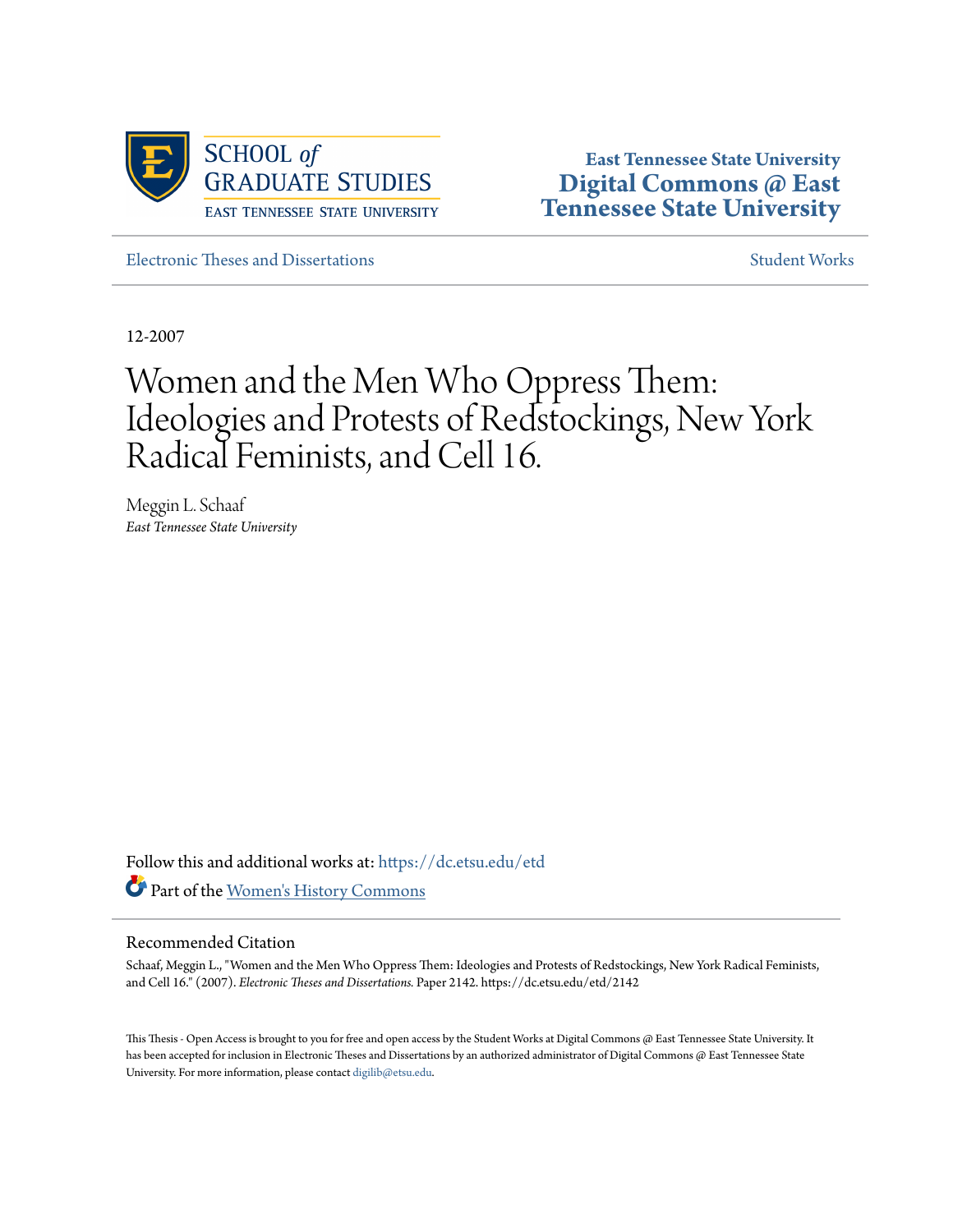Women And The Men Who Oppress Them:

Ideologies And Protests Of Redstockings, New York Radical Feminists, And Cell 16

\_\_\_\_\_\_\_\_\_\_\_\_\_\_\_\_\_\_\_\_\_\_

A thesis

presented to

the faculty of the Department of History

East Tennessee State University

In partial fulfillment

of the requirements for the degree

Master of Arts in History

\_\_\_\_\_\_\_\_\_\_\_\_\_\_\_\_\_\_\_\_\_

by

Meggin L. Schaaf

December 2007

\_\_\_\_\_\_\_\_\_\_\_\_\_\_\_\_\_\_\_\_\_\_

Elwood Watson, Chair

Stephen Fritz

Dale Schmitt

Keywords: Women's Studies, Women's Liberation, Feminist Studies, Radical Feminism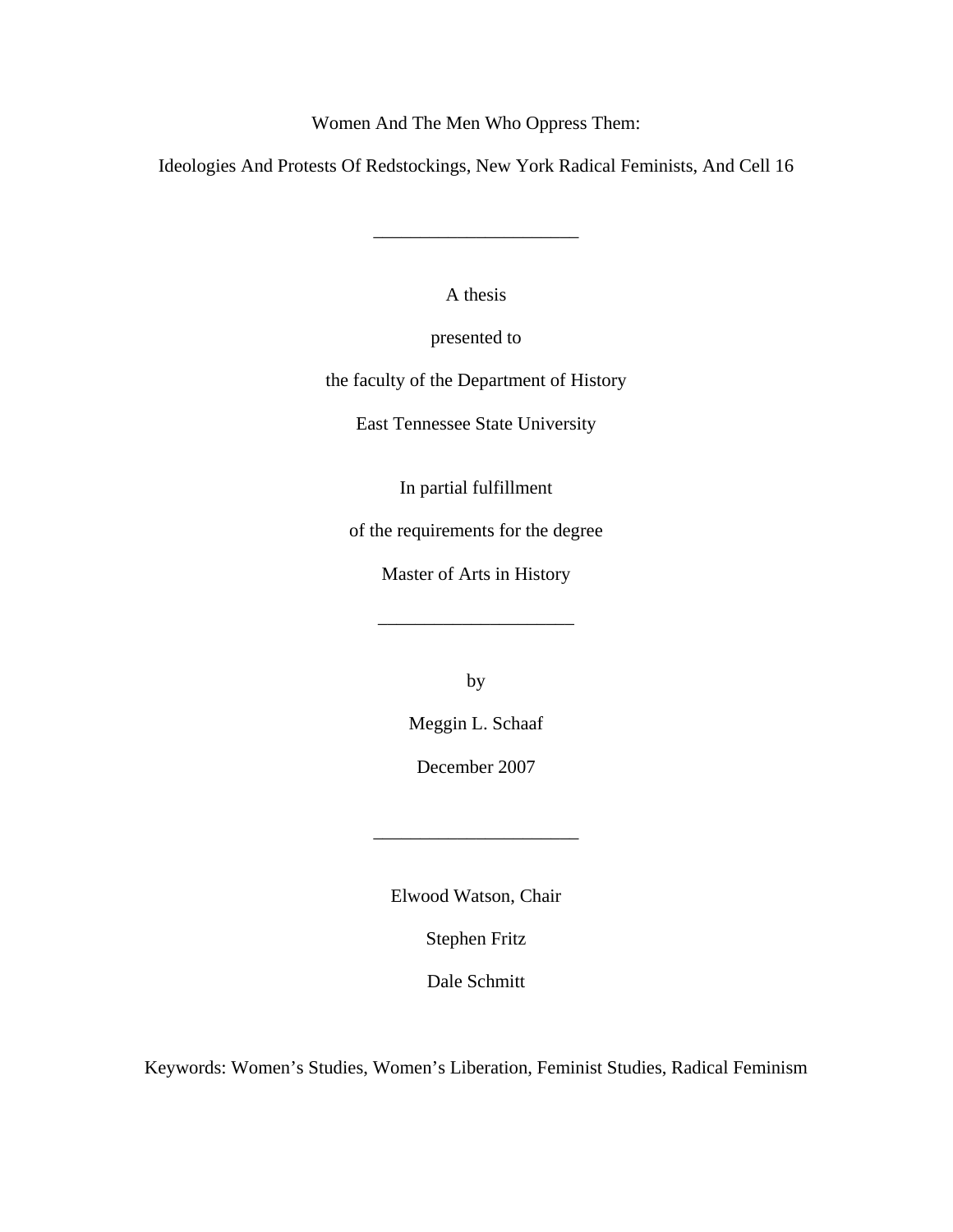### ABSTRACT

### Women And The Men Who Oppress Them:

### Ideologies And Protests Of Redstockings, New York Radical Feminists, And Cell 16

by

### Meggin L. Schaaf

The American civil rights movement created a ready environment in which exploited people protested their social status and demanded change. Among the forefront, women contended against their male oppressors and demanded autonomy. Ultimately, however, women disagreed amongst themselves regarding the severity of their oppression and the ideal route to implement change. Thereafter, radical feminism became a strong force within the women's liberation movement. Group members denied that capitalism oppressed women, and countered that women's status as a sex-class remained the essential component in their subjugation. To obtain true freedom, women had to reject the deeply ingrained social expectations. As radical feminists, Redstockings, New York Radical Feminists, and Cell 16 shared the goal of female freedom, but the process of acquiring freedom remained unique to each group. Nevertheless, although they focused on distinct issues, they each identified men as the source of female oppression and offered legitimate alternatives to social expectations.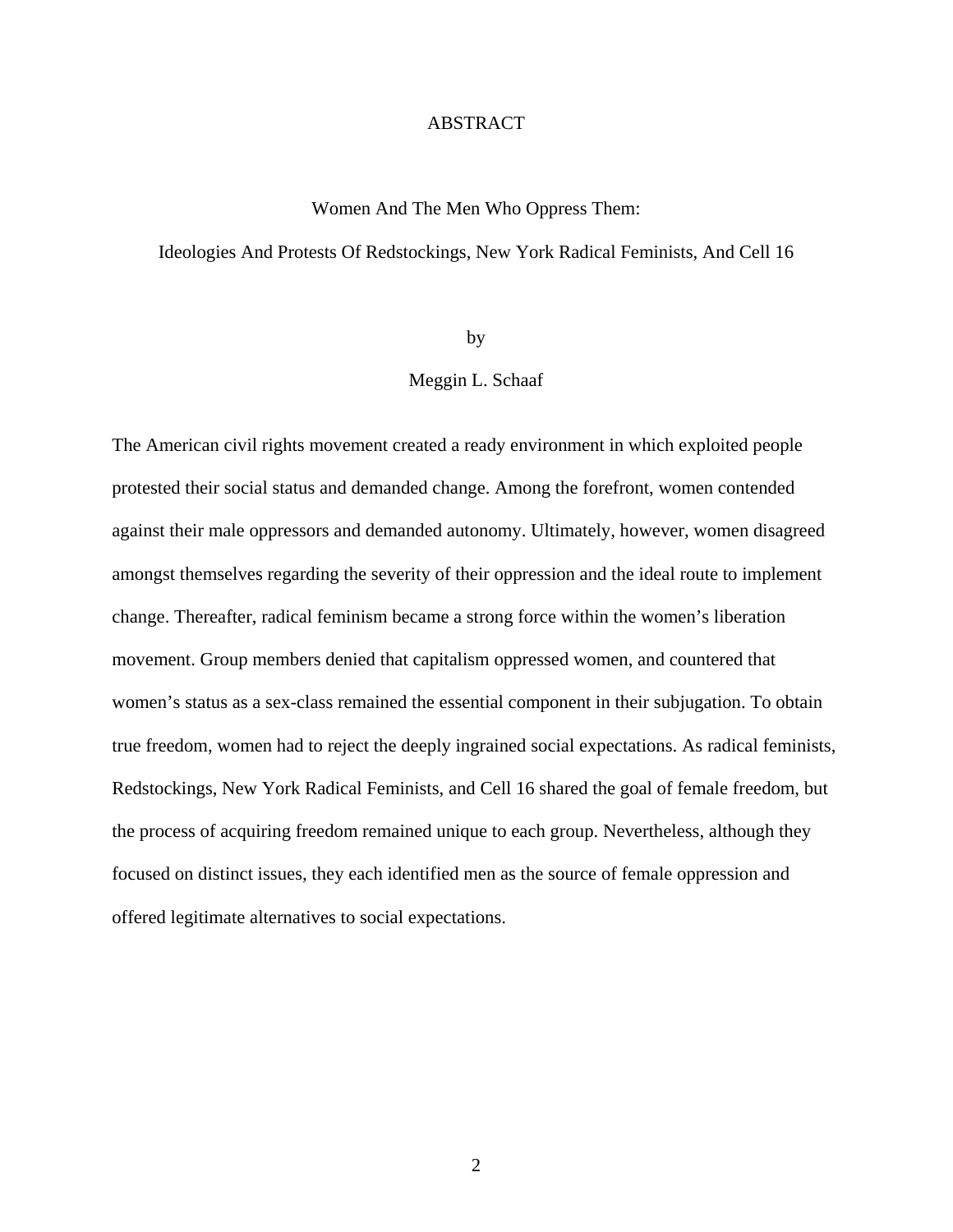### ACKNOWLEDGMENTS

 I would like to thank my husband for encouraging me throughout the thesis process and for his unwavering commitment to my educational endeavors. Also, I wish to thank Dr. Watson for his knowledgeable insight on women's studies and Dr. Fritz and Dr. Schmitt for their willingness to give so generously of their time. Finally, I would like to thank Dr. Knowles for passing on his enthusiasm for history.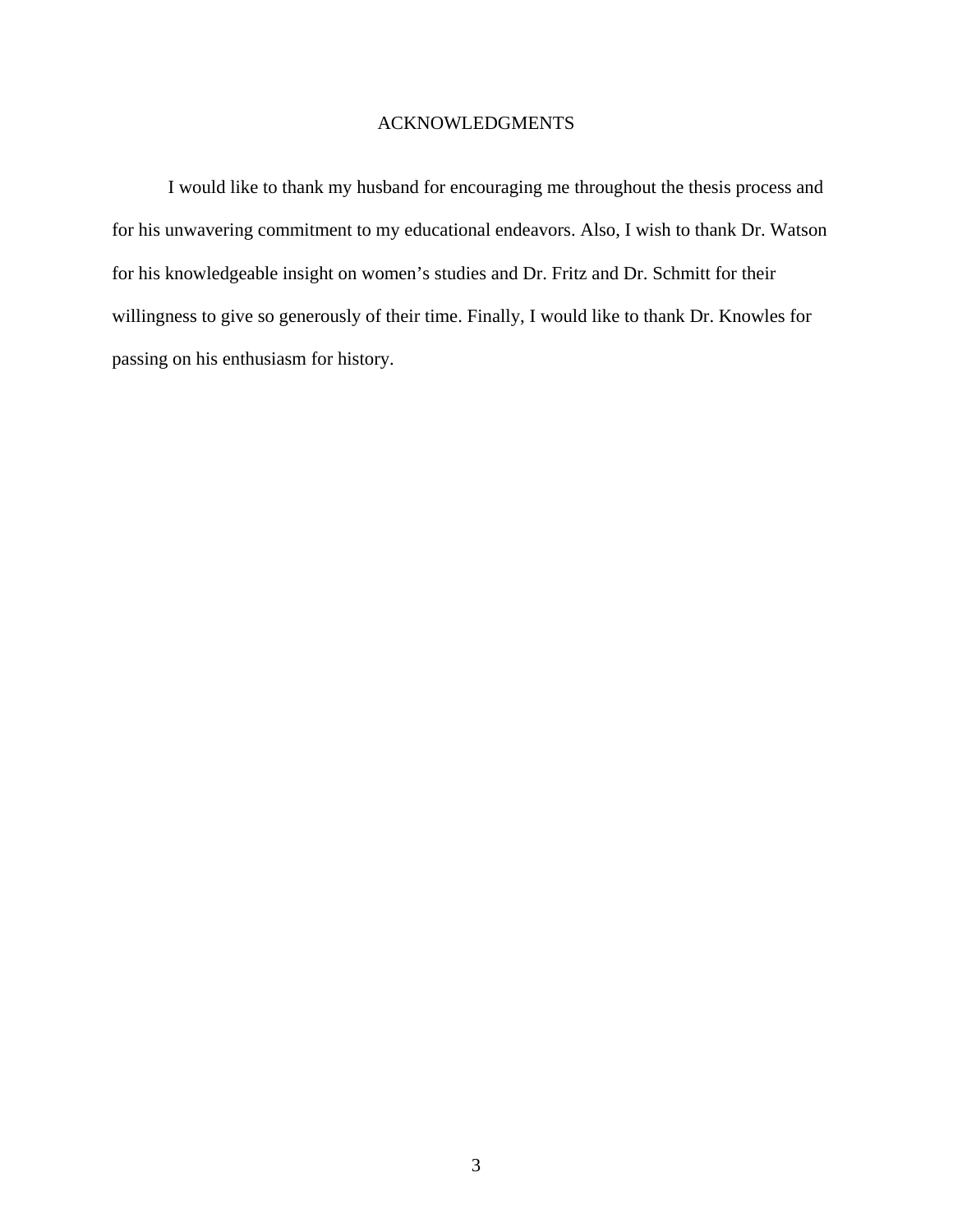### **CONTENTS**

|           | Page |
|-----------|------|
| ABSTRACT. |      |
|           |      |

## Chapter

| 56 |
|----|
| 91 |
| 93 |
| 99 |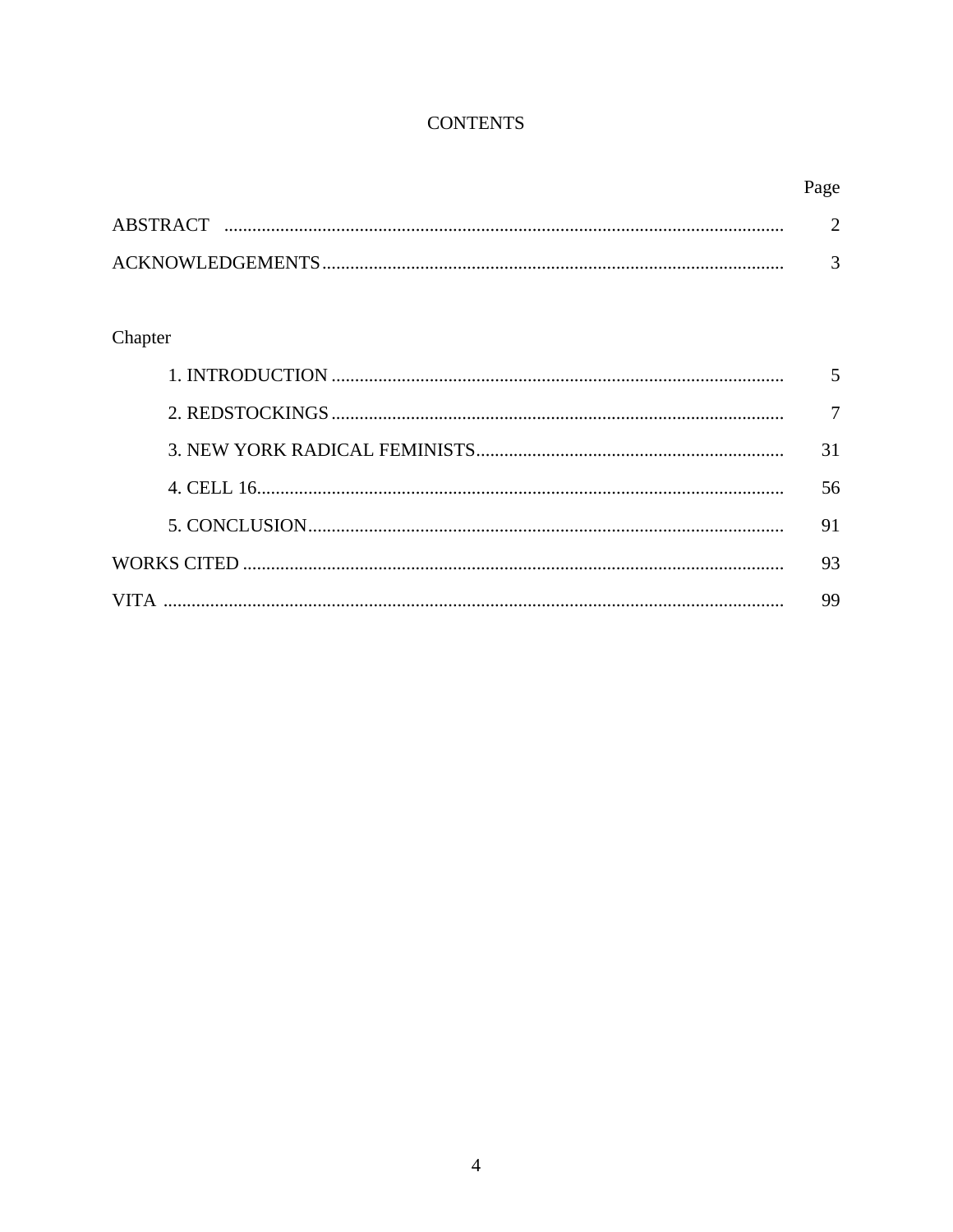### CHAPTER 1

### INTRODUCTION

The 1960s proved to be a time of turmoil as well as radical change. Blacks, no longer willing to acquiesce to the regulations that dictated their lives, agitated for change and a significant place within American culture. The demonstration of oppressed blacks who demanded equal rights stirred up the consciousness of women as well, who realized that they too experienced subjection to oppression by the white male society. Books such as Simone de Beauvoir's, *The Second Sex*, and Betty Friedan's, *The Feminine Mystique*, caused waves of unrest among women tired of subordination within a male supremacist culture that assumed all women would eventually fill the roles of domestic housewife and mother. Thereafter, women spoke up and demanded such things as equality in the workplace, full reproductive rights, and a general recognition by society that women should have more options available to them than simply those of wife and mother.

 Yet, women eventually realized that forming a cohesive and united movement would not be simple. One such problematic issue developed when white women tried to recruit black women into their movement. White women largely disregarded race as a possible barrier and believed that all women would see the urgent need for unity and recognize the commonalities that existed between the races. As history proved, however, circumstances played out differently.

Women, then, faced with the realistic view that they did not all hold the same ideals, eventually joined with others who shared similar beliefs. One group that emerged, the politicos, blamed women's oppression ultimately on the role of capitalism within American society and the dearth of a female presence within its institutions. But the politicos had their opponents, and in

5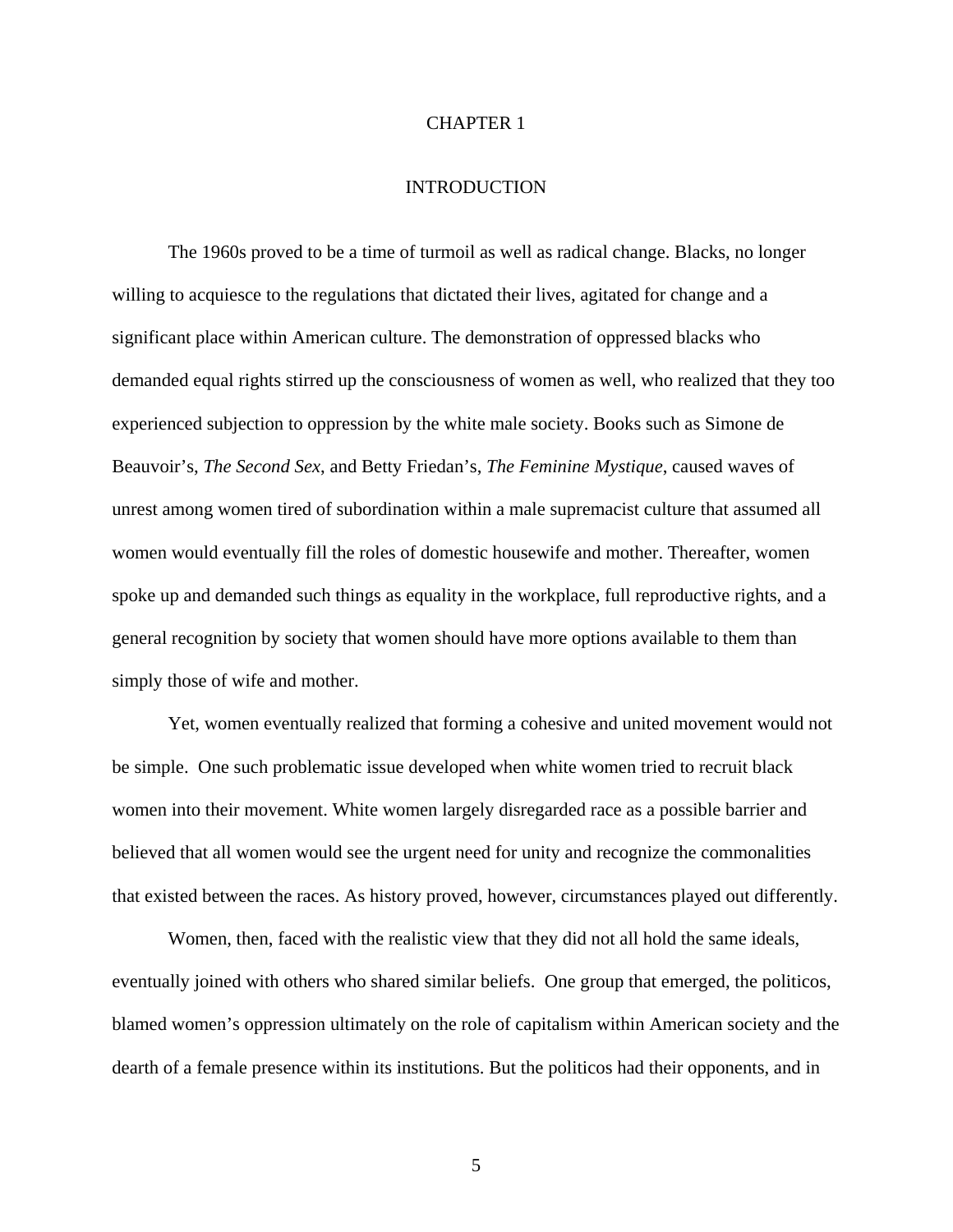1969, radical feminism emerged as a vital and dominant force within the women's liberation movement, as they rejected the politicos' assumption that capitalism oppressed women and, instead, argued that women represented a sex-class that must be eradicated from society.<sup>[1](#page-6-0)</sup>

The radical feminist groups that emerged during this time included Redstockings, New York Radical Feminists, and Cell 16. While their ideologies converged at some points, they nevertheless diverged at others. Furthermore, their work on such heated topics as abortion, rape, and celibacy proved too controversial for many. Yet, although their beliefs are debatable, the efforts of these radical feminists should not be ignored. By focusing on three distinct areas of work within each of these groups, it becomes clear that in their unique ways they all sought to identify the source of women's oppression as men and male-run structures, and, furthermore, they offered realistic and practical alternatives to society's gender expectations.

<span id="page-6-0"></span> $\frac{1}{1}$ <sup>1</sup> Alice Echols, *Daring to be Bad: Radical Feminism in America 1967-1975*, American Culture, eds. Stanly Arowitz, Sandra M. Gilbert, and George Lipsitz, no. 3 (Minneapolis: University of Minnesota Press, 1989), 3.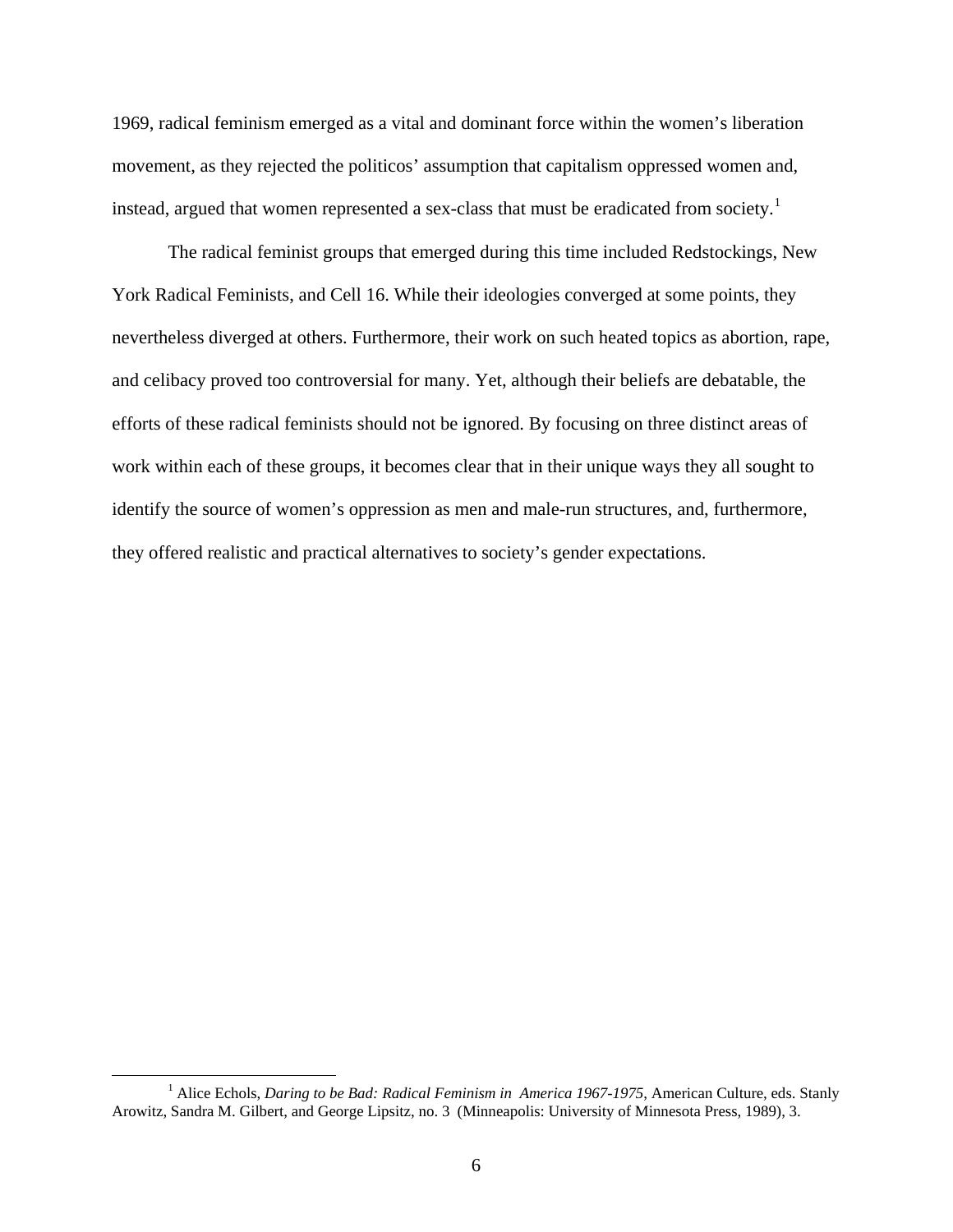### CHAPTER 2

### REDSTOCKINGS

While many have used the term "radical" within different contexts, Kathie Sarachild noted that the dictionary equated the word "radical" to the Latin word which denoted "root." Contrary to what others thought of the women's liberation movement, radical feminists aimed to focus on the problems that existed at the root of society and sought to "put an end to the barriers of segregation and discrimination based on sex."<sup>[2](#page-7-0)</sup>

Redstockings emerged as one such radical feminist group. Founded in February 1969 by Ellen Willis and Shulamith Firestone, they envisioned a militant group that would be an active force in the public committed to consciousness-raising among women, while it would also maintain a degree of leadership in action. Aside from Firestone and Willis, other key members included Sarachild, Irene Peslikis, and Pat Mainardi.<sup>[3](#page-7-1)</sup> While the women held many issues as essential components in their group understanding, ultimately abortion, consciousness-raising, and the pro-woman line became the three prime areas of focus.

Redstockings, then, set its first target on the abortion issue. Near the end of the 1960s the medical profession, and other organizations based on family planning, swayed in favor of reforming the existing laws on abortion.<sup>[4](#page-7-2)</sup> Thereafter, the state of New York decided in favor of hearings on abortion reform and chose thirteen men and one nun as "expert witnesses." This selection of witnesses greatly disturbed women's liberationists who, thereafter, picketed the

<span id="page-7-1"></span><span id="page-7-0"></span> $\overline{\phantom{a}}$  $2$  Kathie Sarachild, "Consciousness Raising: A Radical Weapon" (a compilation and expansion of text, notes and comments from a talk Kathie Sarachild gave on consciousness-raising to the First National Conference of Stewardesses for Women's Rights in New York City on March 12, 1973), http://scriptorium.lib.duke.edu/wlm/fem/sarachild.html (accessed 18 March 2007).

<sup>3</sup> Echols*,* 139-40.

<span id="page-7-2"></span><sup>4</sup> Ibid., 140.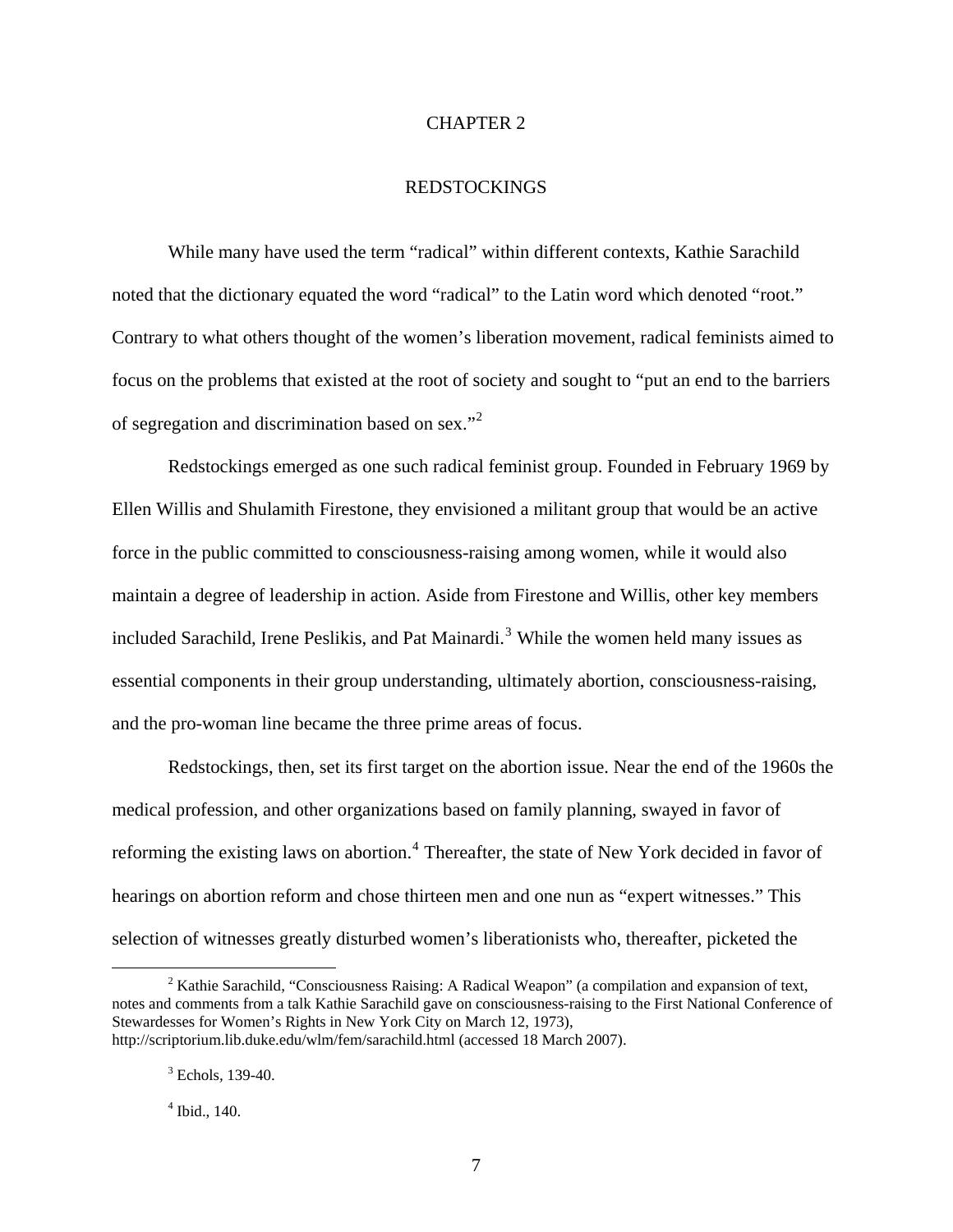hearing. Sarachild stood up in the midst of the hearing and demanded that the real experts, women, speak their opinion on the abortion reform laws. Instead of reforming the abortion laws, she argued, they should be repealed. After other Redstockings members voiced their opinions, a legislator tried to gain order of the hearing and requested that the women "act like ladies" but the protestors appeared anything but willing to back down.<sup>[5](#page-8-0)</sup>

It can be argued that, in part, the abortion hearing gained a victory for the women's movement. More women received access to legal abortions rather than the sole choice of back alley abortionists who proved to be less than concerned about women's safety issues. Still, Redstockings believed that abortion reform failed to fully resolve the issue. There still existed a number of women unable to convince the panel that their situation warranted serious consideration. Redstockings, then, spoke out for women such as these.

After the success of their protest at the abortion reform hearings, Redstockings ventured to plan an abortion hearing of their own. While many of the women turned down the opportunity to talk about their own abortions because they feared the possible outcome, Peslikis and Barbara Kaminsky secured twelve speakers for the March 21st abortion action. As they dismantled preconceived notions about public and private life, the speakers talked about their own personal experiences with their abortions, which formed a connection between the personal and political. The fact that the speakers talked about their own experiences proved beneficial to the Redstockings' abortion speak-out as it brought out strong feelings among those women who attended.<sup>[6](#page-8-1)</sup>

Willis, a Redstockings member who vigorously advocated for abortion rights, responded to those who made the abortion debate into an issue of murder and contended that in the midst of

<span id="page-8-1"></span><span id="page-8-0"></span> $\frac{1}{5}$  $<sup>5</sup>$  Ibid., 141.</sup>

 $<sup>6</sup>$  Ibid., 142.</sup>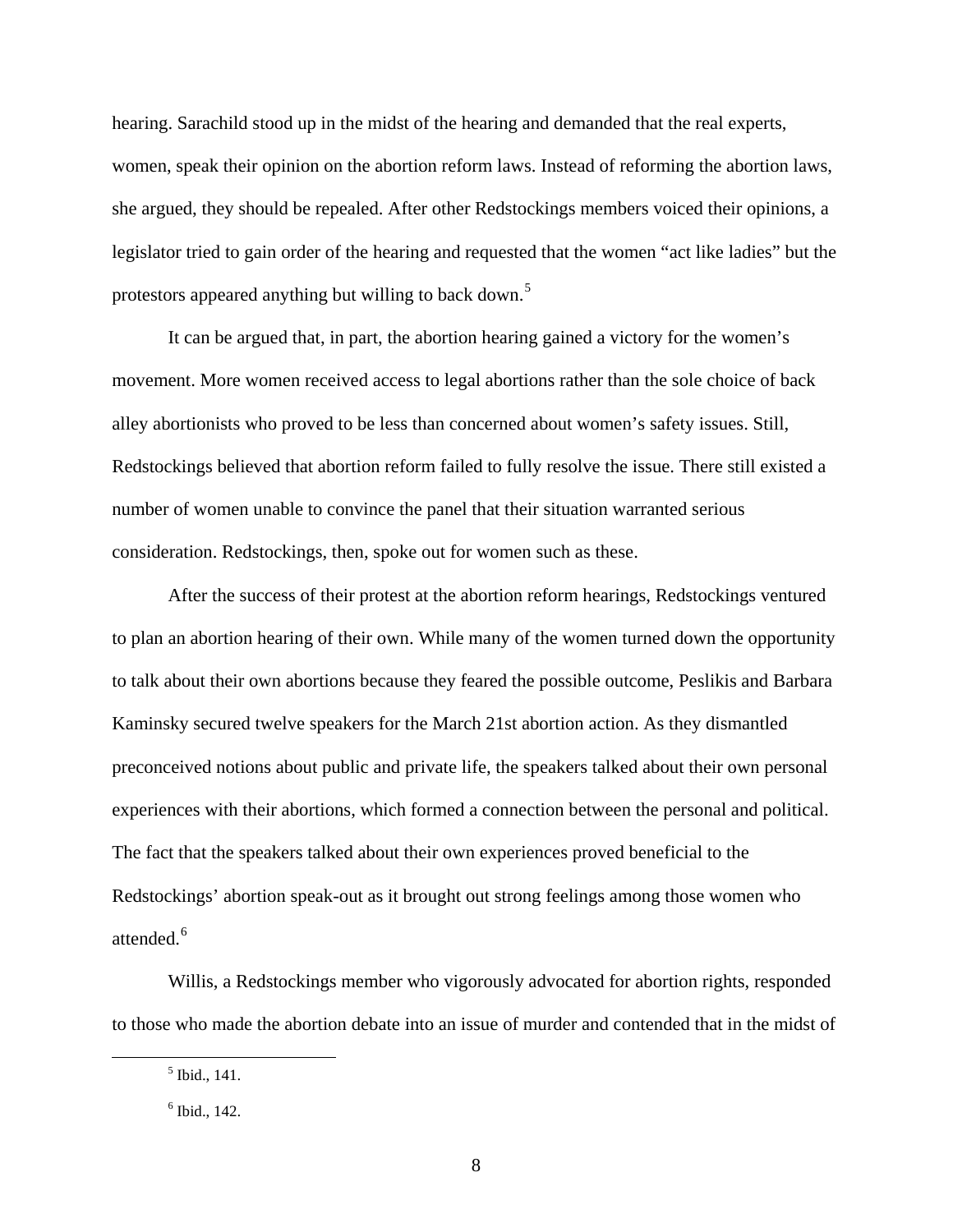debates over the right of the fetus, the women's predicament was pushed aside and left unconsidered. "Murder," she said, "as commonly defined, is killing that is unjustified, willful, and malicious." She noted that most people would not split hairs over the question of killing within the context of self-defense, which included those wars fought to gain freedom from the oppressor. She argued, furthermore, that even pacifists would draw a line between violence committed in defense of oneself or another, and that no one would make the atrocities of Hitler's genocide against the Jews equal to the "killing of Nazi troops" by the rebel Jews of the Warsaw ghetto. $<sup>7</sup>$  $<sup>7</sup>$  $<sup>7</sup>$ </sup>

Willis aimed to prove that judgments could not be passed on a woman who chose an abortion without also examining the context of her situation. For example, Americans lived in a society which defined a woman's primary responsibility as child bearer even if she did not desire this role. Compounding the problem, women fell short of securing jobs that provided them with the financial ability to care for a family, while they additionally lacked access to daycare facilities in the event that they located a good job. Willis argued that, faced with these circumstances, a woman forced into motherhood stared into a daunting future in which she had no control over her own life.[8](#page-9-1)

It can be noted that Willis's argument does bear truth. The task of motherhood proved a difficult job, even for those who felt emotionally and financially ready for a child. Furthermore, for those women who lived in the midst of poor career options with little or no family support, the prospects appeared even more discouraging. The structuring of American culture certainly fostered an unfriendly atmosphere to those who occupied the lower echelons of society. Yet, her

<span id="page-9-1"></span><span id="page-9-0"></span> <sup>7</sup> Ellen Willis, "Abortion: Is a Woman a Person?" (originally published in *Village Voice*, 5 March 1979), in *Powers of Desire: The Politics of Sexuality*, eds. Ann Snitow, Christine Stansell, and Sharon Thompson (NY: Monthly Review Press, 1983), 472-73.

<sup>8</sup> Ibid.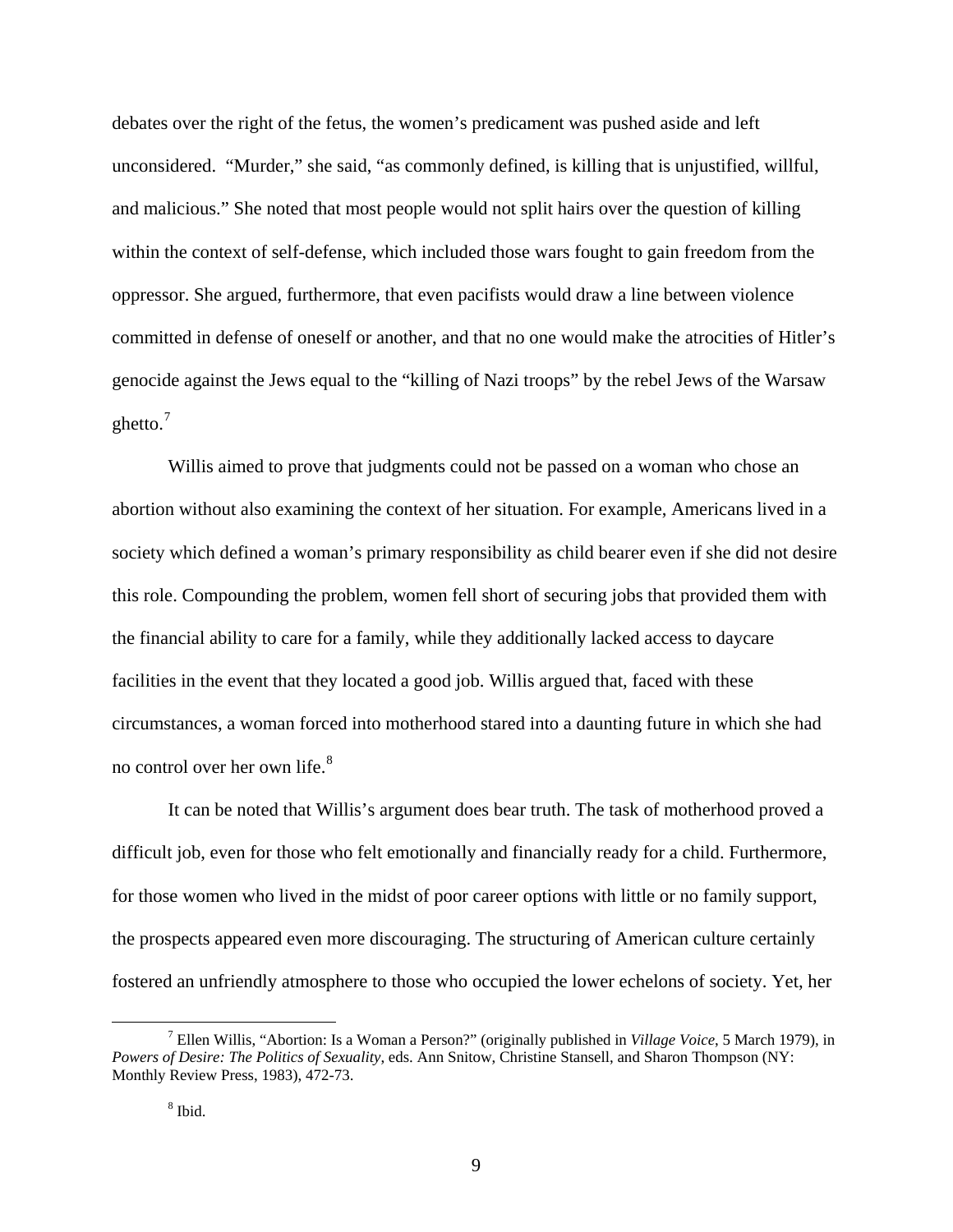argument concerning the difference between mass killing and killing of only a few people seemed to straddle the ethics line. Few would deny that Hitler's genocide of the Jews proved an atrocity far beyond everyday evils. Still, it appears that Willis downplayed the fact that in either case, people were killed.

Willis admitted that for some women pregnancy proved a gratifying time, but when a woman felt unhappy that she had to share her body, pregnancy seemed like an invasion. She made the analogy that the differences between the two attitudes felt like the "differences between lovemaking and rape." Moreover, while women tried to protect themselves from unwanted pregnancies, the reality persisted that no contraception worked every time. In these cases, Willis stated that "abortion is by normal standards an act of self defense."<sup>[9](#page-10-0)</sup>

Willis believed, then, that the best way to decrease unwanted pregnancies and abortions rested in making every method of birth control available to all women, providing sexual education and downplaying guilt, and rearranging those aspects of society and the economic state that made motherhood a trap for women.<sup>[10](#page-10-1)</sup> But the argument of abortion as an act of selfdefense, while some thoroughly agreed, failed to consider the life of the unborn baby. Some women viewed abortion as a defense tactic, but who defended the unborn when it could not even defend itself?

Willis freely admitted that a fetus contained features that made it human, but she also added that a woman, composed of the reality of self, replete with feelings and a past that included ties to the society, proved more important than a fertilized egg, who became more of a person the closer it came to birth.<sup>[11](#page-10-2)</sup> Yet, even at such a young stage of maturation, the unborn

<span id="page-10-2"></span><span id="page-10-1"></span><span id="page-10-0"></span> $\overline{a}$ 

<sup>&</sup>lt;sup>9</sup> Ibid.

 $10$  Ibid.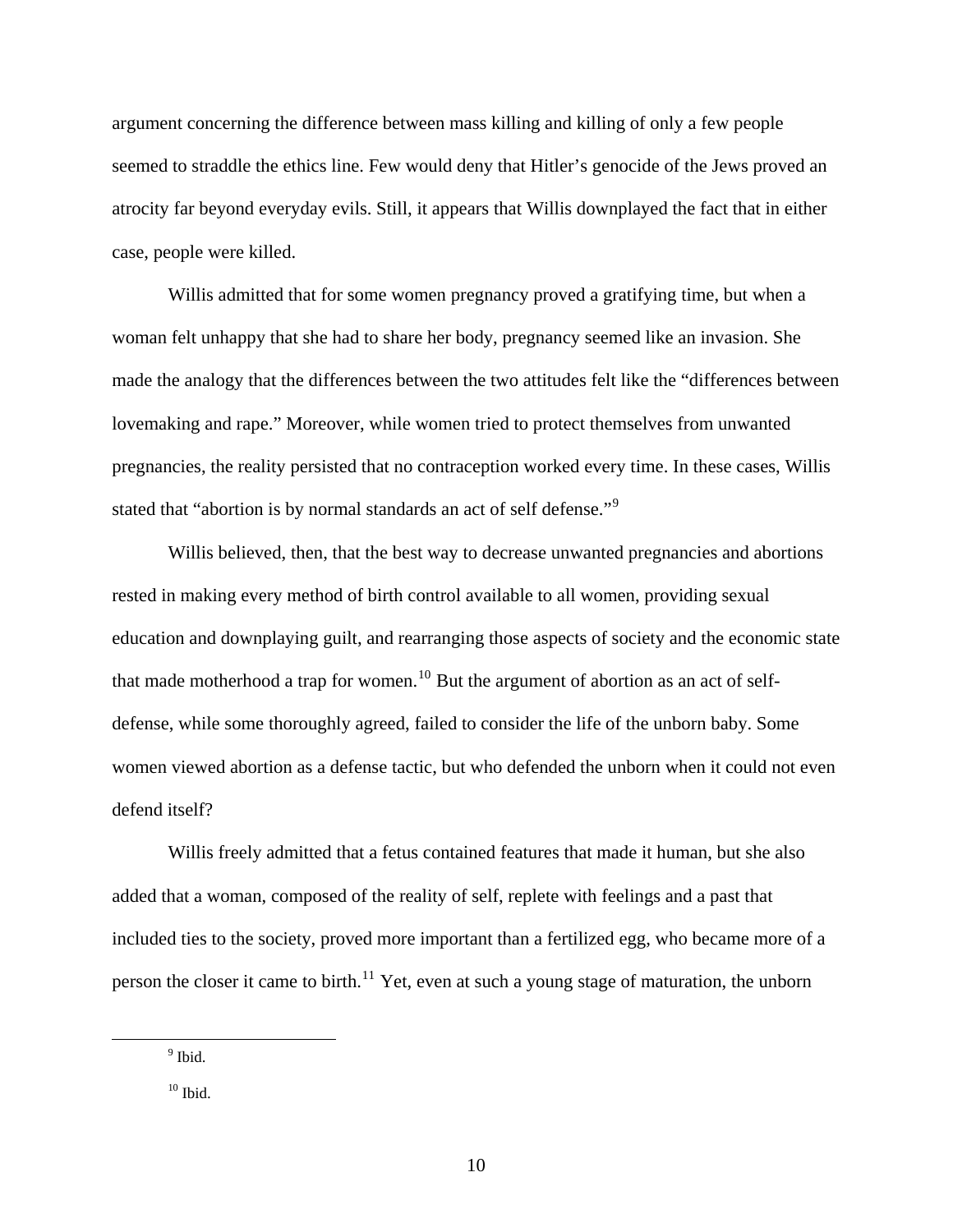baby developed a heartbeat and eventually acquired fully formed body organs. While it took time for these changes to occur, Willis's view that the fetus became more human the closer it approached birth may have also led to the implication that an elderly person existed as a more complete human than did a newborn child.

Willis, who eagerly offered her opinion on abortion, remained well aware of the issues that pregnant women faced. She said that the birth experience of her own child, while wonderful, also proved extremely tiring and painful. She found joy, however, in the birth because she chose to have a baby. Additionally, her birthing experience, rather than turning her away from reproductive rights, made her empathize even more with those women who found themselves unwilling candidates for motherhood. After she took into account her own personal experience, she had a difficult time coping with the awful fear of those women who looked ahead to the days of motherhood with trepidation. Ultimately she wanted to know, can it be ". . . moral, under any circumstances, to make a woman bear a child against her will?"[12](#page-11-0)

Willis further argued that a woman would never be free without the ability to be in charge of her own fertility. She pointed out that the female factor made a woman vulnerable to a drastic change in her life without any prior notice.[13](#page-11-1) Feminism, then, aimed at eradicating the belief that one's anatomy controlled the outcome of their life. Willis claimed that abortion, if made available, would disallow a woman's biology to control her status within society, particularly that of her subordination as a mother.<sup>[14](#page-11-2)</sup>

<span id="page-11-1"></span><span id="page-11-0"></span><sup>&</sup>lt;sup>11</sup> Ellen Willis, ed., "Putting Women Back in the Abortion Debate" (originally published in *Village Voice*, 16 July 1985), in *No More Nice Girls: Countercultural Essays* (Hanover, NH: Wesleyan University Press, 1992), 76.

 $12$  Ibid., 77.

<sup>13</sup> Ibid., 78.

<span id="page-11-2"></span> $14$  Ibid., 79.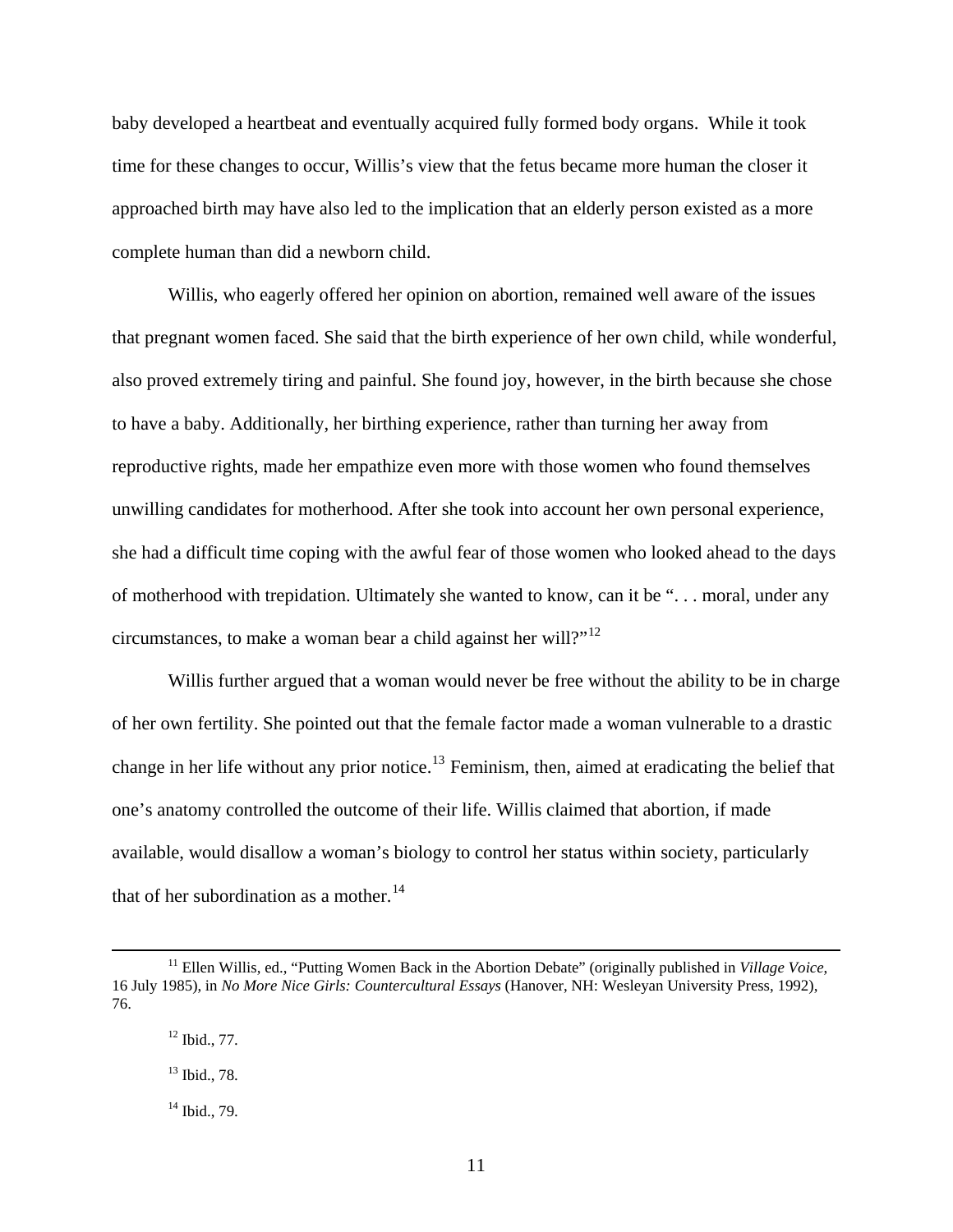Anatomy did play a large role in a person's life and the future that lay ahead. Without women, or men for that matter, the human race would eventually cease to exist, and many women gladly occupied the role of mother. But what of those women who did not? Even worse, what of those women pregnant because of rape? The case can be made that they should not have to suffer the consequences of someone else's poor choice. Many women did not view the growth taking place inside of them as a blessing of life because their main focus rested on the violent way their pregnancy came about. It remained a complicated ethical decision to make. Willis's line of argument stated that just because a woman had the ability to bear children it did not mean that she wanted this role. And if left without the ability to be the deciding factor in her own fertility, then she would continue to play the oppressed role that she had been relegated to within American culture.

Willis later explained that the abortion issue proved the prime embodiment and symbol of the demand of Redstockings; that women not only be granted equality but the ability to determine their own best interests. She further stated that reforming abortion laws, while a closer step toward women's reproductive rights, only allowed the largely male medical profession to choose who deserved an abortion and who did not. Those granted abortions usually received the decision based on extreme circumstances such as rape, the possibility of a deformity in the fetus, or in cases where the pregnancy endangered the mother's health. Redstockings did not wish to focus so much on the treatment that women received who maintained unwanted pregnancies, but they advocated the right to have the final say in their fertility which impacted the rest of their lives. Willis commented that although women failed to gain a full repeal of the restrictions on abortion, Redstockings secured the right for women to have abortions regardless of the reason.<sup>[15](#page-12-0)</sup>

While Redstockings' abortion speak-out in March of 1969 proved a pivotal point in

<span id="page-12-0"></span><sup>&</sup>lt;sup>15</sup> Echols, with a foreword by Ellen Willis, viii.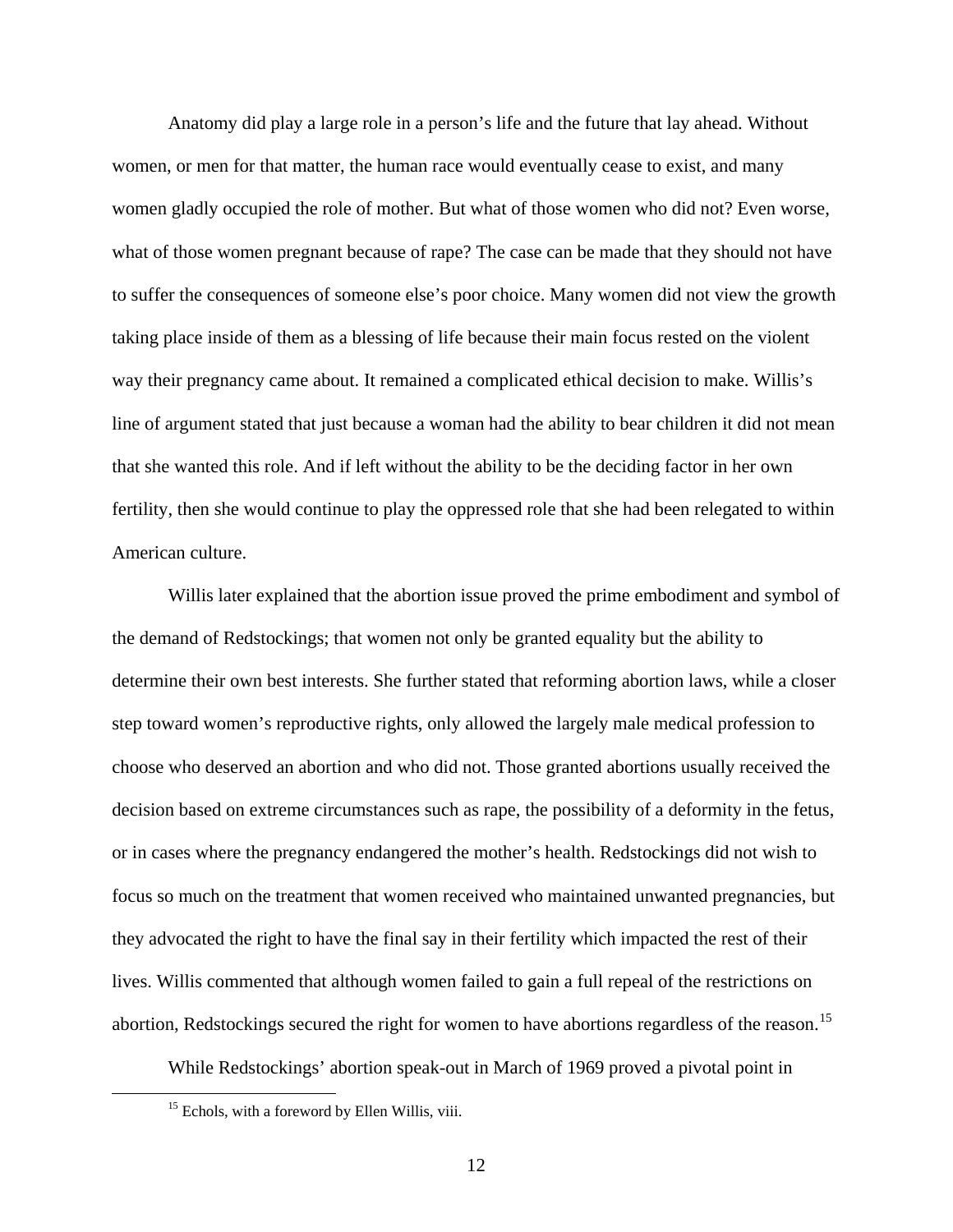educating women on the experiences of abortion, it also proved a high point of their action altogether. At times they joined other groups and organized various actions and also protested at another abortion panel staffed exclusively by males at Cooper Union, but the group's action lessened after March.<sup>[16](#page-13-0)</sup>

Consciousness-raising, also called rap sessions, emerged as another vital aspect within Redstockings. Sarachild stated that Ann Forer equated the sharing of women's experiences with her heightened consciousness. Forer shared some of her own feelings about the way women played a role in order to gain acceptance by men. As she did so, the other women in the group realized the significance in this form of communication. Sarachild noted, "The whole group was moved as I was, and we decided on the spot that what we needed—in the words Ann used—was to 'raise our consciousness some more."<sup>[17](#page-13-1)</sup>

Judith Hole and Ellen Levine noted, "Although consciousness raising had evolved out of meetings of New York Radical Women, its widespread use as both an organizing and an educational tool for the new movement must be credited to Redstockings, the first group to clearly articulate its function, purpose, and process, and to advocate its use."[18](#page-13-2) Willis believed that one of the great things about Redstockings' form of radical feminism lay in its ability to be concrete. Consciousness-raising demanded that women step back and take a long look at the cause of their pain and frustration. Those who took the sessions seriously found that their openness and honesty instilled a desire to name their oppression and fight for its destruction.<sup>[19](#page-13-3)</sup>

Oftentimes, people did not understand the cause of their pain. Left without a concrete

<span id="page-13-0"></span><sup>&</sup>lt;sup>16</sup> Ibid., 143.

<span id="page-13-1"></span><sup>&</sup>lt;sup>17</sup> Sarachild.

<span id="page-13-2"></span><sup>18</sup> Judith Hole and Ellen Levine, *Rebirth of Feminism* (NY: Quadrangle Books, 1971), 137.

<span id="page-13-3"></span><sup>&</sup>lt;sup>19</sup> Willis, "Abortion Debate," 125.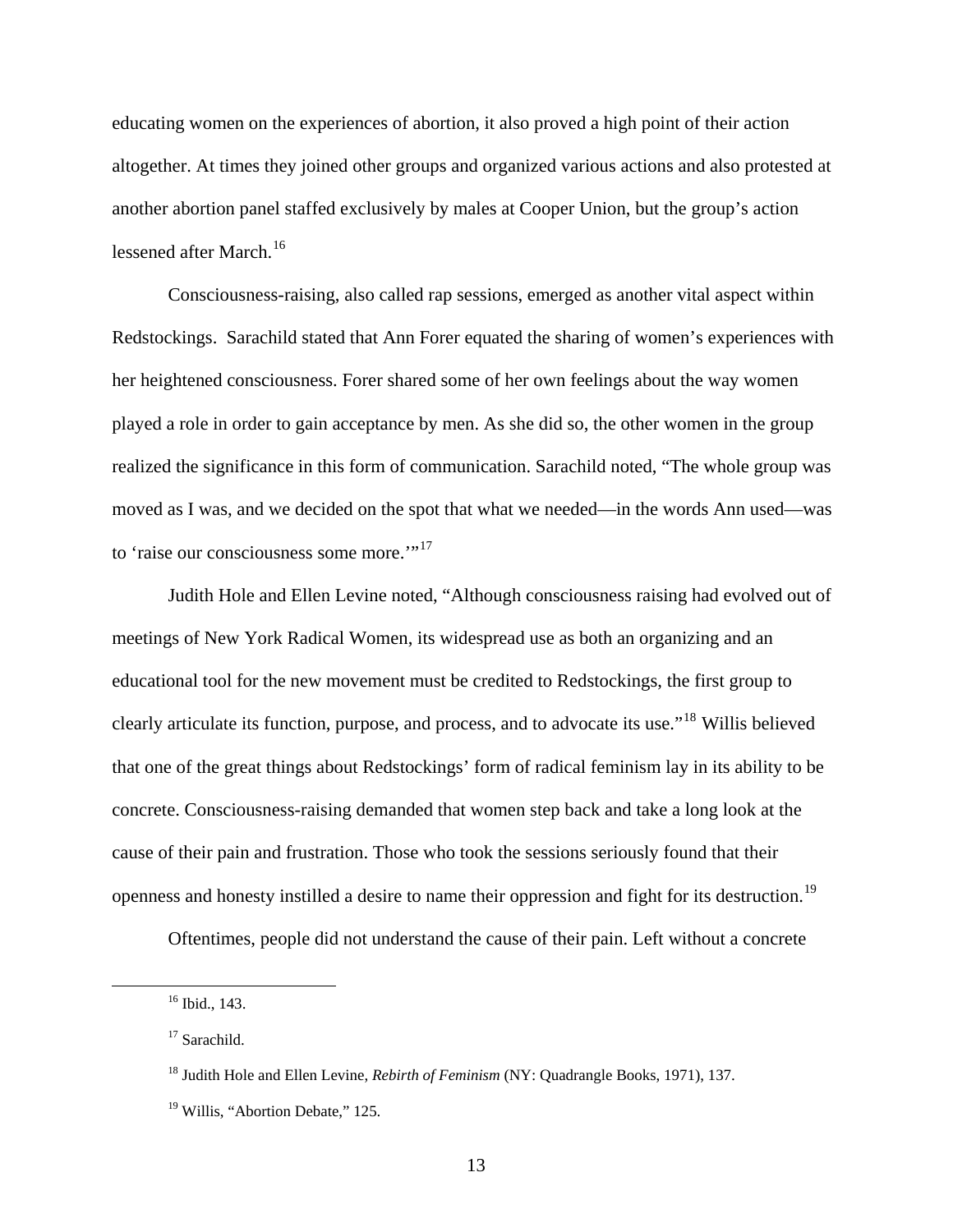example as to the source of their oppression, blame tended to fall on their own consciousness, and they believed that the reason for their problems must have stemmed from a poor decision on their part. Yet, while this idea sometimes mirrored reality, often it depended on something outside of one's control. It can be argued, then, that consciousness-raising sessions, while frequently belittled as an unnecessary component within women's liberation, offered women the opportunity, some for the first time, to pinpoint specific causes for their unfulfilled lives.

The Redstockings Manifesto stated that their present task aimed at fostering a class consciousness among women through the equal sharing of information based on past experiences, while at the same time, working to uncover the foundations of all institutions as sexist and oppressive to women. They further stated that consciousness-raising should not be viewed as therapy, which painted an image of solutions for an individual person, while it additionally supported the notion that the relationships that existed between men and women occupied a solely personal realm. Through consciousness-raising, Redstockings hoped to keep their program focused on the personal experiences of their everyday lives rather than on theoretical ideas. A key element in the rap sessions, then, proved to be the ability of women to be honest with themselves and others within the group, both publicly and privately.<sup>[20](#page-14-0)</sup>

Consciousness-raising, however, met its own measure of resistance, especially because the group remained exclusionary in that it denied admittance to men. People often misinterpreted the point of the meetings and those involved failed to reach people and help them to understand the importance of the rap sessions. Others believed that that there remained certain areas of discussion that women should not broach, like the issues of housework, children, and sex. These, however, often proved to be the very components that oppressed women the most. And while

<span id="page-14-0"></span> <sup>20</sup> Redstockings, "Manifesto," in *Sisterhood Is Powerful*, ed. Robin Morgan (NY: Random House, 1970), 535.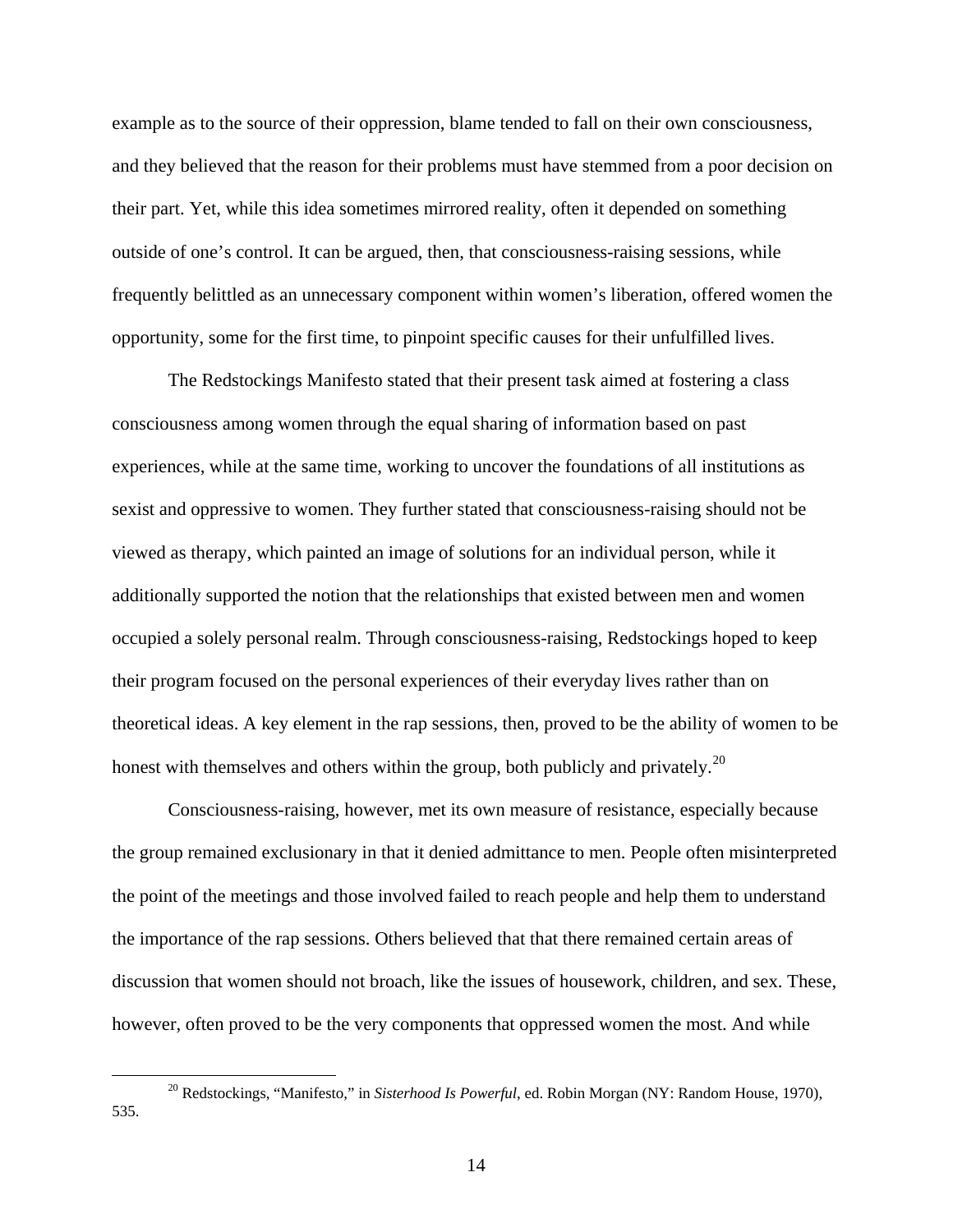most agreed that people should be paid equally for the same amount of work, "when women wanted to try to figure out why we weren't *getting* equal pay for equal work anywhere, and wanted to take a look in these areas, then what we were doing wasn't politics, economic or even study at all, but 'therapy,' something that women had to work out for themselves individually."<sup>[21](#page-15-0)</sup>

Carol Hanisch, another Redstockings member, took great offense in the idea that the consciousness-raising sessions remained just another form of therapy. She insisted that therapy implied that the source of the problem lay within the woman's own decisions, rather than from outside sources. "Women are messed over," she insisted, "not messed up!" She believed that the conditions that presented the source of oppression toward women must be changed rather than demanding that women cope with them. Therapy, unlike consciousness-raising, taught women to deal with the few options available to them and encouraged them to form their lives around the poor alternatives presented instead of demanding fair treatment in all areas of life.<sup>[22](#page-15-1)</sup> Yet, regardless of opposition, consciousness-raising provided women the tools to honestly analyze their oppression, which they more clearly understood as time passed.

It became easy to see that without a measure of honesty on everyone's part, the consciousness-raising sessions would have been self-defeating as they sought to bring out those oppressions faced on a daily basis. Power resided in the collective voice in the reality that most women experienced similar situations. Moreover, when they spoke of their daily disturbances, women recognized the extent to which their oppression affected the larger society of women. When they realized that other women experienced similar situations and that their subjection to

 $21$  Sarachild.

<span id="page-15-1"></span><span id="page-15-0"></span><sup>22</sup> Carol Hanisch, "The Personal is Political" (originally published in *Notes from the Second Year: Women's Liberation*, eds. Shulamith Firestone and Anne Koedt (NY: New York Radical Women, 1970)), http://scholar.alexanderstreet.com/download/attachments/2259/Personal+Is+Pol.pdf?version =1 (accessed 10 April 2007).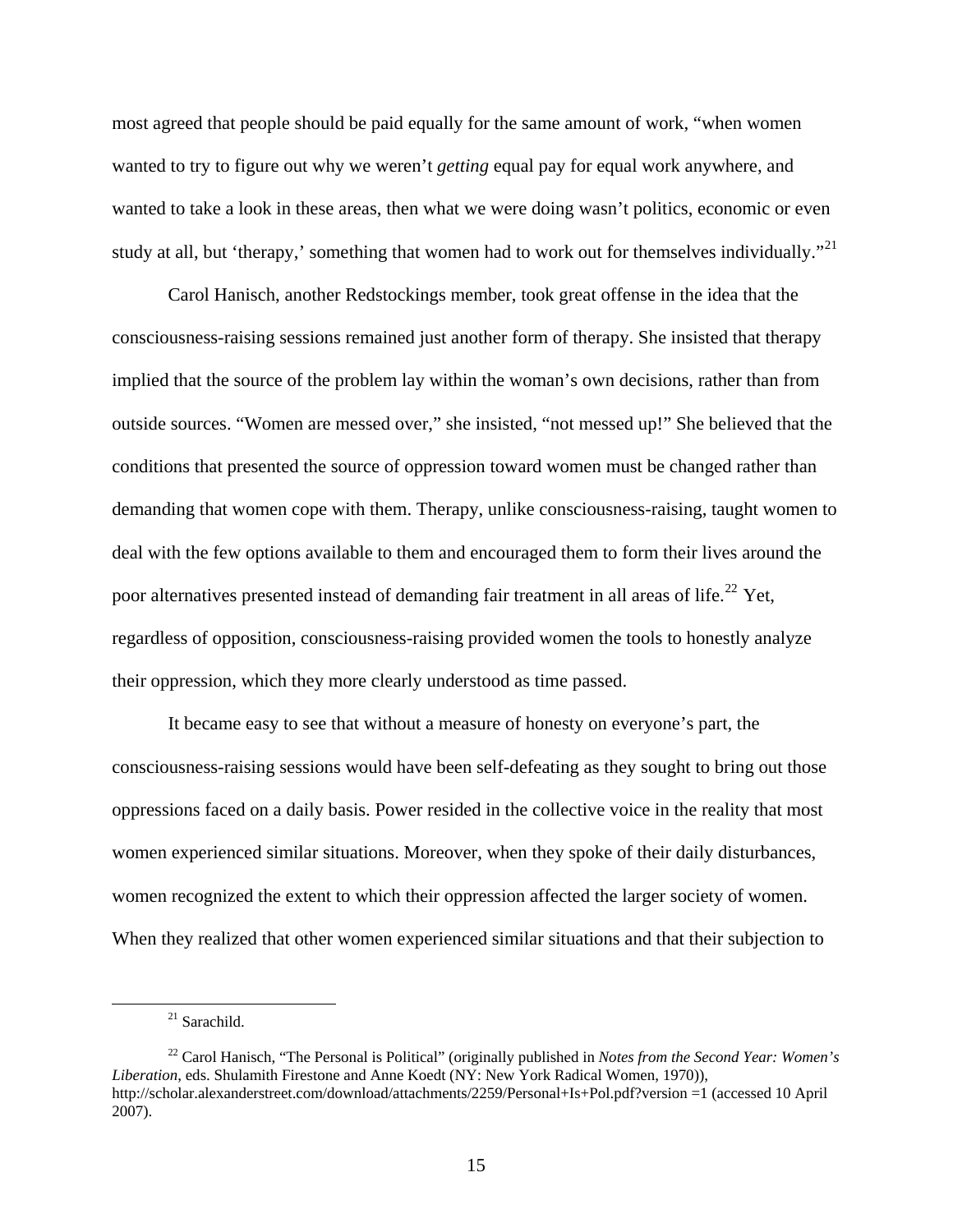men did not remain a unique phenomenon, women gained a common desire to eradicate oppression not only from their lives but from American society as a whole.

Regarding the view of consciousness-raising as therapy, Peslikis made a good point as she noted that "when women get together to study and analyze their own experience it means they are sick but when Chinese peasants or Guatemalan guerillas get together and use the identical methods they are revolutionary."[23](#page-16-0) It can be assumed that the main point of difference rested on the gender issue. In American society in the 1960s, men considered women unladylike if they agitated and protested on behalf of their predicament. Numbers of men even believed that the way they treated women, by allowing them the opportunity to stay at home with the children and take care of domestic duties, presented a blessing and the best life for a woman. And to some extent, this idea rang true. Many women made it their goal to find a husband in order to ensure their security. With little opportunity to find and maintain a rewarding and successful career, numbers of women saw their only chance for comfort in fulfilling the roles of wife and mother.

But one should not assume that all women despised the domestic role. Without doubt, some men treated their wives with respect and love, and various women found their work extremely satisfying. But a number of married women, if allowed the chance to provide for themselves and offered an array of career choices, would have remained single rather than enter into a marriage agreement that placed them under someone else's authority.

Peslikis, furthermore, noted the importance of consciousness-raising in that education alone would not bring forth revolution, but rather, when women became aware of the oppression that manifested itself in their lives, they would be stirred to action. Upon examination of those things that politicized the masses, education played some role, but the deciding factor rested

<span id="page-16-0"></span><sup>&</sup>lt;sup>23</sup> Irene Peslikis, "Resistances to Consciousness" (originally published in "Redstockings First Literature List," Fall 1969), in *Sisterhood Is Powerful*, 337.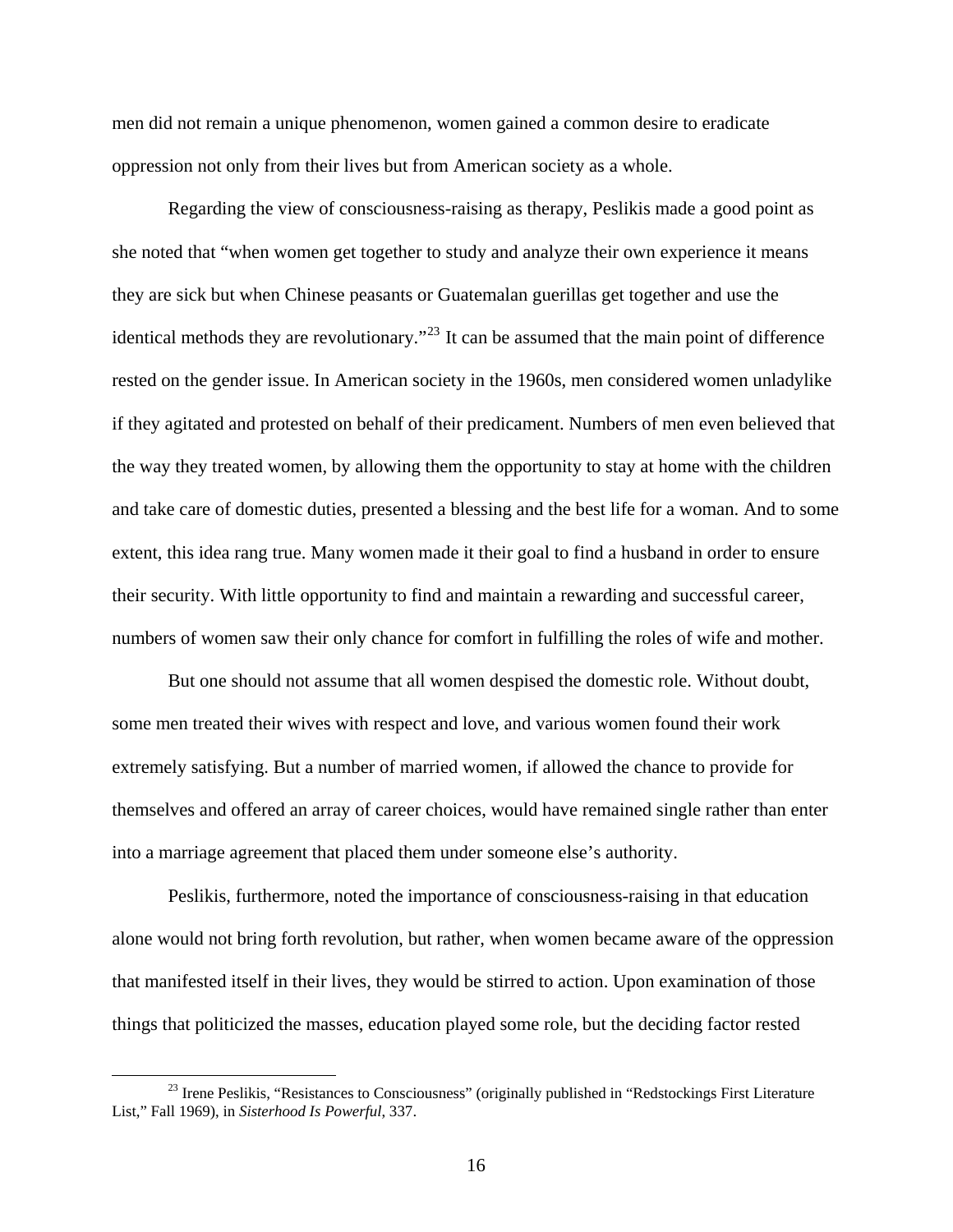through the sharing of common experiences.<sup>[24](#page-17-0)</sup> These experiences, Sarachild further explained, remained the lot that women drew from to convey their ideas to the larger society.<sup>[25](#page-17-1)</sup>

The actions that came out of consciousness-raising resembled "zap action" in that they proved a form of political agitation as they called attention to the old traditions and beliefs that people carried, while they also offered new ones. Sarachild understood that in some ways they blazed a path, for they "would be the first to dare to say and do the undareable, what women really felt and wanted." A general awareness and understanding of past hurts proved an essential ingredient in drawing women to action.<sup>[26](#page-17-2)</sup>

The implementation of consciousness-raising in the movement also helped women remain focused on the truly important issues, rather than allow one area to become the focus of their action. Additionally, as women shared their common experiences of oppression, they internalized and analyzed their hurt which added fuel to the fire. As women understood that *any* woman's oppression constituted oppression for *all* women, the fight for equality became personal and provided the fervor to demand equality. Stokely Carmichael urged "whites" to fight their own oppressors, and so consciousness-raising paved the way for women to speak out against the source of their own oppression rather than fight someone else's battles.<sup>[27](#page-17-3)</sup>

The changes that Redstockings members hoped to implement proved large obstacles that would take a significant amount of time and energy, along with perseverance, to fulfill. Centuries of male-dominated social structures relegated women to subjective roles and secondary status. While it is true that women made significant social contributions through the rearing of children,

<span id="page-17-2"></span>26 Ibid.

<span id="page-17-3"></span> $27$  Ibid.

<span id="page-17-0"></span><sup>&</sup>lt;sup>24</sup> Ibid., 339.

<span id="page-17-1"></span><sup>&</sup>lt;sup>25</sup> Sarachild.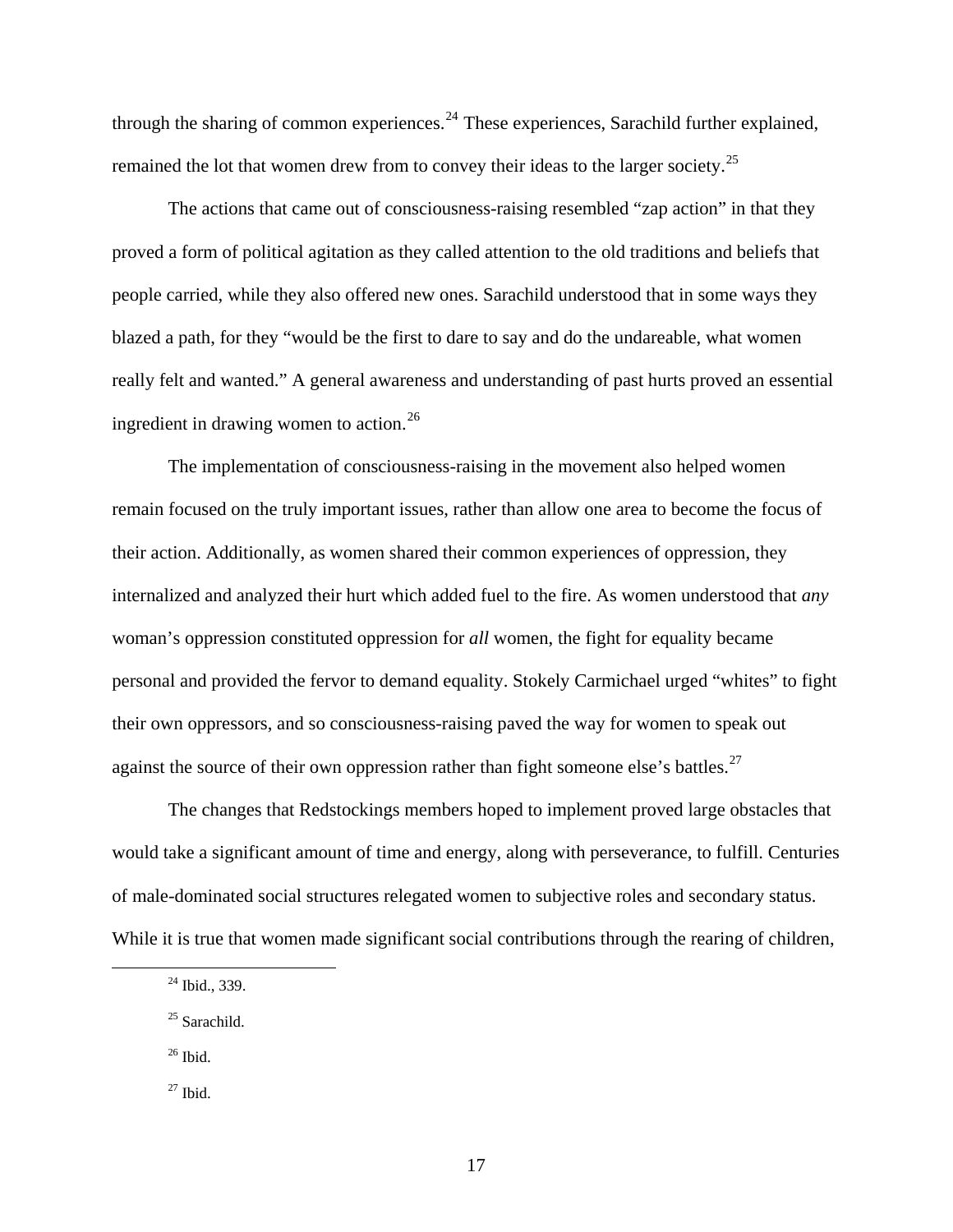those who dared to step out of the culturally expected roles often endured a significant degree of chastisement and disdain for their liberal opinions and positions. And so it also proved true for Redstockings members who argued that women would only gain full equality when the social arrangements finally underwent a massive restructuring.

During the consciousness-raising sessions, after everyone shared their experiences with others in the group, there remained time to answer any questions that the women posed about the shared experiences. Then, at the close of the meeting, the women reflected on the different stories and decided what connections could be made between them.<sup>[28](#page-18-0)</sup> Hanisch admitted that her own reasons for involvement in the group did not serve as a measure of devising personal solutions. The women understood that consciousness-raising served as a way of equating the personal with the political. The problems that each woman personally faced contained political significance. Additionally, the collective experiences of the women fostered joint action and solution.<sup>[29](#page-18-1)</sup>

If radical feminists had not found a public voice, women may have suppressed their complaints and endured the daily struggles they faced as they had for so many years. It took the desire of women to open up their lives to others in a non-confrontational atmosphere in order to reveal what they truly wanted and needed. The consciousness-raising groups instilled women with the courage to speak out, as they also understood that other women wanted freedom just as much.

Consciousness-raising sessions, moreover, helped women to set aside their idealistic notions about their lives. They also saw the full extent of oppression that women, in general, found themselves under. The times of truthful, open, and raw emotional sharing revealed the

<span id="page-18-0"></span> <sup>28</sup> Hanisch.

<span id="page-18-1"></span> $29$  Ibid.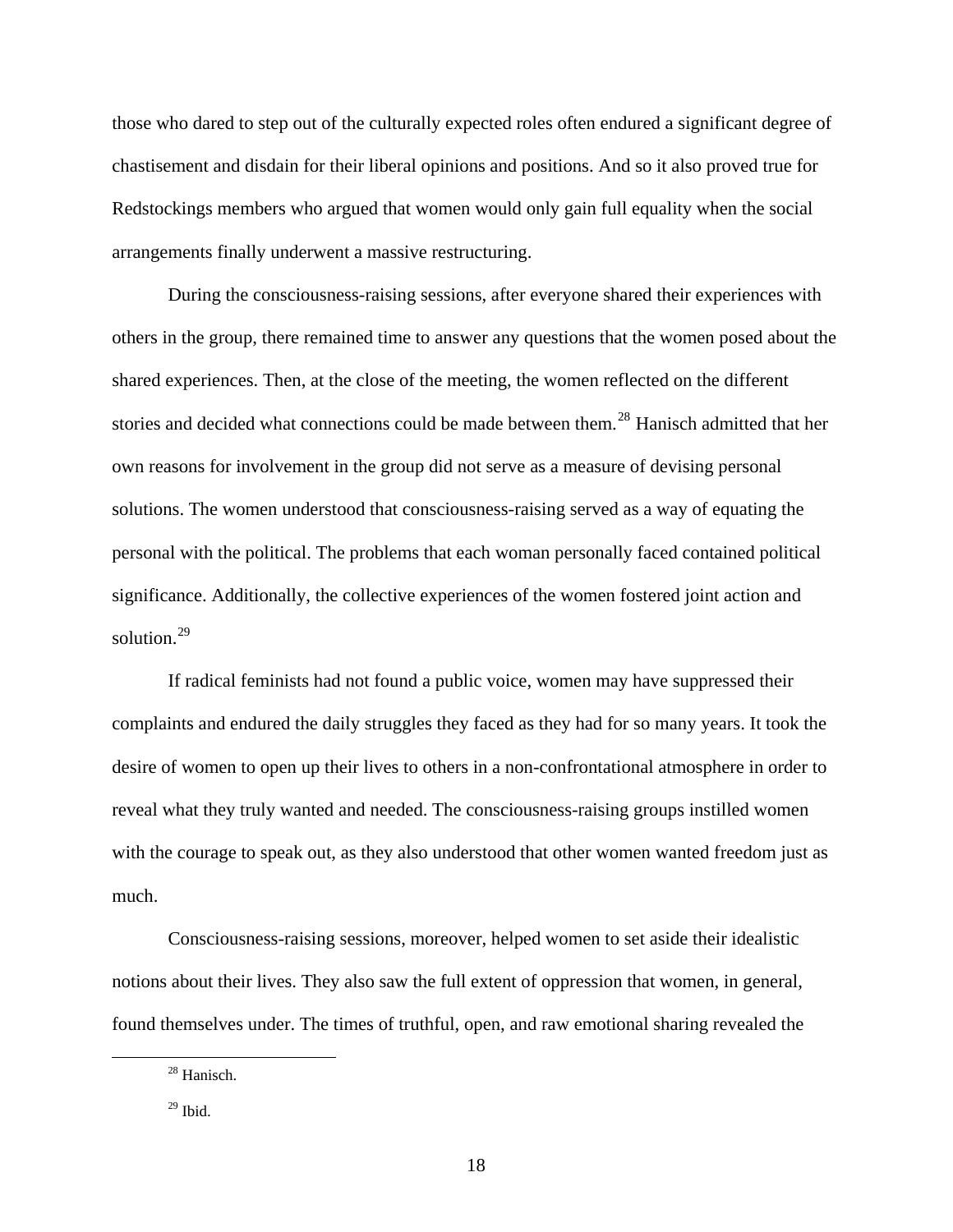grim realities that many women faced simply because of their gender. And while Redstockings denied that the consciousness-raising sessions provided an opportunity for therapy, Hanisch stated that they proved therapeutic to the extent that they helped women to stop blaming themselves for the dire circumstances in which they lived. They realized, furthermore, that women could not make advancements if the present conditions continued to be the only available options. Redstockings, therefore, demanded a new social structure independent of gender.<sup>[30](#page-19-0)</sup>

The format for consciousness-raising sessions did not always play out identically, as flexibility proved a necessary component. Similarly, Sarachild maintained that the important aspect of rap sessions consisted of the outcome, not so much the methods.<sup>[31](#page-19-1)</sup> Yet, some groups tried to follow certain guidelines. The first goal of consciousness-raising aimed at helping women to understand their relationship to the society at large; mainly the oppression that women experienced due to the patriarchal structuring of society. As to the size of the group, they believed that the ideal number consisted of about eight people. Smaller groups provided more opportunity for all women to voice their opinions and share their own experiences. Still, they noted that even if the groups ranged higher than the ideal number, successful consciousnessraising could still take place. $32$ 

In larger groups women sometimes felt lost. Those women more comfortable with a large audience had no problem sharing their own experiences, but those women unnerved by such great numbers sometimes declined the opportunity to speak. By establishing a modest number of women as the ideal for consciousness-raising groups, the goal of attaining collective experience

 $30$  Ibid.

<sup>&</sup>lt;sup>31</sup> Sarachild.

<span id="page-19-2"></span><span id="page-19-1"></span><span id="page-19-0"></span><sup>32</sup> Women's Collective, "Consciousness-Raising," http://www.cwluherstory.com/CWLUArchive/crguidelines.html (accessed 8 March 2007).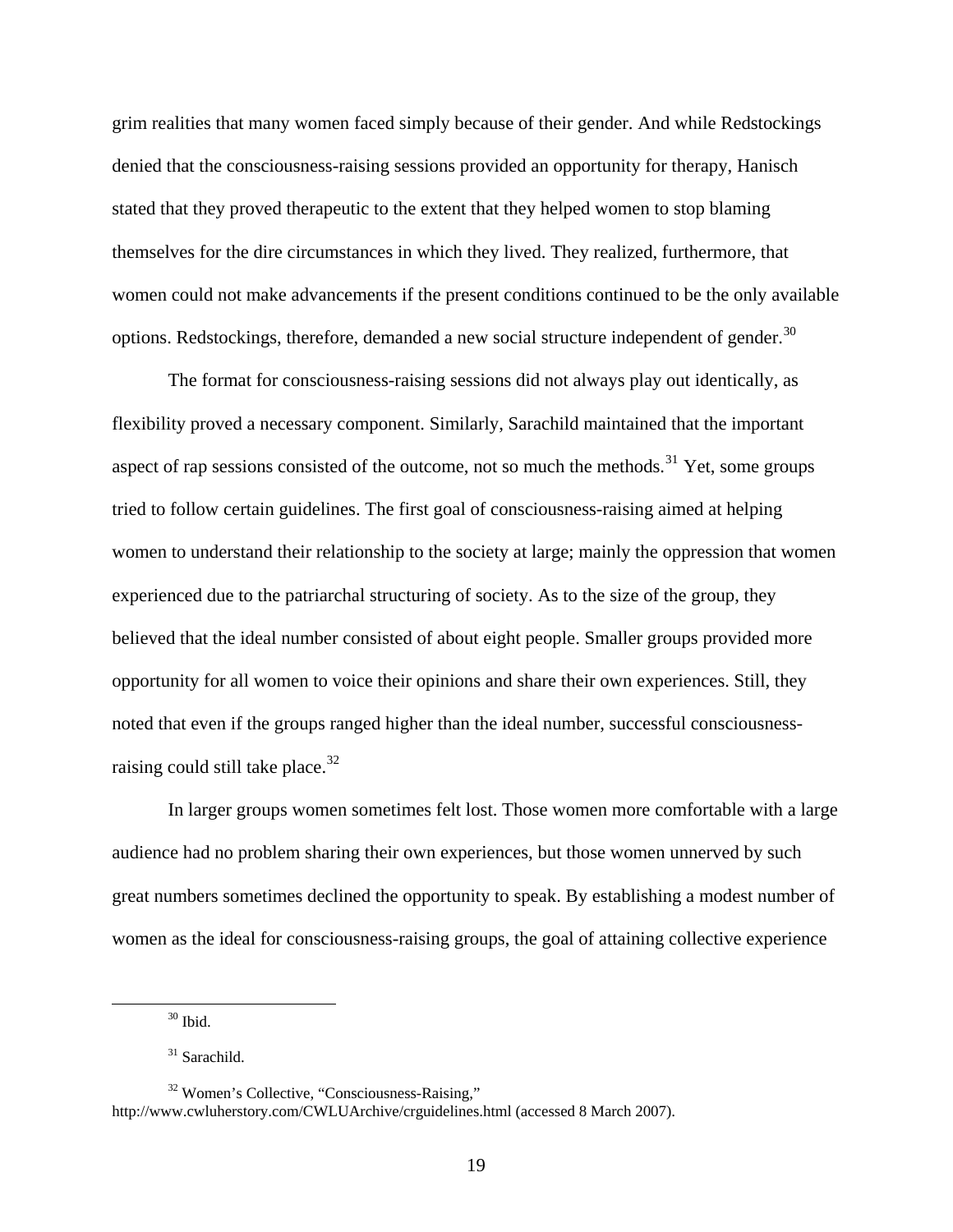and action stood a greater chance for success.

Another guideline set forward suggested that men not be involved in the women's group, but if they desired to start their own groups, they could do so.<sup>[33](#page-20-0)</sup> If this guideline seemed exclusionary, that was its intent. Women often had a difficult enough time opening up to other women about their experiences of oppression from men and the patriarchal institutions. If men had participated in the consciousness-raising sessions, it would have hindered the progress of the group and have defeated the purpose of the meeting. Many women felt extremely uncomfortable airing their complaints in front of the generalized source of their oppression. Yet, by acknowledging that men may want to meet together, the women's group showed some degree of recognition that men could help to change the situations that presented such a problem for women.

Another guideline suggested that the place of meeting be a neutral setting so that one woman did not occupy the role of the hostess.<sup>[34](#page-20-1)</sup> This guideline proved considerate on two points. First, it allowed all women to fully participate in each consciousness-raising session, and suggested that no group meeting was complete without the voice of all the women. Second, it cut away at the very oppression that women hoped to disengage themselves from; that of the domestic servant, ready and willing to cater to the demands of those in her company. If, then, any form of preparation or service took place, all women shared the burden at one point, rather than placing the entire responsibility on the shoulders of one woman in particular.

Financial aspects also came into play regarding the consciousness-raising sessions, donations of which came mainly, if not exclusively, from the women who belonged to the group. When they considered contributions, then, it was important that each woman gave gifts as she

<span id="page-20-0"></span> $33$  Ibid.

<span id="page-20-1"></span> $34$  Ibid.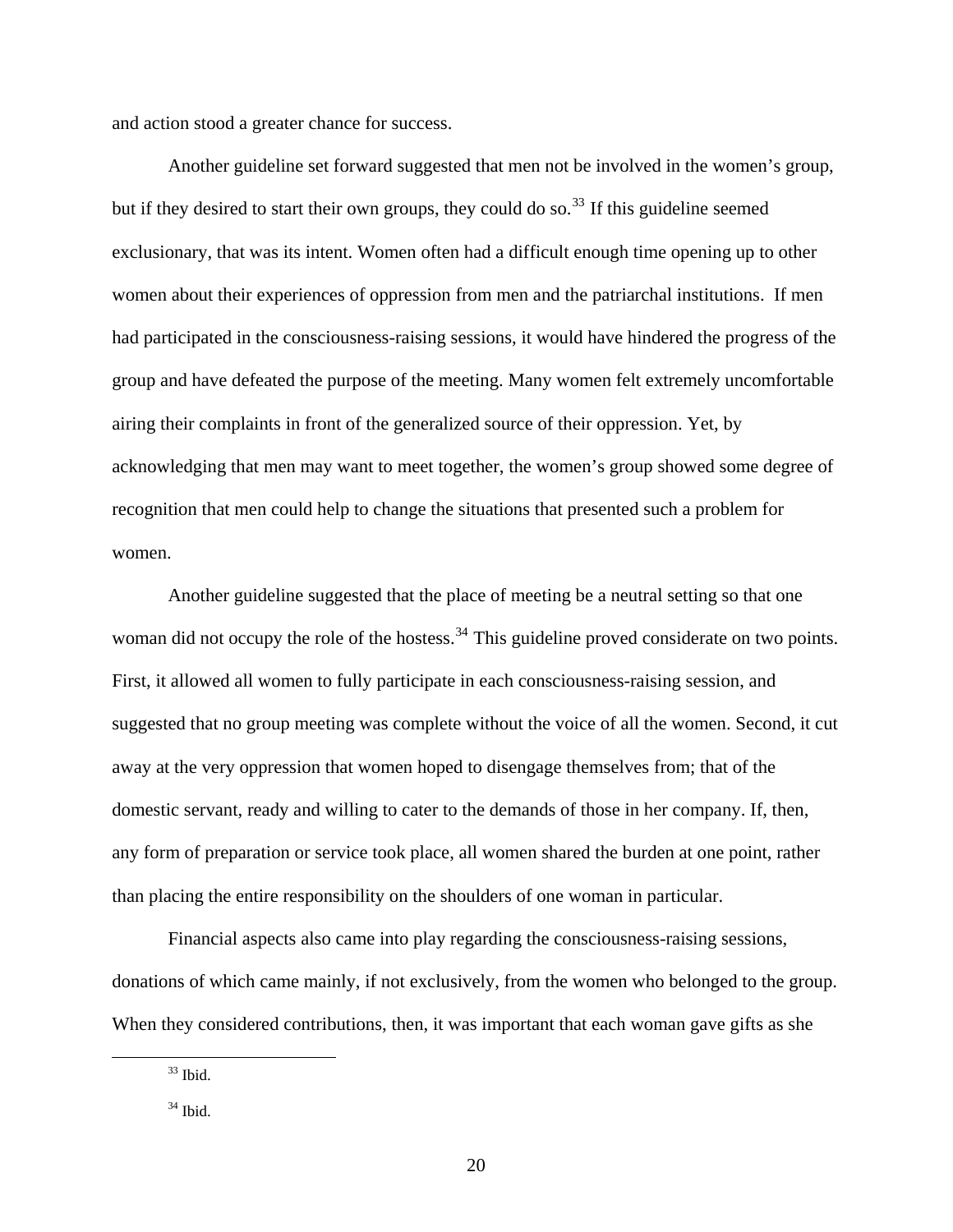had decided she could afford, rather than on a set fee, otherwise not all women could participate.<sup>[35](#page-21-0)</sup> This remained a significant guideline for consciousness-raising sessions. Women's liberation groups often consisted of women from generally equal positions in society; women more or less alike in their social make-up. And while it should not be assumed that the above guideline proved that the group maintained a large degree of diversity, they should be lauded for their willingness to make sure all women could be involved who wanted to be. Women from any social class could join the group as active and involved participants.<sup>[36](#page-21-1)</sup>

Furthermore, the availability of child care proved essential for women who otherwise could not have participated in the groups, even if that meant that the group as a whole took care of the expenses that this commitment involved.<sup>[37](#page-21-2)</sup> Children, although accepted as a significant part of women's lives, took away freedoms, such as meeting with other women for a time of serious discussion. Any mother would agree that concentration on a serious discussion proved nearly impossible while they simultaneously tried to quiet a restless child. They could not share their own experiences uninterrupted, nor could they give their full attention to others who tried up about their lives. Child care, then, provided a good situation for both the mother, who thereafter fully participated in the consciousness-raising session, and for the child.

Concerning the equal opportunity for every woman to speak, some groups suggested the use of tokens as a way to guarantee that one person did not control the discussion. Still, women had more or less to say than at other times.<sup>[38](#page-21-3)</sup> The group did not consider this an attempt to dominate the conversation if it only happened occasionally. The problem arose when it became a

- <span id="page-21-2"></span> $37$  Ibid.
- <span id="page-21-3"></span> $38$  Ibid.

<span id="page-21-0"></span> $35$  Ibid.

<span id="page-21-1"></span> $36$  Ibid.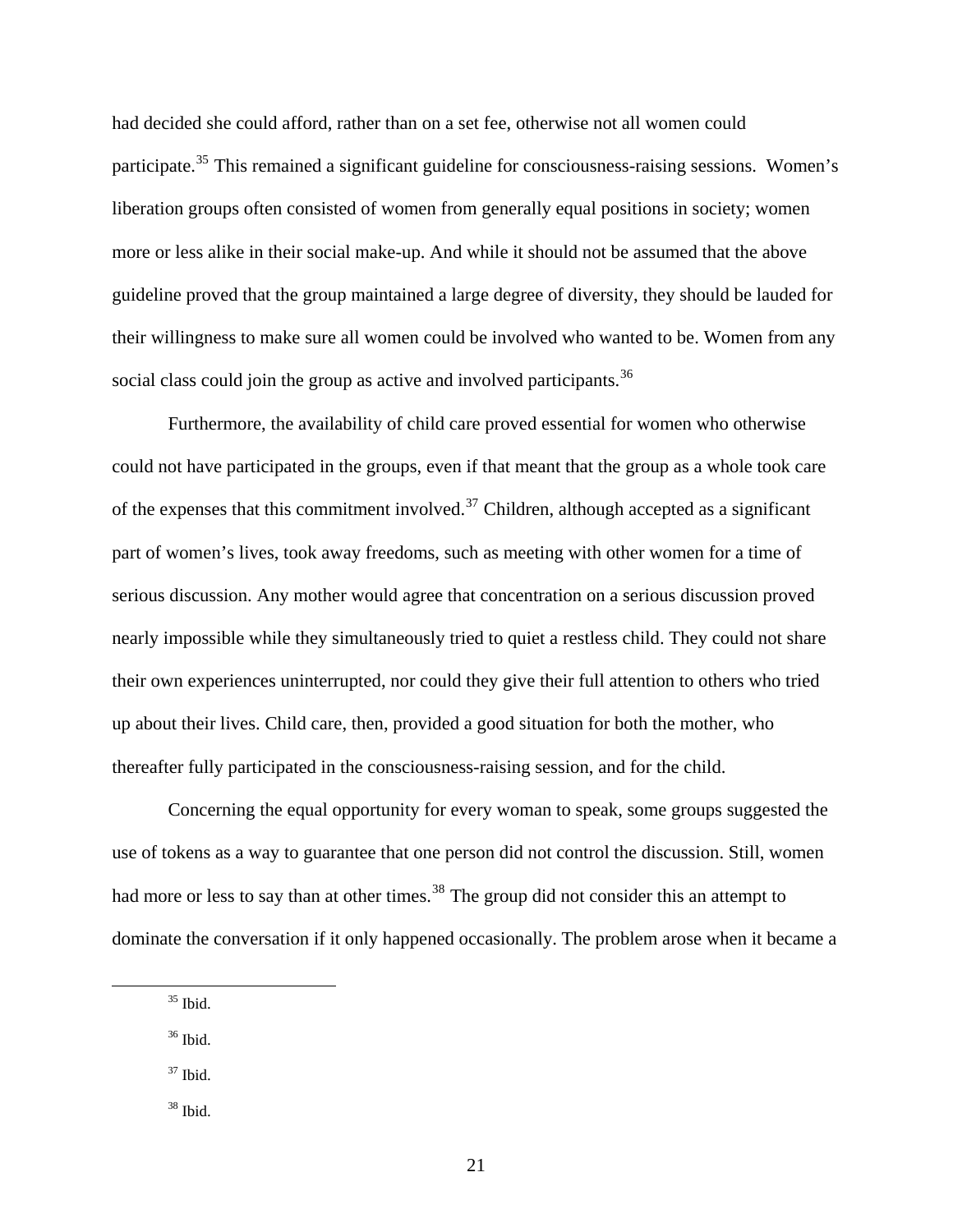regular occurrence and jeopardized the other members' sharing time. Although the token system seemed tedious at times, it helped women judge the amount of time they had left to share their experiences. This system, of course, did not mean that every token had to be used, but it may have encouraged those women who did not generally share as much information to try to use as many tokens as possible. Sarachild made it clear, however, that the "purpose of hearing from everyone was never to be nice or tolerant or to develop speaking skill or the 'ability to listen.' It was to get closer to the truth."<sup>[39](#page-22-0)</sup>

Understanding human nature, an important guideline remained the ability to make sure that those issues discussed stayed focused on the topic of women's experiences.<sup>[40](#page-22-1)</sup> Understandably, discussions sometimes branched off to several different topics. But, while this did not prove a major problem, leaders encouraged the women to do so at a time other than the consciousness-raising meetings; times designed to acknowledge experiences of oppression that, ideally, produced action.<sup>[41](#page-22-2)</sup> Sarachild noted that by systematically allowing each woman a chance to speak, the topic eventually came around again to the main point of discussion.<sup>[42](#page-22-3)</sup>

The rap sessions did not prove educational in the sense that women did not take tests over what they had learned. Yet, women received an education when they implemented those experiences and feelings of the others and made them a part of their new array of knowledge. Consciousness-raising, furthermore, provided a time for women to speak about their own lives, not about what other women had experienced.<sup>[43](#page-22-4)</sup>

<span id="page-22-2"></span> $41$  Ibid.

<span id="page-22-3"></span>42 Sarachild.

<span id="page-22-0"></span> <sup>39</sup> Sarachild.

<span id="page-22-1"></span><sup>40</sup> Women's Collective.

<span id="page-22-4"></span><sup>43</sup> Women's Collective.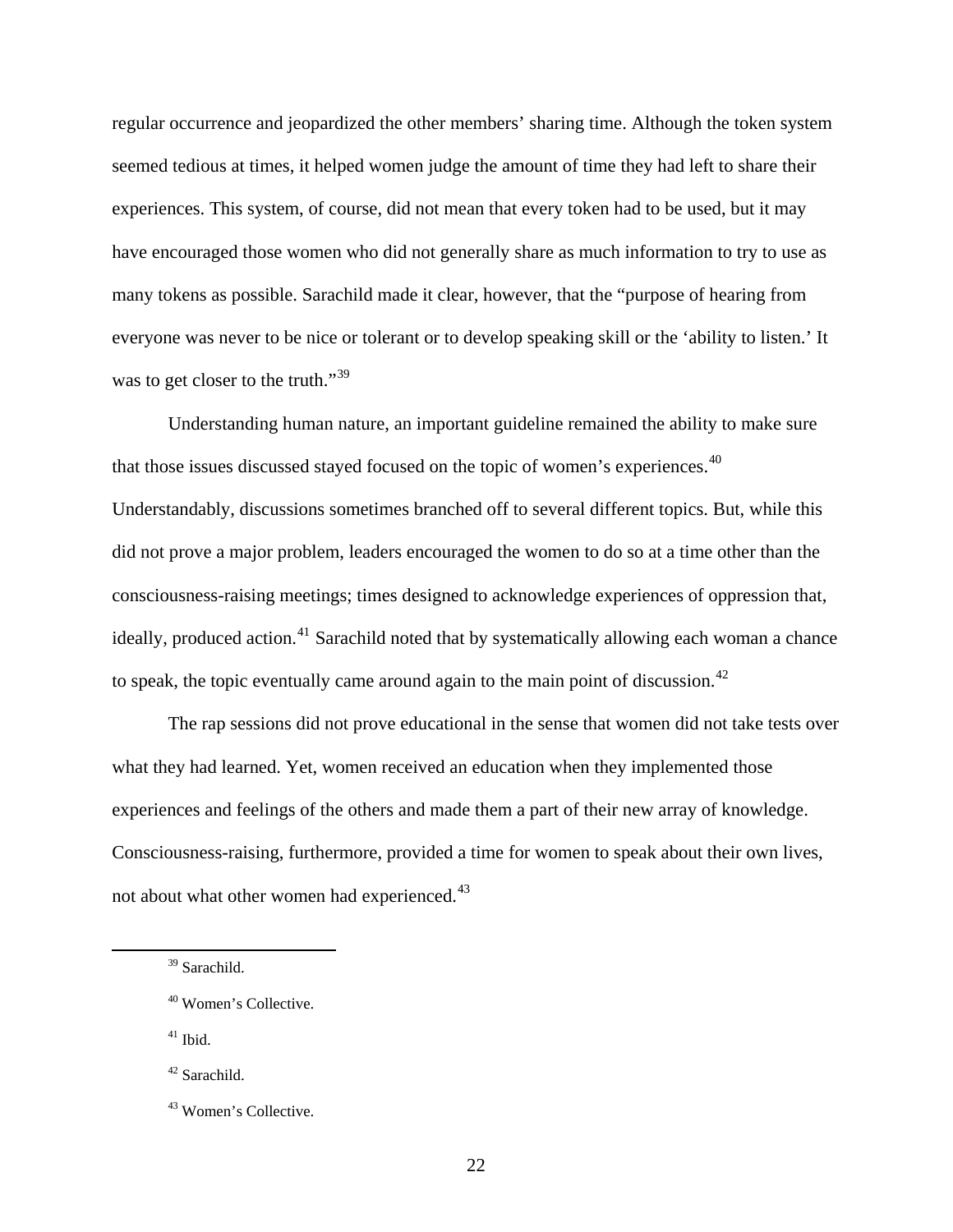While they could understand someone else's experiences, women only remained experts of their own lives. Additionally, as they understood that consciousness-raising sought to create an open, honest, and inoffensive atmosphere, women had to be careful that their comments remained equally innocuous. Speaking up about oppression proved a difficult step for some women. Realizing this, women needed to be sensitive and uncritical in their comments about another's experience of oppression. Furthermore, consciousness-raising sessions did not exist as a time to offer opinions on how someone should handle a specific situation.<sup>[44](#page-23-0)</sup> Nothing proved worse than being transparent with others only to have them turn around and criticize the way the situation ended or offer a suggestion concerning the best way to fix a problem. Women asked for opinions when they wanted them.

One of the greatest aspects of the women's liberation movement rested in the different personalities of which it consisted. With this in mind, women tried to honor the differences rather than attempt to force everyone into a similar mold. Some women talked more than others; that was okay. Alienation of a member by forced conformity did not prove to be worth the risk. Once they felt more comfortable with the group, women would speak up if they so desired. Consciousness-raising, while it afforded a valuable opportunity for women to get issues out in the open, did not have to become a time when everyone told their deepest, most personal secrets. If the conversation led in such a way, that was fine, but it would happen naturally rather than expecting everyone to freely offer information.<sup>[45](#page-23-1)</sup>

Finally, clear distinctions were made as to when the consciousness-raising time began and ended. First, it helped women focus on the task at hand as they realized that they had an

<span id="page-23-1"></span><span id="page-23-0"></span>1

 $44$  Ibid.

 $45$  Ibid.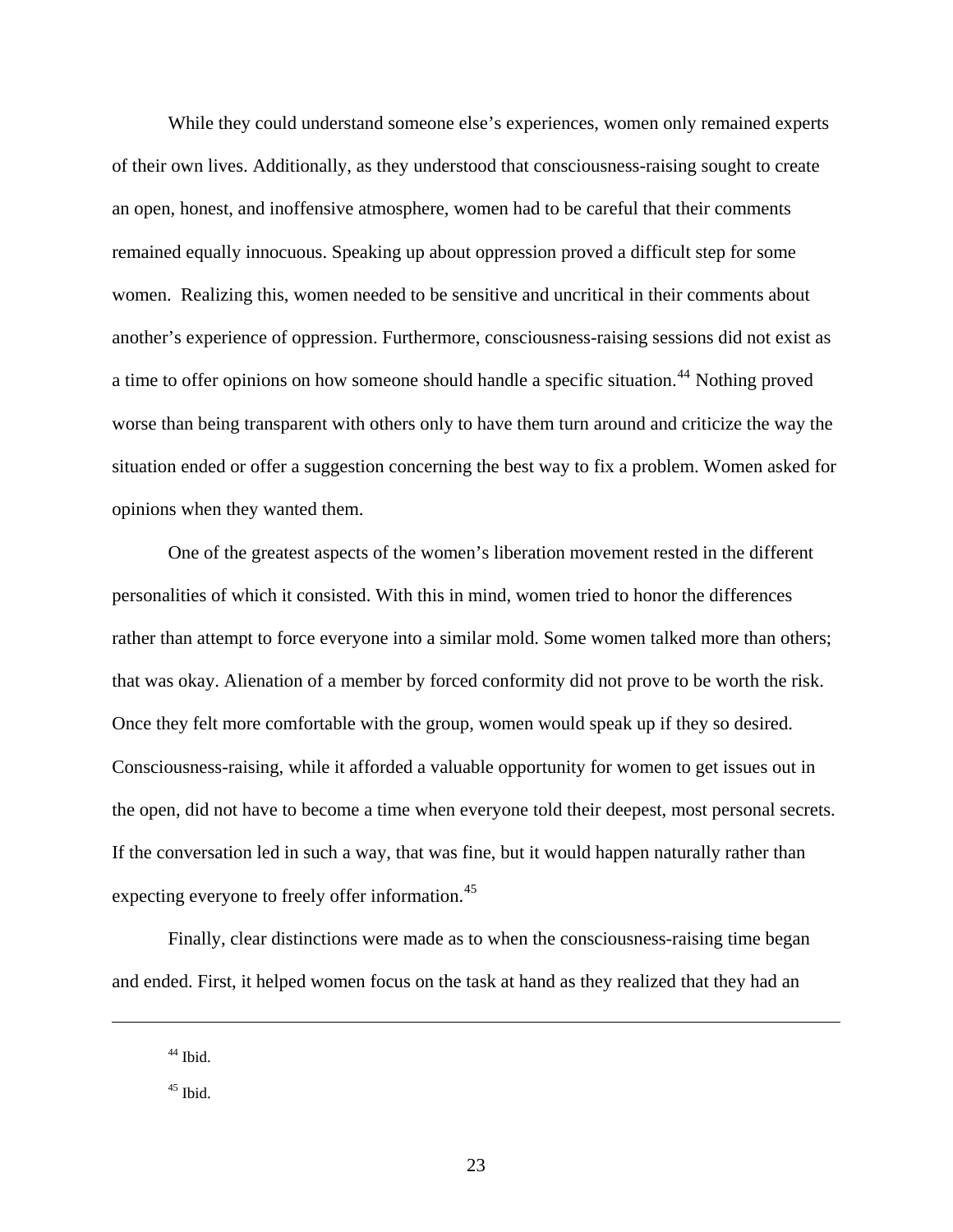allotted amount of time available to share their experiences with others in the group. Second, it helped women to posture their minds toward a reflective attitude, able to think critically about how their collective experiences with oppression could produce action. It should again be noted that the suggestions set forth for conducting a consciousness-raising group remained flexible. Certain guidelines worked well in the past. But groups varied to the degree that each woman had a distinct personality. If one approach did not work well, various alternatives could be experimented with till a productive format existed.<sup>[46](#page-24-0)</sup>

Sarah Davidson captured the true feel of a Redstockings' consciousness-raising session in 1969. Within the walls that displayed posters speaking of revolution sat about thirty women who crowded together on the floor in the small room for around five hours. Certain questions arose during the meeting such as why women chose to stay single or chose marriage. The women then took turns sharing instances of oppression in their own lives. When everyone had spoken, the group analyzed the experiences. The women came to realize that everyone dealt with oppression in some form or another. One woman stated that "'if all women share the same problem, how can it be personal? Women's pain is not personal, it's political."<sup>[47](#page-24-1)</sup>

Some may believe that the equal sharing of knowledge provided women the opportunity to clear their minds of the distress that their oppression caused. And while this certainly happened, Redstockings encouraged women to speak up, because through this process, collective oppression could be understood. They sought to cooperatively understand the situation of all women, not to analyze any particular woman. Sarachild stated that "analyzing our experience in our personal lives and in the movement, reading about the experience of other people's struggles,

 $46$  Ibid.

<span id="page-24-1"></span><span id="page-24-0"></span><sup>47</sup> Sarah Davidson, "An 'Oppressed Majority' Demands Its Rights" (originally published in *LIFE*, 1969), http://www.maryellenmark.com/text/magazines/life/905W-000-004.html (accessed 10 April 2007).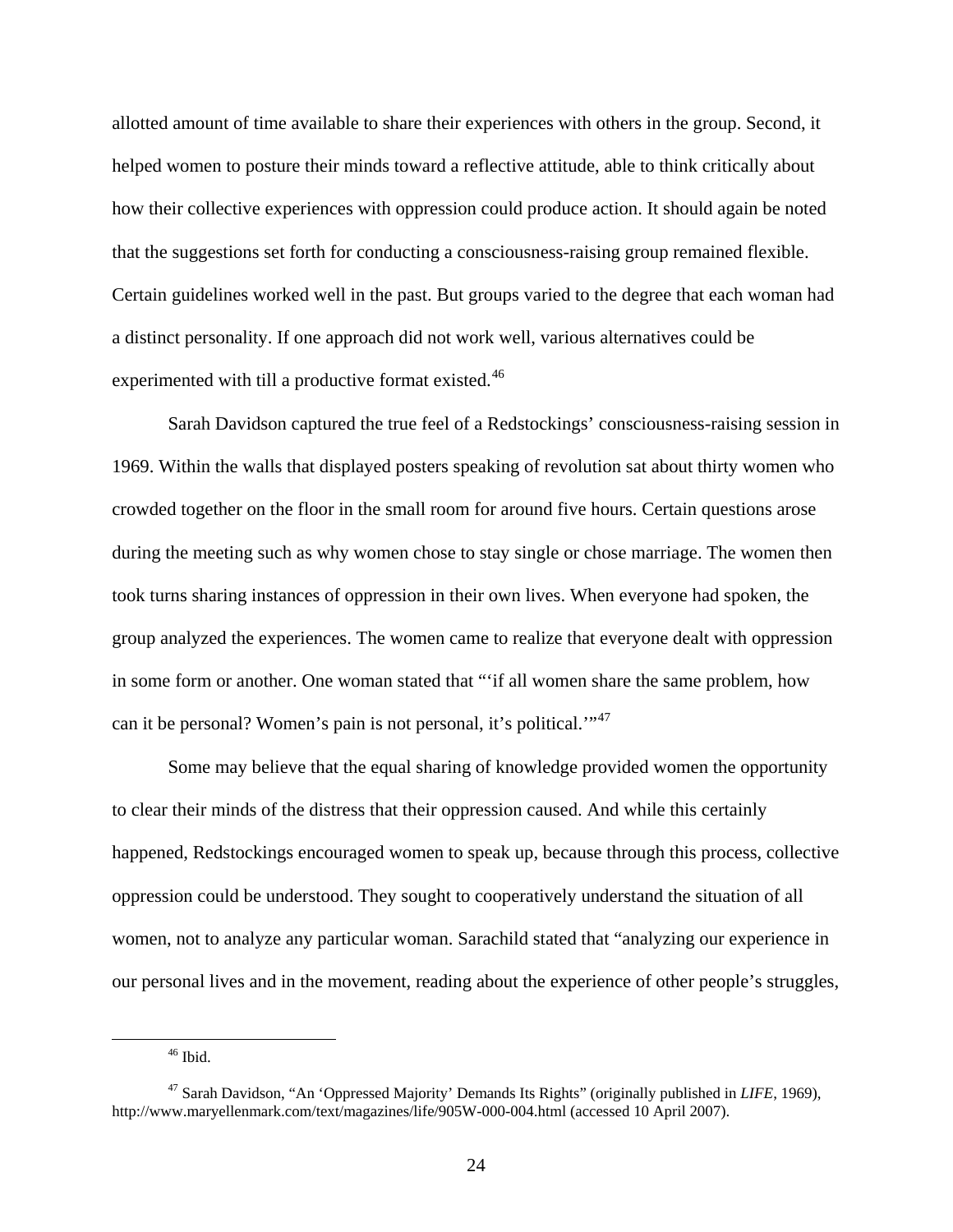and connecting these through consciousness-raising will keep us on the track, moving as fast as possible toward women's liberation."[48](#page-25-0)

Firestone additionally commented that radical feminism could successfully establish an egalitarian social structure. "To question the basic relations between the sexes and between parents and children is to take the psychological patterns of dominance-submission to its very roots. Through examining politically this psychology, feminism will be the first movement ever to deal in a materialist way with the problem."[49](#page-25-1)

But while consciousness-raising originally existed as a means to produce politics and action rather "than an end in itself," it eventually did become an end for Redstockings. Rap sessions caused women to focus inward and thereby center "almost exclusively on 'the personal.'"[50](#page-25-2) One feminist viewed the dissolution as follows: "When you stop looking out, and turn exclusively inward, at some point you begin to feed on each other. If you don't direct your anger externally—politically—you turn it against yourselves."<sup>[51](#page-25-3)</sup>

As noted above, one of the main functions of Redstockings' consciousness-raising existed to learn about, and understand, the oppression that women experienced because of male supremacy. The opinion that men oppressed women appeared in the pro-woman line, which stated that women acted in certain ways because of the conditions they found themselves in, not because they had been conditioned to act a certain way. Hanisch, one of Redstockings' foremost proponents of the pro-woman argument, stated that women would do well to continue to play the role of the pretty girl with no brains as a means of survival until the "power of unity" replaced

<span id="page-25-0"></span> <sup>48</sup> Sarachild.

<span id="page-25-1"></span><sup>49</sup> Shulamith Firestone, *The Dialectic of Sex* (NY: Bantam House, 1970), 39-40.

<span id="page-25-2"></span><sup>50</sup> Hole and Levine*,* 140.

<span id="page-25-3"></span><sup>51</sup> Ibid.*,* 141.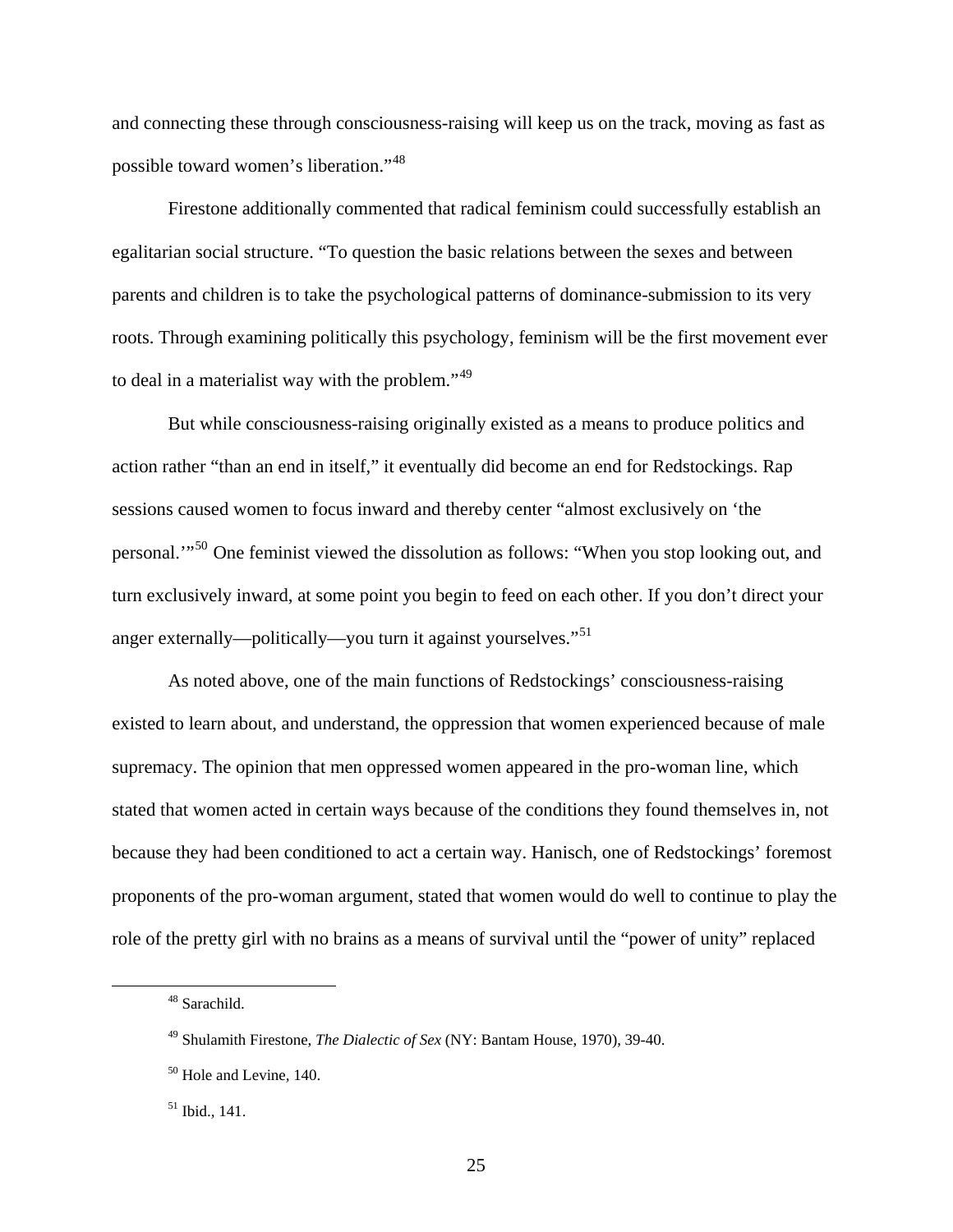their oppression. $52$ 

Additionally, their manifesto stated that women were not to blame for their conditions, and that their submission resulted from daily pressure to conform to an expected role. They argued that men needed to change, not women.<sup>[53](#page-26-1)</sup> Yet, while women often succumbed to an oppressed role, they additionally manipulated situations, although subtly, through "feminine wiles." These tactics, instituted as a means of survival, did not help to lessen oppression.<sup>[54](#page-26-2)</sup> Still, Hanisch admitted that a woman should use survival techniques when necessary. Whether a woman was stuck at home, or stuck in a job, she was ultimately stuck. Both remained poor options.[55](#page-26-3)

Redstockings' description of women's oppression painted a grim picture as it proposed that "women are an oppressed class. Our oppression is total, affecting every facet of our lives. We are exploited as sex objects, breeders, domestic servants, and cheap labor. We are considered inferior beings, whose only purpose is to enhance men's lives."<sup>[56](#page-26-4)</sup> The manifesto, furthermore, explicitly stated that women's oppression directly resulted from the male supremacist power structures instituted throughout all of history, and that *all* men took part in their oppression.<sup>[57](#page-26-5)</sup>

While it remained true that men oppressed women over the centuries, to place blame on every single male throughout all of history proved a vast generalization. But Redstockings

55 Hanisch.

<span id="page-26-5"></span> $57$  Ibid.

 <sup>52</sup> Echols*,* 144.

<sup>53</sup> Redstockings, 534.

<span id="page-26-4"></span><span id="page-26-3"></span><span id="page-26-2"></span><span id="page-26-1"></span><span id="page-26-0"></span><sup>54</sup> Carol Hanisch and Elizabeth Sutherland, "Women of the World Unite—We Have Nothing to Lose But Our Men!" (originally published in *Notes from the First Year* (NY: New York Radical Women, 1968)), http://scriptorium.lib.duke.edu/wlm/notes (accessed 8 March 2007).

<sup>56</sup> Redstockings.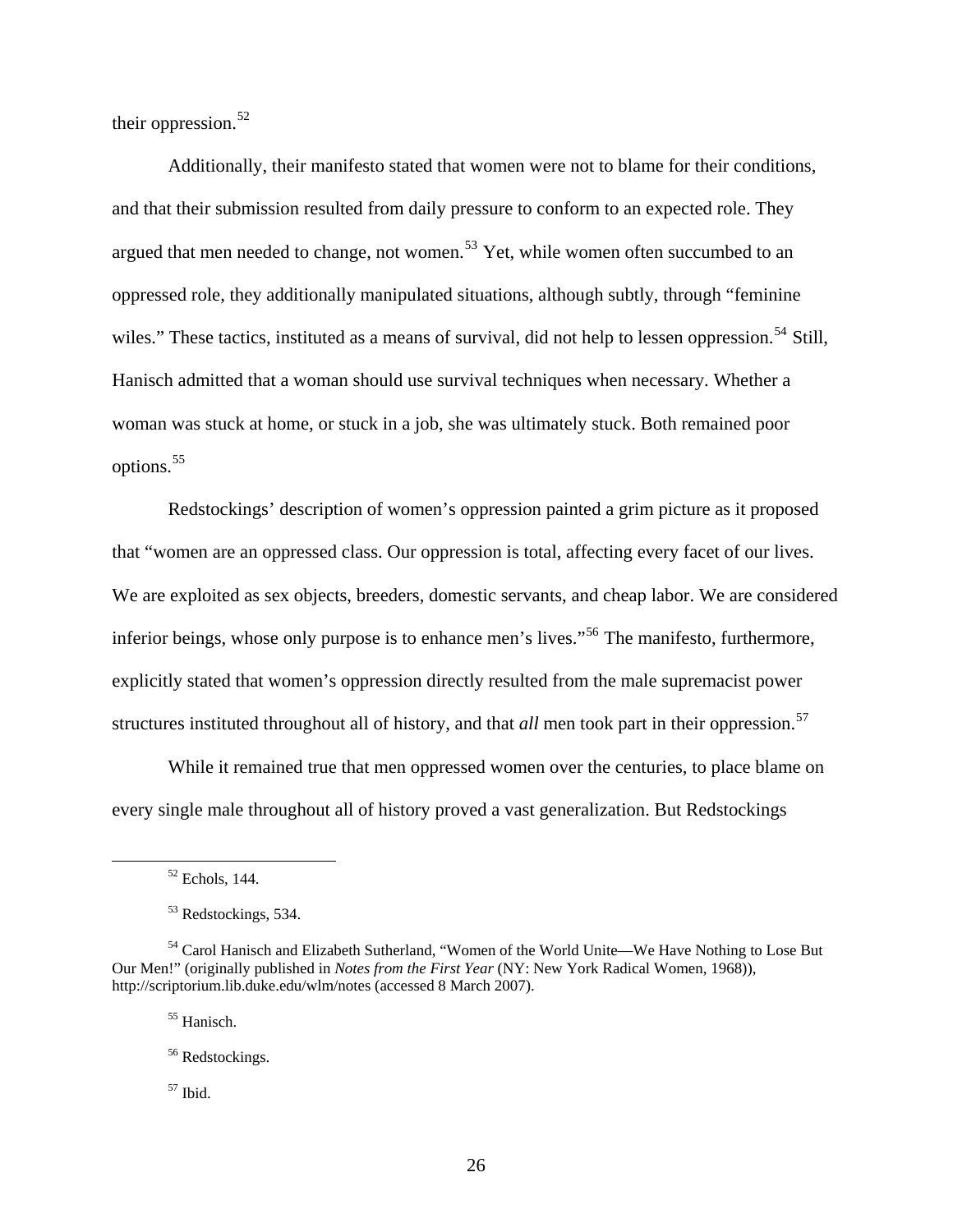further argued that by placing blame on the institutions alone, men went free. Men, they urged, existed merely as "tools of the oppressor."<sup>[58](#page-27-0)</sup> Peslikis went on and argued that "when the oppressor is stopped he can no longer maintain his tools and they are rendered useless. Present institutions and our feelings about them should be analyzed in order to understand what it is we want or don't want to use in the new society."<sup>[59](#page-27-1)</sup>

Hanisch confirmed the complete oppression of women in the economic, psychological, and social realms. Capitalism upheld male domination of women, although it did so in a subtle manner. At times, women received criticism for speaking out against their oppression, as some frowned upon their agitation for rights when others experienced more severe forms of oppression. But Hanisch and Elizabeth Sutherland argued that when "you're being stepped on, you don't stop to argue about whether the foot on your neck is heavier than the one on the neck of somebody else. You try to free yourself."<sup>[60](#page-27-2)</sup>

Marriage, additionally, presented a unique situation for members of Redstockings who denied that married women underwent brainwashing, and that in many cases, marriage proved the best option for women.<sup>[61](#page-27-3)</sup> Echols noted, furthermore, that Mainardi did not think that the institution of marriage presented so much of a problem as did the sex roles and male supremacy that thrived in marriage. In Mainardi's influential article, "The Politics of Housework," she related her own marriage experience and the complications that arose. She suggested that it only seemed fair that both she and her husband should have equal share in the housework because they each had a career. Mainardi's husband initially agreed to her proposal, but she eventually

<span id="page-27-0"></span> <sup>58</sup> Ibid.

<span id="page-27-1"></span><sup>59</sup> Peslikis.

<span id="page-27-2"></span><sup>60</sup> Hanisch and Sutherland.

<span id="page-27-3"></span> $<sup>61</sup>$  Echols, 145.</sup>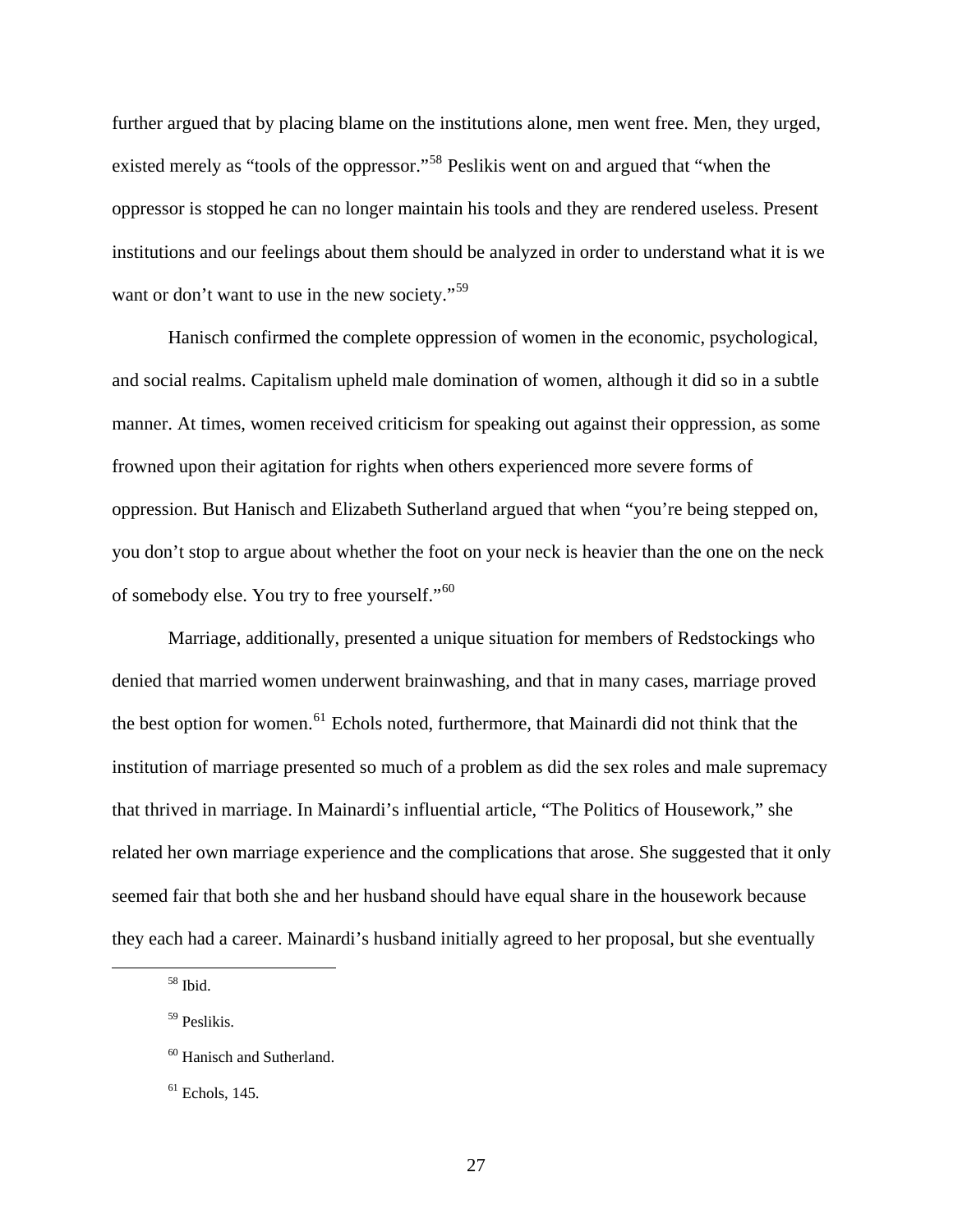recognized that men are not conditioned to housework as are women. She said that men "recognize the essential fact of housework right from the very beginning. Which is that it stinks." $62$ 

Unlike men, women felt guilt over a messy house and a responsibility to keep it clean. They understood that they would be judged based on the cleanliness of their home even if the men had made the majority of the mess. Mainardi recognized that society did not look down on men for a messy house, which they viewed solely as a woman's responsibility.<sup>[63](#page-28-1)</sup> Yet, most men who lived as bachelors did "not starve or become encrusted with crud or buried under the litter."<sup>[64](#page-28-2)</sup> The result seemed to be, then, that married men avoided housework, not because of their incapability of performing basic functions of cleanliness, but because they figured the w ife would eventually take care of the mess.

The family existed as a further extension of marriage, which also raised strong feelings by Redstockings members. Willis stated that within the family unit, male supremacy remained the problem. She believed that while women filled subjected roles within marriage, most women felt forced into marriage in order to guarantee social and economic security and validation. She further supported her argument as she suggested that if the institution of the family continued to be a prime and unquestioned social relation, then the only options open to women would be subordination or abandonment.<sup>[65](#page-28-3)</sup> Willis herself eventually married and became a mother. In light of this fact, her argument seemed harsh and hypocritical, but her point rested on the fact that

 $\overline{a}$ 

<span id="page-28-2"></span><span id="page-28-1"></span><span id="page-28-0"></span><sup>&</sup>lt;sup>62</sup> Pat Mainardi, "The Politics of Housework" (originally published in "Redstockings First Literature List," Fall 1969), in *Sisterhood Is Powerful*, 447-48.

 $63$  Ibid.

 $64$  Ibid.

<span id="page-28-3"></span><sup>65</sup> Willis, "Abortion Debate," 126-27.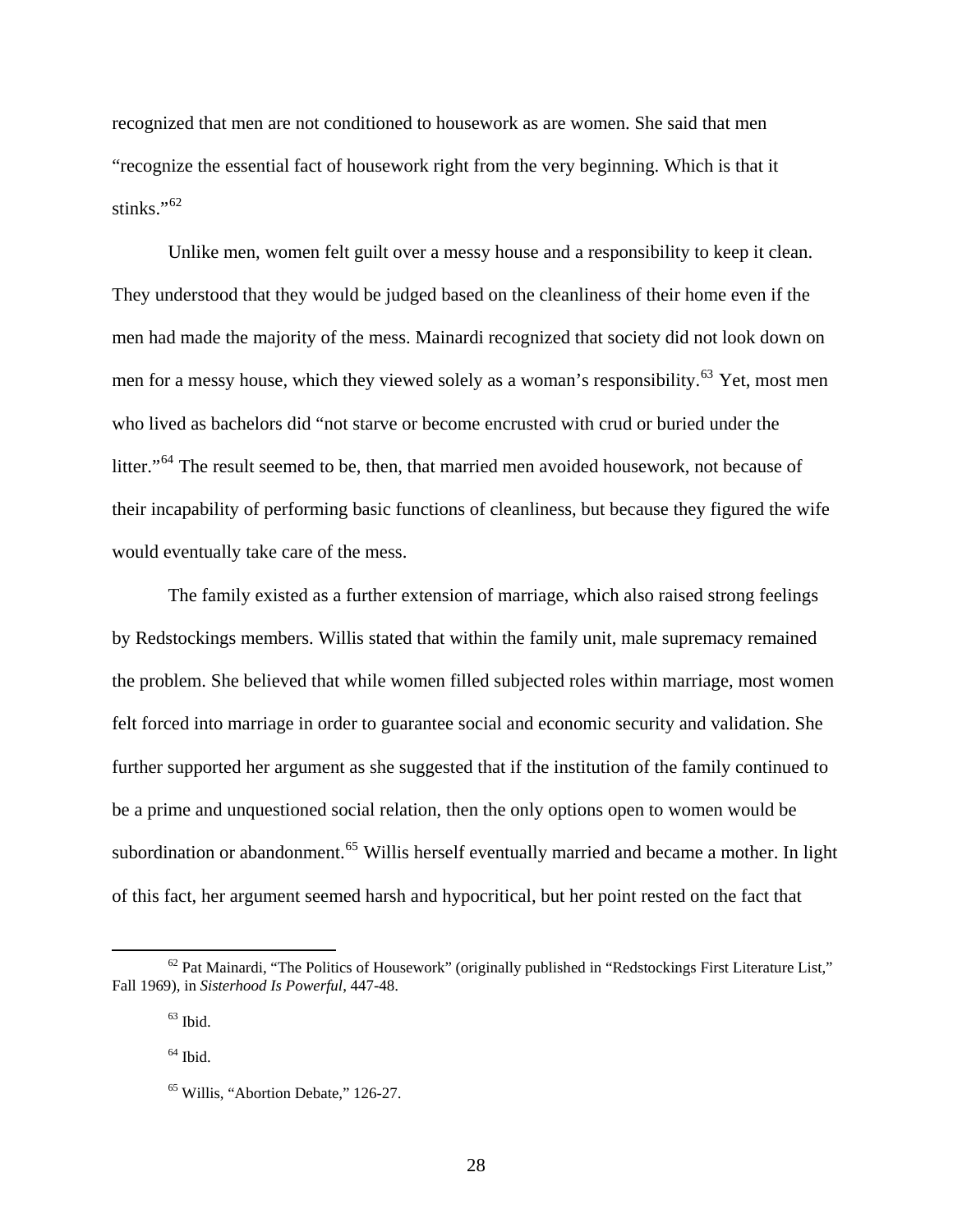when a woman's sole option rested in finding a husband, that is when she became trapped.

Sarachild also railed against the male idea of womanhood and stated that women forced into marriage eventually believed that they could not expect a better situation. Women, furthermore, blamed themselves and adapted to their new roles, as they believed and suggested that they could be "happy as half a person, as the 'better half' of someone else, as the other of others, powerless in her own right." Sarachild recognized that numbers of women avoided the march at which she gave her speech because of the fear that their husbands would not approve, and that the march itself remained a silly idea. She believed, furthermore, that numbers of women did not join the march because they assumed they could not think for themselves.<sup>[66](#page-29-0)</sup>

While Redstockings contributed a significant degree of importance to the women's liberation movement, the initial group ceased to function after the autumn of 1970. Some of the very tools that once aided Redstockings as their most powerful weapons eventually caused the movement to disintegrate. Issues such as "separatism, consciousness-raising, elitism, and expansion wore people down . . . . Firestone grew increasingly impatient with the pro-woman line and the consciousness-raising program of the dominant faction and was increasingly at odds with the minority faction that was pushing the equality issue."<sup>[67](#page-29-1)</sup>

Others argued that Redstockings' ardent obligation to consciousness-raising and the prowoman line further ensured their demise. Peslikis believed that after Redstockings completed their manifesto and distributed movement literature, they had completed the job they set out to accomplish. Additionally, new members joined Redstockings, though not all shared the same

<span id="page-29-1"></span><span id="page-29-0"></span><sup>&</sup>lt;sup>66</sup> Kathie Amatneik, "Funeral Oration for the Burial of Traditional Womanhood" (speech given in Washington, D.C. to the main assembly of the Jeannette Rankin Brigade on January 15, 1968), http://scriptorium.lib.duke.edu/wlm/notes/#funeral (accessed 8 March 2007).

 $67$  Echols, 152.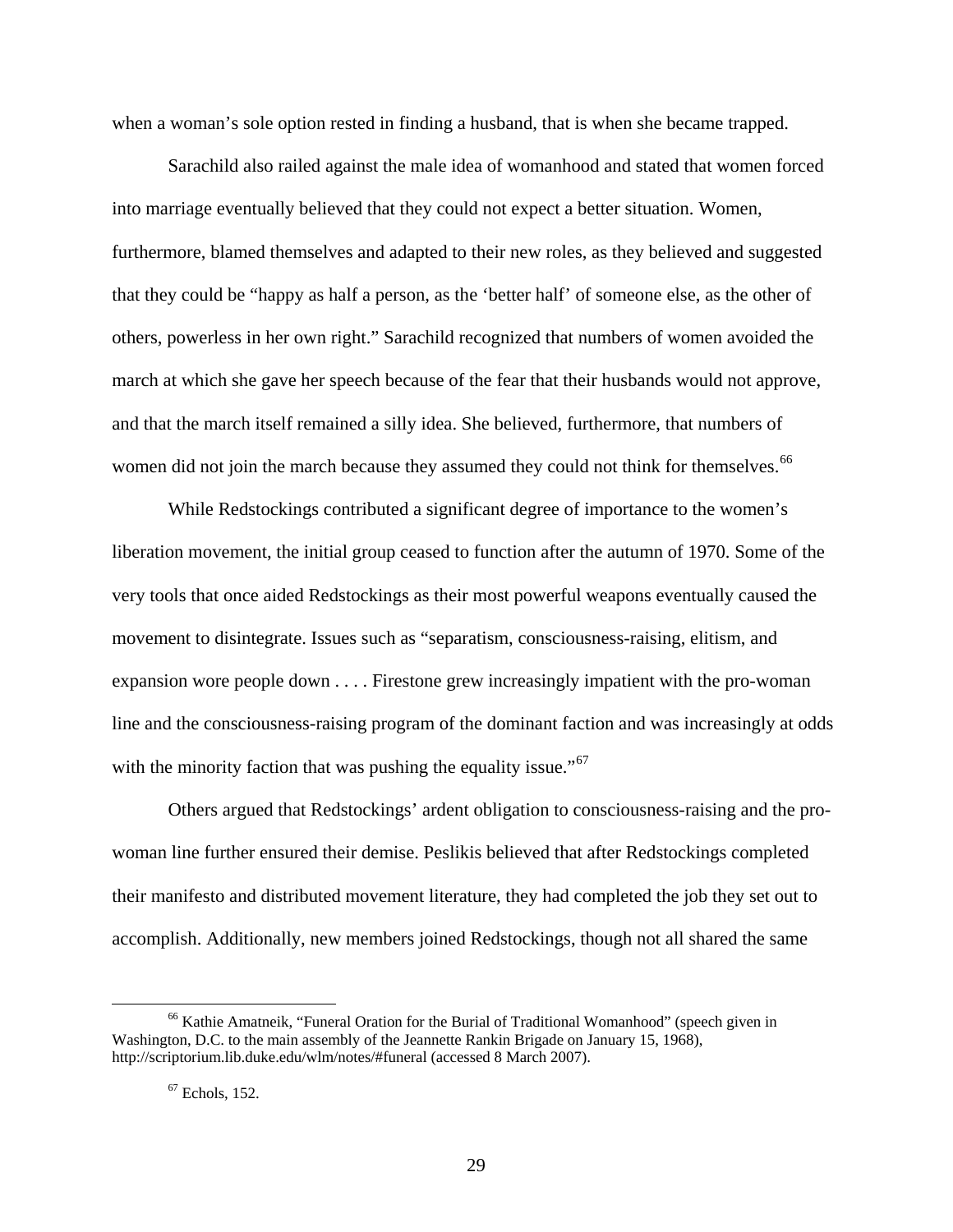ideals and group philosophy. Still, although outside sources played a role in Redstockings' downfall, "the group's most vocal dissidents had been with the group from the outset."<sup>[68](#page-30-0)</sup>

Redstockings' views certainly contained a radical element, a prime reason that many grew suspicious of their activities. But even though not everyone agreed with their views, there is still a measure of wisdom to be gained from their work. Redstockings urged women to identify their source of oppression and instilled in them the confidence they needed to understand their victimization. They argued that while marriage proved beneficial for some, not every woman viewed it as ideal. Even today, more than thirty years later, while it is much more culturally acceptable for a woman to remain single, it is often viewed as unnatural. Single women were continually asked when they planned to get married. Then, if they did decide to marry, the question changed to, "When will you have children?" Redstockings' desired to change the social expectations so that women did not become enslaved to roles they did not want. Redstockings' ideals, furthermore, encouraged women to collectively analyze their circumstances in the hopes of producing political action. It is important to remember that all groups contain elements contrary to people's beliefs. Still, the good is often thrown out with the bad, in which case, useful values get lost and people miss out on potentially life-changing principles.

<span id="page-30-0"></span> <sup>68</sup> Ibid., 152-53.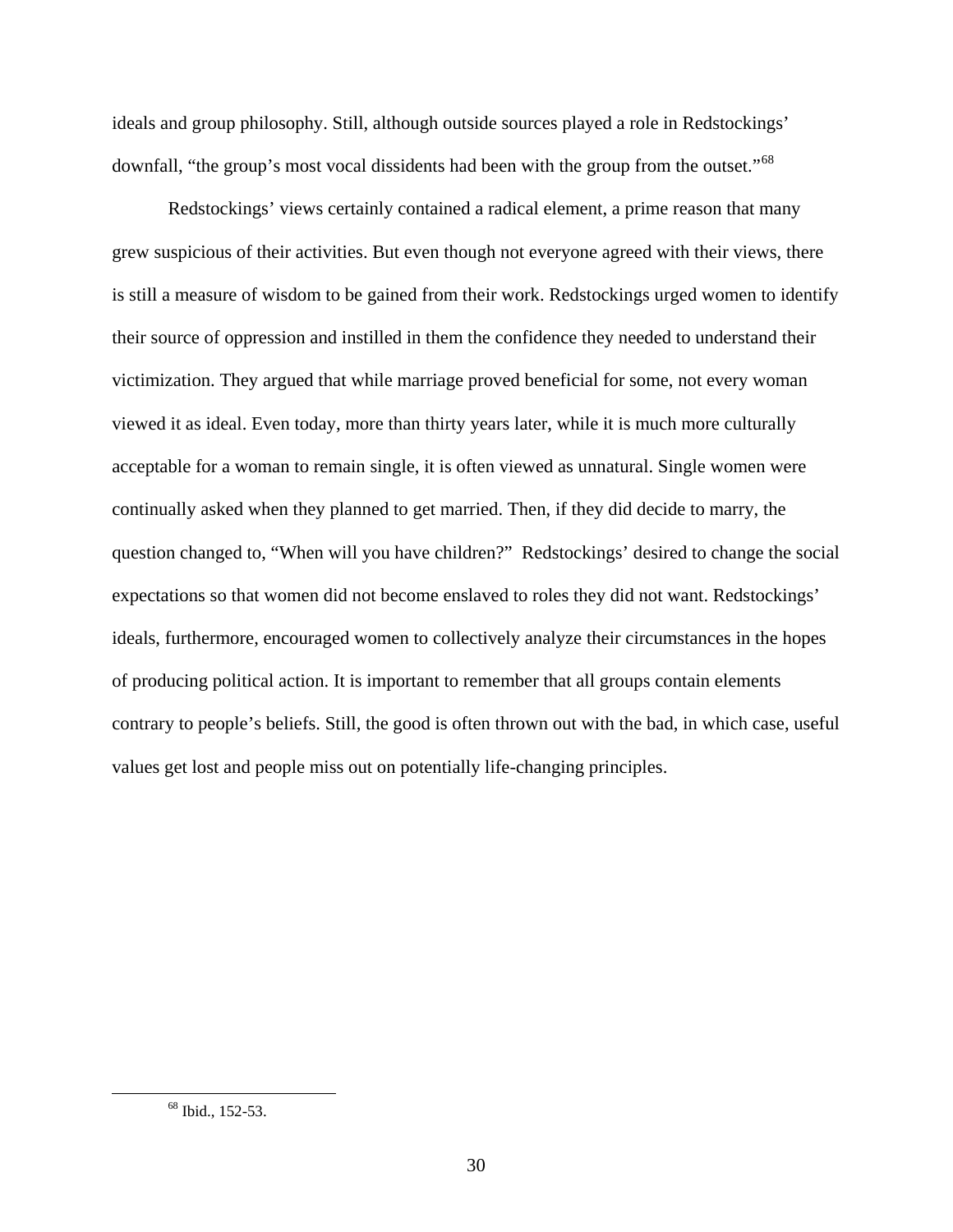### CHAPTER 3

### NEW YORK RADICAL FEMINISTS

During the late 1960s in America, women voiced concerns about their real oppression and named their oppressors as the male supremacist society and, more particularly, as men. Concerning this second-wave feminism, Anne Koedt highlighted the numbers of several radical feminists groups that emerged within a year due to the realization that American society considered women secondary citizens at various levels, whether in leadership, or in the mere issue of gaining a responsive ear.<sup>[69](#page-31-0)</sup>

 Cellestine Ware noted one such group, New York Radical Feminists (NYRF), founded on December 5, 1969, by the Stanton-Anthony Brigade. Shulamith Firestone, Koedt, Diane Crowthers, and Ware hoped that the new group would fill the void of "political and organizational needs" that other feminist groups, up till that point, had largely ignored.<sup>[70](#page-31-1)</sup> Alice Echols further noted that Firestone and Koedt hoped to build a "mass-based radical feminist movement." Unlike other exclusionary radical feminist groups, they furthermore hoped that the group would "seed itself."<sup>[71](#page-31-2)</sup>

 While other groups, such as Redstockings, epitomized consciousness-raising as an essential component to radical feminism, NYRF saw this exercise as a secondary issue. That is

<span id="page-31-0"></span> $69$  Anne Koedt, "Women In the Radical Movement" (speech given at a city-wide meeting of radical women's groups at the Free University in New York City on February 17, 1968), in *Radical Feminism*, eds. Anne Koedt, Ellen Levine, and Anita Rapone (NY: Quadrangle Books, 1973), 318.

<span id="page-31-1"></span><sup>70</sup> Cellestine Ware, *Woman Power: The Movement for Women's Liberation* (NY: Tower Publications, Inc., 1970), 56-57.

<span id="page-31-2"></span><sup>71</sup> Alice Echols, *Daring to Be Bad: Radical Feminism in America 1967-1975*, American Culture, eds. Stanly Arowitz, Sandra M. Gilbert, and George Lipsitz, no. 3 (Minneapolis: University of Minnesota Press, 1989), 186.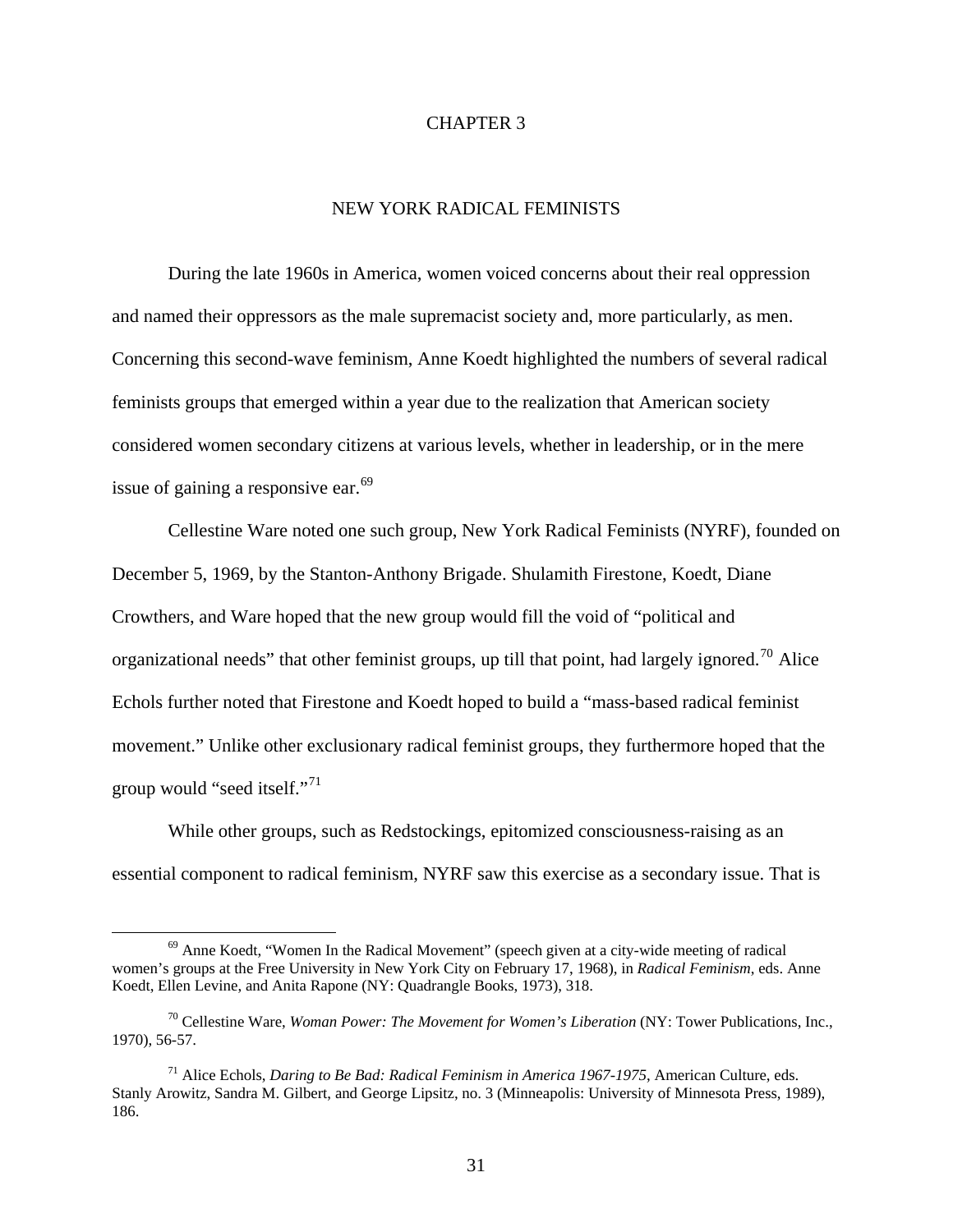not to say that they did not consider it a beneficial tool in fighting the oppressor, but they believed that it existed as a "stage of growth, not the ultimate stage of growth." They feared that if consciousness-raising continued to hold its prominent status, the passion of radical feminism would stagnate and thus bring an end to the radical feminist movement.<sup>[72](#page-32-0)</sup> While NYRF held several issues as essential to their ideology, three of their most prominent areas of work consisted of the identification of the politics of the ego, the formation of brigades, and speaking out on rape.

In their manifesto, NYRF defined the source of their oppression:

We believe that the purpose of male chauvinism is primarily to obtain psychological ego satisfaction, and that only secondarily does this manifest itself in economic relationships. For this reason we do not believe that capitalism, or any other economic system, is the cause of female oppression, nor do we believe that female oppression will disappear as a result of a purely economic revolution. The political oppression of women has its own class dynamic; and that dynamic must be understood in terms previously called "non-political"—namely the politics of the ego.<sup>[73](#page-32-1)</sup>

NYRF saw women's oppression as a political issue and understood that men relegated them to a distinct class simply because of their gender. Their goal, then, aimed at attacking and dismantling the "sex class system." Men, furthermore, proved the oppressors insofar as they enjoyed the privileges that the male role offered.<sup>[74](#page-32-2)</sup>

 Koedt further expounded on the role of the male ego and stated that men did not destroy women's egos in order to hurt them, but they did so to make women subservient. This subservience often played out in the role of femininity, in which a woman's job consisted of

 <sup>72 &</sup>quot;Editorial: Notes From the Third Year," December 1971, in *Radical Feminism*, 300.

<span id="page-32-2"></span><span id="page-32-1"></span><span id="page-32-0"></span> $^{73}$  A.K. "Politics of the Ego: A Manifesto For N.Y. Radical Feminists" (adopted by N.Y. Radical Feminists at its founding meeting in December, 1969), in *Radical Feminism*, 379.

 $74$  Ibid.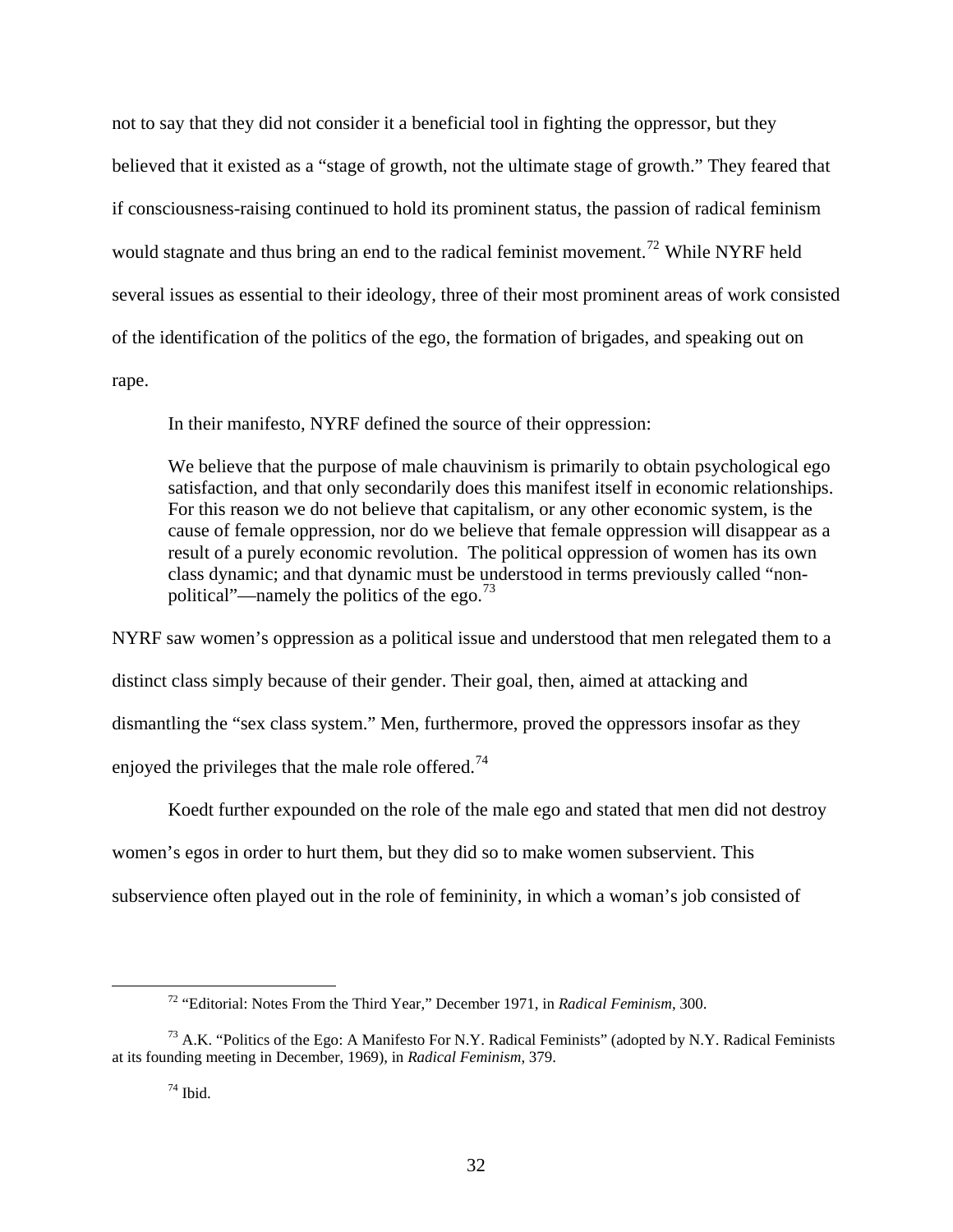being "dainty, sweet, passive, helpless, ever-giving and sexy."<sup>[75](#page-33-0)</sup> Specific institutions, Koedt further noted, such as marriage, motherhood, love, and sexual intercourse, further constructed a trap for women and existed to "keep women in their place" through a confusion of biological differences with women's overall humanness.<sup>[76](#page-33-1)</sup>

 It thereafter became necessary for men to convince women of their inferiority in order to maintain their rights as oppressor. Through the destruction of the female ego, then, women believed in the validity of their inferior treatment and lost their means of resistance to male supremacy. Koedt argued that women's liberation would only come about through an internal reversal of the psychological damage waged by male supremacy and by discounting the idea that women existed to serve men. She believed that women's freedom would be gained after the creation of "alternate selves that are healthy, independent and self-assertive."[77](#page-33-2)

 Echols noted additional aspects of the NYRF's manifesto and highlighted the idea that men oppressed women because of their own need to feel powerful. The politics of the ego, then, remained psychological. Koedt stated that the "male ego identity" prevailed by "destroying women's egos." She believed, furthermore, that men who felt the most powerless would be the most likely to oppress.[78](#page-33-3)

 It remained true, after all, that numbers of women felt deeply oppressed; many had chosen to marry and found themselves subjected to inferior roles. At an abortion rally Koedt drew attention to the fact that several women remained home rather than attend. She did not blame the women, however, as she noted that they could hardly be expected to speak out for

<span id="page-33-0"></span> <sup>75</sup> Ibid., 380.

<span id="page-33-1"></span><sup>76</sup> Ibid., 381.

<span id="page-33-2"></span><sup>77</sup> Ibid., 381-382.

<span id="page-33-3"></span><sup>78</sup> Echols, 187.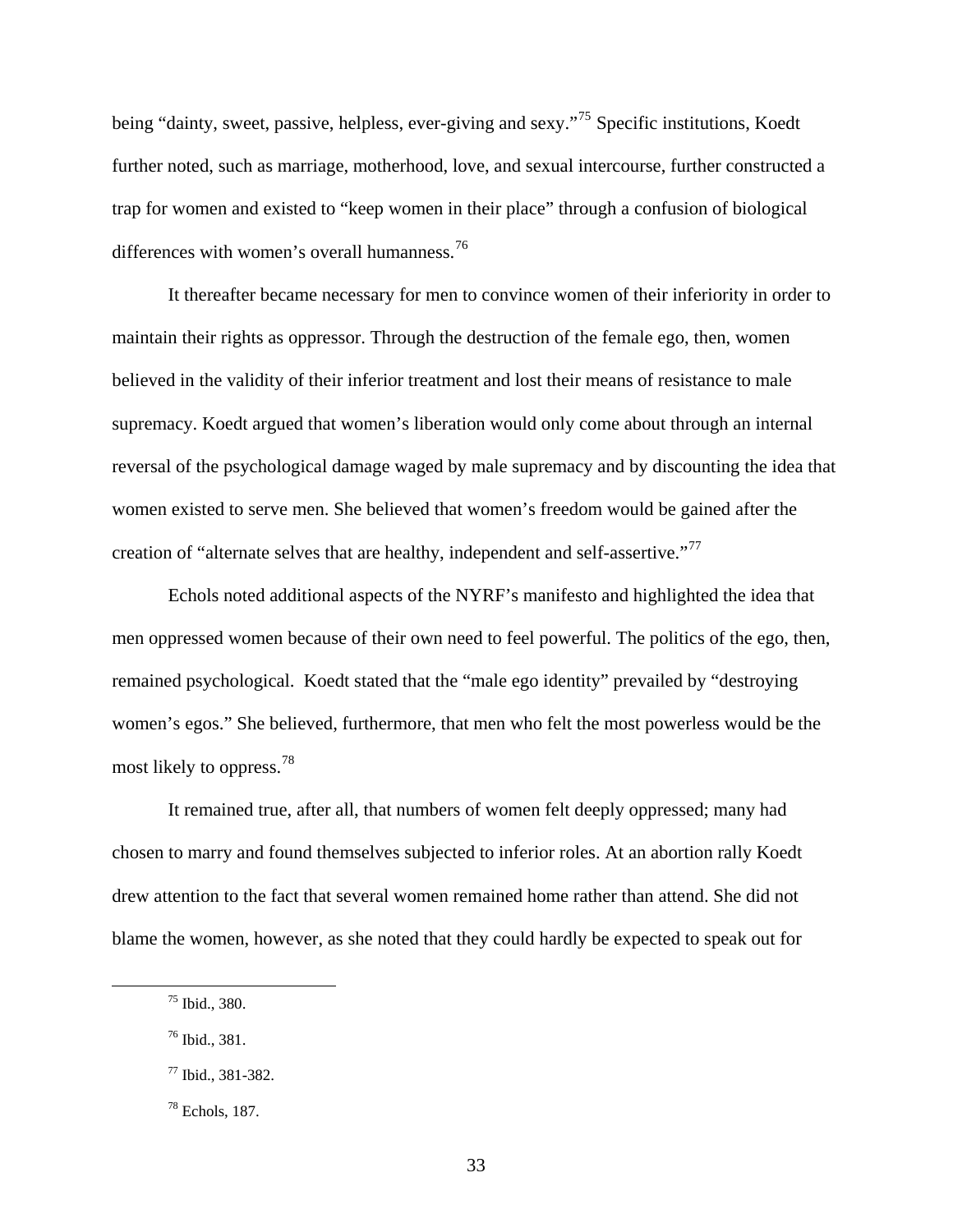themselves because they had been "oppressed, suppressed, depressed and repressed" all their lives by men and the social structures that subjugated them. Koedt, moreover, argued that women placed in solitary confinement for decades would not even begin to think of throwing off their chains because their sex-roles had been so adamantly drilled into their consciousnesses and they had, in numerous instances, evolved into just the suppressed women that men expected them to be.<sup>[79](#page-34-0)</sup>

 Koedt further noted that in the case of marriage, husbands forever reminded women of their inferiority in the relationship, which further reinforced their dependence upon men. But, she insisted that women would no longer stand for their roles as "passive vessels becoming impregnated for the greater good of society." Women, she demanded, wanted a society that also worked for their good, not solely for the good of men. She also railed against the exploitation of women as pawns used to sell the latest feminine product and against the assumption that all women existed to occupy the roles of wife and mother.<sup>[80](#page-34-1)</sup>

 Some may criticize Koedt's arguments as too harsh, but they represented the feelings of numbers of women who felt trapped in subservient roles, many of whom did not even deem their outlook worthy of consideration. Radical feminism, then, validated women's opinions and offered them a means of voicing their frustration and anger. NYRF encouraged women to acknowledge their discouragement and demand equal treatment based on their humanness rather than on their biological differences.

 Koedt shared her own definition of radical feminism which consisted of the complete eradication of sex-roles. Radical feminists, then, did not view biological differences as

<span id="page-34-1"></span><span id="page-34-0"></span> $79$  Anne Koedt, "Abortion Rally Speech" (speech given at an abortion repeal rally in New York on March 24, 1968), http:scriptorium.lib.duke.edu/wlm/notes/ (accessed 8 March 2007).

 $\rm{^{80}}$  Ibid.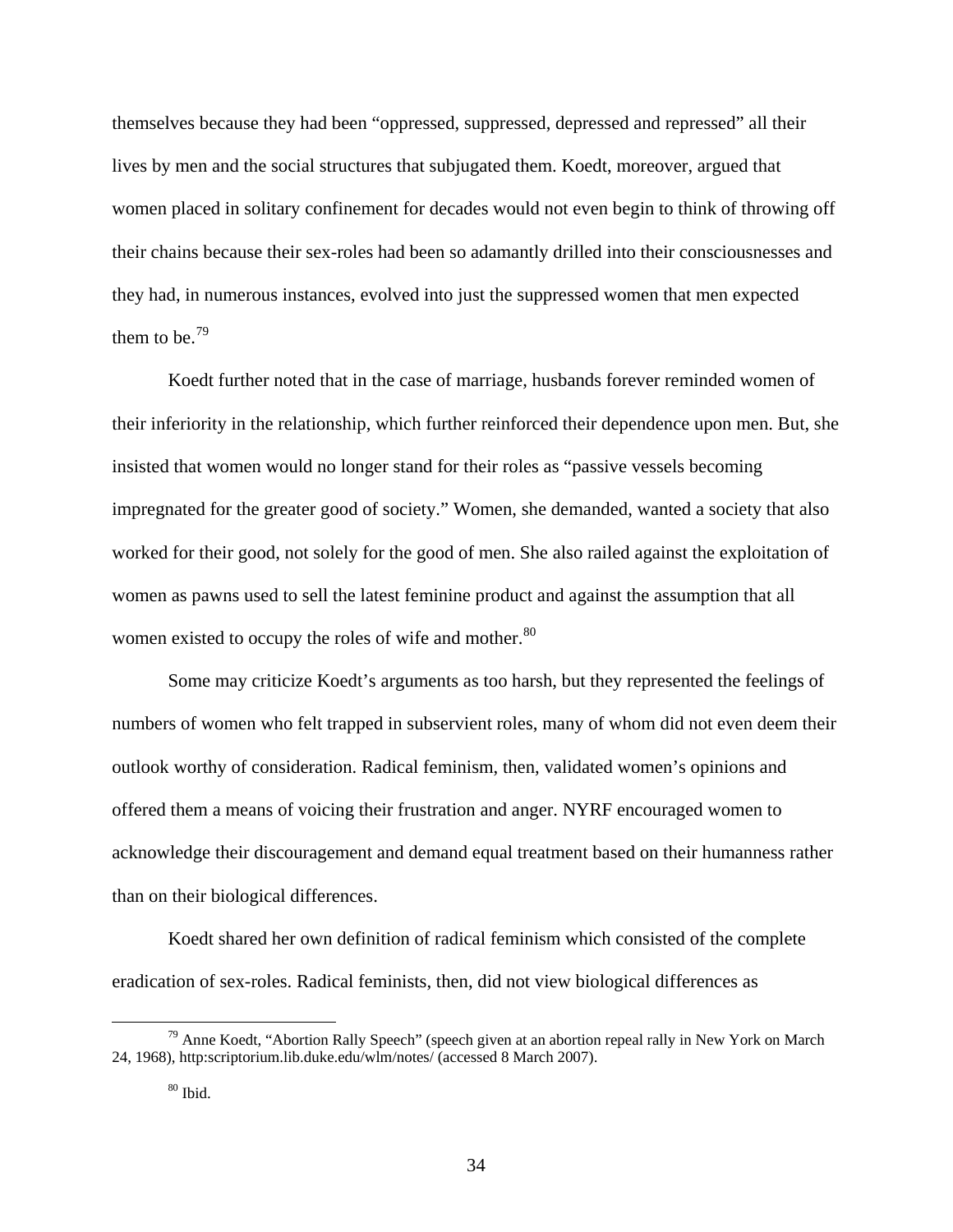determinants of destiny but argued that women learned their sex-roles from "male political constructs," who aimed to instill men with power and superiority. The biological differences of men, therefore, did not make them oppressors, but rather, their rationalization of their supremacy based on their biology. $81$ 

 Any woman, then, who went against the expected norms of appropriate female behavior, whether she refused the role of motherhood, chose a career as a biochemist, or simply denied men the satisfaction of serving as their own personal ego booster, helped to destroy the "sex-role system." This form of rebellion, though, was only radical when women aimed to eradicate *all* sex-roles rather than simply swear off men.<sup>[82](#page-35-1)</sup>

With the inception of the phrase, "the personal is political," the private lives of women took on a political aspect. Prior to this, women remained isolated from one another because they understood their experiences as solely personal, which further blinded them to their common oppression.[83](#page-35-2) But NYRF believed that until women worked together to eliminate sex-roles, they would not gain freedom as a group, or personally, and men would continue to exert control over them $84$ 

When one understood radical feminism according to Koedt's viewpoint, the movement as a whole appeared more plausible. While several radical feminist groups advocated largely unfamiliar and extreme ideologies, they have also been unfairly stereotyped as hostile to men in all respects. But, as Koedt argued, radical feminists did not so much seek to remove men from the social picture, but rather, aimed to reverse the idea that women and men must act according

<span id="page-35-2"></span><span id="page-35-1"></span><span id="page-35-0"></span> <sup>81</sup> Anne Koedt, "Lesbianism and Feminism" (originally published in *Notes From the Third Year*), in *Radical Feminism*, 248-249.

<sup>82</sup> Ibid., 250-251.

<sup>83</sup> Ibid., 255.

<span id="page-35-3"></span><sup>84</sup> Ibid., 257-258.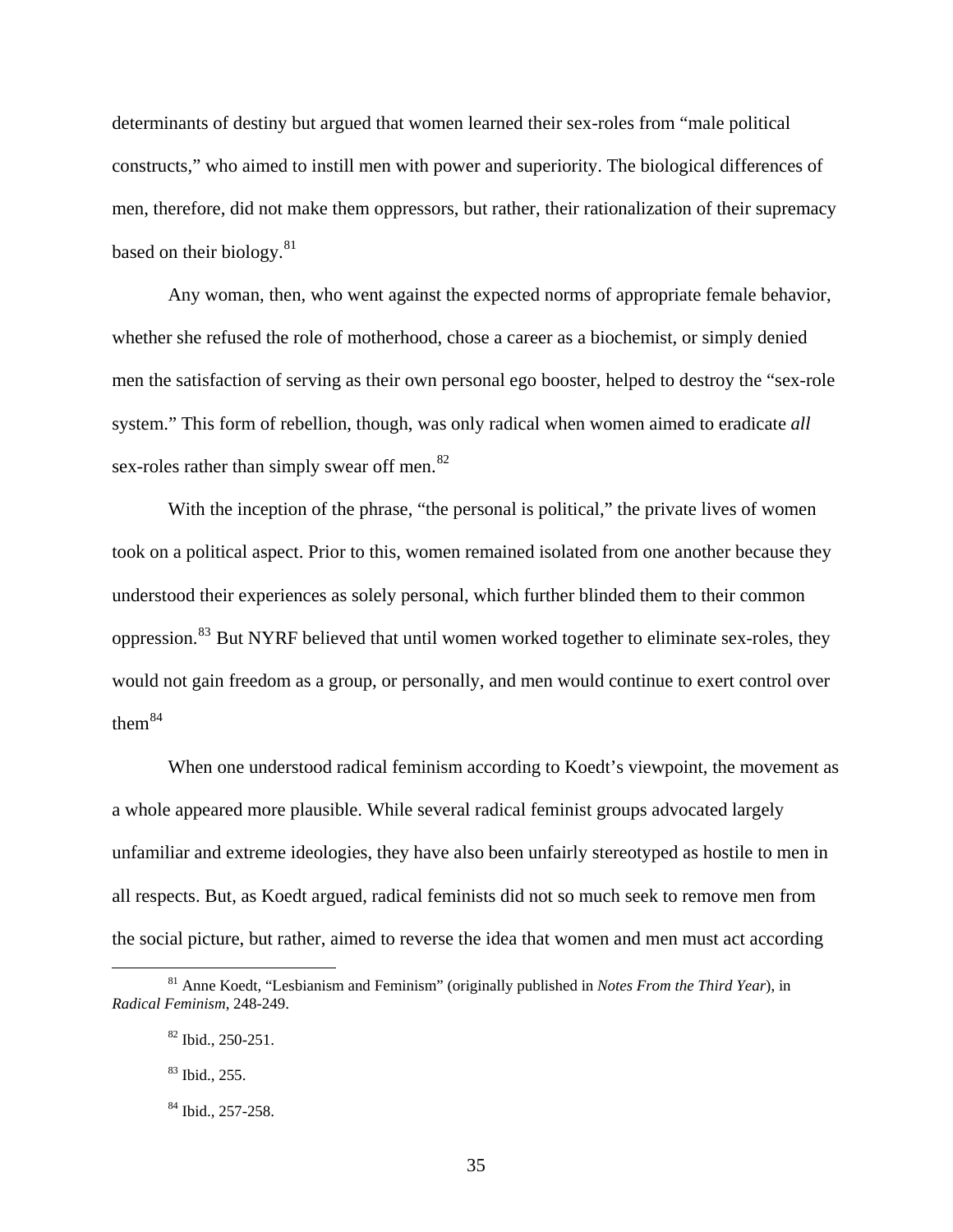to larger social expectations, which proved burdensome to both genders.

 It can be argued that the English language, while it now includes more politically correct descriptions, provided a further example of the primacy of sex-roles. Such words as "policeman" and "fireman" excluded a female presence and fostered the idea that professions such as these should only to be occupied by men. NYRF, then, would be pleased with the incorporation of such words as "humankind" as opposed to "mankind." To some degree, then, the revised English language demonstrated the acceptance of similar ideas as those put forth by radical feminists.

 Beauty expectations placed on women offered another example of oppression caused by the politics of the ego. Firestone noted that "beauty ideals serve a clear political function" and excluded a majority of women. As she relied heavily on "good looks," a woman gained individuality through her appearance which society deemed acceptable or unacceptable based upon men's approximation of beauty. With this understanding, women aimed to attain this invented standard through diets, beauty regimens, clothing, make-up, and whatever else they needed to win a man's heart. Yet, the rebellion against this tradition proved disastrous in many cases, as a woman who disregarded the rules of the culture risked being labeled a social outcast.<sup>[85](#page-36-0)</sup>

 Koedt additionally supported Firestone's views as she pointed out the threat of male rejection. Women could not get around the reality of their dependence on men "since it is through husbands that women gain economic and social security, through male employers that they earn a living, and in general through male power that they survive . . . ." She argued that women did not seek men's approval solely for the thrill but, more importantly, because they had

<span id="page-36-0"></span> <sup>85</sup> Shulamith Firestone, *The Dialectic of Sex* (NY: Bantam Books, 1970), 151-152.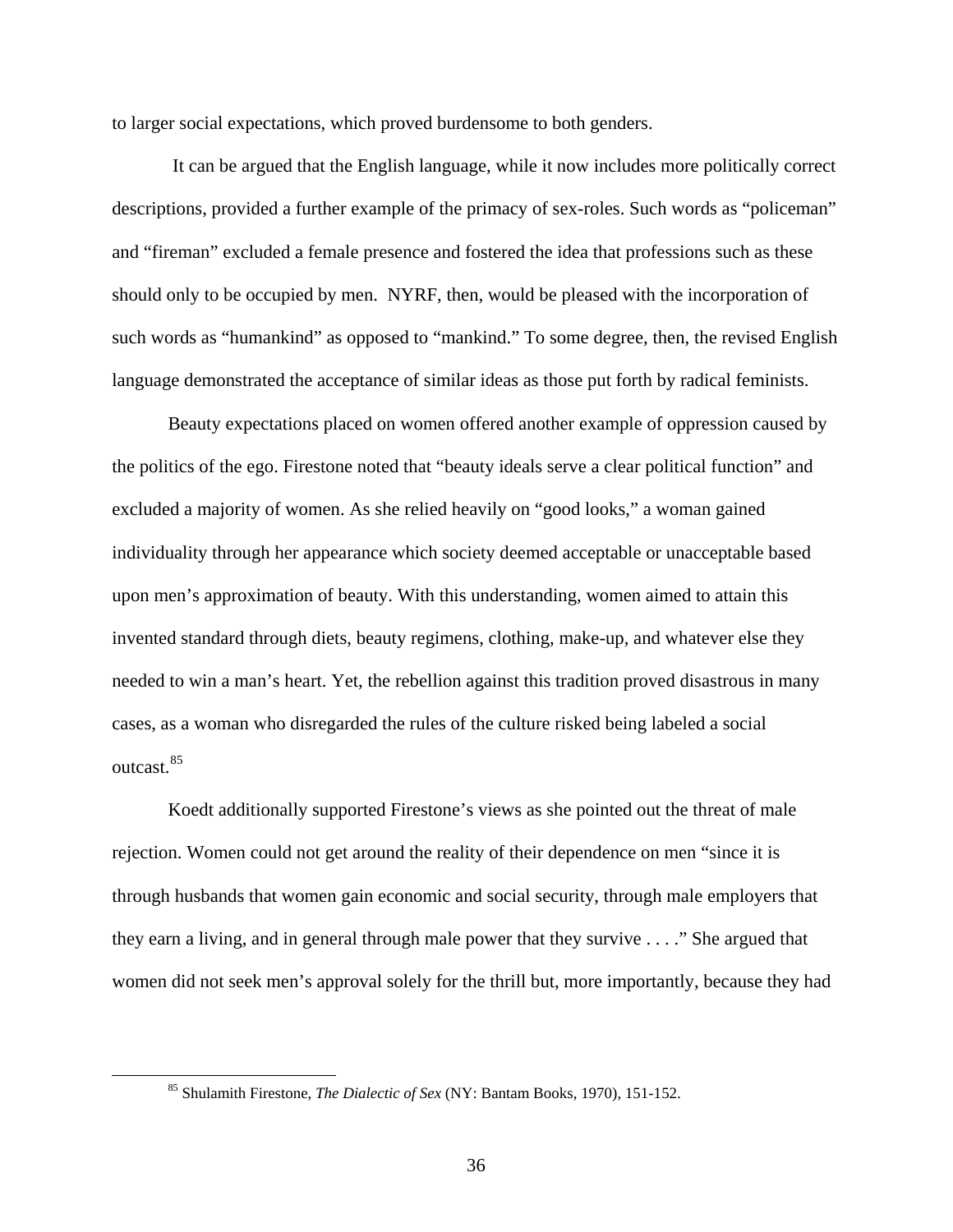$\mathrm{to}$ .[86](#page-37-0)

 Firestone, moreover, highlighted the idea that women continually received advice on ways to improve their physical features, where to buy the products to achieve this end, and to keep track of caloric intake. She noted that "indeed, the 'ugly' woman is now so nearly extinct even she is fast becoming 'exotic.'"[87](#page-37-1) But Firestone additionally reminded women not to attack beauty itself; however, she defined beauty by different standards. She believed that a beautiful face on the cover of a fashion magazine should not be dismissed solely because of its physical attractiveness but, rather, accepted or dismissed based upon its portrayal of humanness. Does the beautiful face "allow for growth and flux and decay, does it express negative as well as positive emotions, does it fall apart without artificial props—or does it falsely imitate the very different beauty of an *inanimate* object, like wood trying to be metal?"<sup>[88](#page-37-2)</sup>

 Firestone's evaluation of beauty provided a timeless lesson to women of all ages. Society's view of beauty remained an unattainable goal that even models, who appeared to possess this ideal, did not actually enjoy. Only after a very skilled artist took care of perceived "imperfections" could the magazines be put on the market. Women could not even make purchases without being endlessly bombarded by society's concepts of beauty, and it was no wonder, then, that women continually changed their appearances. Inevitably, as soon as a woman achieved the "ideal look," fashions changed and women panicked about how to remarket themselves as the newest desirable products.

Susan Brownmiller also noted the role that femininity played in increasing a man's ego as

<span id="page-37-0"></span> <sup>86</sup> Koedt, "Lesbianism," 247.

<span id="page-37-1"></span><sup>87</sup> Firestone, 153-154.

<span id="page-37-2"></span><sup>88</sup> Ibid., 155.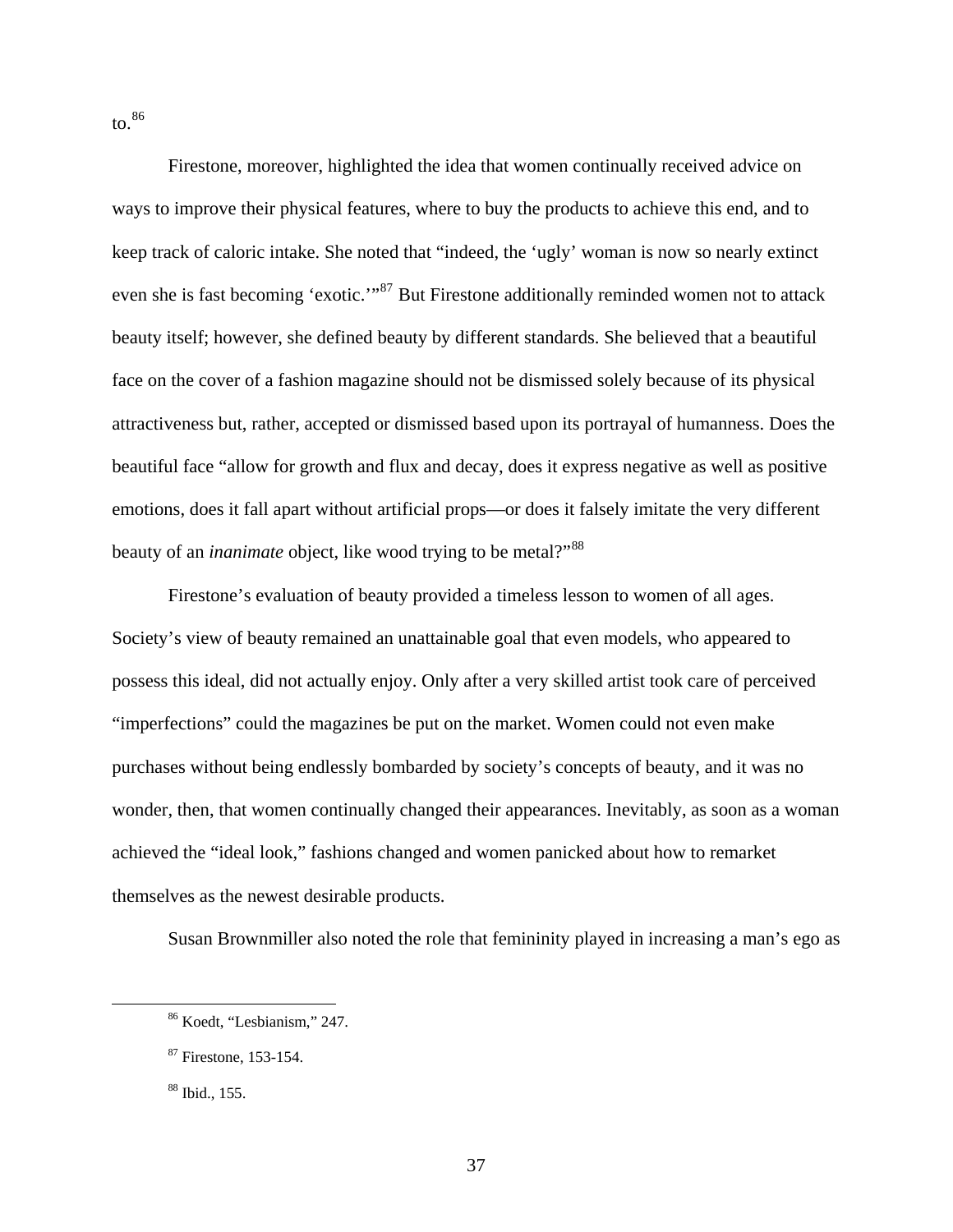she stated that when women appeared feminine it increased a male's perception of his own masculinity and granted him an extra measure of gender distinction. Through this process, men felt "stronger, wiser, [and] more competent" than they did without a woman.<sup>[89](#page-38-0)</sup>

 An article written by a Redstockings member confirmed the oppression that women experienced regarding consumerism. She noted that media itself, with its endless beauty products designed to enhance female attractiveness, did not turn women into submissive servants willing to cater to every man's whim and fantasy, but, rather, women displayed this kind of behavior because the sexist society demanded it of them. She additionally stated that male supremacy existed long before media ads and that the true evil behind them was that they reinforced the preexisting "sexist status quo." Furthermore, when a woman donned a new outfit or applied her makeup in a particular way, it became work; one of the jobs men expected women to maintain, fitted with cosmetic tools that ensured her success.<sup>[90](#page-38-1)</sup>

 Femininity also served to ensure men of women's extreme dependence upon them, while its very aspect of frivolity presented "an effective antidote to the unrelieved seriousness, the pressure of making one's way in a harsh, difficult world." As a value system it promoted niceness, thoughtfulness and a measure of sensitivity in a world that "is sadly in short supply."<sup>[91](#page-38-2)</sup> Brownmiller pointed out that while competition between males, both humans and animals, has always been a widely researched subject, the competition that existed between women had often gone unnoticed. Certainly, the battles that existed between women in the area of gaining a male partner remained the "chief competitive arena (surely it is the only sanctioned arena) in which

 <sup>89</sup> Susan Brownmiller, *Femininity* (NY: Linden Press/Simon & Schuster, 1984), 16.

<span id="page-38-2"></span><span id="page-38-1"></span><span id="page-38-0"></span><sup>90</sup> A Redstockings Sister, "Consumerism and Women," in *Woman in Sexist Society: Studies in Power and Powerlessness*, eds. Vivian Gornick and Barbara K. Moran (NY: Basic Books, 1971), 483.

<sup>&</sup>lt;sup>91</sup> Brownmiller, 17.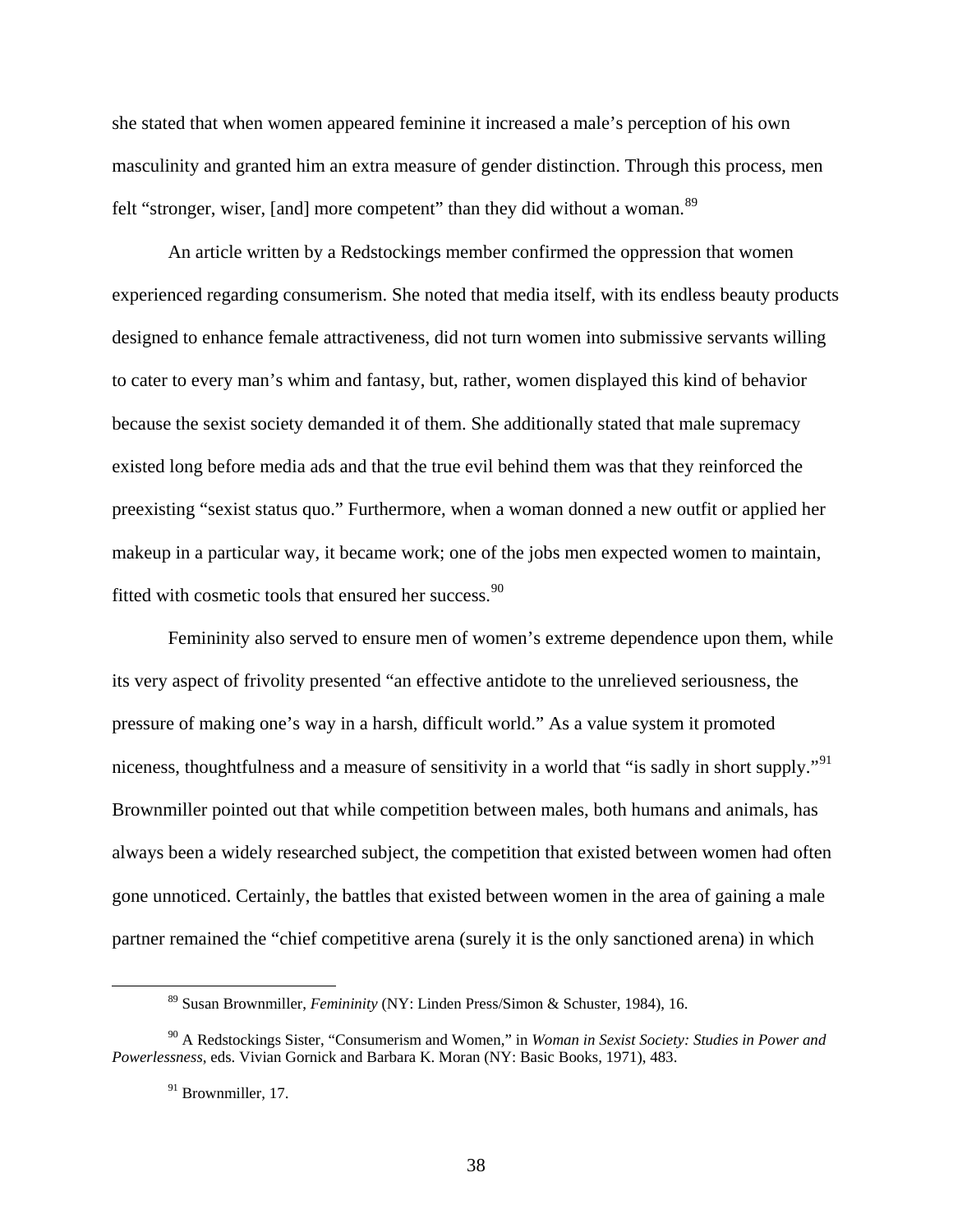the American woman is wholeheartedly encouraged to contend."<sup>[92](#page-39-0)</sup>

 During the Miss America Protest in 1968, women's liberationists aimed to deconstruct this false mentality of femininity to which women found themselves enslaved. They argued that society daily forced women to contend for the approval of men which they accomplished through believing, and reinforcing, the lie that beauty proved the surest product by which to win a man.<sup>[93](#page-39-1)</sup> Brownmiller argued that throughout history artists have continually returned to the woman's body, and at times particular parts, as subject matter, as they have doled out praise and exaltation, as well as criticism and judgment.  $94$ 

 Additionally, if women lacked femininity, perhaps in their greater height, men often despised them because their physical characteristics caused men to feel inadequate. These women, furthermore, undermined the "aggressor-protector" image that men depended upon, and put on an unfeminine air as they suggested that they did not need men's help. These things all presented a difficult situation for the women unless they could make up for their height in some other way.[95](#page-39-3)

 This feminine ideal, however, did not exist only in the United States. In foot-binding, an ancient custom, the Chinese did not allow a woman's foot to grow beyond a certain length so that it maintained a delicate appearance. Brownmiller vividly described her disgust with this custom:

To envision a Chinese nobleman's wife or courtesan with daintily slippered three-inch stubs in place of normal feet is to understand much about man's violent subjugation of women; what is less clear is the concept of exquisite feminine beauty contained within

<span id="page-39-0"></span> <sup>92</sup> Ibid., 18.

<span id="page-39-1"></span><sup>&</sup>lt;sup>93</sup> Ibid., 24-25.

<span id="page-39-2"></span><sup>&</sup>lt;sup>94</sup> Ibid., 27.

<span id="page-39-3"></span> $95$  Ibid., 29.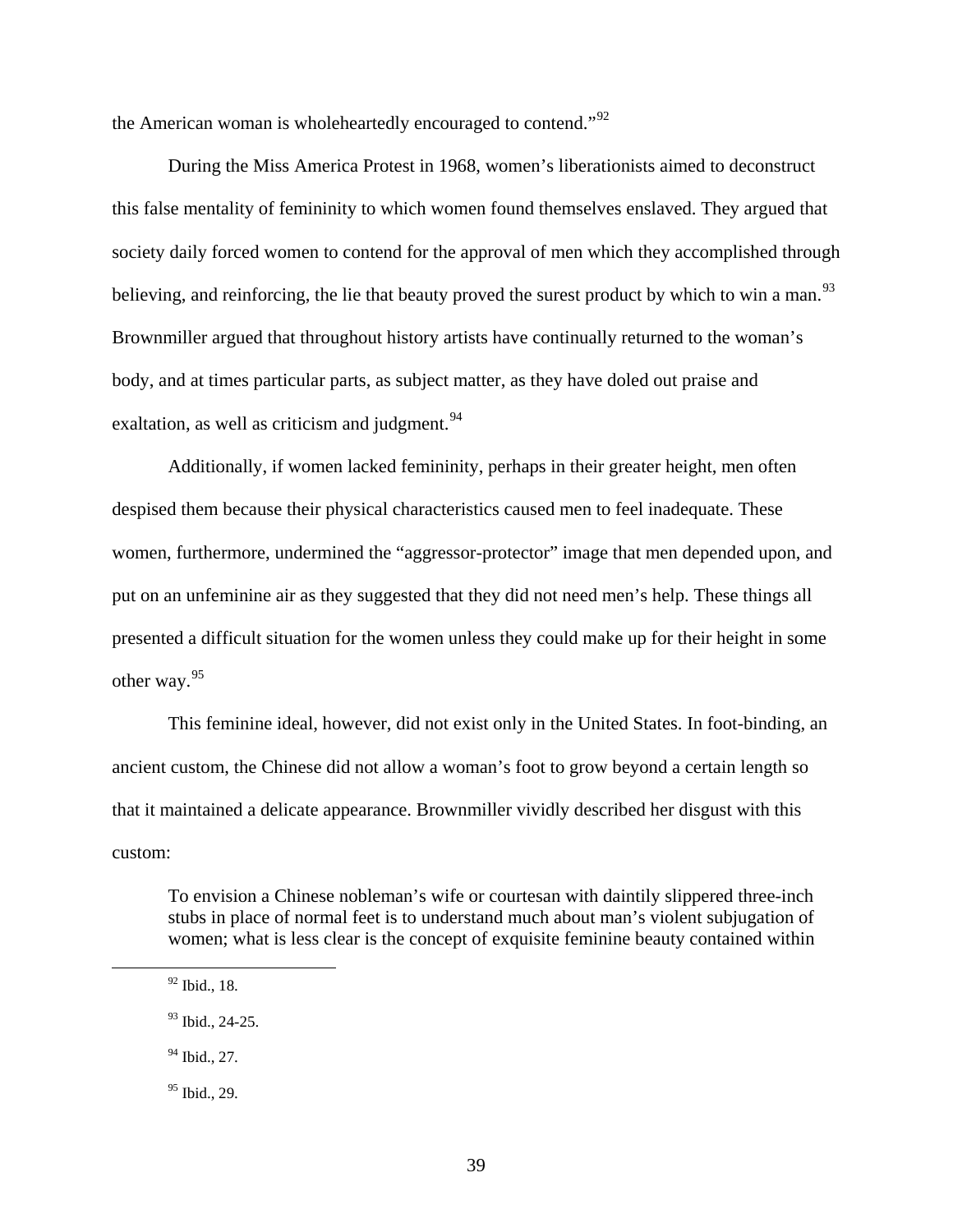the deforming violence: the sensuousness incapacitation and useless, ornamental charm perceived in the fused, misshapen bones.<sup>[96](#page-40-0)</sup>

 Although American customs proved less physically destructive than their Chinese counterparts, women still underwent continual bombardment as to the proper image required of them. The primary function of breasts, for example, resided in feeding which could be accomplished regardless of size.<sup>[97](#page-40-1)</sup> Still, men continually found them to be a provocative body part, and in many cases assumed that larger breasts were more desirable. Because of this commonly held belief, women who did not fit into this constructed mold felt inferior compared to other women. Brownmiller further noted this "frantic obsession" and stated that "the sight of a braless woman on the street in the late 1960s could inspire a strong negative reaction. The hoots and catcalls eventually subsided, but the initial emotion was something akin to rage. It was as if men had come to believe that taking off a brassiere somehow was their right and privilege."<sup>[98](#page-40-2)</sup>

 To many, breasts seemed an irrelevant issue, but they presented numerous troubles for women who lived in a society so highly preoccupied with physical features. That is not to say that less fully endowed women did not gain men's attention, but quite often voluptuous women found themselves the object of admiration whether they invited it or not.

 The politics of the ego, one radical feminist claimed, could also be evidenced in marriage relationships, as some husbands allowed their wives to spend money as they pleased, especially if they had plenty to go around. A husband may have rationalized that because his wife stayed home all day she could decorate according to her taste, or perhaps he simply did not care about those aspects of detail. Still, the "veto power" remained with the husband; at any time, he could

<span id="page-40-0"></span> <sup>96</sup> Ibid., 33.

<span id="page-40-1"></span><sup>97</sup> Ibid., 41.

<span id="page-40-2"></span><sup>98</sup> Ibid., 45.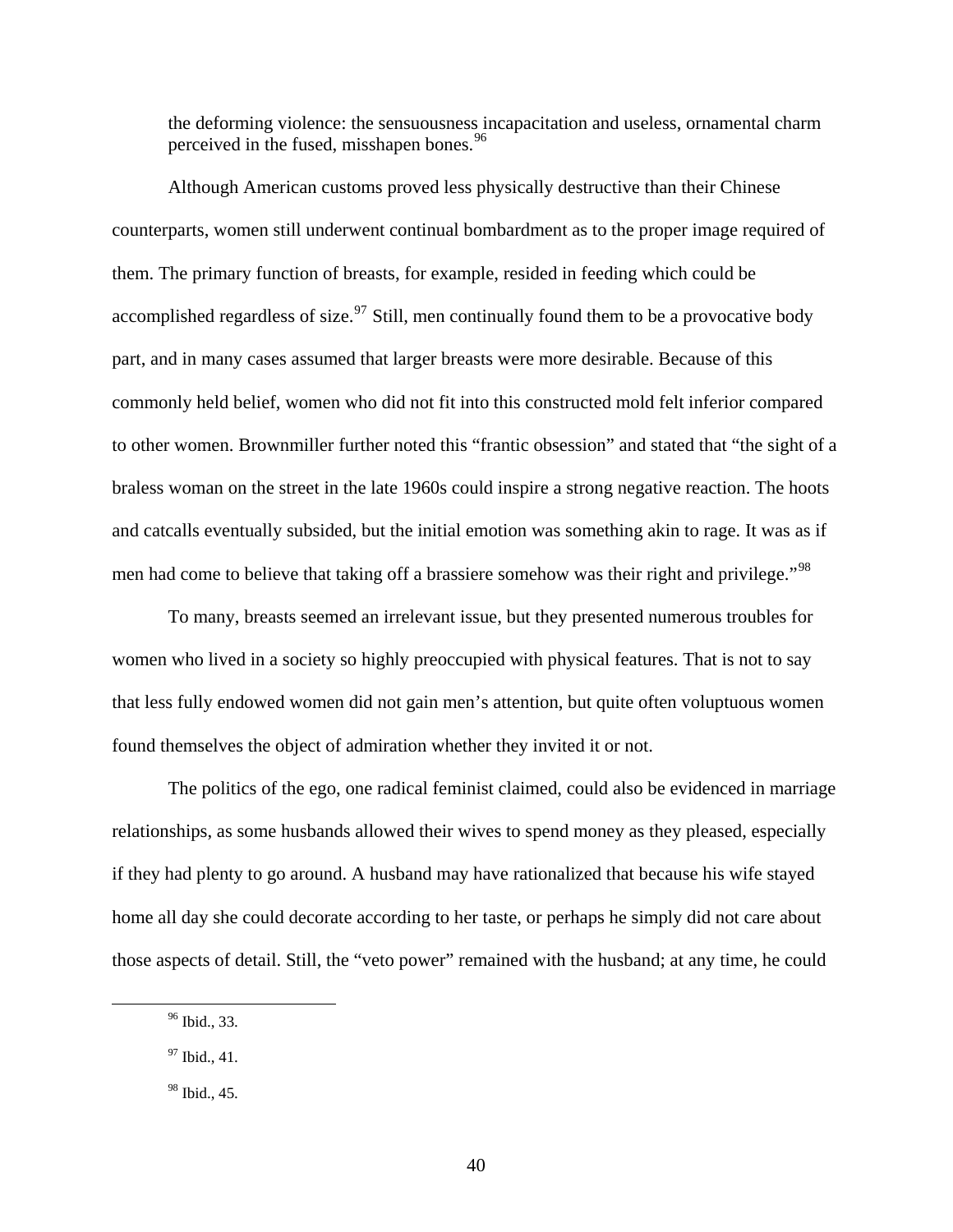cut off her spending and she would certainly be informed of his reasons.<sup>[99](#page-41-0)</sup>

 It had been argued that the "myth of male superiority" continually reinforced the "pervasive image of the empty-headed female consumer" who constantly aggravated her husband because of her spending habits. Society, furthermore, continually portrayed women as incompetent consumers unable to handle money wisely, but content so long as they had a "new hat now and then." Additionally, when women blamed consumerism for their oppression, men escaped culpability for their part in women's subjugation.<sup>[100](#page-41-1)</sup>

 Many agreed that advertisement remained a powerful force within American culture, and while society often told women that they were naturally beautiful, it proved difficult to hear this voice over the louder voice of marketing. Firestone's comment that the ugly woman became the new exotic ideal may have seemed trite, but her words bore truth. The basic idea existed that whatever physical characteristic the fewest women seemingly possessed, that became the new beauty ideal. Certainly many still viewed women as pretty who did not meet this standard, but they failed to attain the exotic look that men supposedly wanted. It proved an endless cycle in which every woman, no matter how beautiful, recognized some area in which she does not achieve perfection.

 As far as the idea that femininity provided some kind of psychological ego booster for men, that could be argued for or against. There is no doubt that many couples fit the stereotypical image of a bigger man, and a smaller woman, but for some couples, just the opposite was true. Apart from asking the couples specific questions as to why they chose to date, the reasons can only be speculated.

<span id="page-41-0"></span><sup>&</sup>lt;sup>99</sup> A Redstockings Sister, 483.

<span id="page-41-1"></span><sup>100</sup> Ibid., 484.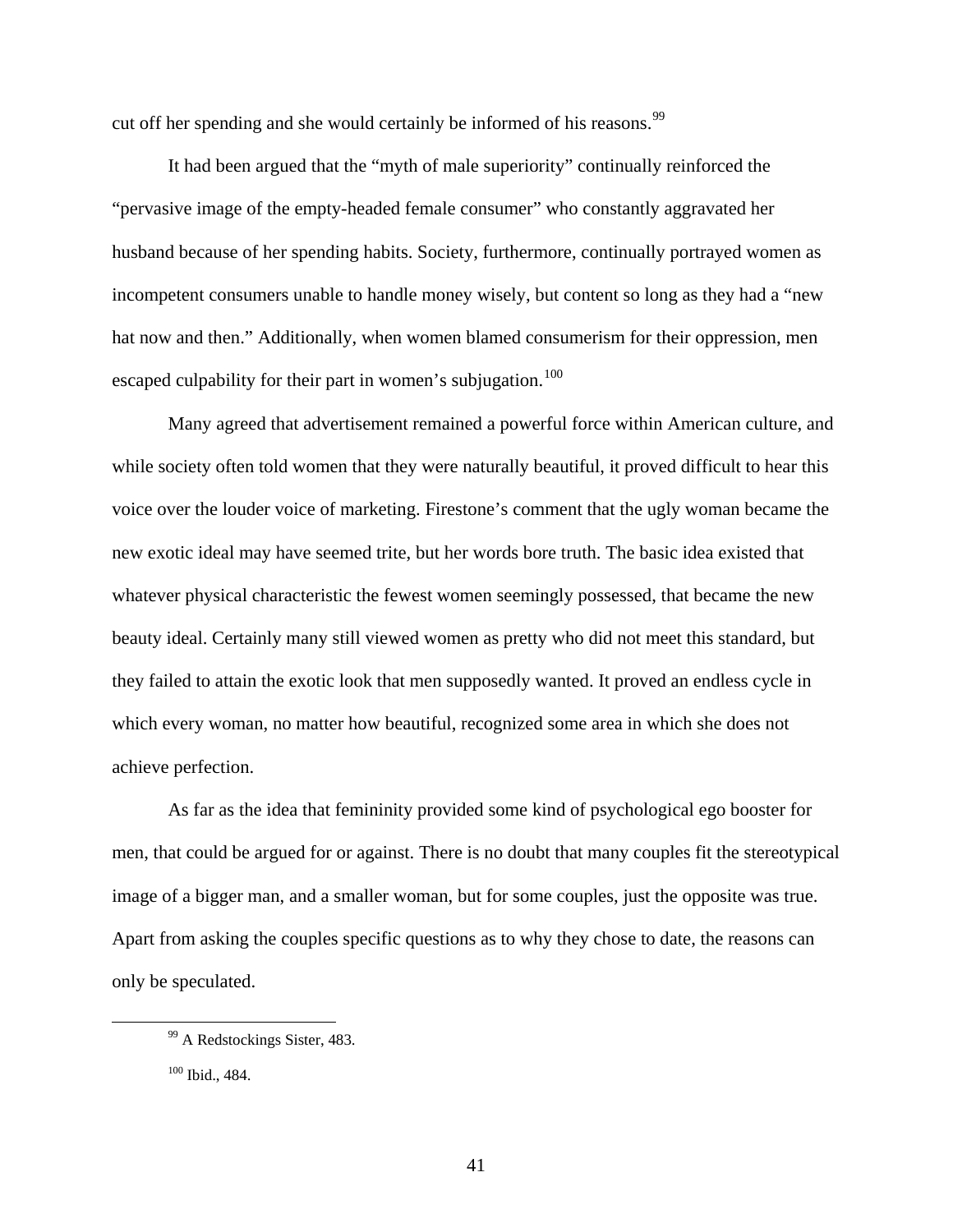It would not be surprising to find out that numbers of men did not want to date a woman who was taller, fatter, smarter, or better looking than themselves. In these instances, perhaps the politics of the ego came into play. But men could also be found who did not take issue with a woman who demonstrated a greater mental capacity, or who had a larger body structure than a man. The simple fact remained that men and women of all shapes and sizes dated one another and looked past these issues as insignificant, while others failed to see beyond the surface.

While NYRF viewed the politics of the ego as a major issue to combat, they also chose to fight against rape, a natural consequence of the politics of the ego and the idea of femininity. It became evident during consciousness-raising sessions that women seemed interested in the topic, and one woman, Sara Pines, began the process of relating her own experience.<sup>[101](#page-42-0)</sup>

 Brownmiller noted that when she heard Pines's story, her ideas of rape began to evolve as she understood that not everyone remained as wary and suspicious of the world as she did. After two others shared similar stories with the group, Brownmiller urged NYRF to hold a rape conference complete with "research papers and panel discussions." Other members, however, believed that a speak-out would offer the greatest success, one similar to the Redstockings' abortion speak-out. While Brownmiller did not think enough women could be garnered to openly share their experiences with a public audience, her fears proved unfounded.<sup>[102](#page-42-1)</sup>

 A rape speak-out, however, which put "an unashamed human face on a crime that was shrouded in rumors and whispers, or smarmy jokes," was a first. NYRF decided that a speak-out should be held as soon as possible with a rape conference to follow after three months. They made their plans, and the speak-out, which they labeled, "Rape Is a Political Crime Against

<span id="page-42-1"></span><span id="page-42-0"></span> <sup>101</sup> Susan Brownmiller, *In Our Time: Memoir of a Revolution* (NY: The Dial Press, 1999), 198. 102 Ibid., 199.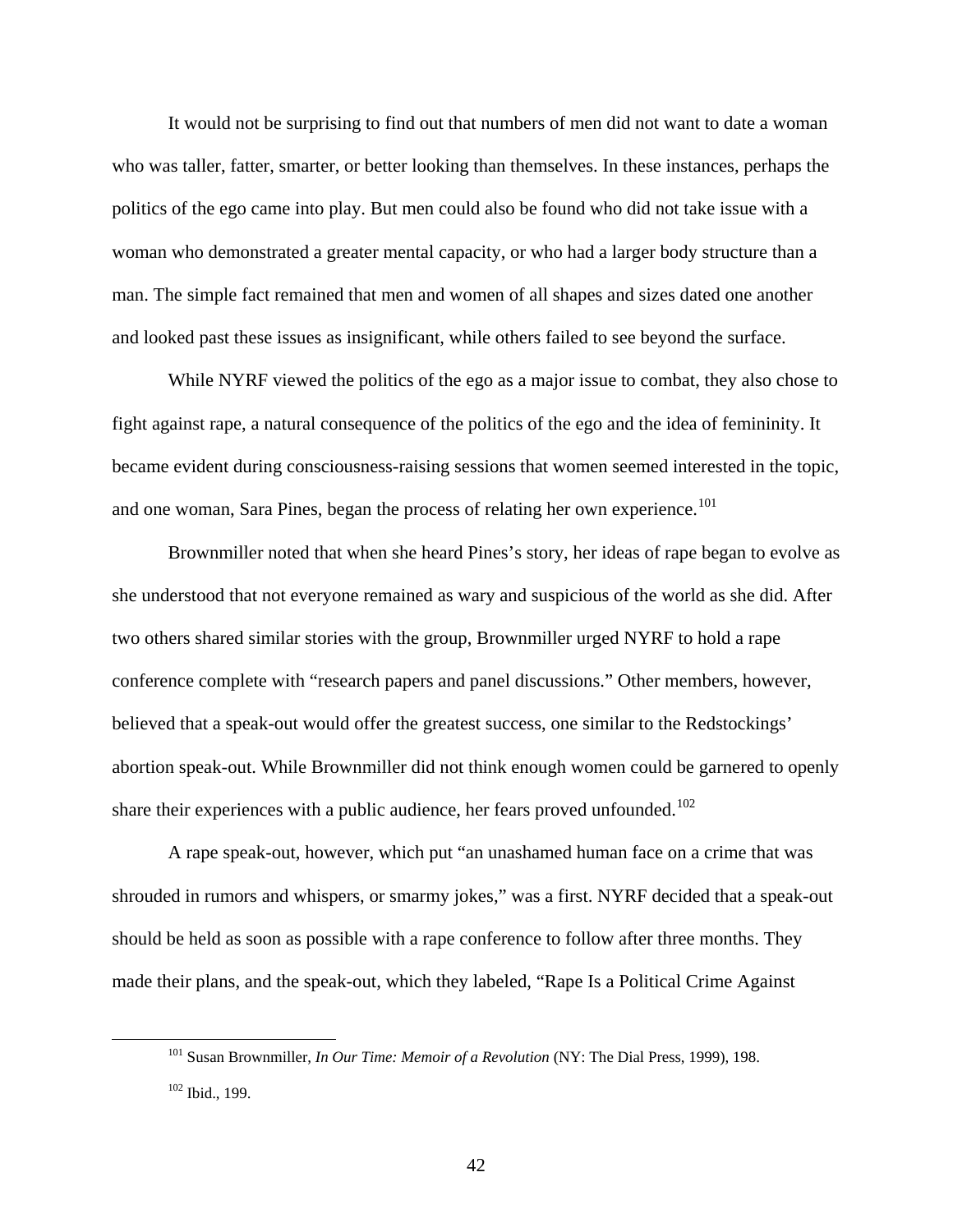Women," took place on January 24, 1971, at St. Clement's Church.<sup>[103](#page-43-0)</sup> The speak-out revealed that rape did not remain unique to a specific class, age, or race, but spanned all lines. Identified fears and the dismissive attitude of police concerning rape all astounded the women who left with a new measure of knowledge.<sup>[104](#page-43-1)</sup>

 Thereafter, the rape conference became the prime issue of discussion at the NYRF general meetings, and Brownmiller generously offered her own opinions on what issues should be addressed. She believed that the "psychology of the rapist, the psychology of the victim, rape and the law, rape in marriage, rape and sexuality, rape and the cultural climate, [and] rape during wartime" all proved essential components of a successful conference.<sup>[105](#page-43-2)</sup>

 It should be understood that the act of rape constituted "any assaultive or humiliating act perpetrated on a woman through her demeaned sexual status." The act, furthermore, was not sexual at its basic level, but rather, aggressive, and its motivation stemmed from hostility as opposed to fulfillment of a sexual need. NYRF additionally noted that this form of hostility remained the ultimate and final act of oppression that women experienced.<sup>[106](#page-43-3)</sup>

 Brownmiller, an outspoken advocate of victims of rape, pointed out that although society could take specific measures to lessen the instances of rape, women could not be totally free of the possibility of this violent crime while America remained a "rape-minded culture." She argued that for rape to be eradicated, the larger society had to first disregard the idea that masculinity directly correlated to sexual aggression. Still, she noted that rape victims often gave off a certain

 $103$  Ibid.

<sup>104</sup> Ibid., 200-201.

<sup>105</sup> Ibid., 201.

<span id="page-43-3"></span><span id="page-43-2"></span><span id="page-43-1"></span><span id="page-43-0"></span><sup>106</sup> New York Radical Feminists, *Rape: The First Sourcebook for Women*, eds. Noreen Connell and Cassandra Wilson (NY: Plume Books, 1974), 82.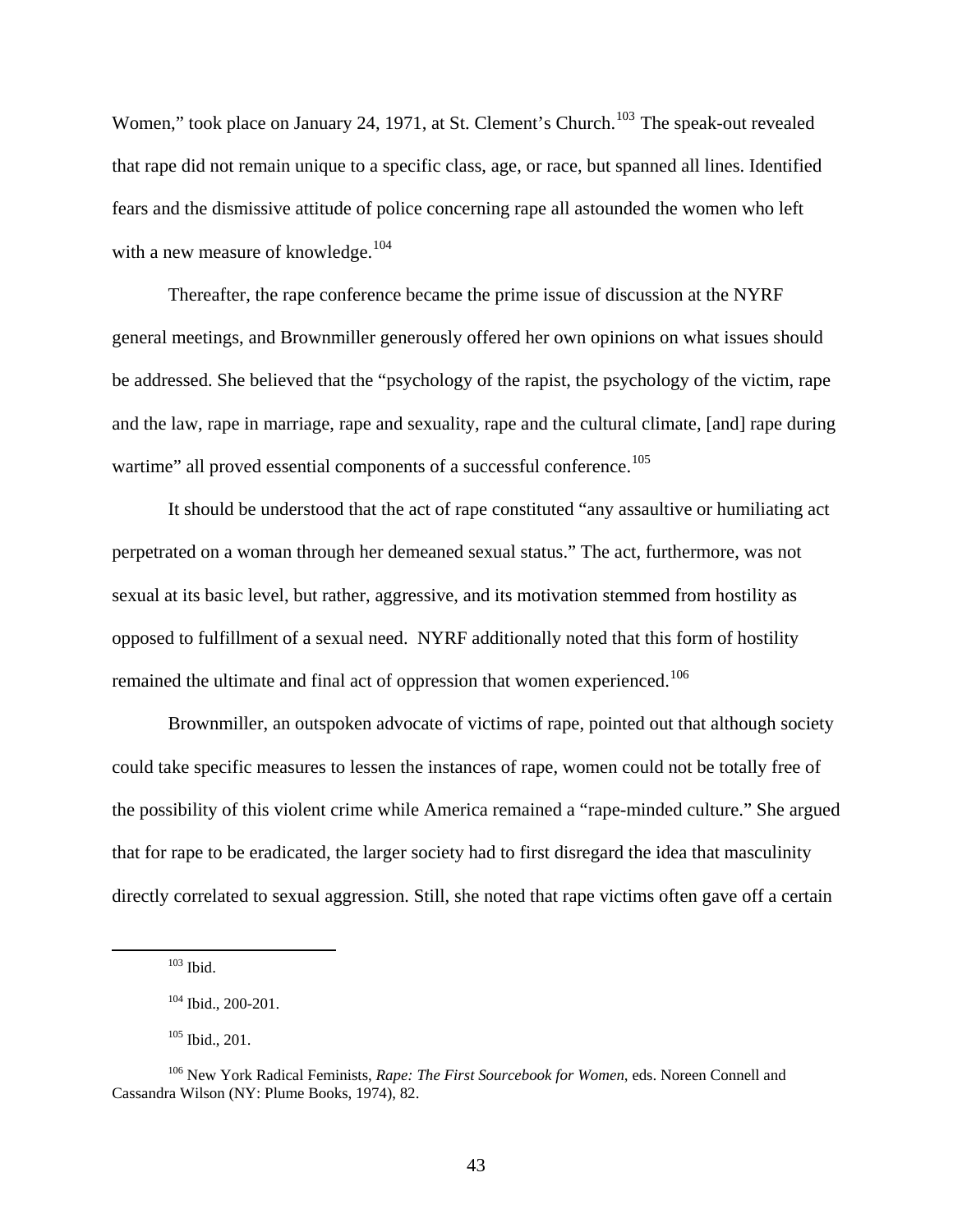air that invited attacks; not all women used every possible measure to make sure they avoided victimization.<sup>[107](#page-44-0)</sup> While it may seem that Brownmiller blamed women for their own vulnerability, this would be a misunderstanding. Rather, she pointed out that certain women remained more likely victims of rape and that certain measures could be taken in order to better a woman's chances of avoiding that situation.

 To Brownmiller, warmer weather signaled the season for "street confrontations ranging from catcalls and obscene lip smacking to the blatant terror of an actual mugging or assault," all unwelcome and unnerving situations. She further realized that women became prime candidates for sexual assault because their smaller physical statures made them vulnerable. While not all women, of course, fit this description, those who did had weapons to fight back with. She noted that the Japanese, a generally smaller people, used techniques of combat in which they undermined superior size by rapidity in motions and a sense of balance. She argued that "if it works for them, it just might work for American women."<sup>[108](#page-44-1)</sup>

 Brownmiller stated that her own practice at the dojo created in her a "state of temporary euphoria." After only two months, the previously unfamiliar techniques came more easily as she practiced her moves on willing "accomplices." And while she realized that an actual case of assault would prove far more demanding, she had a heightened sense of self-defense in her newly acquired abilities. No longer willing to allow femininity a place in her own life, she implored society to confront its history of rape. "Accepting the history of rape," she argued, "is the first step toward denying rape a future."<sup>[109](#page-44-2)</sup>

<span id="page-44-2"></span><span id="page-44-1"></span><span id="page-44-0"></span> <sup>107</sup> Linda Tschirhart Sanford and Ann Fetter, with a foreword by Susan Brownmiller, *In Defense of Ourselves: A Rape Prevention Handbook for Women* (NY: Dolphin Books, 1979), xiii.

<sup>108</sup> Susan Brownmiller, "Street Fighting Women," 18 April 1973, p. 47.

 $109$  Ibid.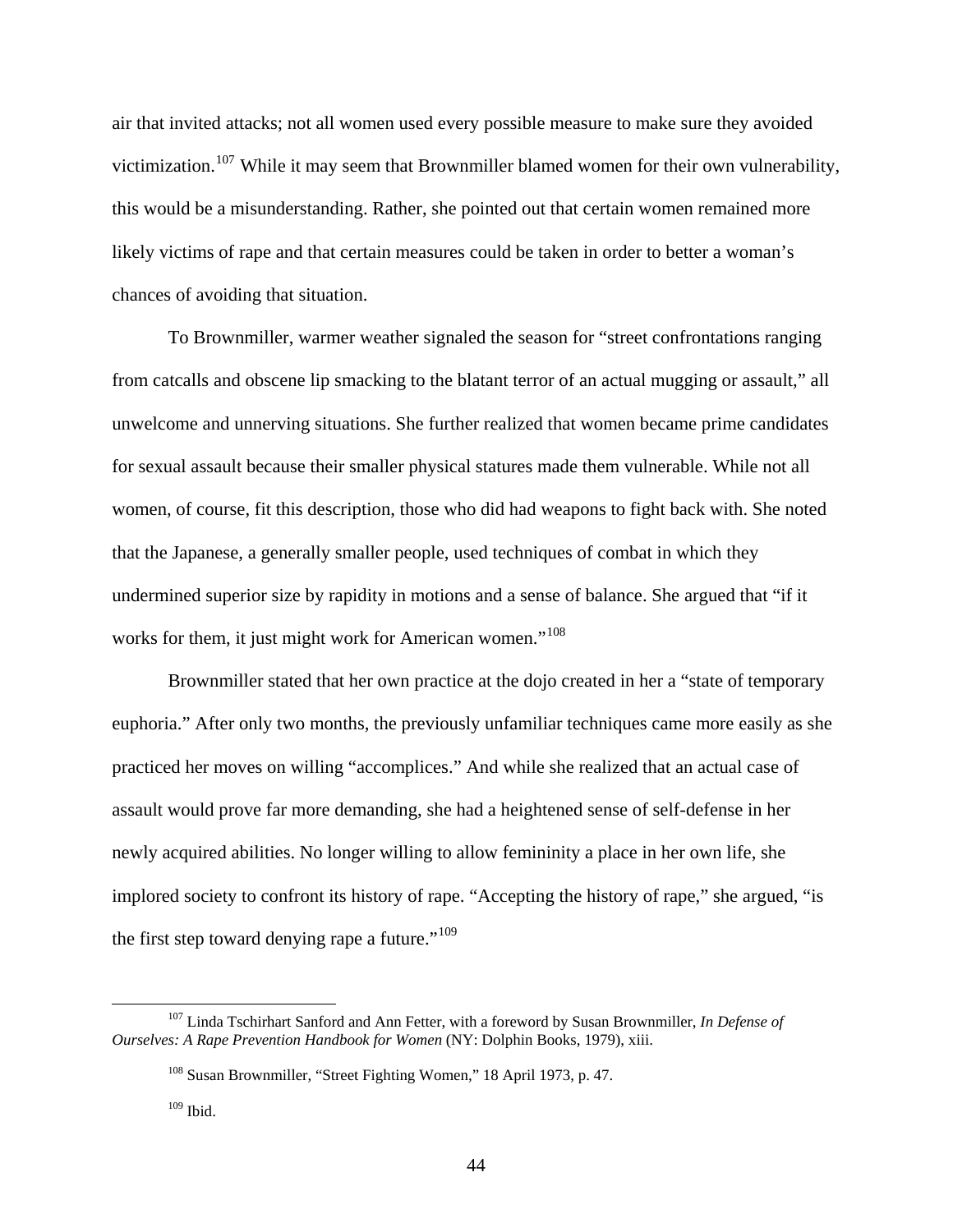In their manifesto, however, NYRF pointed out that it was not only strangers who assaulted women, but often the boyfriend or husband who took part in their victimization. In 1971, NYRF hosted a speak-out on rape in which several women recounted their own stories of assault. NYRF, through the vehicle of the speak-out, hoped to curtail the prevalent myths concerning rape. One myth set forth the idea that a man could not rape a woman against her will. A second myth assumed that women simply played the victim, while they really wanted to be raped. And a third myth existed that women lied about their experiences with assault. These myths may seem obviously untrue, but media willingly accepted them as truth, as did academia and professional corporations.<sup>[110](#page-45-0)</sup>

 Although NYRF wrote the above statement over thirty years ago, these myths are not unheard of today. It is not uncommon to hear people say that a woman must have been doing something to entice the man or she would not have become a victim. Perhaps she wore a revealing shirt or seemed to invite a physical encounter in some way. The fact remains, however, that even if these claims are true, a woman has the right to say no at any point and after she does any physical advance toward her becomes an act of aggression.

 Brownmiller believed that men had good reasons to hold tightly to the myth that women invited rape. For example, because rape provided an opportunity to acknowledge men's masculinity, they believed that women must likewise desire rape in order to prove their femininity. She believed that not only did this assumption prove men's arrogance and insensitivity, but it additionally supported the belief of the "supreme rightness of male power."<sup>[111](#page-45-1)</sup> So while some believed that women invited rape, and others said that rape existed merely as a

<span id="page-45-0"></span> <sup>110</sup> New York Radical Feminists*,* 27.

<span id="page-45-1"></span><sup>111</sup> Susan Brownmiller, *Against Our Will: Men, Women and Rape* (NY: Simon and Schuster, 1975), 312.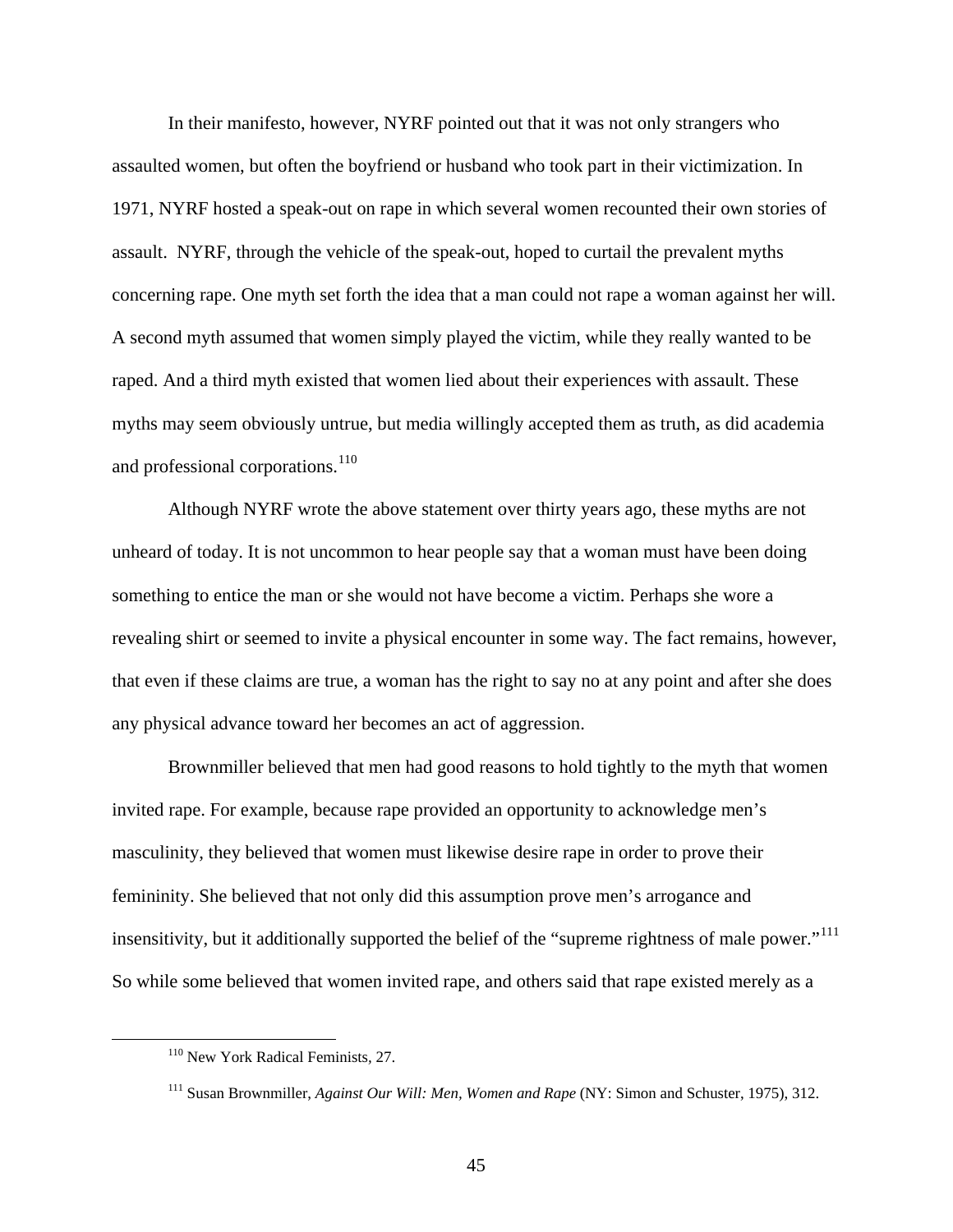figment of the imagination, in either case, women received the blame. $112$ 

 Additionally, while rape was not a modern trend, the idea that women looked forward to rape first appeared with the beginning of Sigmund Freud's work. In a paper he wrote in 1924 entitled, "The Economic Problem of Masochism," Freud set forth the notion of the masochistic nature of women and stated that they crave the "lust of pain." He believed that masochism "is an expression of sexual maturity . . . obtaining from 'the situation characteristic of womanhood,'" through a woman's passive role in intercourse, to the birthing of a child.<sup>[113](#page-46-1)</sup>

 Freud, however, expressed extremely contentious assumptions. First, while his idea concerning women's passivity during the sexual act was not necessarily uncommon given his time period, they remained, nonetheless, only generalizations. Second, when he connected the act of rape to the act of giving birth he spoke out of complete ignorance. Granted, natural childbirth proved a painful experience and most women did not look forward to the seemingly endless hours of labor. Still, labor remained quite distinct from a masochistic act, such as rape, on several grounds. For one, while childbirth was painful, it existed as a natural progression to bring forth new life. Rape, however, although it was also painful, involved the act of violence and the essence of danger. Furthermore, a woman could endure the hours of labor and pain because she looked forward to the end result. The act of rape, however, left women victimized and often afraid to make their circumstances known. Beyond this, many could no longer trust men.

Brownmiller additionally noted that women feared being impolite, and thus created a

<span id="page-46-0"></span> <sup>112</sup> Ibid., 313.

<span id="page-46-1"></span><sup>113</sup> Ibid., 315.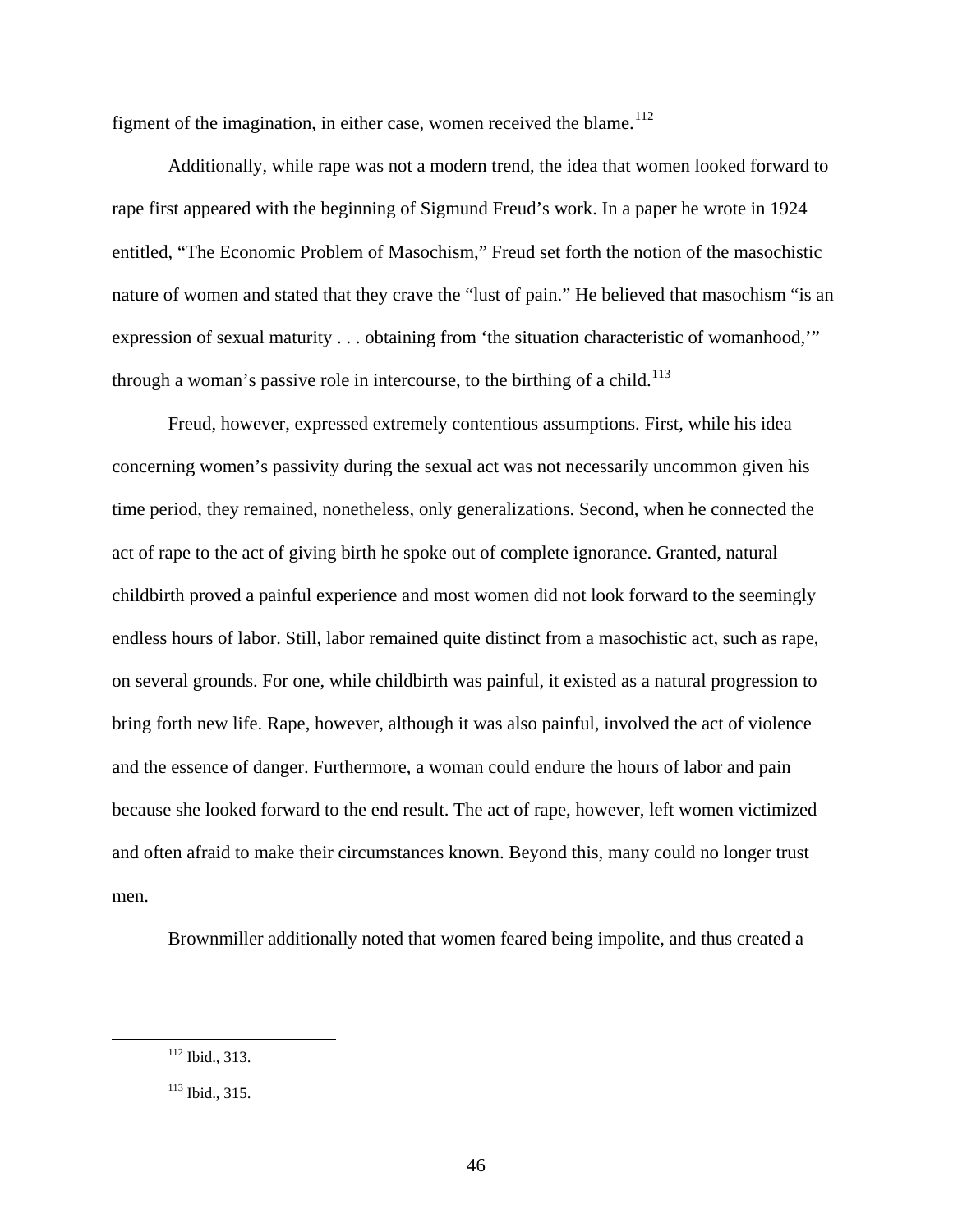further case for their continued oppression.<sup>[114](#page-47-0)</sup> Raised to always display proper manners and act appropriately in all situations, women feared the possibility of offending anyone, and thereby further ensured their victimization. She also stated that while any woman could be a rape victim, in general, teenage girls were the most vulnerable.<sup>[115](#page-47-1)</sup>

 Brownmiller, not a victim of rape herself, began to see the need for society to understand the history of rape and its consequences. She thereafter wrote a book, *Against Our Will*, in which she shared her own research and opinions on the subject. She insisted that, unlike other creatures, humans did not have a predetermined season in which they mated. This reality meant that a man could take interest in a woman any time he wanted, despite her protests. "What it all boils down to," she stated, "is that the human male can rape."<sup>[116](#page-47-2)</sup> Although a woman did have a specific time of fertility within her cycle, which could be approximated in some ways to a type of mating season, Brownmiller correctly stated that this time did not necessarily regulate the male-female sexual relationship regarding frequency. The sexual act could take place at any time, regardless of the woman's desires.

 Brownmiller further noted her own opinion that "one of the earliest forms of male bonding must have been the gang rape of one woman by a band of marauding men." While her comment certainly bore an element of speculation, her later comments held more truth as she argued that rape remained a male prerogative as well as a weapon used to fulfill a man's will and instill fear in a woman. Whether or not a woman refused sexual contact, a man could use rape to gain victory and prove his superiority.<sup>[117](#page-47-3)</sup> "From prehistoric times to the present," Brownmiller

<span id="page-47-0"></span> <sup>114</sup> Brownmiller, *In Defense*, xii.

<span id="page-47-1"></span><sup>115</sup> Ibid., xiii.

<span id="page-47-2"></span><sup>116</sup> Brownmiller, *Against Our Will,* 13.

<span id="page-47-3"></span><sup>117</sup> Ibid., 14.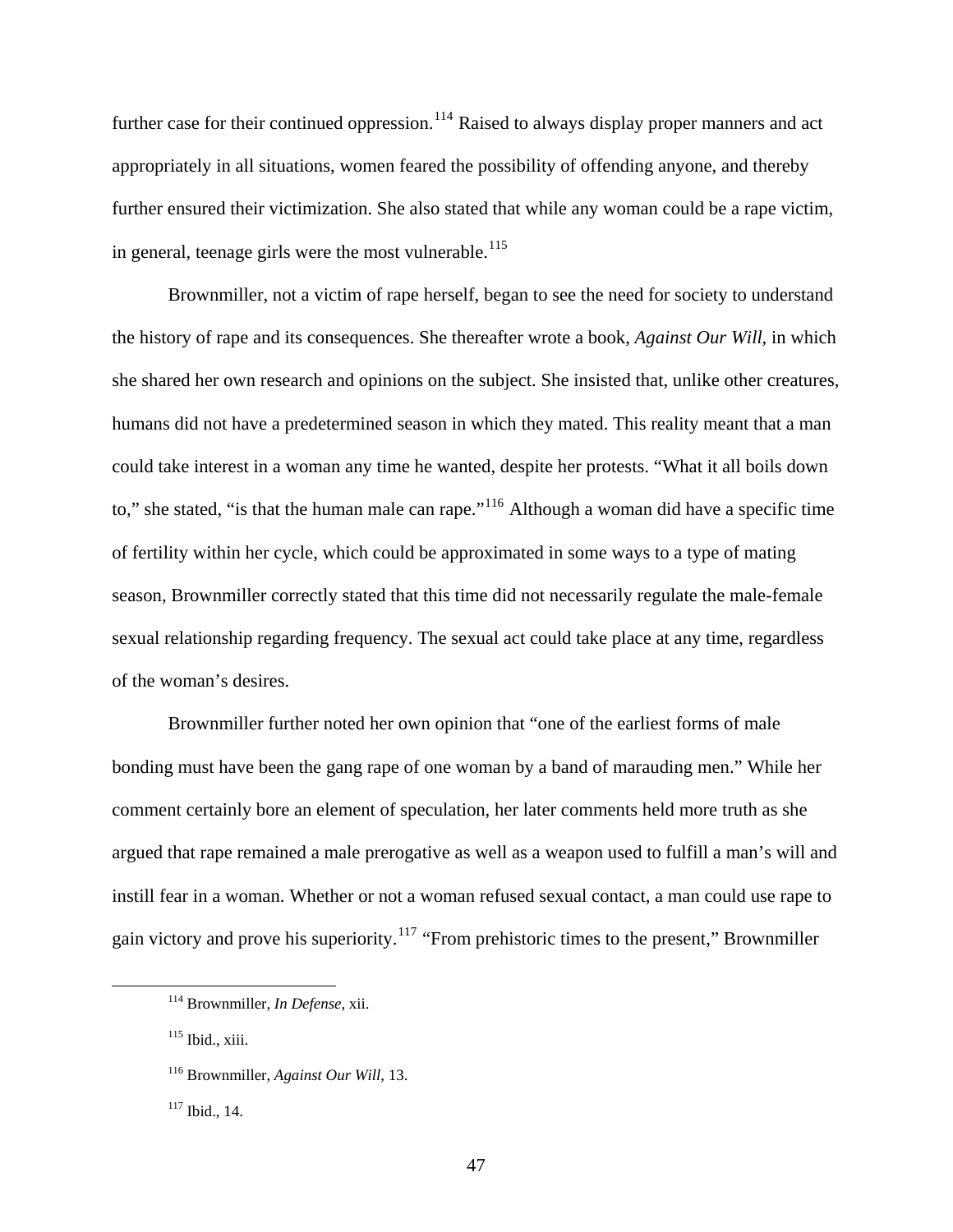stated, "I believe, rape has played a critical function. It is nothing more or less than a conscious process of intimidation by which *all men* keep *all women* in a state of fear."[118](#page-48-0)

Certainly Brownmiller correctly analyzed rape as a vital function of intimidation, but she also made gross generalizations about men. She was extremely critical, not to mention ignorant, when she said that *all men* used rape as a means of oppressing women, and numbers of men would be equally appalled by her statement. While the history of rape gave women a valid reason to be wary of situations of physical assault, Brownmiller's statement could have led women to believe that every man wanted to assault them and that no man could be trusted. Yet, perhaps that was her intent.

Despite the prominence of rape, however, Brownmiller stated that it had the lowest conviction rate among "all violent crime." While many quickly blamed the police, who exhibited some lack of responsibility given their unwillingness concerning investigations, one of the most significant reasons remained the fact that when a rape case came to trial, the victim, rather than the rapist, "is put on trial, judged, and found guilty or innocent."<sup>[119](#page-48-1)</sup>

This proved a poor situation in a number of ways. First, a rape victim often had a difficult time even admitting the circumstances that took place. Second, when the authorities made the victim testify before a courtroom, they forced her to mentally experience the process all over again. Third, the judge scrutinized and questioned the victim to decipher whether she told the truth or not. If the judge believed her story, then the victim prevailed. But if the judge decided that the victim lied about the circumstances, she was considered a liar while the true criminal escaped.

<span id="page-48-1"></span><span id="page-48-0"></span> $\overline{a}$ 

<sup>118</sup> Ibid., 15.

<sup>&</sup>lt;sup>119</sup> New York Radical Feminists, 125.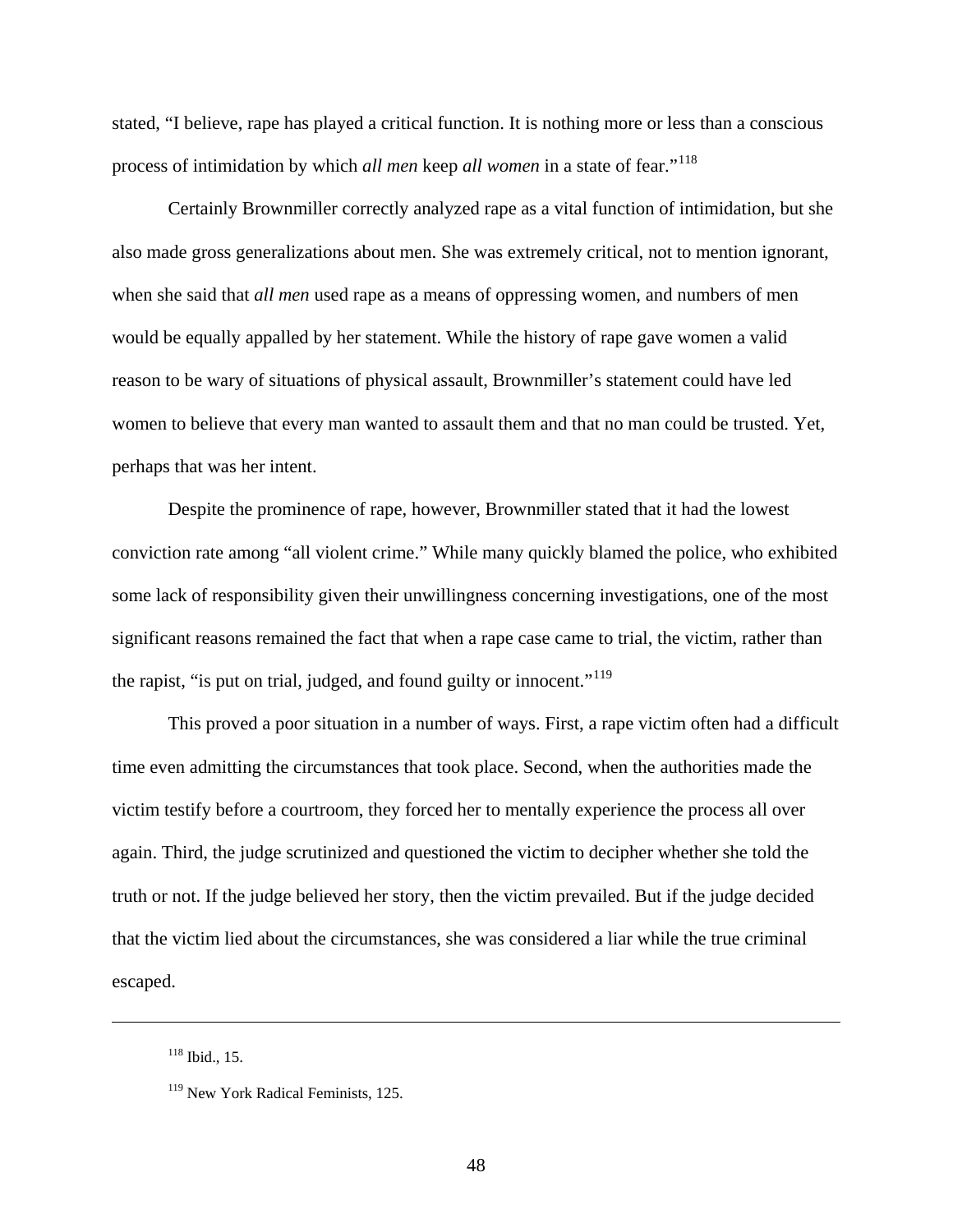Additionally, rape remained unique from other crimes for obvious reasons. In specific cases of assault bodily damage could be evidenced, but "in the case of rape, the threat of force does not secure a tangible commodity as we understand the term . . . more precisely, in rape the threat of force obtains a highly valued sexual service through temporary access to the victim's intimate parts, and the intent is not merely to 'take,' but to humiliate and degrade."<sup>[120](#page-49-0)</sup>

Thereafter, NYRF organized crisis centers and reached out to victims of rape who often had no other place to go. The crisis centers, furthermore, became a meeting ground between the community and other feminist groups. In certain areas, hospitals and police realized their ignorance about rape encounters and so they called on the crisis centers to gain information on the problem. Additionally, as the media's interest rose concerning the rape problem, feminist groups who ran the crisis centers not only reached large audiences about the issue of rape, but shared several other feminist concerns as well.

Brownmiller made an interesting analysis of childhood fairy tales and the role they played in instilling fear of men into little girls. Before they even knew how to read, she stated, girls experienced indoctrination of "a victim mentality. Fairy tales are full of a vague dread, a catastrophe that seems to befall only little girls." She highlighted the story of Little Red Riding Hood to prove her point, in which she noted that the caring little girl went off to take care of her grandma in the dark forest. But she, of course, was not alone, for the wolf lurked within the shadows and waited to devour her. $121$ 

She further emphasized her point when she stated:

*Red Riding Hood* is a parable of rape. There are frightening male figures abroad in the woods—we call them wolves, among other names—and females are helpless before

<span id="page-49-0"></span> <sup>120</sup> Brownmiller, *Against Our Will*, 377-78.

<span id="page-49-1"></span><sup>121</sup> Ibid., 309.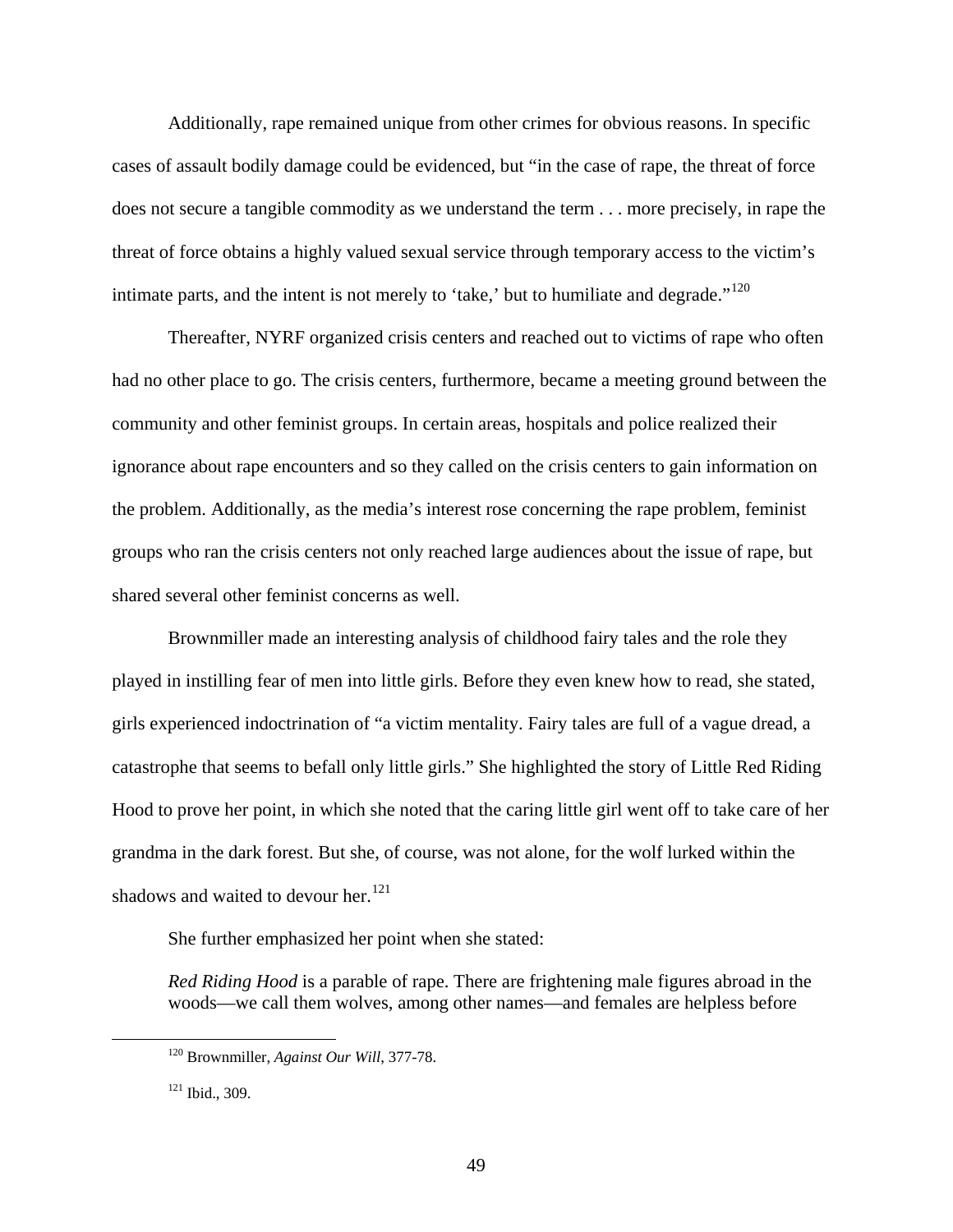them. Better stick close to the path, better not be adventurous. If you are lucky, a *good,*  [*male*] *friend* . . . may be able to save you from almost certain disaster . . . In the fairy-tale code book, Jack may kill giants but Little Red Riding Hood must look to a kindly huntsman for protection. Those who doubt that the tale of Red Riding Hood contains this subliminal message should consider how well Peter fared when he met his wolf, or even better, the survival tactics of the Three Little (male) Pigs. Who's Afraid of the Big Bad Wolf? Not *they*. [122](#page-50-0)

 While it may appear that Brownmiller psychoanalyzed the true meaning of the fairy tale, her argument remained valid. While she only drew on three fairy tales to make her point, she could just as easily have continued her list of stories in which little girls, and women, found themselves in situations where they awaited rescue from danger by the superior male. Interestingly enough, other women often put these vulnerable girls in danger, such as Sleeping Beauty, Cinderella, The Little Mermaid, and Rapunzel. Disney, furthermore, shared a great deal in promoting this ideology which numbers of little girls observed on a daily basis. With movies like this it was no wonder that girls, who one day became women, thought they had to be beautiful and have just the right personality in order to win "prince charming."

 To more fully grasp NYRF and its actions, it is also important to understand how the founding cell and various brigades formed and how they functioned. The initial cell, named the Stanton-Anthony Brigade, took its name from prominent leaders of first-wave feminists, Elizabeth Cady Stanton and Susan B. Anthony.<sup>[123](#page-50-1)</sup> Brownmiller noted that the particular naming of the brigades exhibited a bold move against leftists who belittled the earlier suffragettes as racist and consisting of only white, upper-class women.<sup>[124](#page-50-2)</sup> Stanton-Anthony believed that the "sister system," made up of two or three members from each group, furthered their efforts in the

 <sup>122</sup> Ibid., 310.

<span id="page-50-2"></span><span id="page-50-1"></span><span id="page-50-0"></span><sup>&</sup>lt;sup>123</sup> Cellestine Ware, *Woman Power: The Movement for Women's Liberation* (NY: Tower Publications, Inc., 1970), 57.

<sup>124</sup> Brownmiller, *In Our Time*, 78.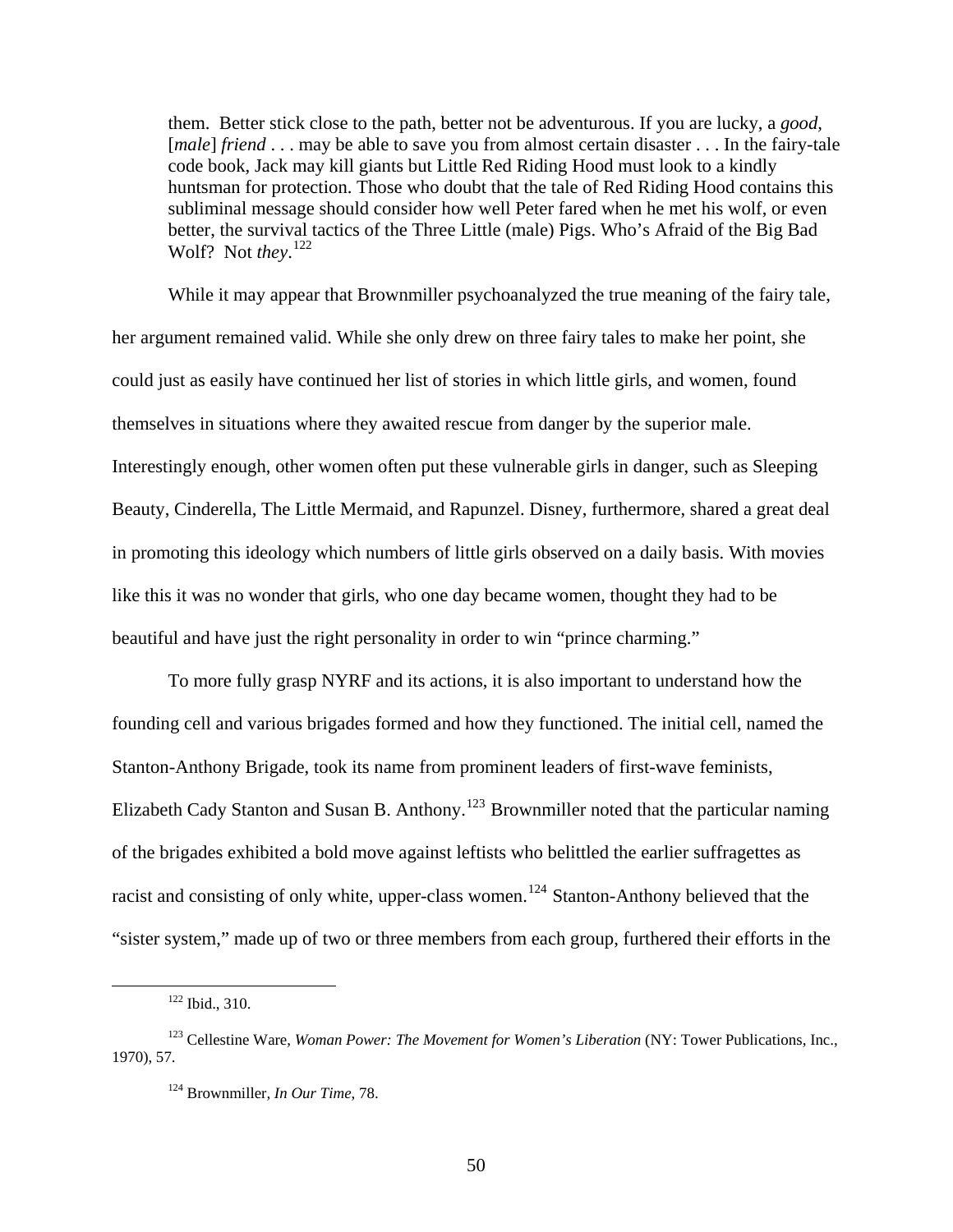women's movement.<sup>[125](#page-51-0)</sup>

 The brigades consisted of around fifteen women, and the groups had no particular leaders or structure. Since this system had worked well in the past, NYRF believed it would continue to work in the future. Additionally, the smaller group numbers fostered trust that further encouraged intimacy within the group. Closely connected to each others' lives, they shared a "common political awareness" and "a working internal democracy." Their work in groups of two or three also proved a prominent means by which they overcame their oppression.<sup>[126](#page-51-1)</sup>

 The Stanton-Anthony Brigade, which originally had only five members, grew to forty women within the first month. The group decided to plan an action to speak out against the sexrole stereotyping evidenced through the giving of Christmas toys. Due to a lack of organization, however, as well as conflict over the action, the protest never occurred. After that point, NYRF divided the brigade into smaller units, or core groups.<sup>[127](#page-51-2)</sup>

 But the process by which they built the core groups proved a long ordeal. The group, called a phalanx, first worked its way through a six-month period following the procedures presented within the "Organizing Principles of the NYRF." During this time, the group's numbers increased to about fifteen, while geographical location proved the best means by which they united. Before the phalanx became a full brigade it went through a three-stage process, the first three months of which the women spent in consciousness-raising in order to more fully grasp their oppression.<sup>[128](#page-51-3)</sup>

The second three months the phalanx read and discussed various modern movement

<span id="page-51-0"></span> <sup>125</sup> Ware, 57.

<span id="page-51-1"></span> $126$  Ibid., 57-58.

<span id="page-51-2"></span> $127$  Ibid., 61.

<span id="page-51-3"></span><sup>128</sup> Ibid., 61-62.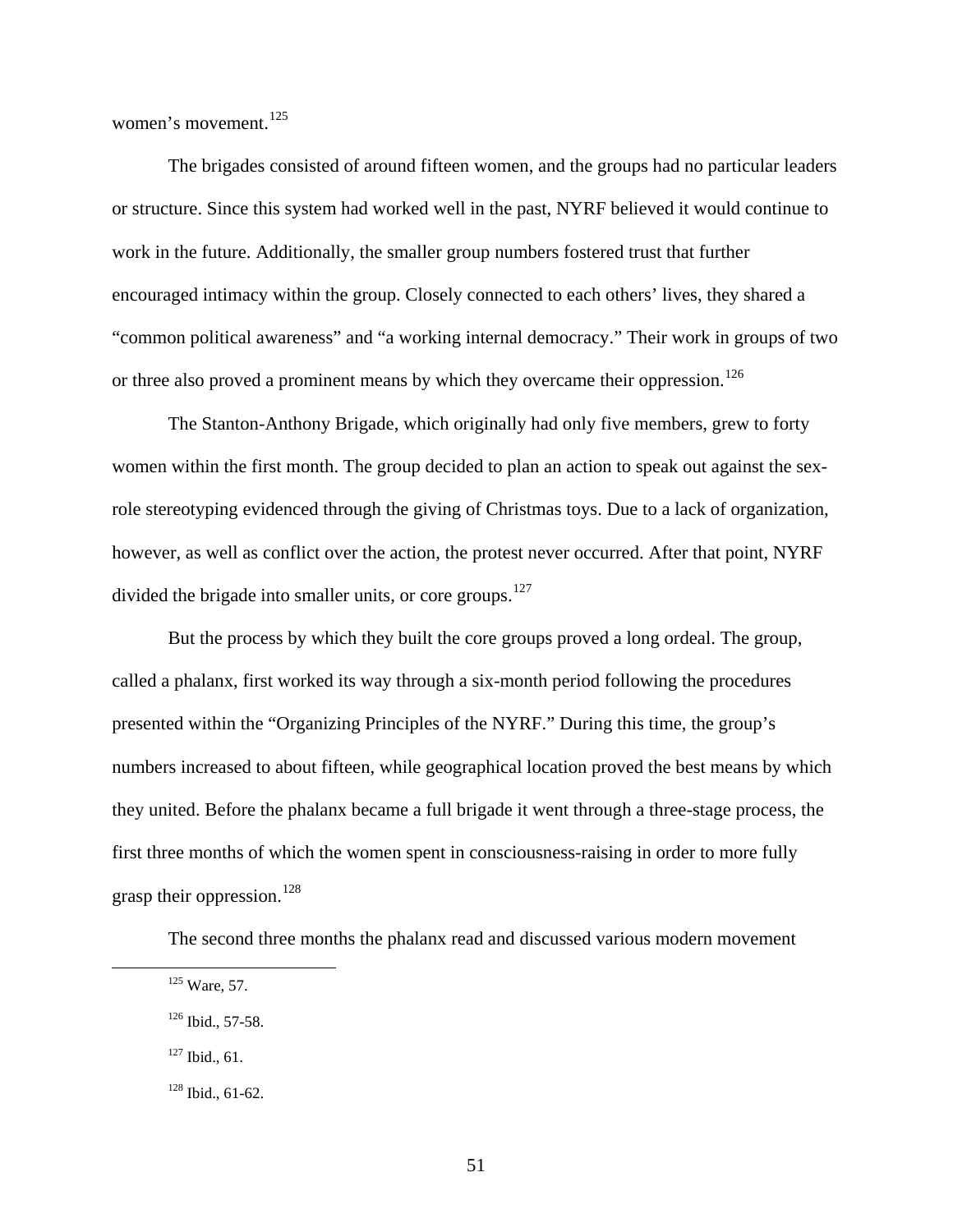literature as well as "feminist history and theory" as they hoped to educate the women on several different levels. First, NYRF wanted to introduce women to the current politics within the "Women's Liberation Movement." Second, they wanted to access radical feminism within the larger movement context and see how it differed from other views. Third, in order to better understand their place within the feminist movement, NYRF hoped women would understand their own experience in relation to the "feminist political tradition." Fourth, they desired to lay a foundation on which women could make their own later analyses. And fifth, they wanted "to give the group some basis on which to choose its name."<sup>[129](#page-52-0)</sup>

 After they completed the preliminary stages as a phalanx, the group, then a full brigade, chose a name for their group represented by radical feminists. After they chose their name, the brigade wrote a booklet that pertained to the feminist that the group adopted as their representative. All members then signed the NYRF manifesto and thereafter chose delegates to take part in the "NYRF Coordinating Body" that maintained a rotating membership. NYRF also hoped that the brigade would plan a type of action from beginning to end and allow other groups to join the process. After the completion of all of these steps, the brigade existed independently within NYRF "in whatever aspect and by whatever method it shall decide, including effective . . . action, serious analysis, work with the media, writing and publishing, films, lectures, etc."<sup>[130](#page-52-1)</sup>

 While some viewed the probationary period as essential to the betterment of the group, others felt that it generated a measure of stress and isolation among its members. "Brownmiller, for one, felt that Stanton-Anthony members took the position that 'they were the feminists, the rest of us were the colonies. We all thought that we were equal, and already full members.'" Ann

<span id="page-52-0"></span> <sup>129</sup> Ibid., 62.

<span id="page-52-1"></span> $130$  Ibid., 62-63.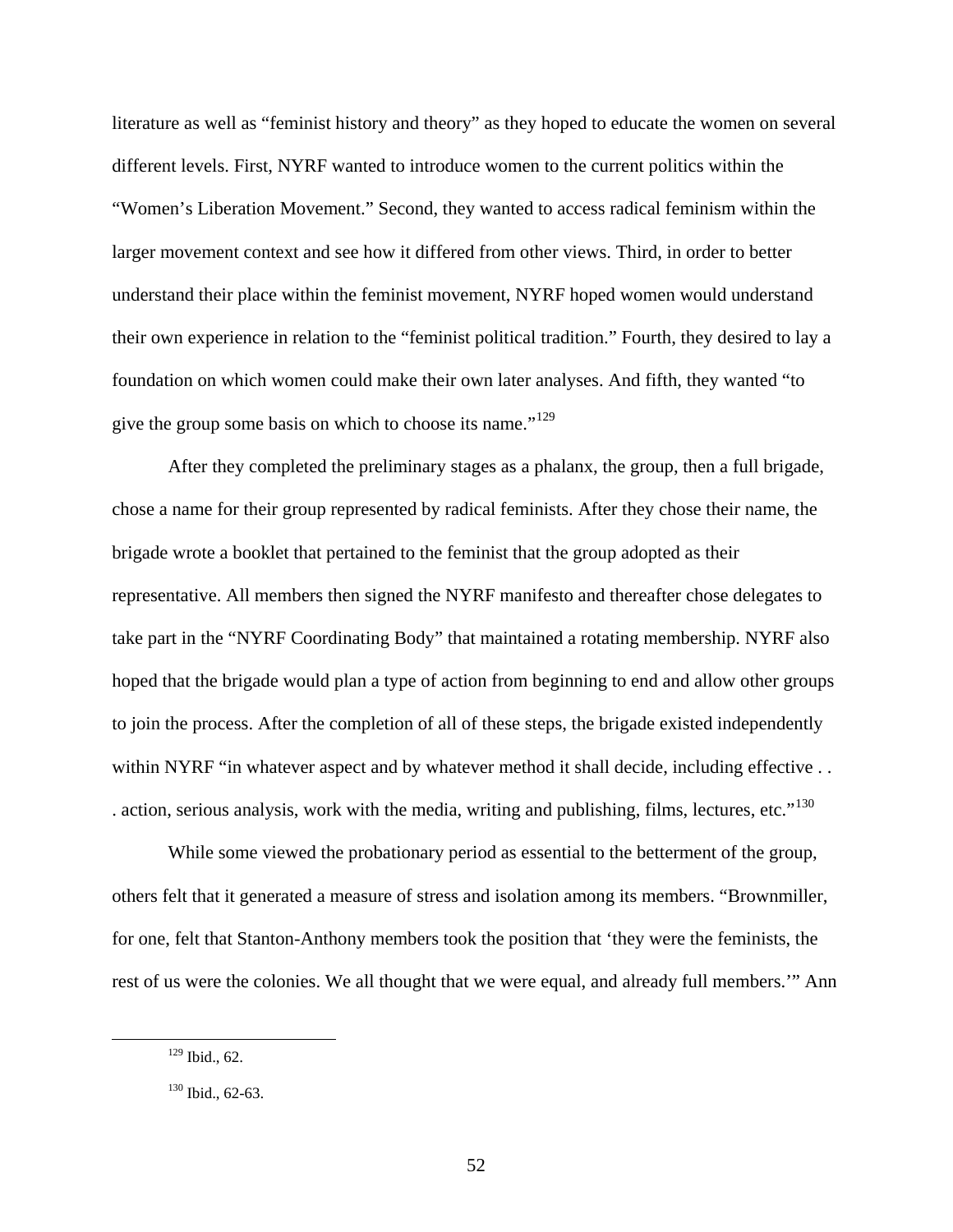Snitow additionally sympathized with Brownmiller's view and felt that "the probationary period might have been excessively long given those hypertrophied times when revolution seemed" so near. [131](#page-53-0) Firestone described one brigade action that occurred on January 15, 1968:

In addition to a speech written and delivered to the main body of the convention . . . we staged an actual funeral procession with a larger-than-life dummy on a transported bier, complete with feminine getup, blank face, blonde curls, and candle. Hanging from the bier were such disposable items as S & H Green Stamps, curlers, garters, and hairspray . . . Finally, by way of a black-ordered invitation we "joyfully" invited many of the 5,000 women there to attend a burial that evening at Arlington . . . of Traditional Womanhood .  $\frac{132}{1}$  $\frac{132}{1}$  $\frac{132}{1}$ 

 Through the mock funeral procession, the brigade hoped to unite different women's groups to show their opposition to the Vietnam War. Firestone, however, noted that instead of successfully dismantling the stereotyped role that women acquired, they only further reinforced this idea. "They came as wives, mothers and . . . mourners; that is, tearful and passive reactors to the actions of men rather than organizing as women to change the definition of femininity to something other than a synonym for weakness, political impotence, and tears."<sup>[133](#page-53-2)</sup>

 Even though Stanton-Anthony viewed their leadership as temporary, they ultimately became the leaders of NYRF which caused tensions especially "at a time when all leadership was seen as nefarious." Snitow proposed that Stanton-Anthony also consisted of women who "were seen as the 'fancy girls,' 'the flashy bunch . . . a thrilling intellectual cauldron."<sup>[134](#page-53-3)</sup>

 Brownmiller noted that among all the different groups in the women's movement, the Stanton-Anthony Brigade proved the most receptive to "unaffiliated women who were

<sup>&</sup>lt;sup>131</sup> Echols, 191.

<span id="page-53-3"></span><span id="page-53-2"></span><span id="page-53-1"></span><span id="page-53-0"></span><sup>132</sup> Shulamith Firestone, "The Jeanette Rankin Brigade: Woman Power?" (originally published in *Notes from the First Year* (NY: New York Radical Women, 1968)), http://scriptorium.lib.duke.edu/wlm/notes/ (accessed 8 March 2007).

<sup>133</sup> Ibid.

<sup>&</sup>lt;sup>134</sup> Echols, 191.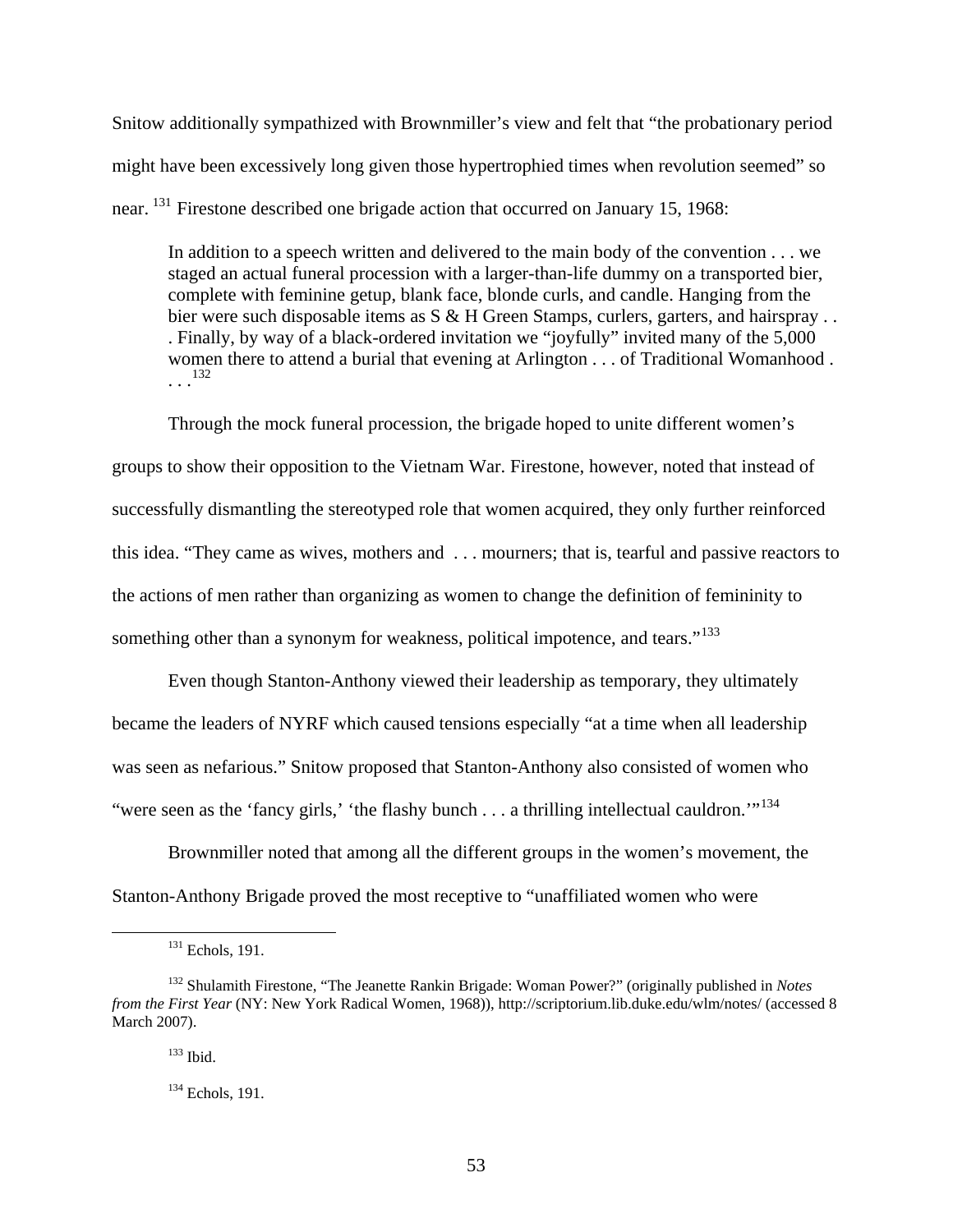desperately trying to find their way into, or reconnect with, the movement."<sup>[135](#page-54-0)</sup> But eventually, only six months after the founding of NYRF, the members confronted Stanton-Anthony for their elitism and they did away with the rules for membership. Firestone, greatly offended by the members' accusations, wanted to speak her mind on the subject, but Snitow counseled against it because of fear of a rift.<sup>[136](#page-54-1)</sup> Firestone took her advice and they calmly returned to the group and informed them that the Stanton-Anthony Brigade would no longer exist and that they planned to leave the organization. In their absence, then, West Village-1 organized a successful speak-out and rape conference that made people aware of the reality of the issue.<sup>[137](#page-54-2)</sup>

 Brownmiller noted that NYRF, at its high point, boasted four hundred members in various New York cities, and among their list of activities they "had staged pioneering speakouts and conferences on rape, prostitutions, marriage, motherhood, and the sexual abuse of children."[138](#page-54-3) Despite its downfalls, then, NYRF proved a prominent voice and presence within the community. As they addressed the politics of the ego they uncovered the secrecy and the power in such things as advertisement and how it supported the traditional role of femininity. This role, they argued, forced women to live according to the dominant cultural expectations, regardless of their own desires. They noted, furthermore, that women's feminine roles set them up to be victimized by rape, in which a man displayed his masculine superiority in accordance with a woman's perceived femininity. NYRF, additionally, sought to dispel the social myths concerning rape, namely that women wanted to be raped. And while the Stanton-Anthony Brigade did create tension within NYRF, this type of organizational group also encouraged

54

<span id="page-54-0"></span> <sup>135</sup> Brownmiller, *In Our Time*, 78.

<span id="page-54-1"></span><sup>136</sup> Echols, 192.

<span id="page-54-2"></span><sup>137</sup> Ibid., 193.

<span id="page-54-3"></span><sup>138</sup> Brownmiller, *In Our Time*, 78-79.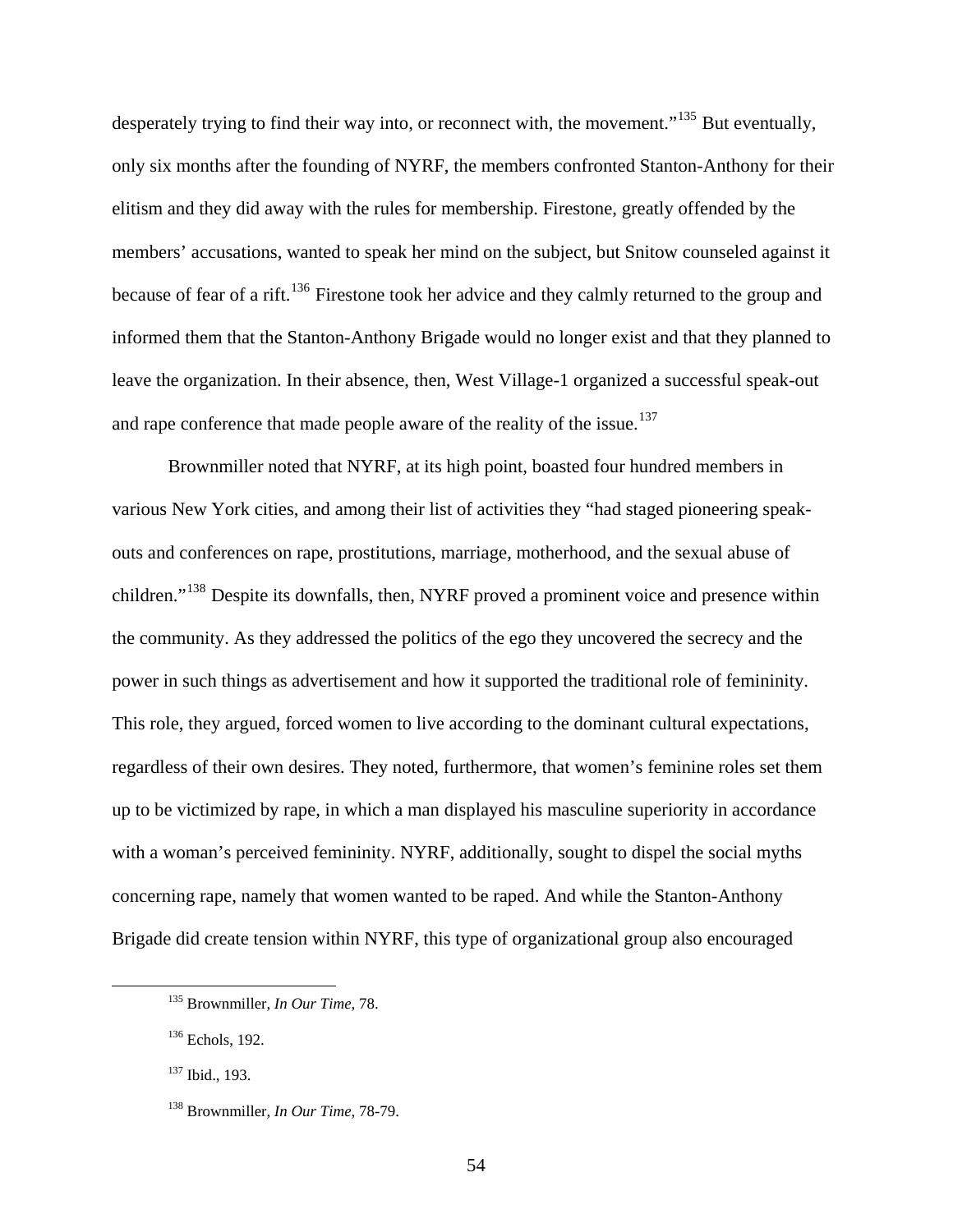women to feel comfortable as they shared their oppression with other women. Ideally, once this took place women would unite according to their forged bonds and together throw off their chains of oppression.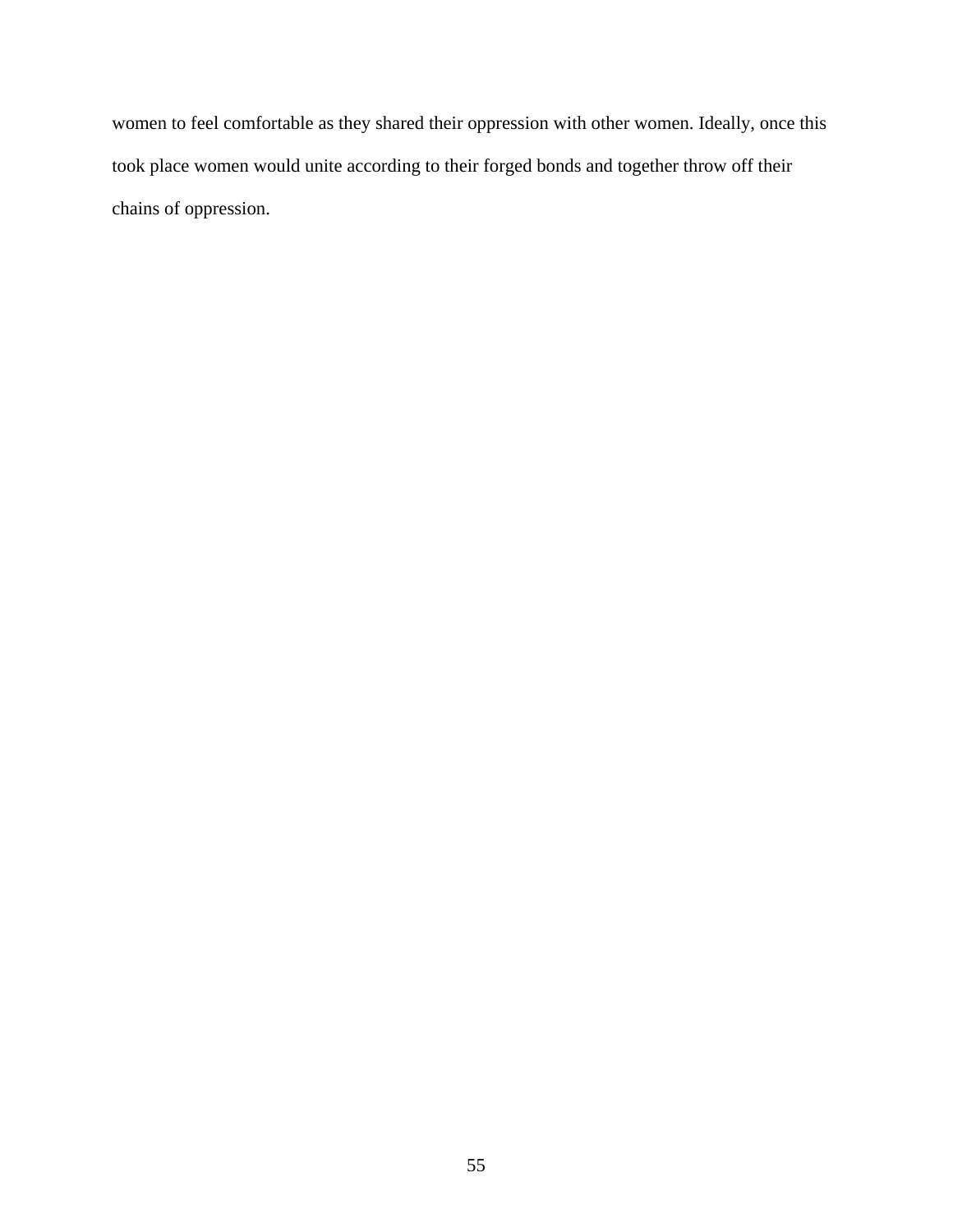## CHAPTER 4

## CELL 16

The revolutionary climate of the 1960s set the stage for the formation of the radical feminist group Cell 16, which Roxanne Dunbar established in 1968. Dunbar, through the medium of an underground paper, drew others to the group, including Dana Densmore, Jeanne Lafferty, Abby Rockefeller, Lisa Leghorn, Jayne West, and Betsy Warrior. One of Cell 16's main tools in spreading its beliefs was their radical feminist journal, *No More Fun and Games*, one of the first of its kind.<sup>[139](#page-56-0)</sup> Within its pages, Cell 16 members passionately voiced their outrage over the status of women, while they simultaneously urged them to be the first to labor toward their freedom. And, although the scope of their work encompassed numerous topics, Cell 16's attention to the issues of sex-role conditioning, separatism from men, and celibacy played a major part in exposing the depth of women's oppression and discouraging socially constructed gender expectations.

Cell 16 differed from Redstockings in their opinion on women's behavior, because while Redstockings believed that women acted out their roles as a natural progression of their social conditions, Cell 16 viewed women's behavior as a product of their "sex-role conditioning." The group believed that "women's interest in sex, fashion, make-up, and children" revealed their damage, as well as their compliance, with the male system. Cell 16, furthermore, maintained that the constructs of the social system afforded men the ability to oppress women. In order to become individuals, then, women had to take "off the accumulated emotional and physical flab

<span id="page-56-0"></span><sup>&</sup>lt;sup>139</sup> Alice Echols, *Daring to be Bad: Radical Feminism in America 1967-1975*, American Culture, eds. Stanly Arowitz, Sandra M. Gilbert, and George Lipsitz, no. 3 (Minneapolis: University of Minnesota Press, 1989), 158.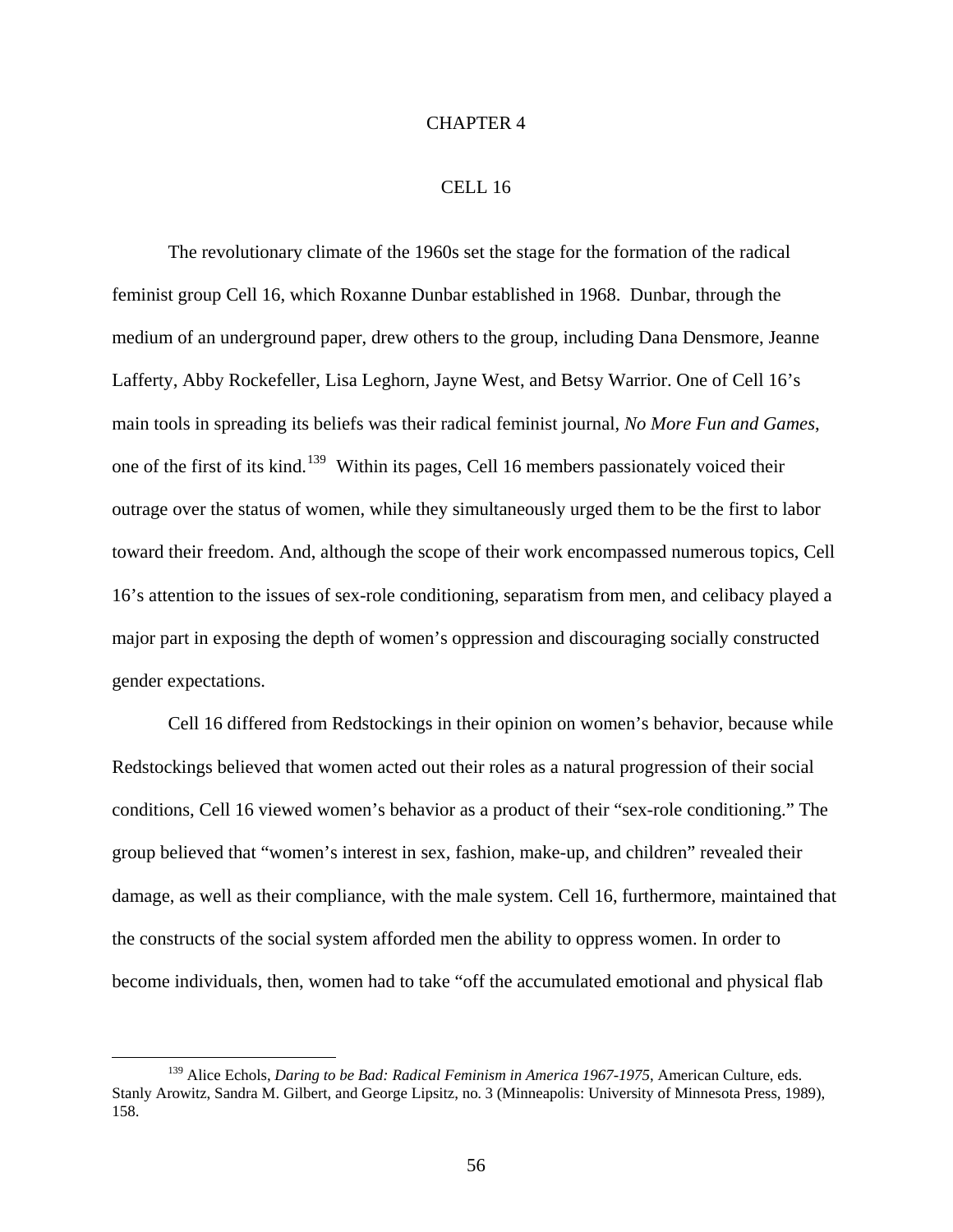that kept them dependent on men."<sup>[140](#page-57-0)</sup>

Densmore highlighted this dependence and argued that men gained social acceptance and led successful lives without women, but unless women had men, life remained "meaningless and unnatural."<sup>[141](#page-57-1)</sup> She also noted that the overwhelming majority of topics in the popular women's magazine, *Cosmopolitan*, centered on men as the ultimate importance and interest for women, and that through their attainment of men, women secured full lives.<sup>[142](#page-57-2)</sup>

In truth, most women in the United States depended on a man in one way or another to provide them with their basic necessities. Furthermore, few women had access to education that may have provided them the ability to raise a family on their own. But, even if this option existed, Warrior claimed that most women did not have the energy or time to use their education after a draining day of household chores and responsibilities.<sup>[143](#page-57-3)</sup>

Yet, despite Warrior's assertions, some women took jobs outside of the home. Most jobs proved grueling and unpleasant, but they offered women an opportunity to leave the house, if only for a time. After they cooked and cleaned for the family and took care of children, women left to "go out and keypunch or push a mop in a hospital all night. The paycheck might not be enough to live on, so they are still dependent, but it is a touch with reality."<sup>[144](#page-57-4)</sup> Despite these cases, however, most women still chose to stay home, even if welcomed by employers, because

 <sup>140</sup> Ibid., 160.

<span id="page-57-1"></span><span id="page-57-0"></span><sup>141</sup> Dana Densmore, "On Female Enslavement . . . and Men's Stake in It," *No More Fun and Games*  Reprint 1 (Dec 1969), unpaginated.

<span id="page-57-2"></span><sup>142</sup> Dana Densmore, "Women's Magazines and Womanhood, 1969: Part I—Sex," *No More Fun and Games: A Journal of Female Liberation* 3 (Nov 1969): 30.

<span id="page-57-3"></span><sup>143</sup> Betsy Warrior, "Females and Welfare," *No More Fun and Games: A Journal of Female Liberation* 3 (Nov 1969): 46-7.

<span id="page-57-4"></span><sup>&</sup>lt;sup>144</sup> Dana Densmore, "On Unity" (speech given at A Conference to Unite Women in Washington, D.C. on October 16, 1970), in *No More Fun and Games: A Journal of Female Liberation* 5 (July 1971): 55.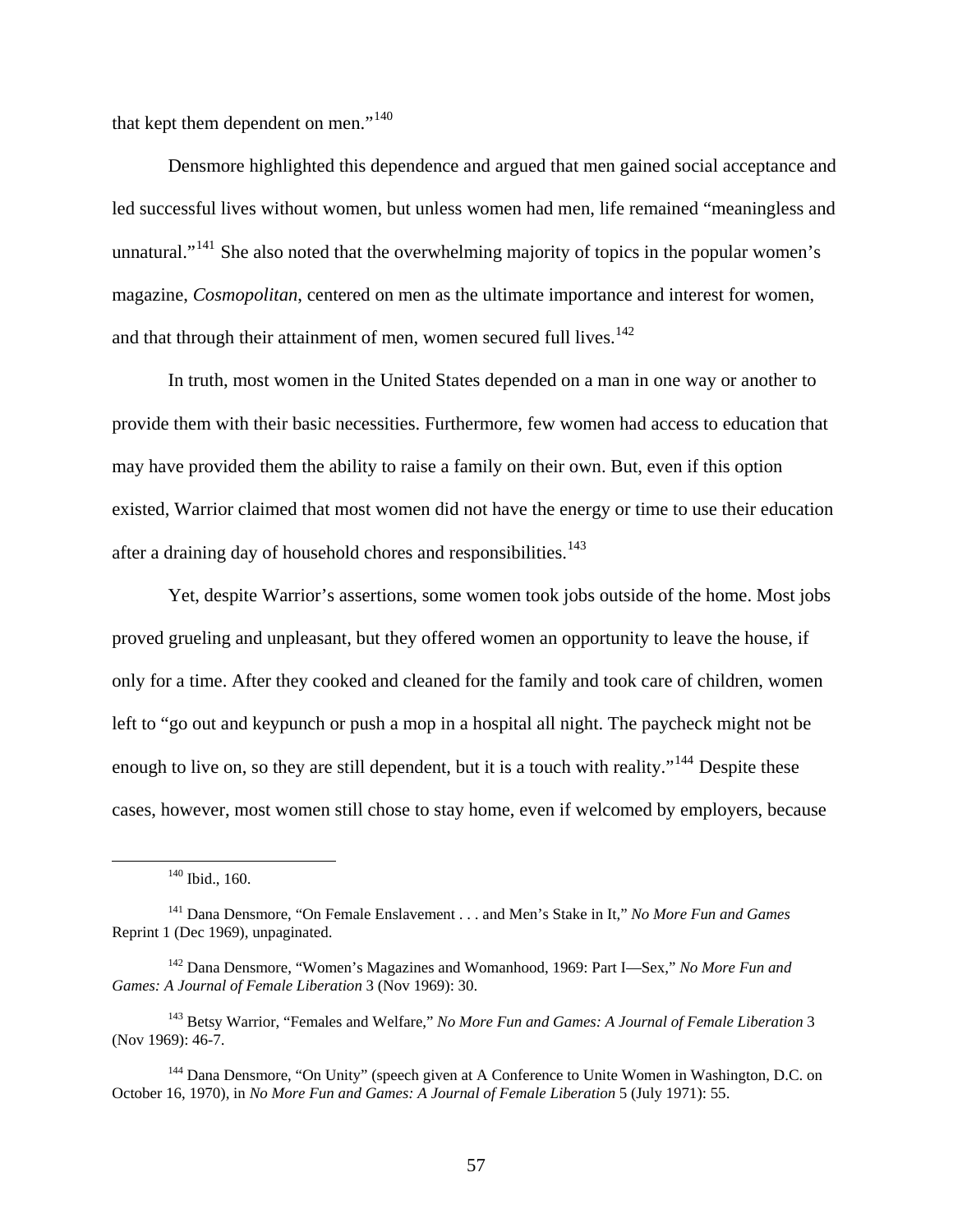they understood that society disapproved of career women. The sex-role conditioning, so fully integrated within society, mandated the roles of wife and mother as the only respectable options for a woman.<sup>[145](#page-58-0)</sup>

Not all women, of course, shared similar home lives and some managed to escape physical exhaustion at the end of the day. Yet, even those who spent their days relaxing around the house experienced oppression because they had little control over their daily activities. Like other women, they received support from their husbands, but all the while they labored at their real job, which was to "keep him happy." And if unforeseen circumstances arose and the wife found herself without her husband's support, then "she is helpless until . . . she can find another job, either for a paycheck or bed-and-board."[146](#page-58-1)

It may be easy to criticize women for not "doing something" to improve their conditions. Today, plenty of women remain single and work at highly successful jobs that cater to an indulgent lifestyle. But in the 1960s, women simply did not have many viable options apart from marriage and motherhood. Densmore, then, highlighted the reality of women's oppression and lack of choice under the social conditions of the time.

And while some women managed to escape financial dependence on fathers or husbands, they often found themselves later dependents on the state and welfare; other male-run systems.<sup>[147](#page-58-2)</sup> Warrior argued that even if mothers managed to "change their material and political position," they would not be free until they understood their oppression as a direct result of the roles they played and thereafter destroyed those roles. When women failed to recognize their

<span id="page-58-0"></span> <sup>145</sup> Dana Densmore, "The Plea for Gradualism," *The Female State: A Journal of Female Liberation* 4 (April 1970): 90.

<sup>&</sup>lt;sup>146</sup> Densmore, "On Unity," 56.

<span id="page-58-2"></span><span id="page-58-1"></span><sup>147</sup> Betsy Warrior, "The Quiet Ones," *No More Fun and Games: A Journal of Female Liberation* 2 (Feb 1969): 69.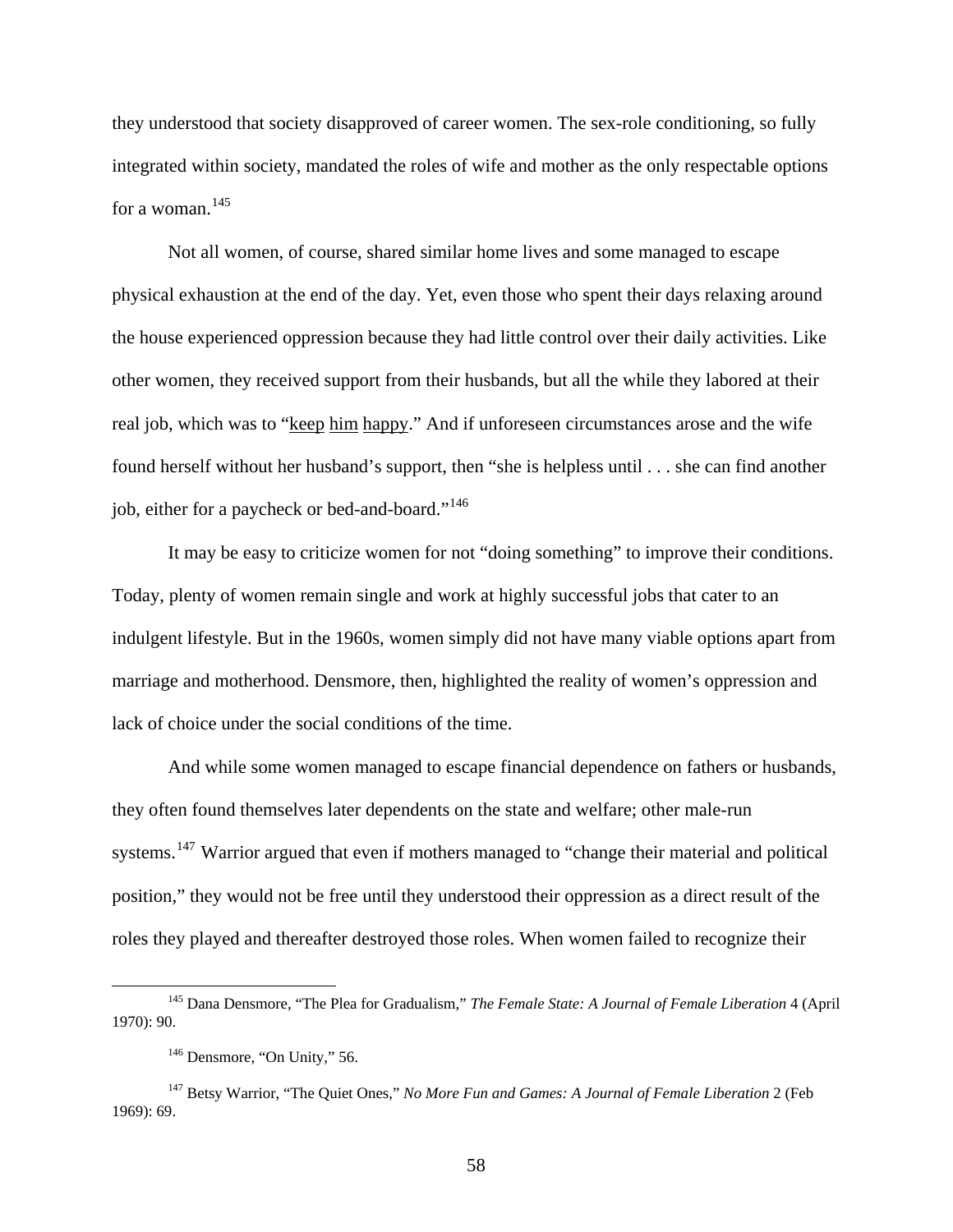"inferior status as women" they ensured their continued victimization.<sup>[148](#page-59-0)</sup> Dunbar finally understood this concept for herself after a number of years. Even if she excelled she would neve r "'make it' in this society" because she was a woman and not a man.<sup>149</sup>

When society defined women's status as inferior, it necessarily denoted that men held superior status, and Densmore offered four reasons why men seemed reluctant to let go of their power. First, she claimed that as men identified feminine traits in themselves after the establishment of a disingenuous separation between masculine and feminine traits, they questioned their own sexual identity. Thereafter they amplified their masculine traits "by making women 'more womanly.'" Second, men postulated women's suitability to "women's work" because they did not want to do the degrading work themselves. Third, if they held power, it ensured that someone looked up to them and admired them. And fourth, men found their lives very comfortable, which would necessarily change if they lost their power.<sup>[150](#page-59-1)</sup>

Densmore's arguments proved legitimate. When society specified particular qualities as masculine and feminine, it forced men and women into definite roles. Even today, women are often left in charge of household duties even if the man and woman both work outside of the home. Any blurring of the well defined social roles caused society to look askance at those who went against the expected norms.

Dunbar further expanded on this idea as she noted that in caste systems all members of society fit into a specific category, whether they waned to or not. While perhaps the different castes still had contact with one another, society most certainly regulated that contact, and there

<span id="page-59-0"></span> $\overline{a}$ 

<sup>&</sup>lt;sup>148</sup> Warrior, "Females and Welfare," 47.

<span id="page-59-1"></span><sup>149</sup> Roxanne Dunbar, "Country Women (Excerpts from an Autobiographical Essay)," *No More Fun and Games: A Journal of Female Liberation* 3 (Nov 1969): 42.

<sup>&</sup>lt;sup>150</sup> Densmore, "Female Enslavement," 13.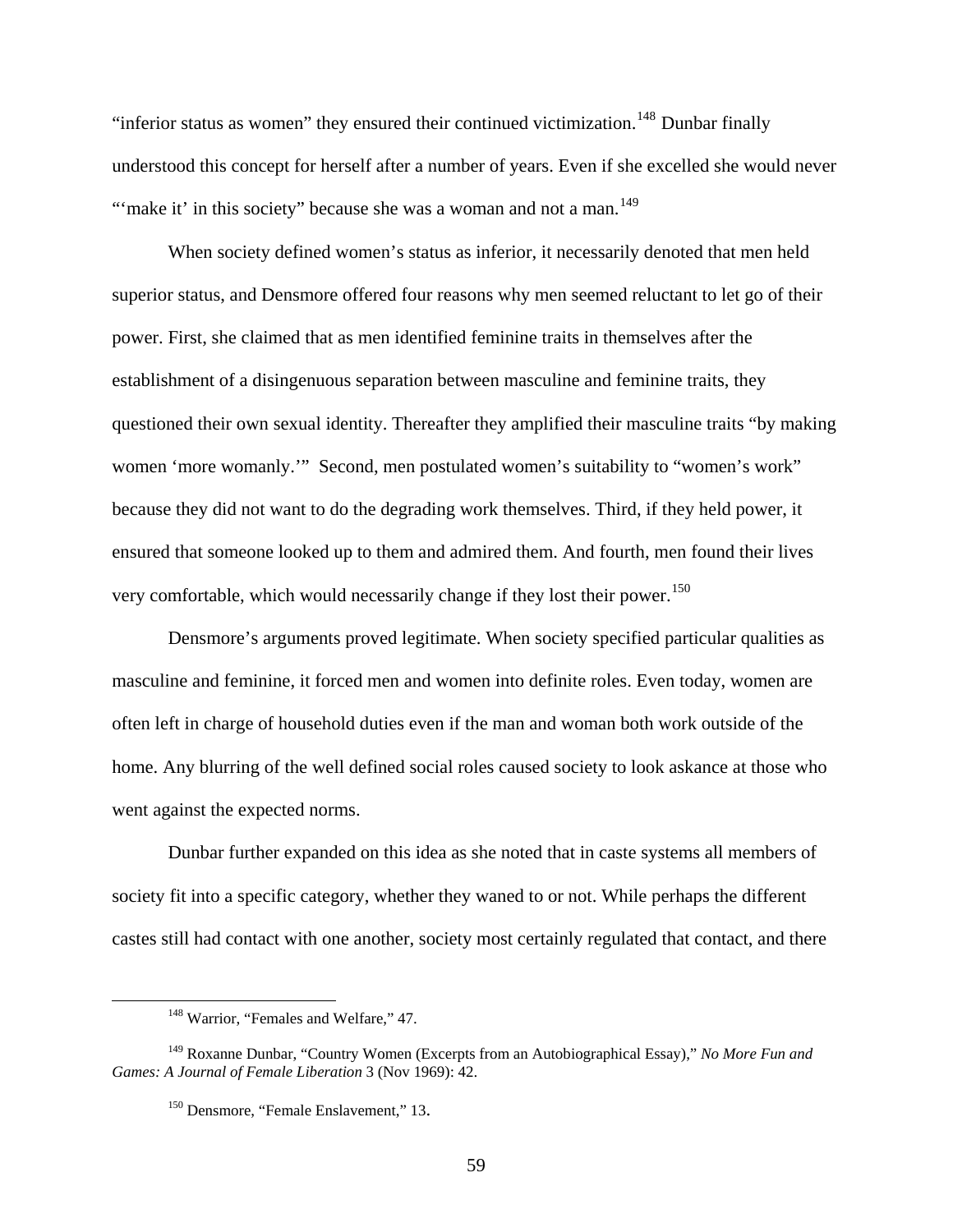existed virtually no upward mobility by the lower castes. Men and women, furthermore, had limited contact in all cultures as society rounded them into a "woman's world," and a "man's world." While men often approached women, women did not share the same ease of approach toward men.<sup>[151](#page-60-0)</sup> In light of her own experiences, Dunbar alluded to country women and noted that when needed, they did their share of heavy labor in the fields. Men, on the other hand, never took care of the children because they considered this a woman's job.<sup>[152](#page-60-1)</sup>

Caring for children remained a certainty for most women, and it could have been a potentially fulfilling job had the society regarded it accordingly. In reality, however, the culture forced women into this role and labeled it "women's work," and it thereafter existed as a degrading job. Leghorn noted that because of society's view of housewives, even those women who chose to stay home dealt with the consequences of being viewed as slaves to the household. $153$ 

Although females certainly remained the more oppressed group compared to their male counterparts, Densmore argued that both men and women experienced oppression from society, which made men even less willing to give up the power they had. "Pushed around himself, exploited and dehumanized, he has a compulsive need to push someone else around to regain his pride. Women are perfect for this, since there are lots of them and they don't fight back."<sup>[154](#page-60-3)</sup>

And although the working world provided a degree of competitiveness, men ultimately remained passive even in this area. Left with little other choice than to work within the existing

<span id="page-60-0"></span> <sup>151</sup> Roxanne Dunbar, "Caste and Class (Excerpts)," *No More Fun and Games: A Journal of Female Liberation* 4 (April 1970): 6.

<sup>152</sup> Dunbar, "Country Women," 40*.* 

<span id="page-60-3"></span><span id="page-60-2"></span><span id="page-60-1"></span><sup>153</sup> Lisa Leghorn, "Child-Care for the Child," *The Female State: A Journal of Female Liberation* 4 (Apr 1970): 26.

<sup>&</sup>lt;sup>154</sup> Densmore, "Female Enslavement," 12.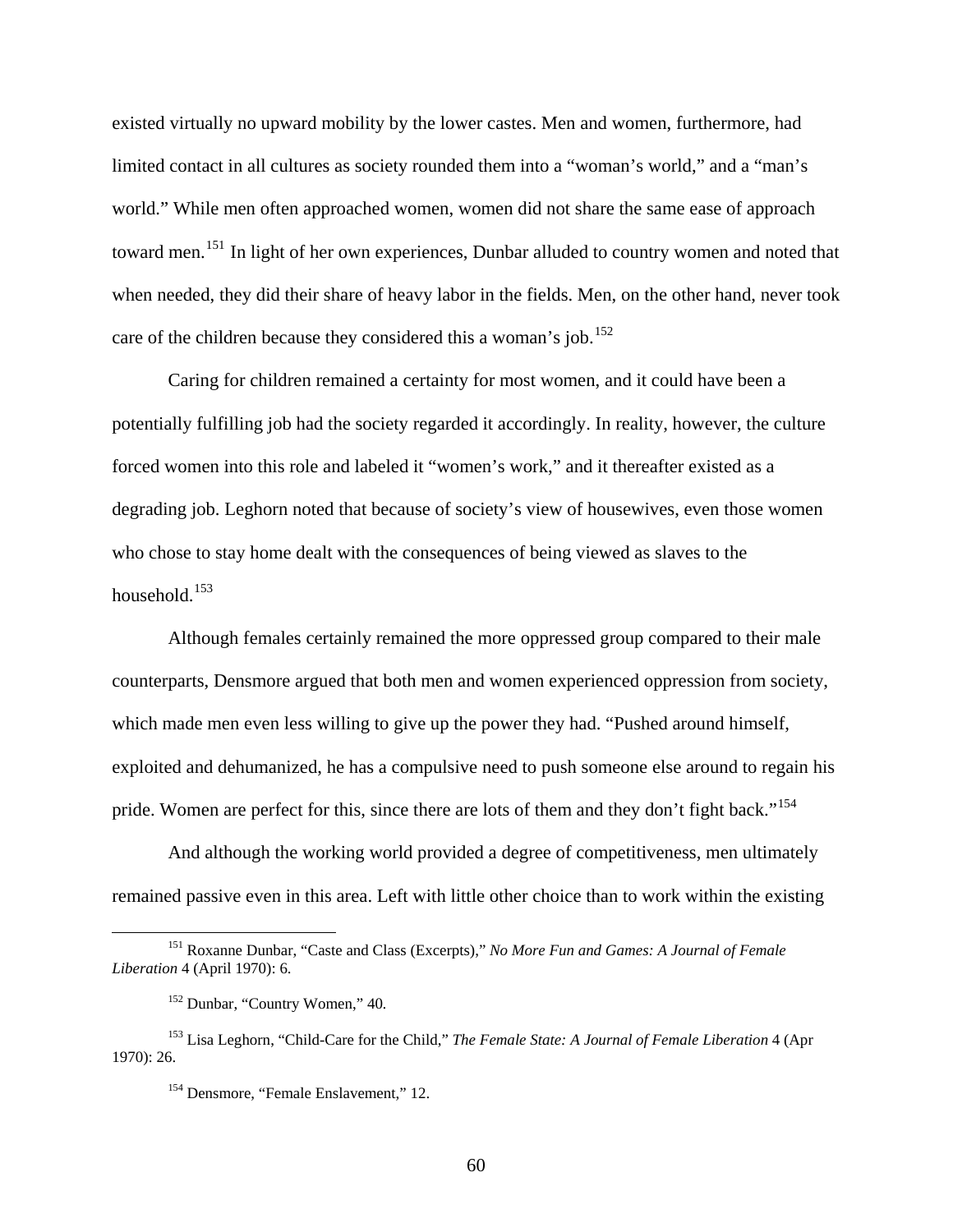social system, men became competitors of one another and fought for the top position among the "equally oppressed and dehumanized rats." Like women, men did not question the conditions they endured, no matter how degrading. Faced with this reality, men and women replaced their freedom of autonomy with the accumulation of material goods, because "deprived of being, they substitute consuming; they . . . drown their sorrows and frustrations in THINGS, seek fulfillment and self-expression and status and power through them."[155](#page-61-0)

Females remained especially victimized by the endless roles they played, yet, because no woman successfully occupied all of the roles, consumerism became a substitute to symbolize her wholeness as a woman. "She is coddled as a consumer, and feels flattered. She finds her reality, her identity in fantasy." Even men failed to escape the media's manipulation as they hurried to attain products that created a counterfeit persona.<sup>[156](#page-61-1)</sup>

Densmore did not seek to alleviate the blame on men for their oppression of women; on the contrary, she fully believed that they took an active role as oppressors. She also freely admitted that at times men lowered themselves and helped with some of the household chores. But instead of viewing this as a kind act and one that gave their wives an element of freedom, Densmore believed that it ultimately served as another opportunity in which men garnered praise. "He, in the power and glory of his maleness, condescended to do something for her." She further asserted that a man's help to his wife "will never mean more than that until the basic power relations are changed."[157](#page-61-2)

<span id="page-61-0"></span> <sup>155</sup> Dana Densmore, "The Oppression of the Male Today," *No More Fun and Games: A Journal of Female Liberation* 2 (Feb 1969): 38.

<span id="page-61-1"></span><sup>156</sup> Roxanne Dunbar, "The Man and Woman Thing—Review of an Article," *No More Fun and Games: A Journal of Female Liberation* 2 (Feb 1969): 36.

<span id="page-61-2"></span><sup>157</sup> Dana Densmore, "Without You and Within You," *The Female State: A Journal of Female Liberation* 4 (Apr 1970): 48.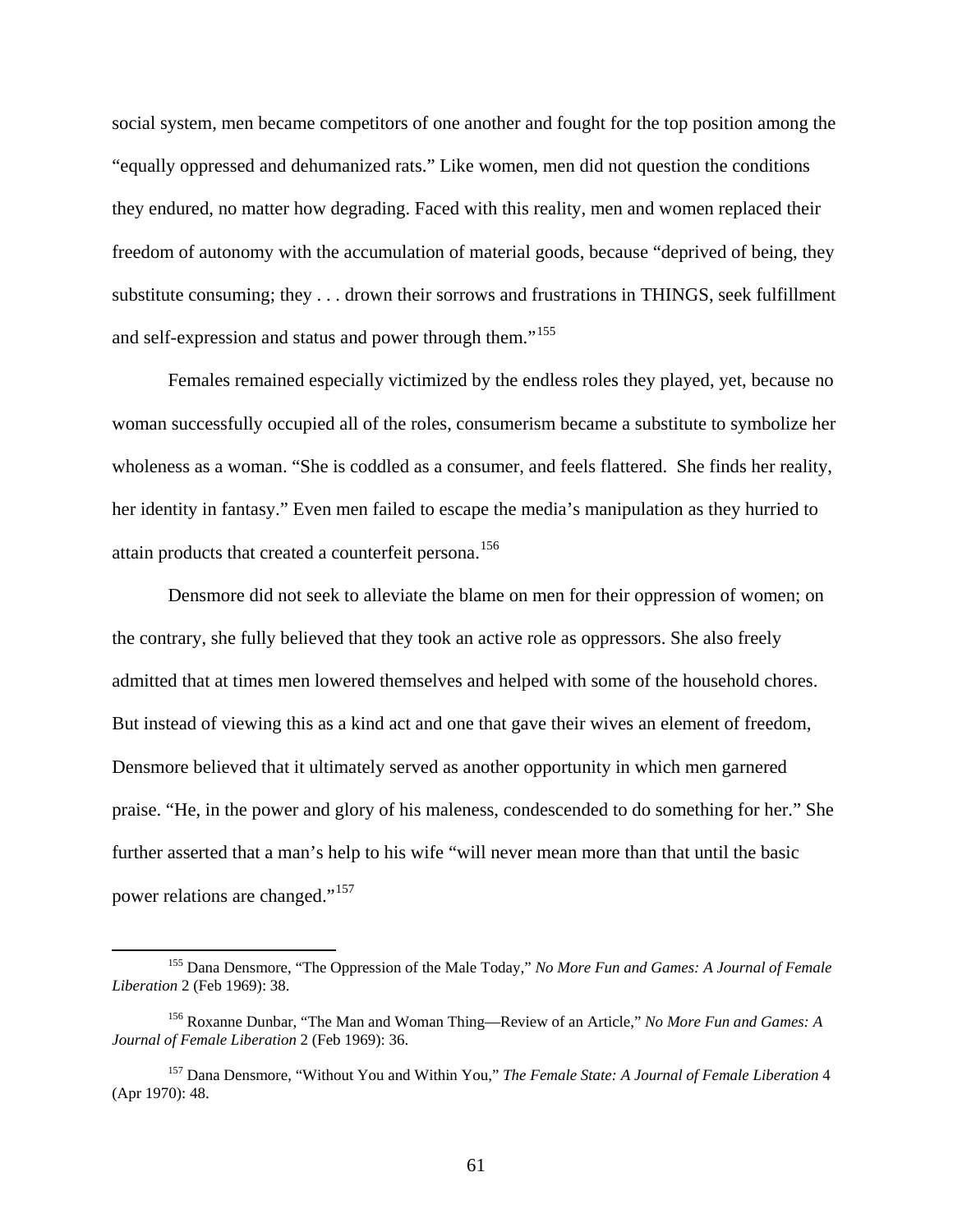Additionally, Dunbar and Leghorn specified that no man escaped the role of oppressor, but rather, they all shared an active part. They further asserted that the distinctions between male and female only existed because men acted out their role, enjoyed the rewards they received from it, and crushed women in the process. "Men not only support the caste system; they are terrified of losing any part of it."<sup>[158](#page-62-0)</sup> Moreover, while some men did not seem to fit the role of oppressor, they remained just as guilty as the more blatant oppressors of women and often proved even more dangerous.<sup>[159](#page-62-1)</sup>

On a sarcastic note, Densmore suggested that perhaps men just could not avoid their role as oppressors because they lived in a society that demanded it of them, or maybe women shared some role in their own victimization. If this proved true, she stated, "then we will see that demonstrated in their response to our rejection of our role as victim and our criticism of the institutions that cast them into the role of oppressor."<sup>[160](#page-62-2)</sup>

Media also played an important part as it furthered the idea of specified sex roles for women. Dunbar explained that if women wanted to know how society truly viewed them they had only to spend a few hours in front of the television, particularly in commercials, to see females "always armed with the tools of Slavery—a baby in arms, a broom, some detergent, a man's cigar, or Lady Clairol."<sup>[161](#page-62-3)</sup>

Warrior further noted the effects of sex-role conditioning in school performance between

<span id="page-62-0"></span> <sup>158</sup> Roxanne Dunbar and Lisa Leghorn, "The Man's Problem," *No More Fun and Games: A Journal of Female Liberation* 3 (Nov 1969): 25.

<sup>159</sup> Ibid., 26.

<span id="page-62-2"></span><span id="page-62-1"></span><sup>160</sup> Dana Densmore, "Who is Saying Men are the Enemy?" *The Female State: A Journal of Female Liberation* 4 (Apr 1970): 5.

<span id="page-62-3"></span><sup>161</sup> Roxanne Dunbar, "Slavery," *No More Fun and Games: A Journal of Female Liberation* Reprint 1 (Dec 1969): unpaginated.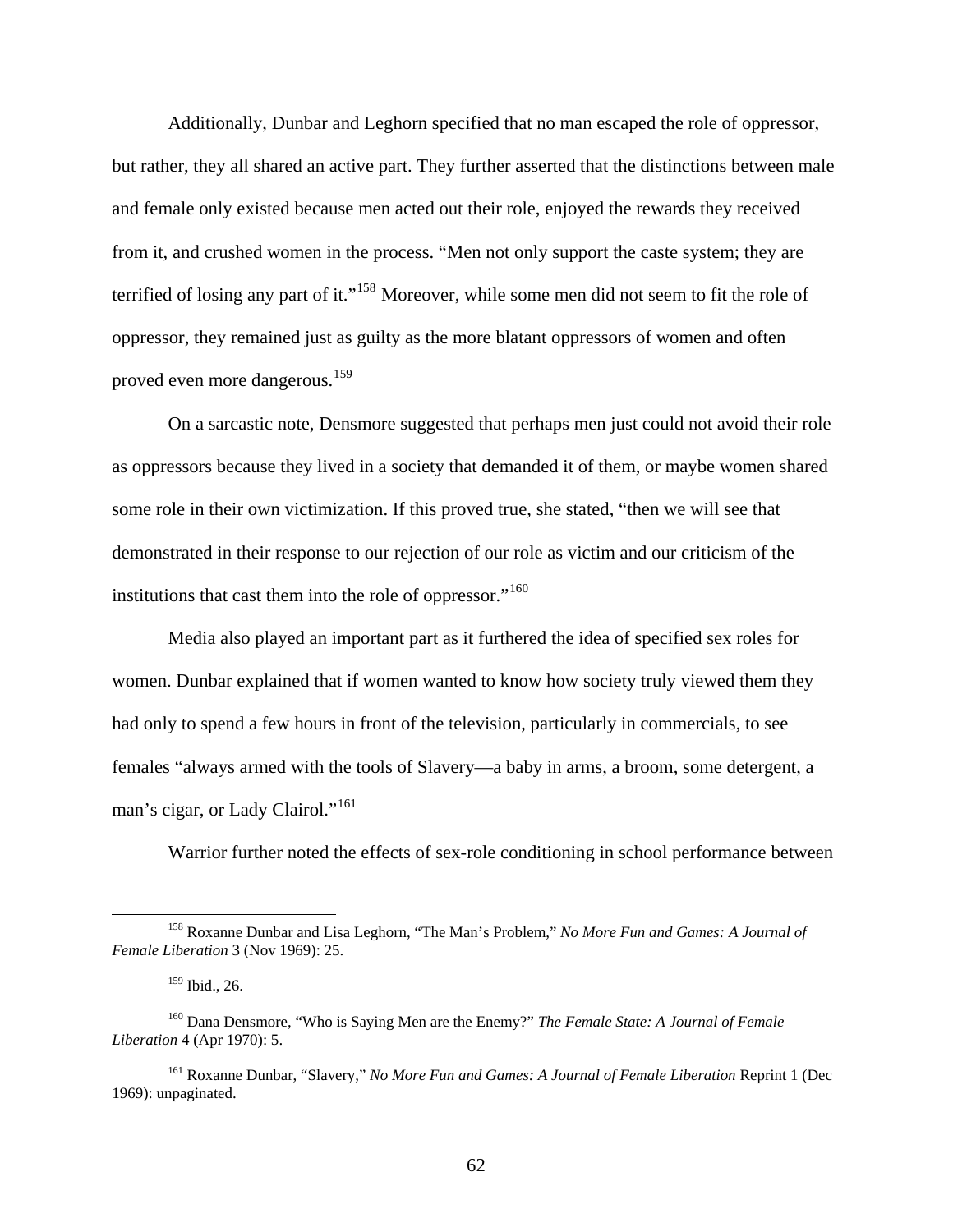males and females. She stated that one reason for differences between female performance in school early on compared to their later performance rested in women's role as "docile, submissive, and passive" people, all conditioned traits in females. Women rarely assumed leadership positions later in life and failed to secure a place for themselves.<sup>[162](#page-63-0)</sup>

And in Berkely, California, at a conference that discussed the differences between the sexes, D.W. Taylor offered evidence that supported the idea that problem-solving differences between males and females mainly existed because of attitudes and training. The reality that boys excelled in math and science only as they aged showed that the process of their learning had a great deal to do with this fact. The more girls interacted with the outside world, they acquired "a defeatist attitude toward problem-solving, or what psychologists prefer to call traits of passive-acceptance, docility, and submissiveness."[163](#page-63-1) Girls also scored higher in fielddependence as they approached adulthood, which further supported the idea of sex-role conditioning. Women, forced to play roles, lost their problem-solving skills in addition to other setbacks.<sup>[164](#page-63-2)</sup>

As a woman, she had to play the assigned role because she had no training in any other career, lacked the confidence to try another route, and, in general, did not even have a complete education. A woman only attended college, after all, to find and marry a man.<sup>[165](#page-63-3)</sup> What good would a degree be to a housewife?

This is the important thing. Women have been PROGRAMMED, not just coerced. They

<span id="page-63-1"></span><span id="page-63-0"></span> <sup>162</sup> Betsy Warrior, "Sex Roles and Their Consequences," *No More Fun and Games: A Journal of Female Liberation* 2 (Feb 1969): 22.

<sup>163</sup> Ibid., 23.

<sup>164</sup> Ibid., 24.

<span id="page-63-3"></span><span id="page-63-2"></span><sup>165</sup> Dana Densmore, "The Slave's Stake in the Home," *No More Fun and Games: A Journal of Female Liberation* 2 (Feb 1969): 14.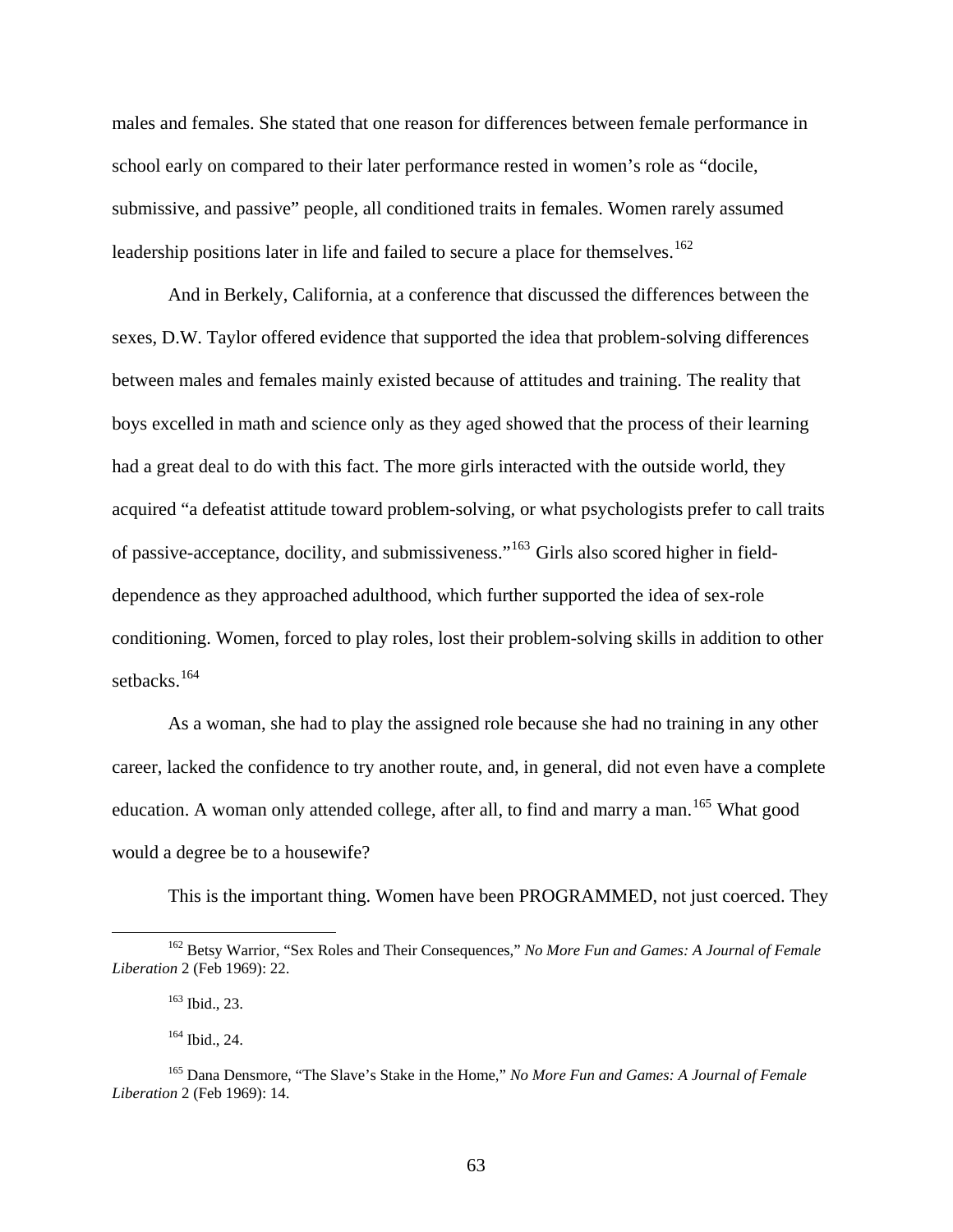aren't at home because hubby locks the door as he leaves each morning. She is at home because her mother and all her friends are at home, and when she turns on the television or opens a magazine she has reinforced the idea that being at home is honorable, creative, and fulfilling, that she is lucky to have this leisure, or to be self-employed, as it were, even if she is too busy to have much leisure."<sup>[166](#page-64-0)</sup>

She never even questioned her role because she remained so caught up in the attempt to perfect it in order to survive another day.<sup>[167](#page-64-1)</sup>

To say that women did not question their roles is not to suggest that they shared responsibility for their own oppression; they simply saw no better option. Their role existed as a part of the social structure and gained reinforcement by "parents, television, books, the media and . . . friends" on a daily basis. A woman's job consisted of being a successful role player. "This is what has been termed conditioning. The word *conditioning* excludes the factor that one can only be conditioned insofar as one desires to be accepted by those who condition."[168](#page-64-2) And Leghorn's argument mirrored reality as women willingly played wife and mother because to reject these roles meant that ultimately they would be the ones rejected.

Social acceptance played a major factor in keeping women in their proper roles, and the fear of rejection worked as a tool of coercion in most instances. Although plenty of women remained dependents because they had no other means of financial security, others certainly had enough economic stability to live independently. Again, the problem existed because of the social expectations. Hilary Langhorst suggested that if a woman had nothing else, "her status as wife and mother protects her from mistreatment by a society . . . and from some of the loneliness and worthlessness she feels as a female." Of course, her work as a mother and wife still

 <sup>166</sup> Ibid., 16.

<sup>167</sup> Ibid. 17.

<span id="page-64-2"></span><span id="page-64-1"></span><span id="page-64-0"></span><sup>168</sup> Lisa Leghorn, "Dialectics of Oppression," *No More Fun and Games: A Journal of Female Liberation* 3 (Nov 1969): 4.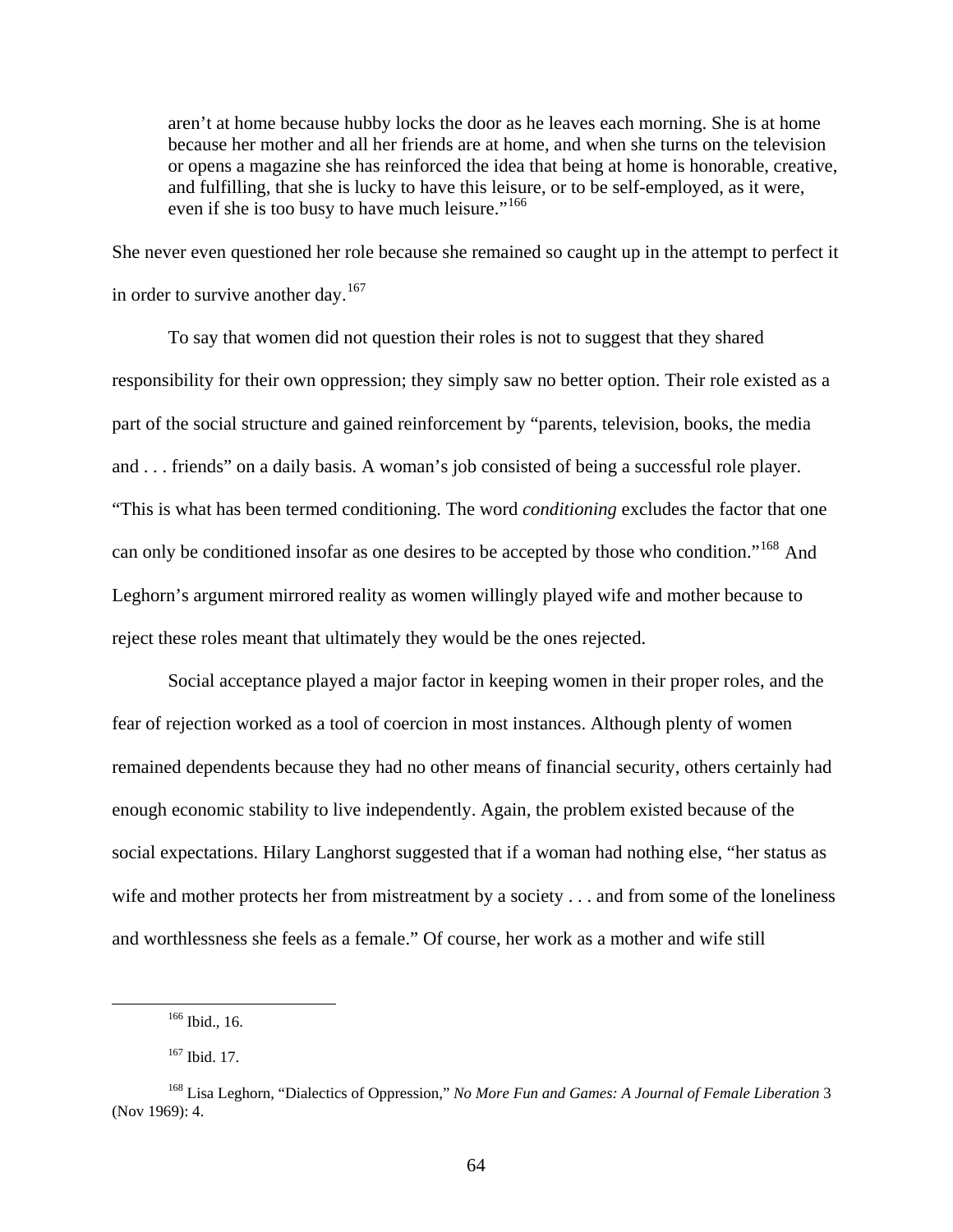contributed to the society; not on an economic level but on a moral level. Moreover, she did not gain significance through her individual efforts but through a connection to her husband.<sup>[169](#page-65-0)</sup> Langhorst's argument proved extremely disheartening. Several contributions went undiscovered simply because millions of bright and intelligent women, relegated to the home, remained unable to develop educationally after society excluded them from the "man's world."

Densmore further asserted that "woman is the sustainer. She does not express her unique individuality, does not create, does not act. She is a purely biological creature, living in an alien world she did not make and does not influence . . . precisely in the same way the lower animals do."[170](#page-65-1) Densmore urged women to comprehend "the magnitude and horror of this systematic mutilation of humanity, the unthinkable atrocity of the castration of billions of women over millions of years" as society took away a woman's right to mature as a complete human being. "Woman, determined by biology and merely supportive, is a human being with human potential forced to live like an animal."<sup>[171](#page-65-2)</sup>

Stella Kingsbury, angered over the role that women played as sustainer, insisted that as women, we "have had everything against us." She believed that ever since creation women remained an afterthought to Adam and to the rest of men throughout time. Women played the sidekick and the continual support for their men, whether to a "husband, father, son, lover, [or] brother . . . ." Yet, most women happily acted their parts and did not even question their roles. And most likely, Kingsbury claimed, future generations of women would continue to do the same without a second thought, which thereby secured men's position, and women's place in

<span id="page-65-0"></span> <sup>169</sup> Hilary Langhorst, "'Motherhood' and the Subordination of Females and Children," *The Female State: A Journal of Female Liberation* 4 (Apr 1970): 22.

<span id="page-65-2"></span><span id="page-65-1"></span><sup>170</sup> Dana Densmore, "Our Place in the Universe," *No More Fun and Games: A Journal of Female Liberation* Reprint 1 (Dec 1969): unpaginated.

<sup>171</sup> Ibid., 68.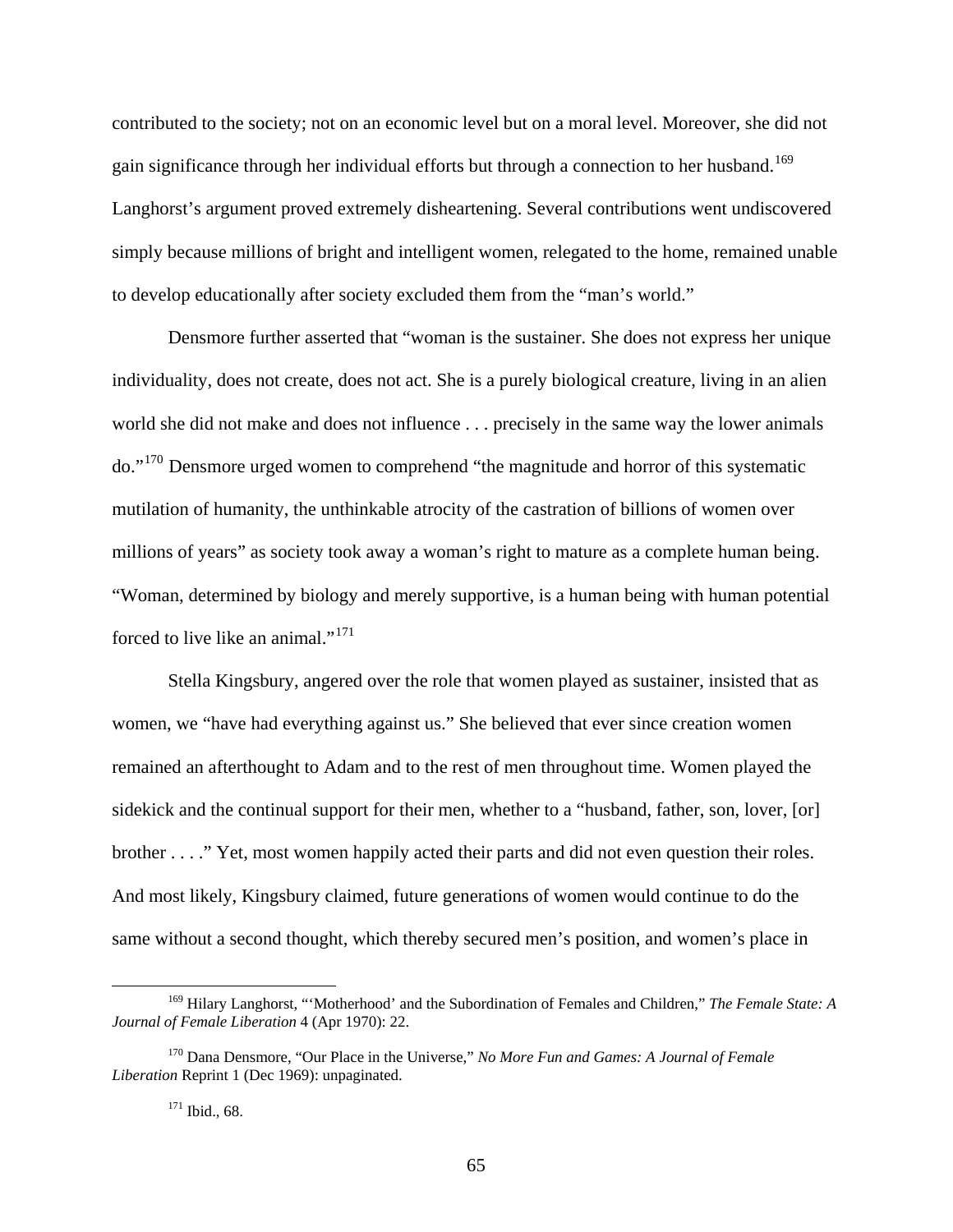relation to them.[172](#page-66-0) Some may be convinced by Kingsbury's assertions, yet, it failed to surprise many that women did not entertain thoughts outside of marriage and a family as the repercussions afforded more difficulty than most women wished to endure.

Concerning women's roles as sustainers and comforters, Densmore highlighted the hypocritical social expectations on women. She pointed out that if a man came home disgruntled after a long day at work, it showed how hard he had labored for her. Her job, then, consisted of rushing to meet his every need, as she made sure he was comfortable and not bothered by noisy children. But women could never be grumpy around their husbands, no matter what kind of day they had been through, because men did not care about women's petty problems. "But after all," Densmore inquired, "why should she protect him from screaming kids? It is she who has been locked up with them all day!"<sup>[173](#page-66-1)</sup>

Perhaps women responded to Densmore's question with a resounding, "Amen!" There is no doubt that men experienced days when all they wanted to do was come home and relax without having to deal with any other problems. But men often assumed that because women stayed home all day, they did absolutely nothing. Occasionally, husbands spent the entire day at home with the children so their wives could have a day off. Most likely, when the wives came home they found their husbands just as exhausted as they felt every day, if not more, because they dealt with this kind of work on a regular basis. In reality, both men and women experienced stressful situations and needed time to relax. To assume that a woman did not need this kind of emotional release displayed ignorance toward reality.

Yet, a woman's role consisted not only of her dependence on men but also in her ability

<span id="page-66-0"></span> <sup>172</sup> Stella Kingsbury, "Women Up Against the Wall," *No More Fun and Games: A Journal of Female Liberation* Reprint 1 (Dec 1969): unpaginated.

<span id="page-66-1"></span><sup>173</sup> Dana Densmore, "Women's Magazines and Womanhood, 1969: Part II—Marriage," *The Female State: A Journal of Female Liberation* 4 (Apr 1970): 34.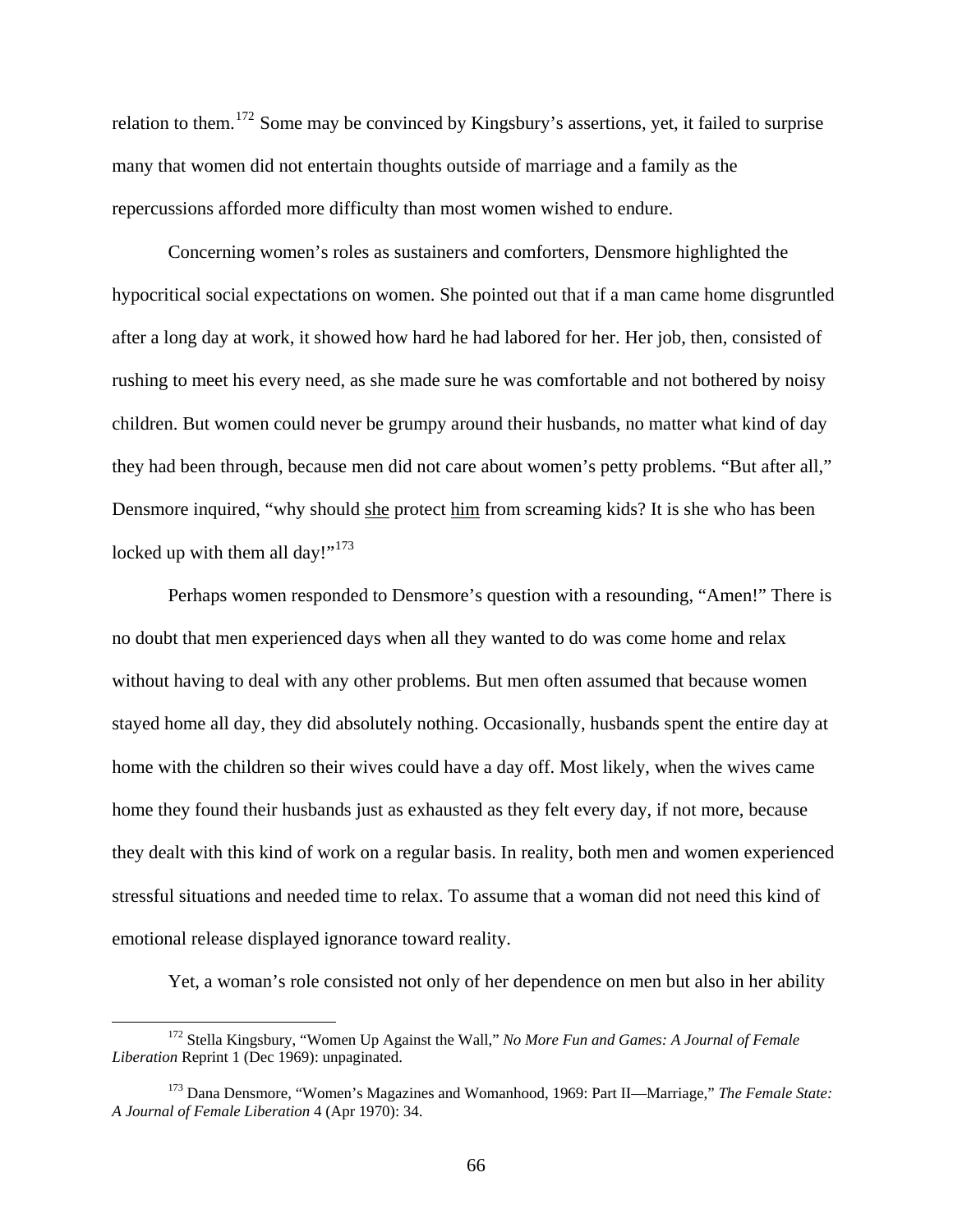to make her physical person more appealing. Because of the fear of social rejection, most women did not complain about this but did all they could to make themselves more feminine.<sup>[174](#page-67-0)</sup> And although at first some women rejected their sex roles, society's scare tactics, such as the possibility of losing one's attractiveness, kept them in place. And it worked. Women understood that without their physical beauty, they cut off all ties to "their qualifications, their ticket, to the approval of men, and they know that without it they cannot have a normal, meaningful life." $175$ 

In society's opinion, created beauty proved a vital component to the goal of catching a man. Most likely, a woman's personality and uniqueness as an individual did not garner enough special attention on their own. But rather, in order to draw attention, she created the desirable woman. She molded herself into a character that no man could resist. She manufactured the role and acted it out.<sup>[176](#page-67-2)</sup> But Densmore argued that the "plain unvarnished self" would never have drawn attention on its own. Yet, at this point it was too late. The woman had forever marked herself as a "traditional role-playing" woman who enjoyed the degrading life she helped create. Additionally, Densmore noted the inevitable effects of media's power that propagated specific messages about sexual identity and, therefore, affected women's self-image. [177](#page-67-3)

Densmore also highlighted the awkward and disheartening phase in which teenage girls attempted to remake themselves according to social standards. Later, when the cosmetics failed to deliver the desired results, as they almost always did, girls remained entirely broken because

<sup>&</sup>lt;sup>174</sup> Densmore, "Female Enslavement," 10.

<sup>&</sup>lt;sup>175</sup> Ibid., 11.

<span id="page-67-3"></span><span id="page-67-2"></span><span id="page-67-1"></span><span id="page-67-0"></span><sup>176</sup> Dana Densmore, "Sex and the Single Girl," *No More Fun and Games: A Journal of Female Liberation*  2 (Feb 1969): 74.

<sup>177</sup> Ibid., 75.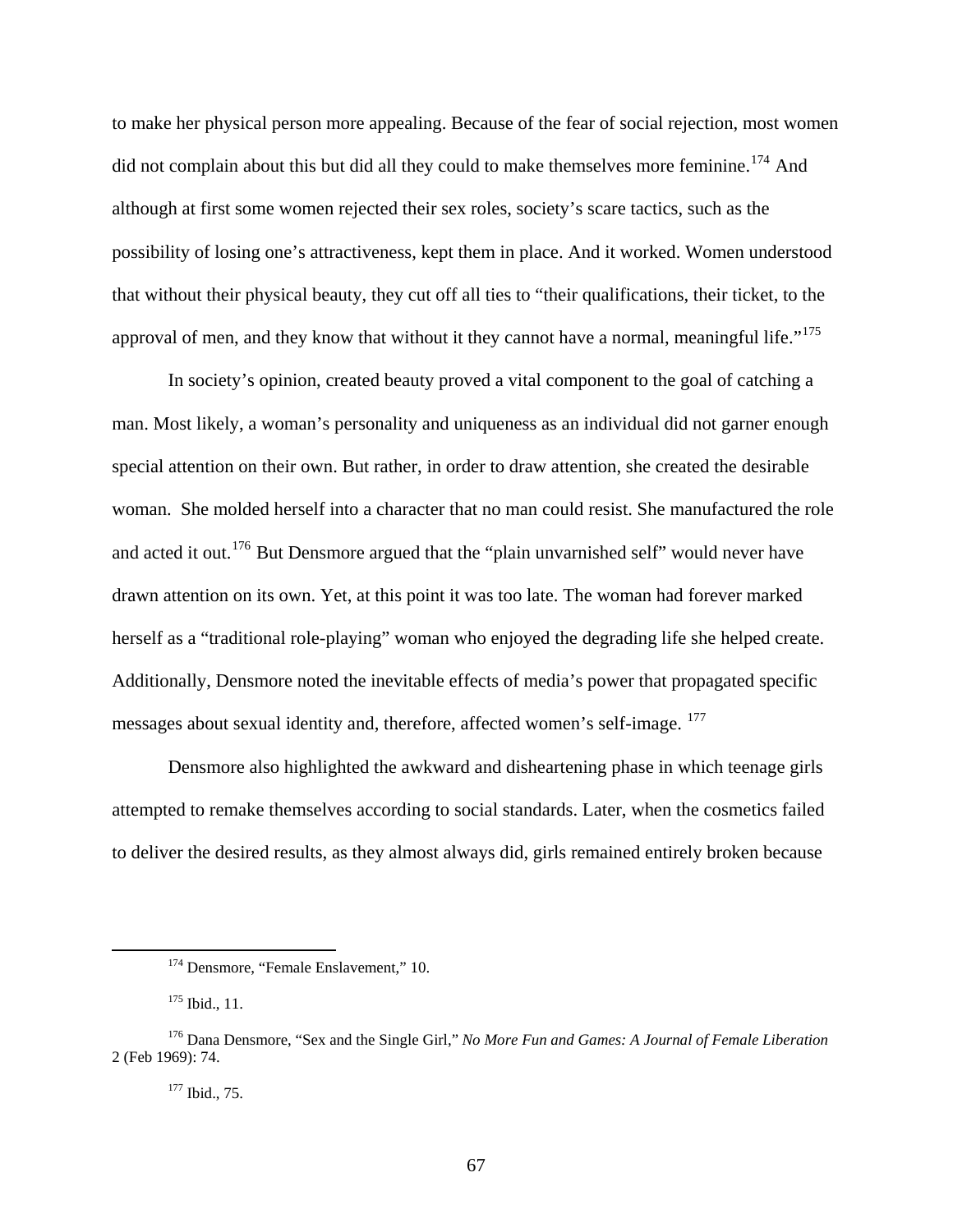neither the painted nor the unpainted face proved sufficient.<sup>[178](#page-68-0)</sup> Or worse, having thought themselves beautiful, they masqueraded as gorgeous objects when really their plain selves had started to show through. In this later realization and humiliation, they retreated into self-despair and agony at their artifice. "That beautiful object we stand in awe before has nothing to do with the person we know so well, it is altogether outside, separate, object, a beautiful image, not a person at all. A feast for the eyes."[179](#page-68-1)

Culture propagated the view that women existed as a "feast for the eyes," and because of this, society perceived women differently than men. A woman's thoughts and will did not matter; only her appearance, because her importance rested in facade.<sup>[180](#page-68-2)</sup> More than that, if a woman lacked physical beauty she proved offensive to her role because she failed to be a true woman and offensive to other women who believed in the whole appearance sham.<sup>[181](#page-68-3)</sup> "Only as we slip" into the schizophrenic world of play-acting and narcissism will we be able to enjoy the beauty we create."<sup>[182](#page-68-4)</sup>

The dynamics that played out because of the insistence on physical beauty took a heavy toll on women. Those with plainer features remained in a constant struggle for acceptance. But even "natural beauties," as society labeled some women, fought against nature. No one escaped imperfections, even if men demanded it of them. What could a woman do when she showed signs of aging? From the beginning, a woman had no chance of fulfilling her social obligations all of the time.

<span id="page-68-3"></span><span id="page-68-2"></span><span id="page-68-1"></span><span id="page-68-0"></span> <sup>178</sup> Dana Densmore, "On the Temptation to be a Beautiful Object," *No More Fun and Games: A Journal of Female Liberation* 2 (Feb 1969): 43.

<sup>179</sup> Ibid., 44.

<sup>180</sup> Ibid., 45.

<sup>181</sup> Ibid., 46.

<span id="page-68-4"></span><sup>182</sup> Ibid., 47.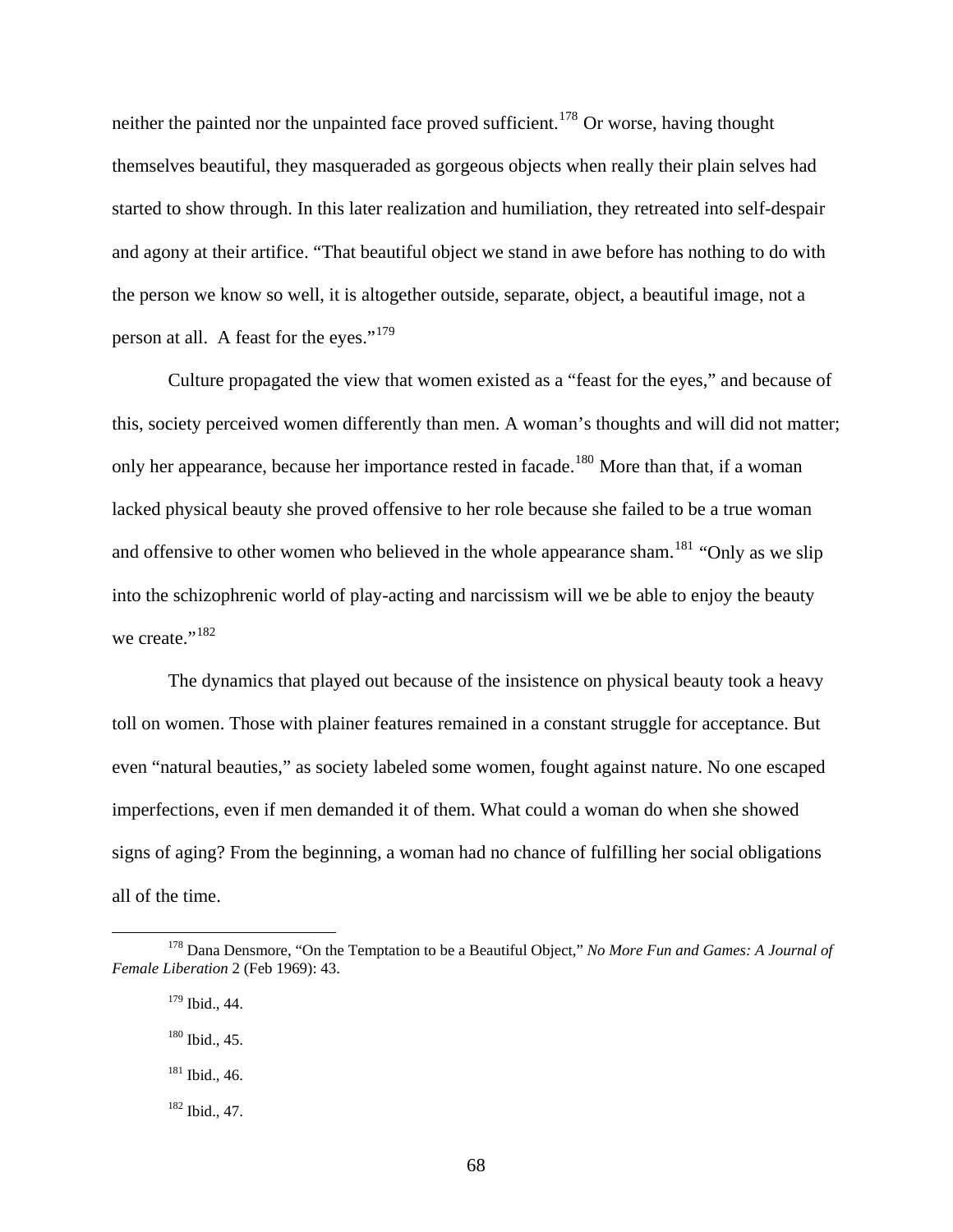So men wanted, and expected, women to be beautiful even if it required a lot of work. But a woman also had to be careful not to overdo her make-up. Others despised her, "not because she is artificial, but because the obviousness of her artificiality make her NOT BEAUTIFUL."<sup>[183](#page-69-0)</sup> Men failed to admit, however, that the male-run society produced the overdone women they quickly dismissed.<sup>[184](#page-69-1)</sup>

Drawing again from personal examples, Dunbar noted that the Hollywood image, while it bore a fairly close resemblance to men in real society, resembled very little the true appearance of women. This caused women to try and mold themselves into the images they saw on the big screen, although the attempts proved highly unsuccessful. "The sight of country women in rhinestones and platform heels and brief dresses over their muscular bodies was a pitiful one indeed. So the men left them (in fantasy) for Hollywood . . . ." And because they failed to attain the Hollywood image, they then demanded it of their daughters. "'Pretty as a movie star'" described girls who fit the image; a girl with "curly, blond hair, blue eyes, rosy complexion, and a soft round body."<sup>[185](#page-69-2)</sup>

This idea of achieving the look of Hollywood remained unrealistic. First, many ignored the fact that actors and actresses had personal make-up crews who spent hours perfecting their looks. Second, the reality that it took hours to perfect their looks should have sent the message that in real life they did not even resemble the characters they played. And that is just what they proved to be; characters that played roles, just as women did everyday.

Countless numbers of women wasted themselves on "extremes of monkish dieting,

<span id="page-69-2"></span><span id="page-69-1"></span><span id="page-69-0"></span> <sup>183</sup> Dana Densmore, "Against Liberals," *No More Fun and Games: A Journal of Female Liberation* 2 (Feb 1969): 60.

 $184$  Ibid., 61.

<sup>&</sup>lt;sup>185</sup> Dunbar, "Country Women," 42.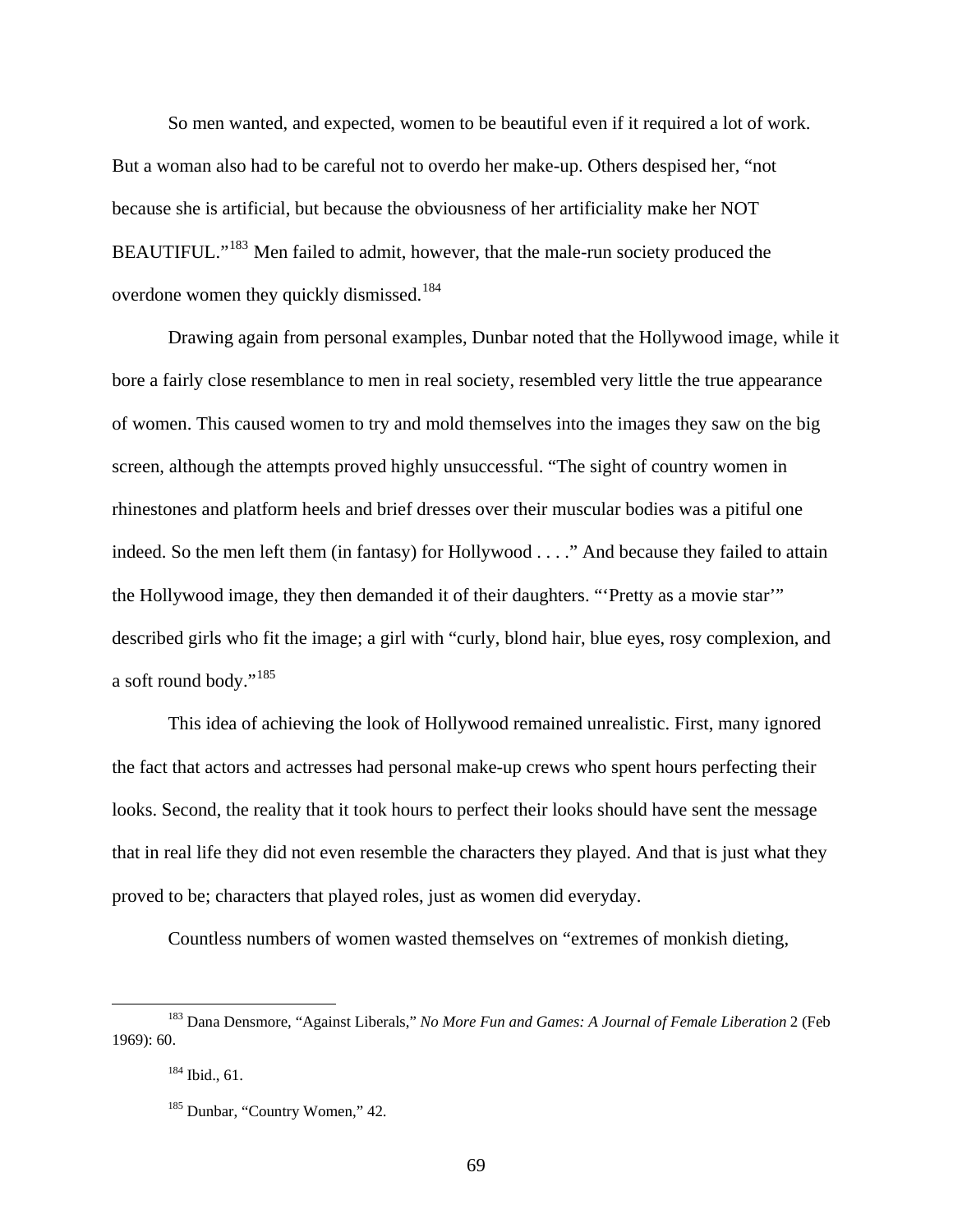padding out and girdling in, tinting and dying, curling and straightening, painting and plucking, not to mention the great modern innovation plastic surgery." Moreover, the desire to manipulate one's body in these ways stemmed from "male-run advertising, designing and retailing firms" that created the images that women frantically adopted in their insecurities.<sup>[186](#page-70-0)</sup> "The female, being nothing, APPEARED: painted, perfumed, coiffed, clothed in the latest most appealing fashions." Men identified her by her body, so she spent herself on decorating it in order to feel important.

Yet, not only did women fall prey to the lies of advertisement, but the men did as well. Previously, men had too much personal respect to care about how they looked; their personalities and talents had been enough. But advertisers encouraged men to free themselves and suggested individuality and self-expression through fashion as the key because their personalities remained insufficient.<sup>[187](#page-70-1)</sup>

Delpfine Welch noted further differentiations between men and women in the intentionality that "male bodies are called builds and female bodies are figures." A build conjured up the idea of strength, while a figure pleased the eye. This idea was also evidenced in women's fashions which "expose legs, arms, shoulders, [and] necks. They are displaying their very weakness as beautiful." Society separated body parts into objects for viewing.<sup>[188](#page-70-2)</sup>

Chivalry remained another area in which American culture differentiated between genders. From an early age, society taught men that they should open the door for a lady and pull out her seat so she could sit down; in short, they treated her with special care. But, Densmore

<span id="page-70-2"></span><span id="page-70-1"></span><span id="page-70-0"></span> <sup>186</sup> Marilyn Terry, "Dress to Go Human In," *No More Fun and Games: A Journal of Female Liberation*  Reprint 1 (Dec 1969): unpaginated.

<sup>&</sup>lt;sup>187</sup> Densmore, "Oppression of the Male," 39.

<sup>188</sup> Delpfine Welch, "On Health," *The Female State: A Journal of Female Liberation* 4 (Apr 1970): 103.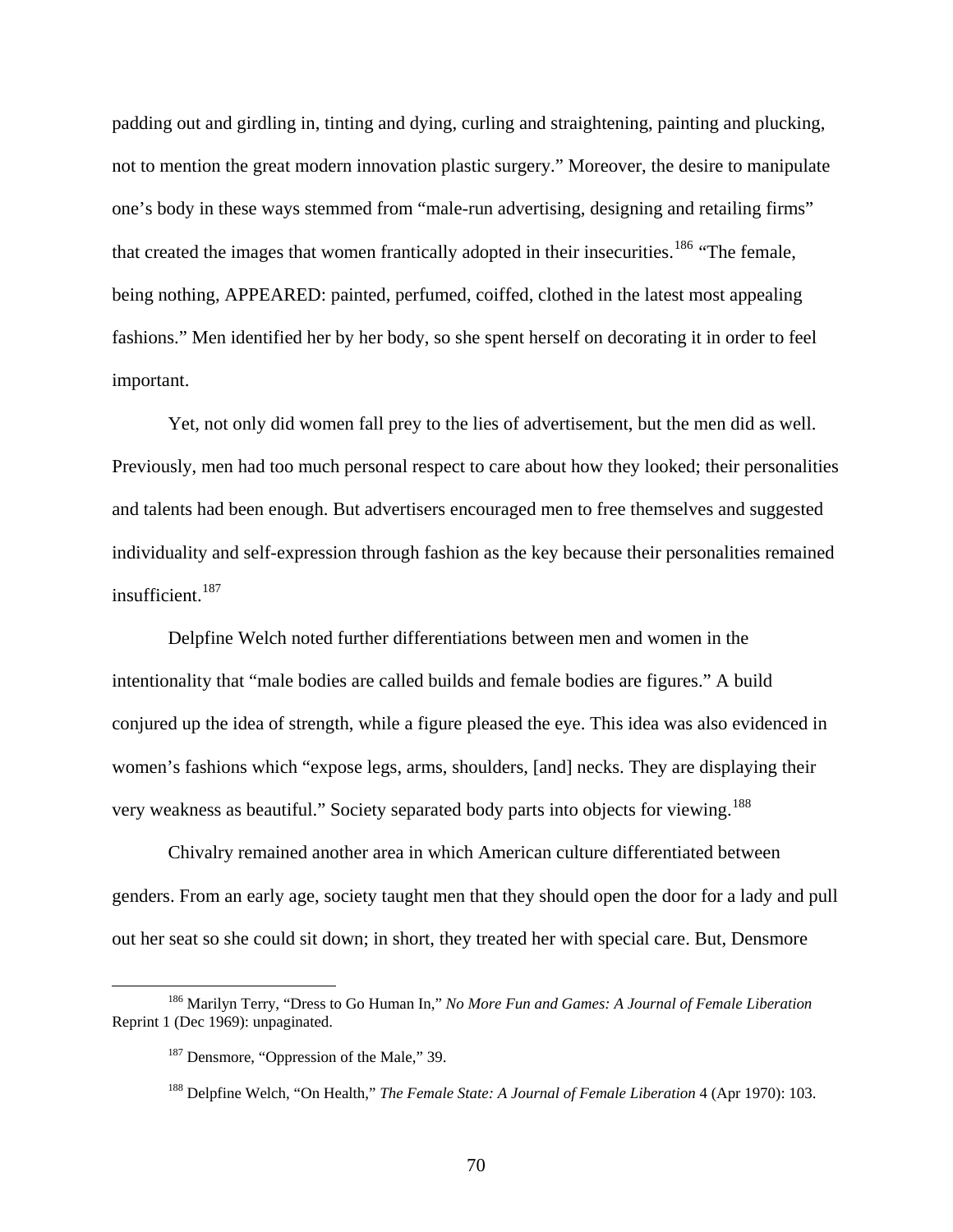claimed that when a man acted this way, he tested a woman's dignity even though she knew that society expected her to appreciate such gestures. Furthermore, she believed that chivalry sent the message that male supremacy remained an active force, and that women should thank men for their thoughtfulness. If they did not, then they felt ashamed because they interpreted it as a sign of their incompleteness as women.<sup>[189](#page-71-0)</sup>

To suggest that chivalry degraded a woman often sent men into a fit. They argued that if they did not offer women special treatment, then what alternatives remained? Should they "slam the door back in her face rather than holding it?" To this, Densmore replied, "I would ask him, has he ever slammed a door back in a man's face? Of course not. He holds the door until the next man walking through can reach it, then walks on. Men and women should treat each other the same way men treat men and women treat women. Somehow such things are never an issue in those situations; the natural rational procedure emerges automatically."<sup>[190](#page-71-1)</sup>

Again, it is important to understand the context in which Densmore made her argument. When men offered women special treatment simply because of their gender, it further reinforced the idea that they could not take care of themselves but needed men to help them with even their most basic needs. Today, however, it is not as common to see these simple gestures. It can be argued whether the disposal of chivalry is beneficial or not, but it should be understood that some women liked this treatment and others did not. The key point of Densmore's argument rested in her belief that women should not feel ashamed if they disliked special treatment and their feelings should be respected. Additionally, Densmore made a good point as she noted the unnecessary existence of two extremes: opening the door for a lady or slamming it in her face.

<span id="page-71-1"></span><span id="page-71-0"></span> <sup>189</sup> Dana Densmore, "Chivalry—The Iron Hand in the Velvet Glove," *No More Fun and Games: A Journal of Female Liberation* 3 (Nov 1969): 61.

<sup>190</sup> Ibid., 66.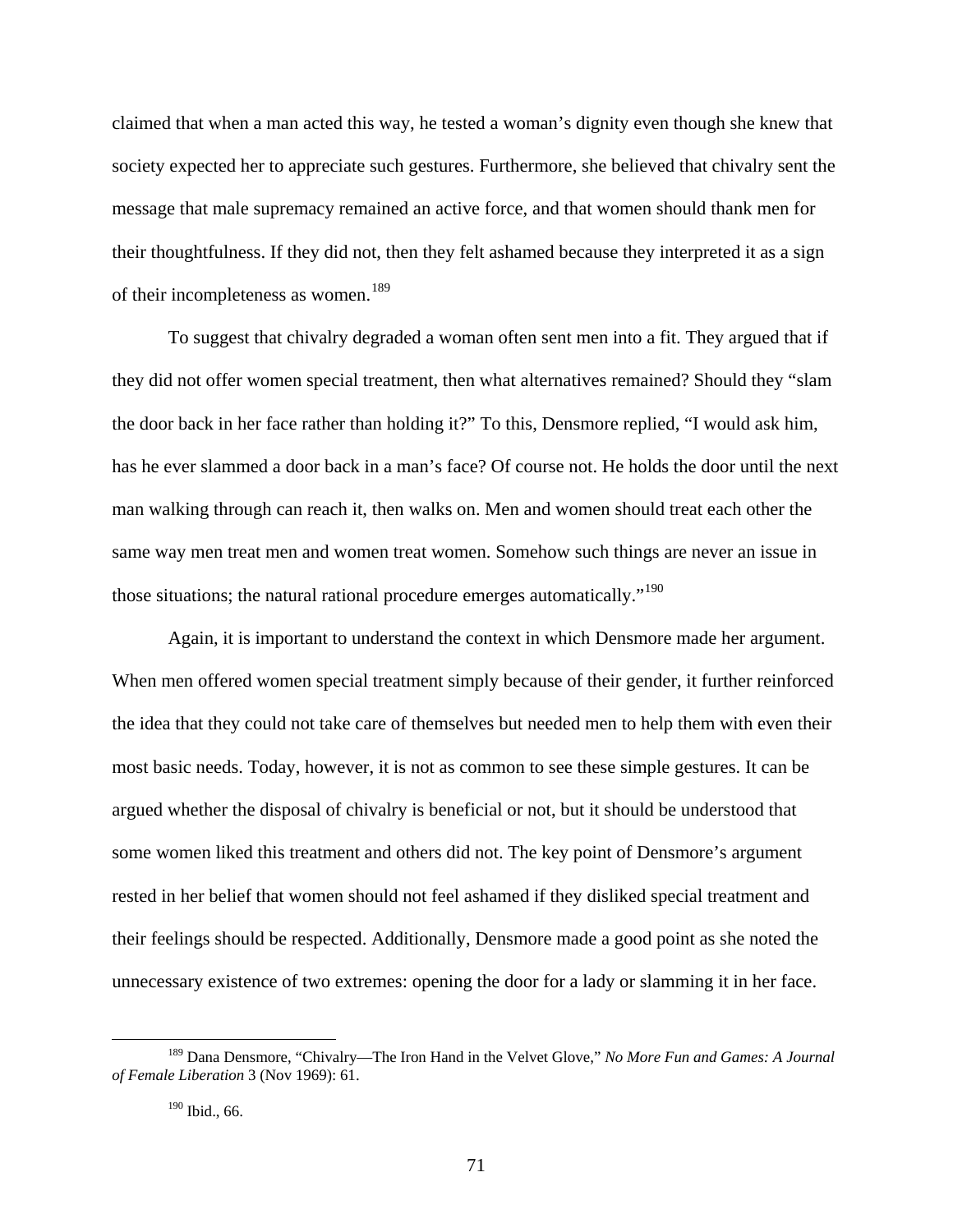Most certainly, men had the ability to show respect for a woman as an individual and yet not patronize her with chivalric actions.

One might question why society assigned women a unique role apart from men. Densmore argued that men rationalized the use of sex-role conditioning because they insisted that a woman's nature proved essentially different than a man's, and that nature programmed women for their roles. They surmised that women remained "gentle, loving, unaggressive, tender, modest, giving, patient, naive, simplistic, simple, irrational, instinctual, intuitive, [and] home-centered."<sup>[191](#page-72-0)</sup> In reality, some women did not exhibit these traits, while some men did. So then, what happened when a woman acted differently than expected? Most likely, society viewed her as unwomanly and rejected her because she did not fit the mold. Or, what if a man did exhibit these traits? Most likely, society rejected him as well. For people who did not perform their expected roles, society offered little room.

Densmore further highlighted society's false assumption that men had "egos," but women did not, as an ego denoted one's awareness of their individuality. Women, rather, had "feelings" that often suffered injury. But men did not have to worry too much about that, Densmore sarcastically noted because women were simply "overemotional and oversensitive."<sup>[192](#page-72-1)</sup> In reality, women quite often disregarded their own good in place of "concern for others. They were taught to be promiscuously empathetic, moral, and thoughtful of others, to the point where they always took the smallest piece of pie or, more likely, waited until everyone else had selected a piece and then took the piece no one else wanted." Since they had been denied self-worth and any measure

<sup>&</sup>lt;sup>191</sup> Densmore, "Female Enslavement," 10.

<span id="page-72-1"></span><span id="page-72-0"></span><sup>192</sup> Dana Densmore, "The Man Problem: Ego and Adulthood," *No More Fun and Games: A Journal of Female Liberation* 5 (July 1971): 86.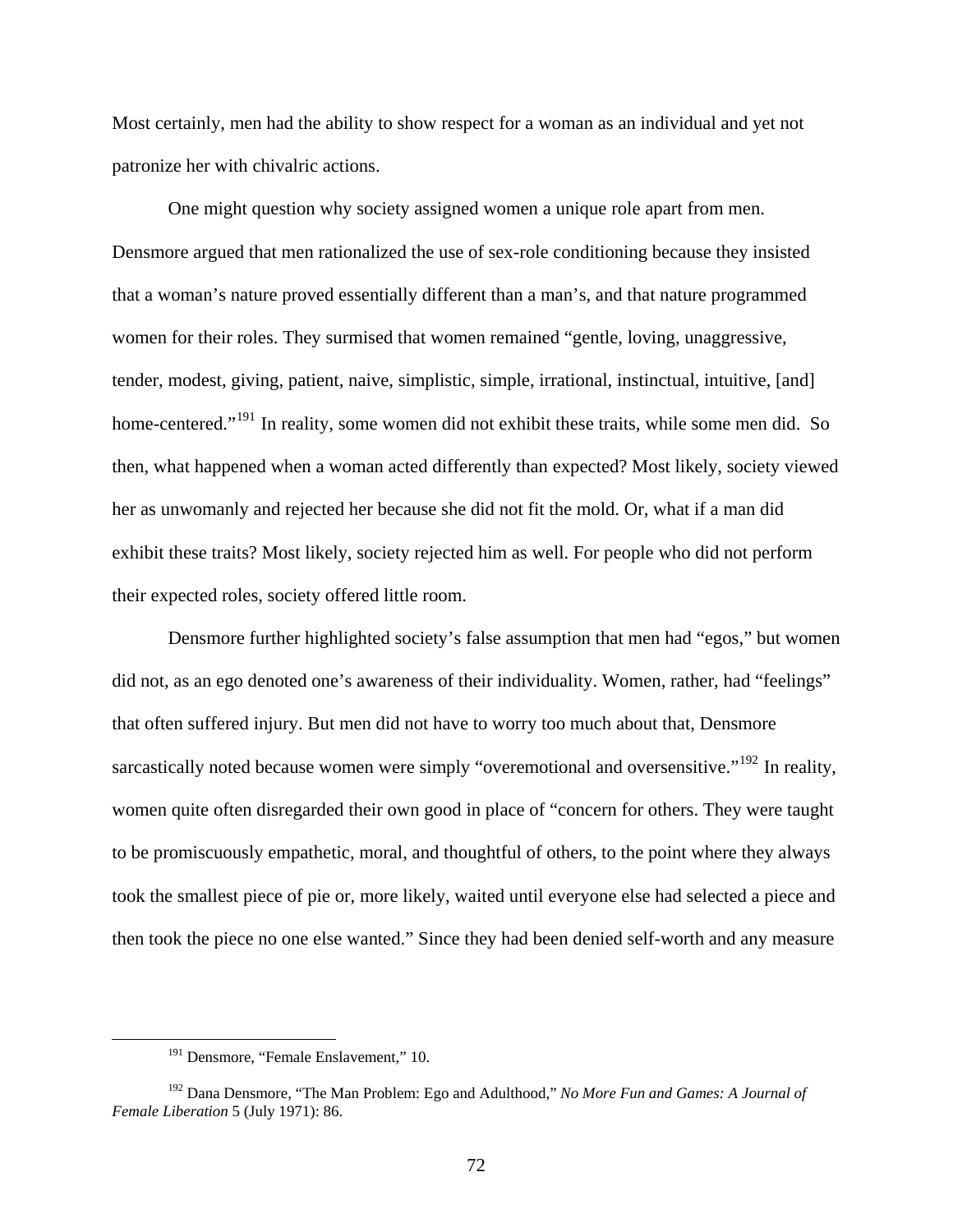of self-consideration, women rarely took their own needs into account.<sup>[193](#page-73-0)</sup>

Furthermore, a woman did not exhibit kindness because she thought she would receive the same measure in return but because she knew no other way. Looking out for the good of others had been a general rule for her and empathy a conditioned trait. She suffered along with those who suffered, even for men whom, Densmore noted, suffered "over their slipping position of supremacy."<sup>[194](#page-73-1)</sup>

Densmore's arguments may cause mixed feelings. On one hand, while women often did put others ahead of themselves, it was not necessarily because only they had been taught to do so. Good parents taught their children, whether boys or girls, to be thoughtful of others and to put the interests of others before one's own. Yet, Densmore spoke of this generosity as a detriment to women. But while not everyone practiced these teachings, society would have been much worse off if everyone only looked out for their own best interests. Most likely, however, Densmore argued not so much against women's kindness but, rather, against women's kindness to their own frequent disadvantage. They lacked self-confidence because of their role as women and, therefore, they rarely, if ever, put their needs before those of another, even when necessary.

Angered by the roles that women played, Densmore warned that as long as male supremacy remained, women would continue to be oppressed and only receive hand-outs when it worked to men's advantage.<sup>[195](#page-73-2)</sup> Dunbar additionally stated, "We are damaged—we women, we oppressed, we disinherited . . . . The oppressed trust those who rule more than they trust themselves because self-contempt emerges from powerlessness. Anyway, few oppressed people

 <sup>193</sup> Ibid., 88-9.

<span id="page-73-2"></span><span id="page-73-1"></span><span id="page-73-0"></span><sup>194</sup> Dana Densmore, "The Quaker," *No More Fun and Games: A Journal of Female Liberation* 2 (Feb 1969): 87.

<sup>&</sup>lt;sup>195</sup> Densmore, "Slave's Stake," 20.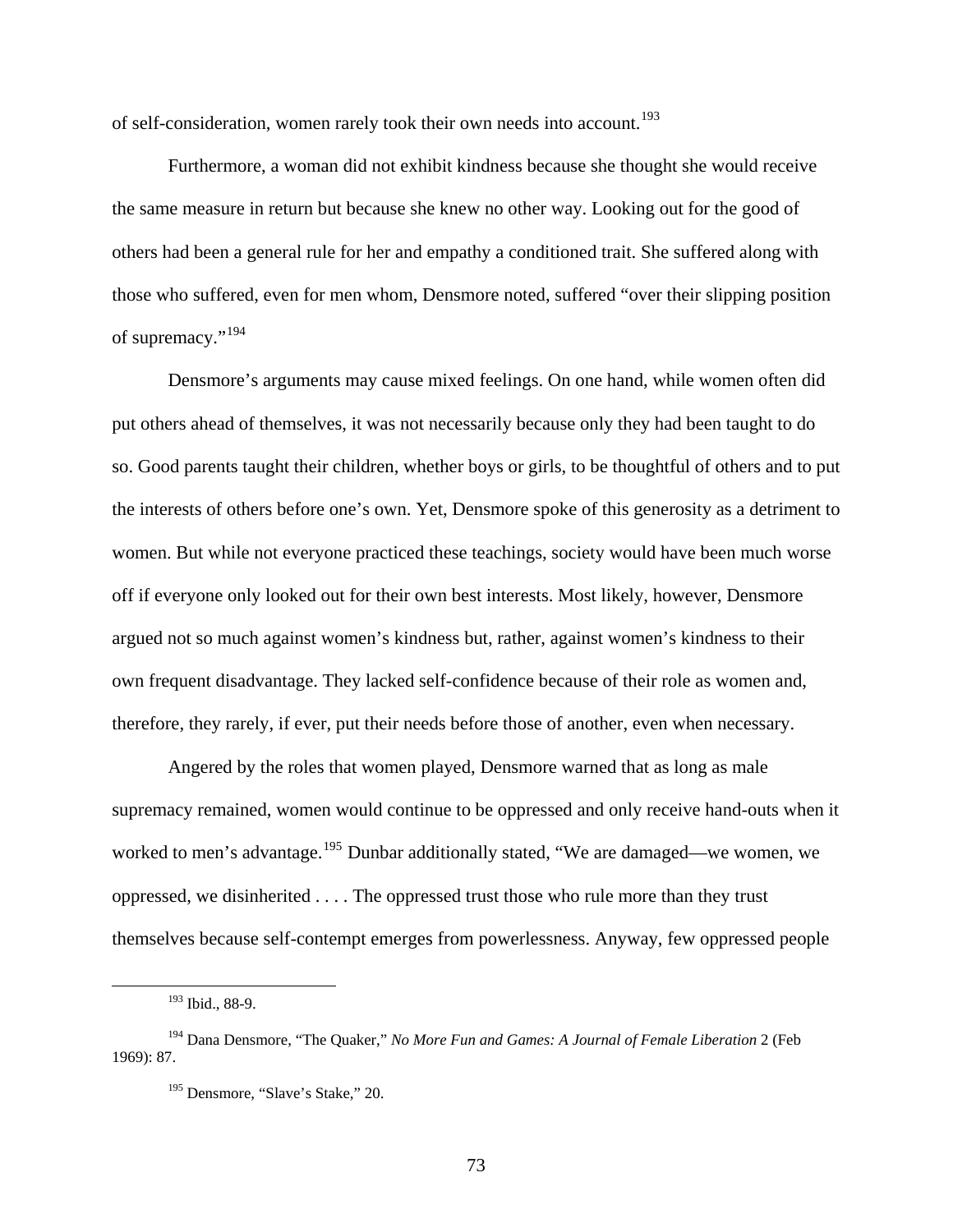believe that life could be much different  $\dots$ ."<sup>[196](#page-74-0)</sup>

But Cell 16 did believe that life could be different and they urged women to reject their programmed roles. They also warned, however, that if women did this they should expect to be viewed as "freaks, misfits in a man's world  $\dots$ ."<sup>[197](#page-74-1)</sup> Women remained unhappy with the feminine identity assigned to them, and so they understood that to become individuals they needed to start "creating the new person—in ourselves, and not by breeding heirs." Cell 16 urged both men and women to reject their sex-roles and consider the destructive nature of the society and their part in its promulgation.<sup>[198](#page-74-2)</sup>

The idea of autonomy remained a key issue in Cell 16's work, and they argued that women must become individuals before they could do anything to gain their freedom. Dunbar argued that unless a person exhibited complete autonomy, the revolutionary spirit could not exist. She further suggested that if one remained secluded for a number of months and only had the most basic necessities, then that person would begin to "feel a self-mind and body inseparable."<sup>[199](#page-74-3)</sup>

Additionally, Dunbar argued against the idea that the couple remained essential to the beginning of a revolutionary society, as it presupposed the subordination of women and children to men. Instead, she believed that the individual "is the basic unit of Humanity," and in the best society individuals did not compete against each other. Although this idea seemed utopian,

<span id="page-74-0"></span> <sup>196</sup> Roxanne Dunbar, "Who is the Enemy?" *No More Fun and Games: A Journal of Female Liberation* <sup>2</sup> (Feb 1969), 55.

<span id="page-74-1"></span><sup>197</sup> Lisa Leghorn, "How We are Lunatized," *The Female State: A Journal of Female Liberation* 4 (Apr 1970): 16.

<span id="page-74-3"></span><span id="page-74-2"></span><sup>198</sup> Roxanne Dunbar, "Female Liberation as the Basis for Social Revolution," *No More Fun and Games: A Journal of Female Liberation* 2 (Feb 1969): 110.

<sup>&</sup>lt;sup>199</sup> Dunbar, "Slavery," 7.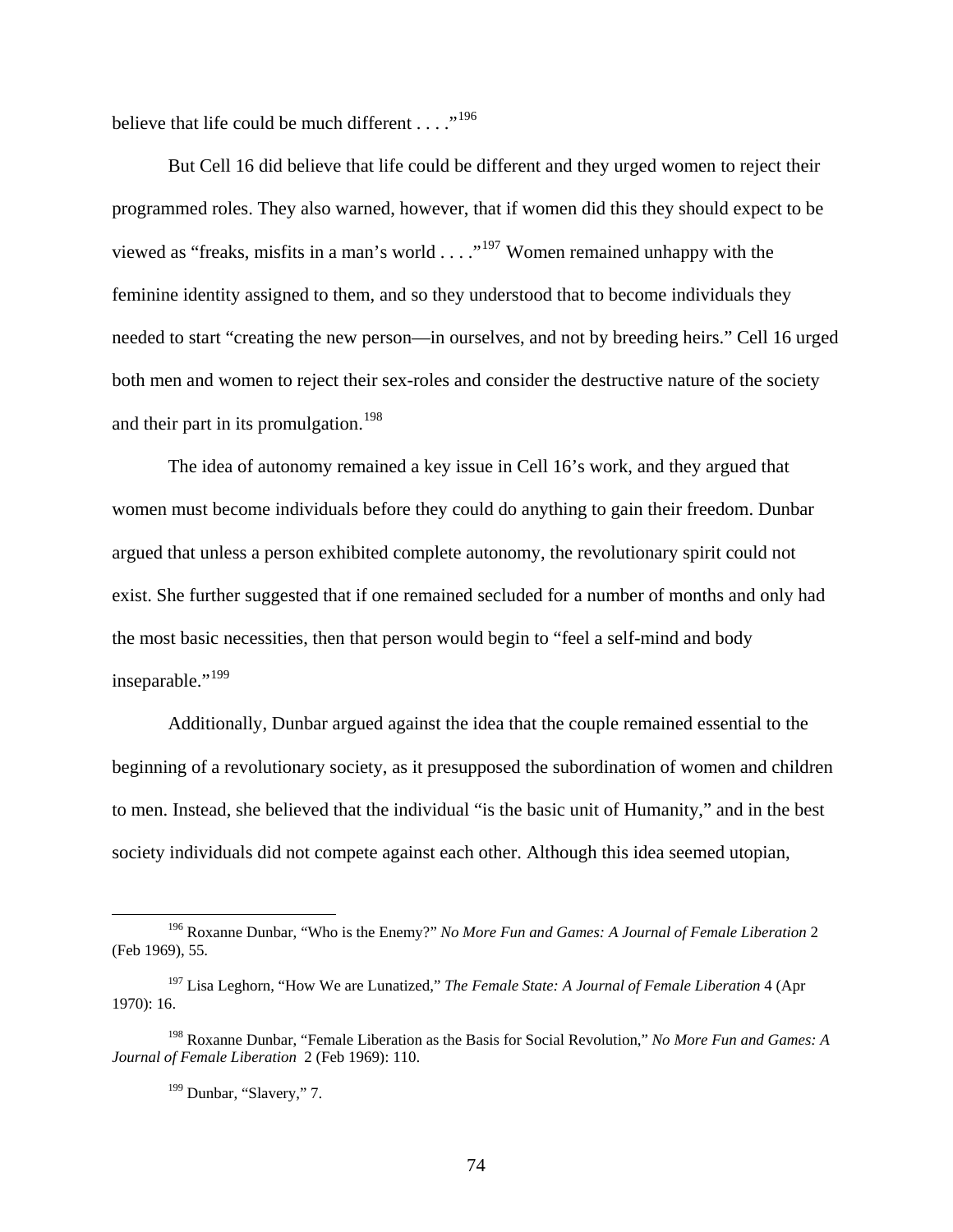Dunbar argued that the "problem is wanting such a society, not making it. Women want such a society, so they must make it." <sup>[200](#page-75-0)</sup>

Densmore also warned women that if they did not revolt against their sex-roles, the effects would be felt throughout all society. She noted that society respected men equally, although they varied in their abilities and talents, because of their role as individuals. But, she argued, women should also be respected for their unique abilities. "Her imagination, her heart and brain should be out there acting on the world to make it better, restructuring it into an unoppressive place for all people, making her contributions toward a richer world for everyone, developing and expressing her individuality as a useful contributing member of the *human*  society."<sup>[201](#page-75-1)</sup> Densmore understood that it would take much work to undo the harmful effects of sex-role conditioning, but as women began to understand their oppression and sought to remake themselves as individuals the revolutionary spirit increased.

After women gained autonomy, they had to form a cohesive unit and fight against the system on a united front. Leghorn noted that only if "women as a group assert feminism at every level can there be hope for substantial change."<sup>[202](#page-75-2)</sup> Warrior spoke at an early women's liberation meeting and mentioned that some women had called and expressed their desire to join the group, but their husbands would not allow them to participate. Disgusted with this confession, one woman frowned upon the idea that a woman should obey her husband's orders. But Warrior argued, "If we don't believe that women are bullied and oppressed by men in various degrees

<span id="page-75-2"></span><span id="page-75-1"></span><span id="page-75-0"></span> <sup>200</sup> Roxanne Dunbar, "What is to be Done?" *No More Fun and Games: A Journal of Female Liberation*  Reprint 1 (Dec 1969): unpaginated.

 $201$  Densmore, "Place in the Universe," 69.

 $202$  Leghorn, "Lunatized," 16.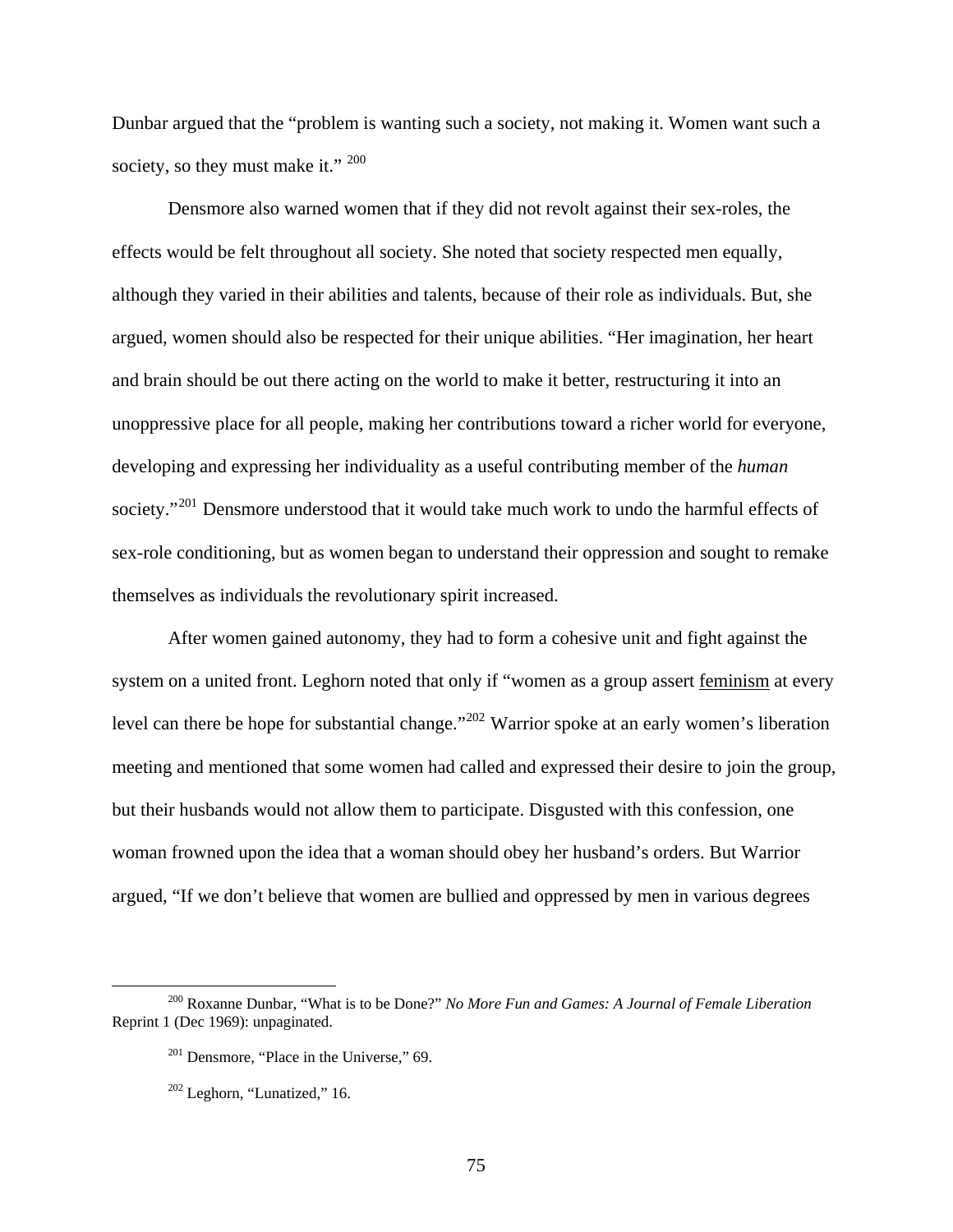and different ways, then what is Female Liberation hollering and fighting for?"<sup>[203](#page-76-0)</sup>

Some women, however, managed to escape various aspects of the destructiveness of sexrole conditioning, but many of these eventually rejected other women as they shrank back in horror from their own gender. They asserted that women actually enjoyed being conditioned because they proved too lazy to change the system. Densmore argued, though, that "only a low self image could produce that kind of self-destructive conduct . . . ." Women often did not change, not because of laziness, but because they had been so fully indoctrinated with the idea that they could only be true women as wives and mothers. The false idea existed then, that if they wanted anything different for themselves it showed the degree of their selfishness of which they should be ashamed.

Another myth existed that wealthy women led a better life than poorer women based on their financial conditions. Leghorn argued, however, that whether a woman had wealth or not, she still experienced oppression because her man owned her. Wealthy women, tricked into thinking they had power because of their social and financial status, often viewed themselves as superior to their other, poorer sisters. When this happened, wealthy women could not trust anyone and failed to create community with other women. Not only this, but wealthy women proved less likely to revolt because they believed they lived out the best possible option.<sup>[204](#page-76-1)</sup>

It may be easy to understand why upper-class women complied with sex-role conditioning. After all, perhaps they had more free time because of a maid's help, and fewer responsibilities in the areas of cleaning and cooking allowed them to spend their time volunteering in different areas. From the outside it seemed that such women had it made. They

 <sup>203</sup> Warrior, "Quiet Ones," 70.

<span id="page-76-1"></span><span id="page-76-0"></span><sup>204</sup> Lisa Leghorn, "Women of the Ruling Class," *No More Fun and Games: A Journal of Female Liberation*  3 (Nov 1969): 43.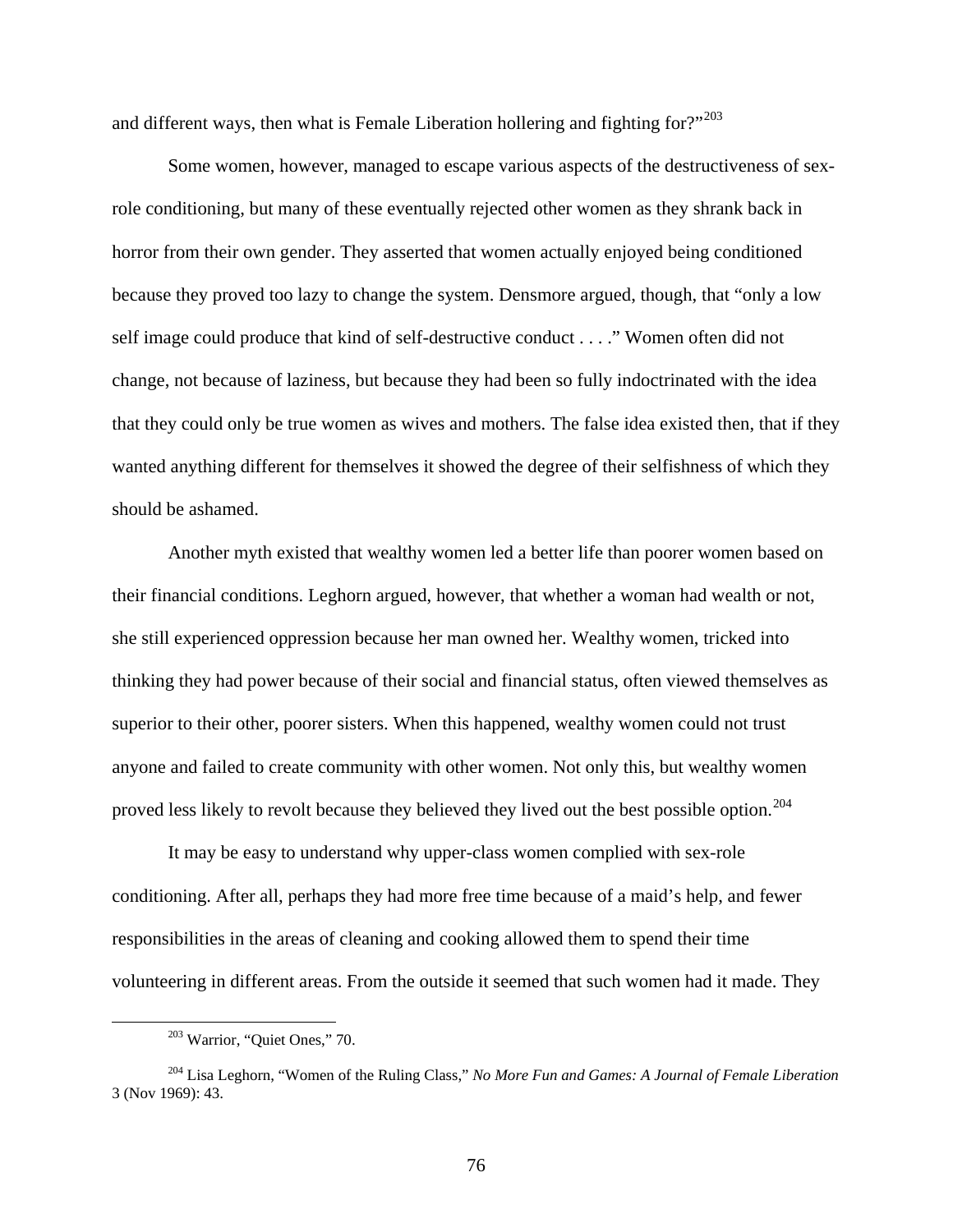did not have to work and were not bogged down all day with grueling and time-consuming activities. But, Leghorn suggested that these women, owned by men, maintained an oppressed status just as much poorer women and still experienced degradation and humiliation. Additionally, since they already occupied the upper echelons of society, no chance for upward mobility existed. So to mask the depression they drowned their sorrows in consumerism and a social life.<sup>[205](#page-77-0)</sup> "This life that they thought would be their emancipation-this life which they so hate, but so fear to admit to themselves that they hate; if this life isn't good, where does a woman go?"[206](#page-77-1)

Leghorn made a convincing point. Countless numbers of lower-class women at least saw the opportunity for upward mobility. Striving toward a goal provided hope and endurance. But the women who failed to see any better option continued their role-playing because they believed they had the best life. Furthermore, the different classes of women failed to find common ground, an essential component of unity in women's liberation. "We are all one. All the same influences have acted on us. If you have somehow escaped the consequences of your conditioning you are lucky, not superior, not different. We are all sisters." $207$ 

Once the women attained a significant sense of unity they would be ready, both emotionally and psychically, to fight for their independence. Dunbar noted, however, that without force it would be difficult to convince men to follow their revolution. Most men felt uncomfortable with the ideas that women's liberation stood for, especially "solitude, separateness, [and] wholeness" because masters did not usually exhibit these qualities as did the

 <sup>205</sup> Ibid., 44.

 $206$  Ibid., 45.

<span id="page-77-2"></span><span id="page-77-1"></span><span id="page-77-0"></span><sup>207</sup> Dana Densmore, "On Sisterhood," *No More Fun and Games: A Journal of Female Liberation* 2 (Feb 1969): 118.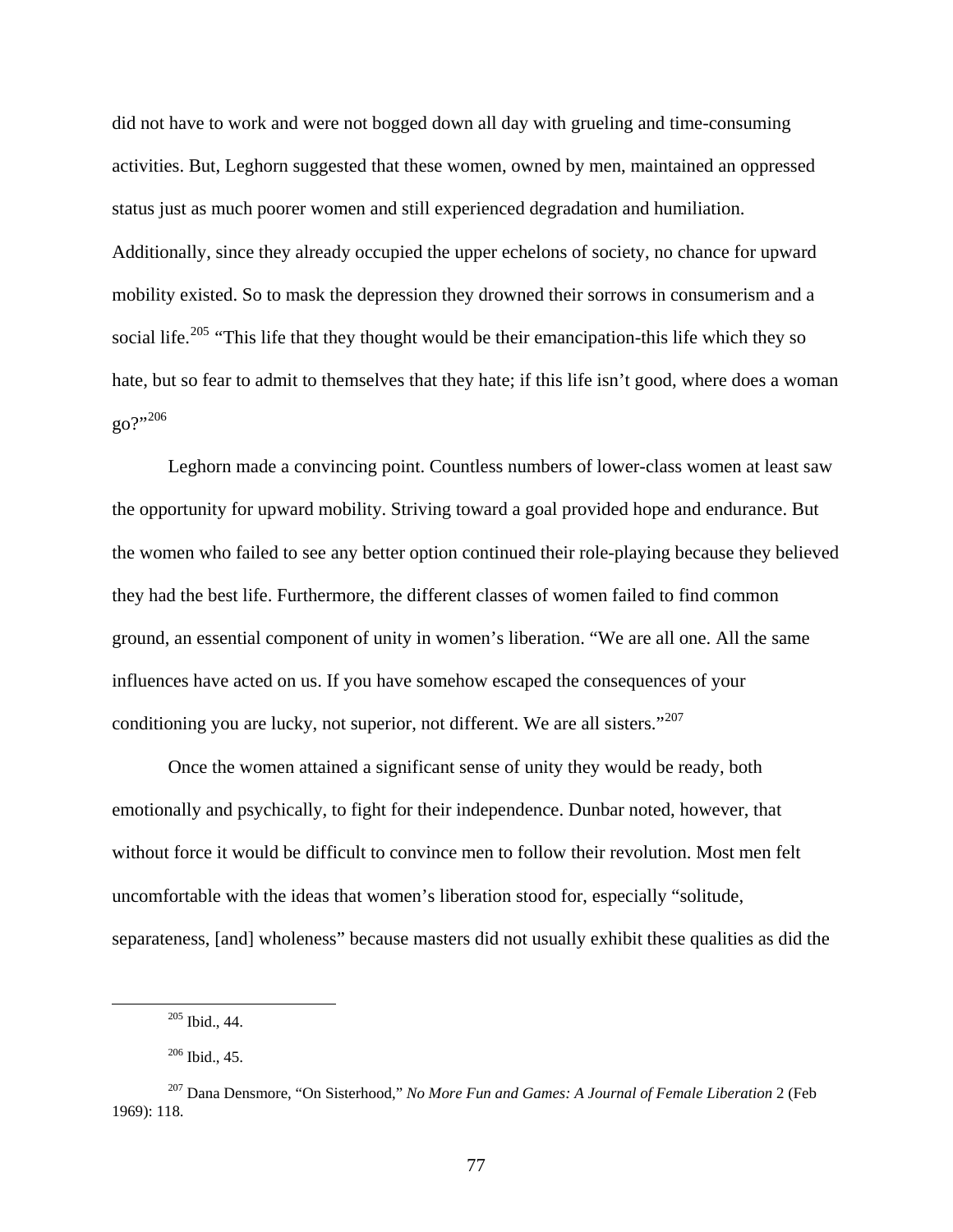humble. And although women made up half the population, this did not necessarily ensure their success because they still lived under male oppression. Dunbar, therefore, argued for a "vanguard of women" that showed others the way to a new life. After they effectively completed their job, they hoped more women would continue to join the movement.<sup>[208](#page-78-0)</sup>

Dunbar noted that in the past women dealt with men's resistance to female liberation through the acceptance of the "man-hating, man-baiting" role because they had not received opportunities to share their problems within society. She believed that while this type of attitude possibly allowed women to understand their true oppression, the time for revolution had come and they would "take the masses of women and men with us." She also stated that if people fully understood female liberation, there would be just "as many males as females committed to their own salvation and that of humanity." Dunbar did not suggest that female liberationists should intentionally try to draw men to their movement, but that every avenue of information be made available.<sup>[209](#page-78-1)</sup> Additionally, Dunbar warned women that just as men competed with one another and lost sight of their real enemy, so too, women often grasped for power positions and acted out the masculine role. $210$ 

It is important to understand that within the first issue of *No More Fun and Games*, Cell 16 did not accept the idea that men and women were different because of biological reasons, but rather, attributed the differences to sex-role conditioning. But by the second issue it appeared unclear whether Cell 16 aimed to reject sex-role conditioning or to revaluate femininity. In only four months time, Dunbar went from believing that motherhood ensured a woman's slave status to believing that it encouraged the female principle, which she understood to be "maternal,

<span id="page-78-0"></span> <sup>208</sup> Dunbar, "What is to be Done?" 62.

<span id="page-78-1"></span> $209$  Dunbar, "Who is the Enemy?" 57.

<span id="page-78-2"></span><sup>210</sup> Ibid., 58.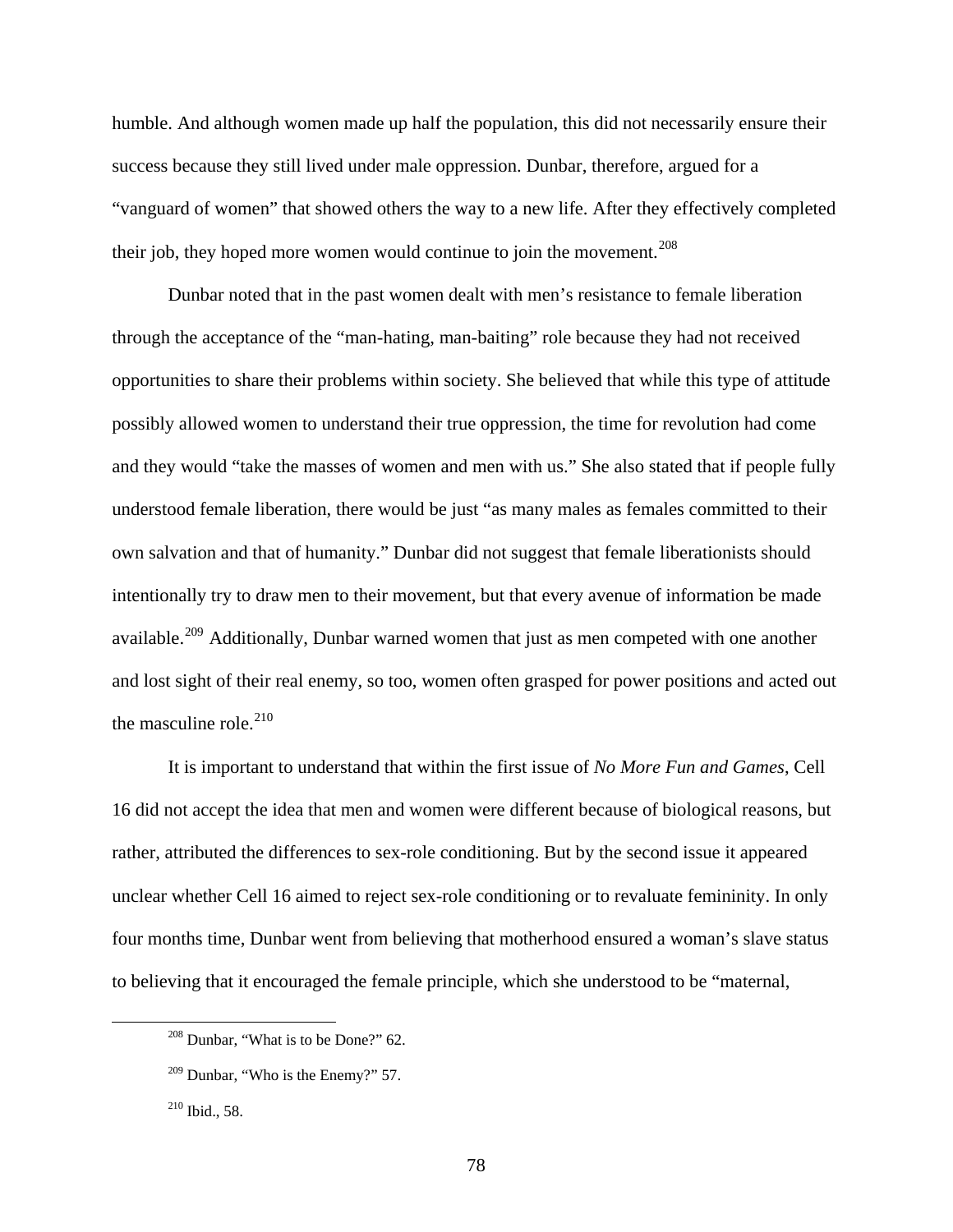materialist, and peaceful," to overtake the male principle. Furthermore, Dunbar favored "the term 'female liberation' to women's liberation, because it suggested that the movement's goal remained the liberation of the female principle." While Cell 16 believed that men could work with women toward liberation, they "defined maleness as the problem, [and] they worked at banishing it from their midst."<sup>[211](#page-79-0)</sup> Thus, Cell 16 most likely first suggested the idea that women pull away from men both personally and politically.<sup>[212](#page-79-1)</sup>

In order for women as a group to separate themselves from men, they first had to share a common goal. Cell 16, thereafter, called radical women to break off all ties with "male-oriented, male-dominated radical organizations" and take part in women's liberation groups as the best way to establish their individuality and banish all oppression from society. Concerning the black liberation movement, Maureen Davidica argued that they did not want to liberate women because they had "vested interest in women's enslavement." As she noted the work the radical movement had done to condemn racism, she further stated that it took no aims to dismantle marriage and motherhood, which oppressed women just as much as slavery ever did. Because of this, she did not believe that the radical movement sought to remove all oppression from society, but rather, ensured freedom for men. Cell 16, then, encouraged women to join groups that desired liberation for all lifestyles. Yet, Cell 16 expected women "to stand independently," Davidica stated, "to demand a society not based on an enslaving family unit with its male/female dependency, but based on the liberated individual, a sexless society where there is no distinction between the roles of male and female."<sup>[213](#page-79-2)</sup>

 $211$  Echols, 160-61.

<sup>212</sup> Ibid., 164.

<span id="page-79-2"></span><span id="page-79-1"></span><span id="page-79-0"></span><sup>213</sup> Maureen Davidica, "Woman and the Radical Movement," *No More Fun and Games: A Journal of Female Liberation* Reprint 1 (Dec 1969): unpaginated.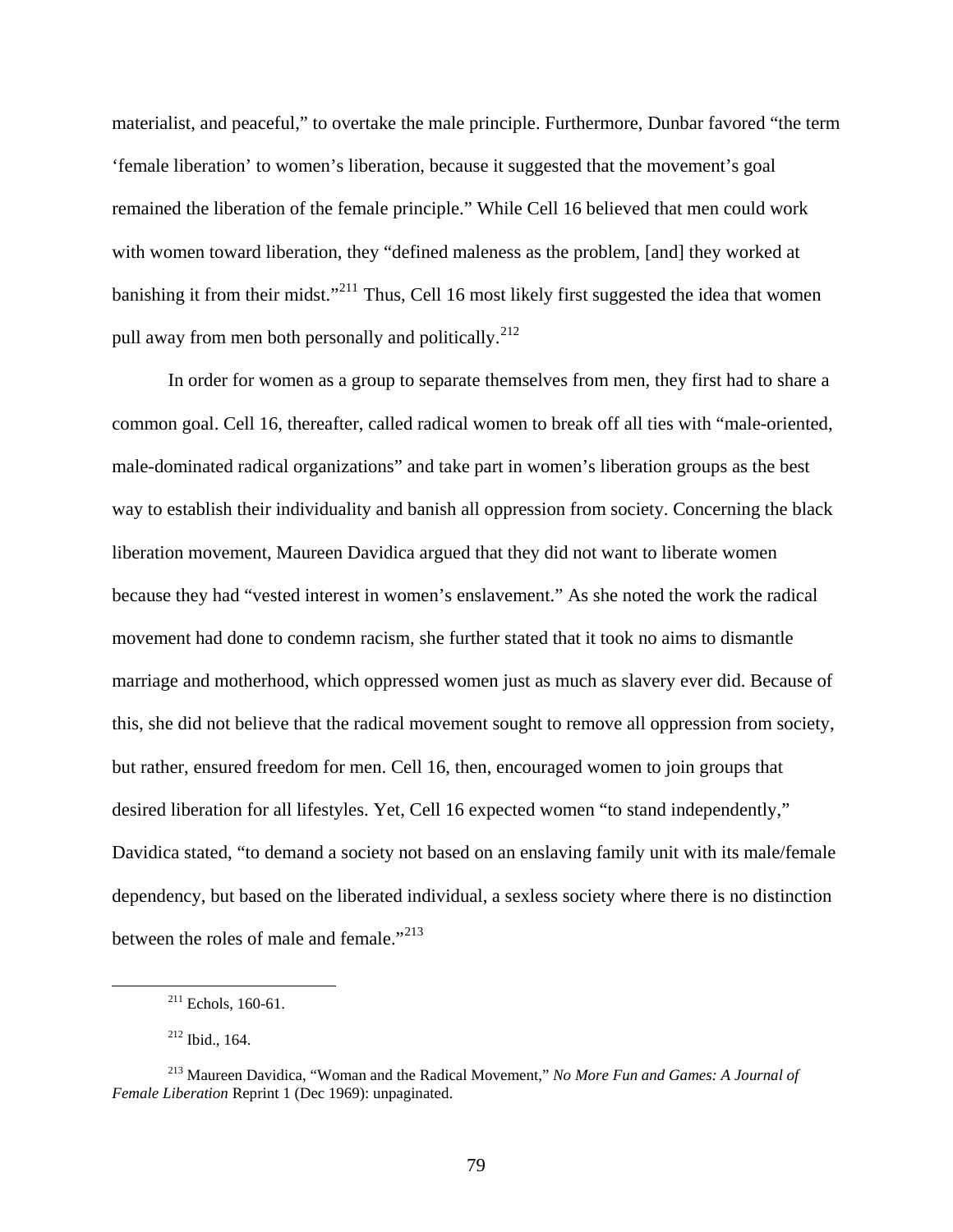While it may appear that Davidica called for the entire destruction of the family unit, this was not necessarily true. Rather, she argued against the family as the foundation of the society because of the way it enslaved women through sex-role conditioning. Furthermore, she attempted to dismantle the distinct roles that men and women played out in the family unit, those that gave men unquestioned authority, while women played the household slave.

It may seem obvious that Cell 16 viewed men as women's enemy; however, this would be a hasty assumption because the group itself wavered on their stance. Early on, the group identified all men as the enemy, which meant "any man who 'has a woman' or wants to 'have a woman."<sup>[214](#page-80-0)</sup> Warrior, furthermore, highlighted that men held power in all major social structures, and even though they too experienced a measure of dehumanization by these syst ems, they ultimately received advantages from their part in them. Their participation in such syst ems allowed them to oppress women, who never gained advantages as men did. Because of this, Warrior argued that unless men proved otherwise, they remained the enemy. Cell 16 cautioned women, however, of the probability that men would exhibit hostility toward them because of their alienation but to not let this be an obstacle to separation from men.<sup>[215](#page-80-1)</sup>

In the fourth issue of *No More Fun and Games*, however, Densmore drew attention away from men as the enemy, but rather, argued that the social structure put men in the position of oppressors. Additionally, she highlighted the common misinterpretation that if women did not accept all men, that they necessarily "regard them as 'enemies' in the sense of an opponent so all-powerful and implacable that he must be killed in order to be neutralized."<sup>[216](#page-80-2)</sup> Densmore

<span id="page-80-0"></span> $\overline{a}$ 

<sup>&</sup>lt;sup>214</sup> Dunbar, "Slavery," 2.

<span id="page-80-2"></span><span id="page-80-1"></span><sup>215</sup> Betsy Warrior, "Battle Lines," *No More Fun and Games: A Journal of Female Liberation* 3 (Nov 1969): 28-9.

<sup>216</sup> Densmore, "Men are the Enemy?" 4.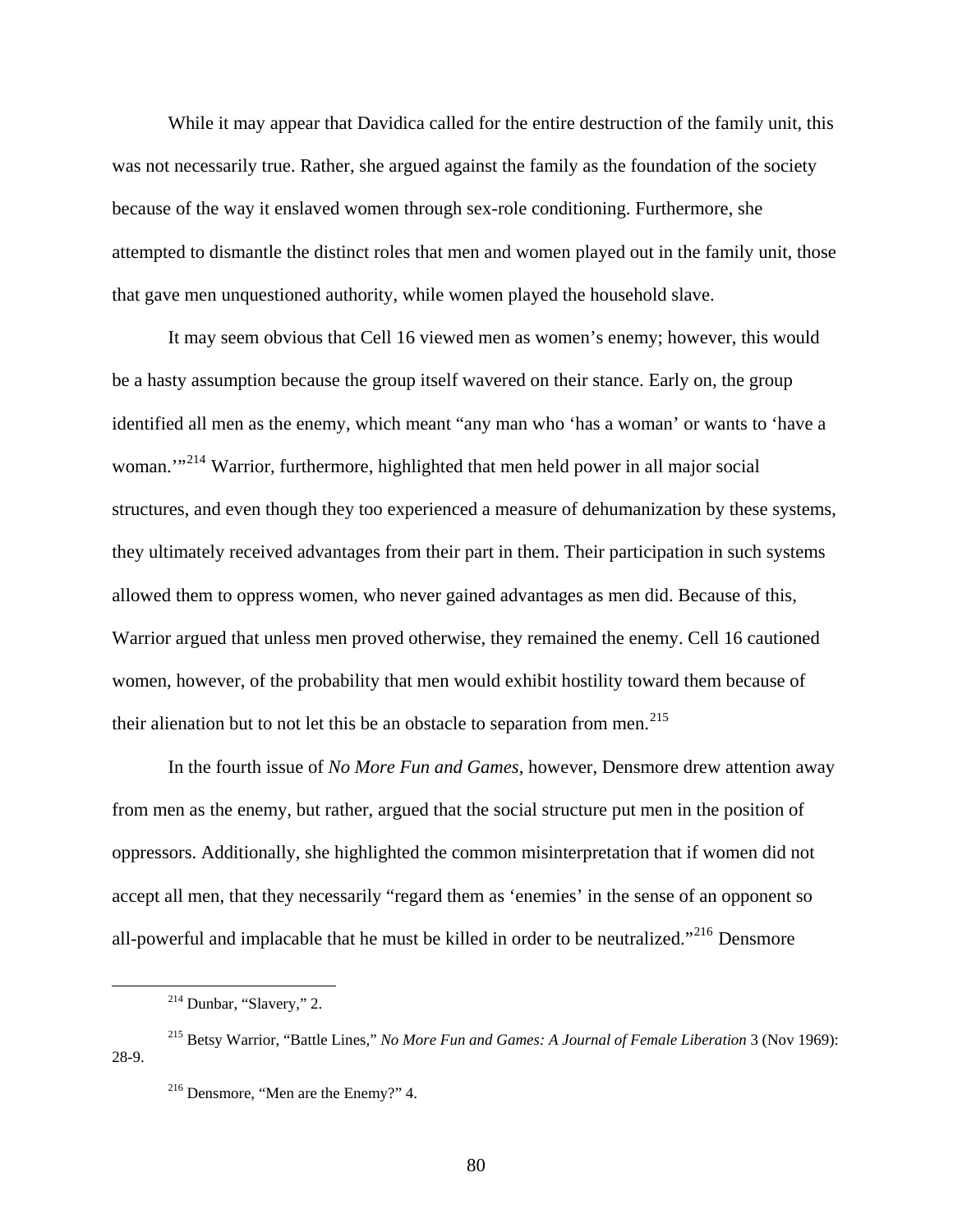denied such actions as unnecessary. Instead, she concluded that the "real enemy . . . is sexism and male supremacy  $\dots$   $\cdot$   $\cdot$   $\cdot$   $\cdot$  She further contradicted Dunbar's and Warrior's view of men as the enemy and urged women to stop playing enemy games. Her solution to the problem proved direct and exact, "If they ridicule us or try to smear us or isolate us, we must laugh and walk out."<sup>[218](#page-81-1)</sup>

Yet, Densmore cautioned women that leaving men would not be easy because they had to defend themselves not only against individual men but also against the social structure. But if women wanted any chance of independence from men and respect as individuals, they could not "afford NOT to dump him off. As long as he's there, as long as she's denying herself for crumbs of his approval she's only an appendage to him—useful within context but not respected."<sup>[219](#page-81-2)</sup>

Additionally, Leghorn stated that men and women faced an identity problem as they searched for a relationship with the opposite sex and felt a sense of insecurity if a partner could not be found. While she did not encourage men and women to date, she did note that a healthy relationship could be attained only if both persons regarded each other as individuals and respected each other as such.<sup>[220](#page-81-3)</sup> She believed, however, that if women reevaluated their relationships with men, they would see the destructive nature of such situations and would choose to live as autonomous individuals. "Until men wake up and start to work towards overcoming their oppressive attitudes," Leghorn stated, "it is certainly healthier for us to stay

 <sup>217</sup> Ibid., 5.

<sup>218</sup> Ibid., 7.

<sup>&</sup>lt;sup>219</sup> Densmore, "Place in the Universe," 69.

<span id="page-81-3"></span><span id="page-81-2"></span><span id="page-81-1"></span><span id="page-81-0"></span><sup>220</sup> Lisa Leghorn, "All or Nothing," *No More Fun and Games: A Journal of Female Liberation* 3 (Nov 1969): 85.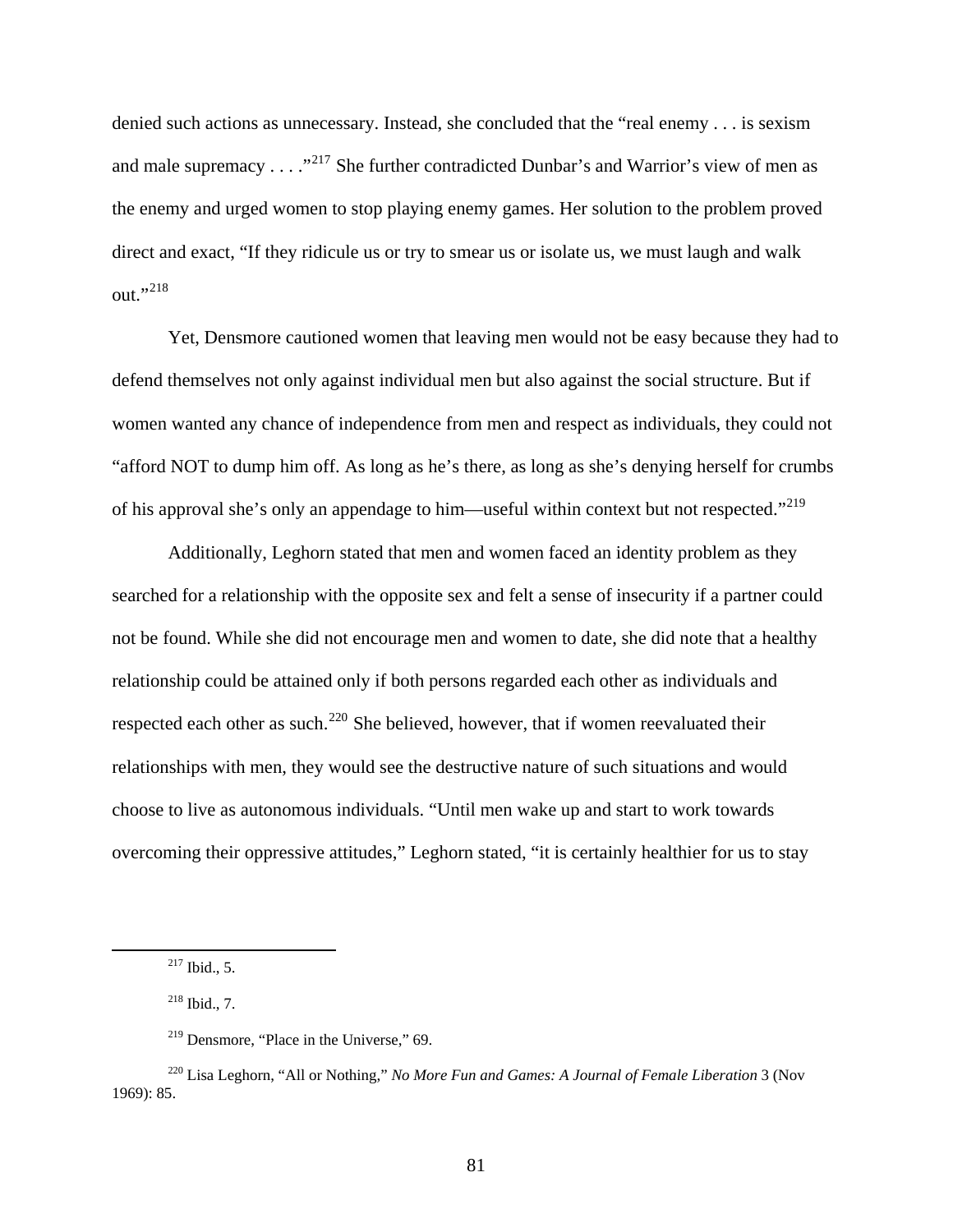away."[221](#page-82-0)

Cell 16 encouraged single women to stay single and to take control of their own lives as individuals. They also praised the idea that a woman might live alone as it proved a rewarding experience. Yet, because of the understanding that special circumstances sometimes made single living impossible, female communes became a second option apart from dependence on a man.<sup>[222](#page-82-1)</sup> In this way, women did not have to rely on men for their basic needs, while it also eased financial burdens. Furthermore, this situation proved beneficial because it united women against the enemy as they gained the daily support of others who sought similar independence. Cell 16 encouraged women to take other practical steps of separation from men, such as a change in one's name so that no patriarchal ties remained, whether to a husband or father.<sup>[223](#page-82-2)</sup>

Densmore urged women to understand that the ultimate work rested "with ourselves, with other women, and with society as a whole, with the established, institutionalized attitudes of society." If women disengaged themselves from their oppressive roles, Densmore argued, then men would have no power over them and their greatest tool would be to leave them behind. Most likely, the decision to leave would be the last straw in women's oppression.<sup>[224](#page-82-3)</sup>

In addition to Densmore's suggestions, Dunbar and Leghorn noted that this new attitude of independence encouraged women to avoid relationships with men who did not similarly fight for women's independence. And while Cell 16 realized that "hatred and resentment" toward men proved insufficient issues to prolong their fight, these feelings inevitably increased the more fully

 <sup>221</sup> Ibid., 86.

<span id="page-82-3"></span><span id="page-82-2"></span><span id="page-82-1"></span><span id="page-82-0"></span><sup>222</sup> Editorial, "What Women Want?" *No More Fun and Games: A Journal of Female Liberation* 2 (Feb 1969): 9.

<sup>223</sup> Ibid., 10.

 $224$  Densmore, "Men are the Enemy?" 6-7.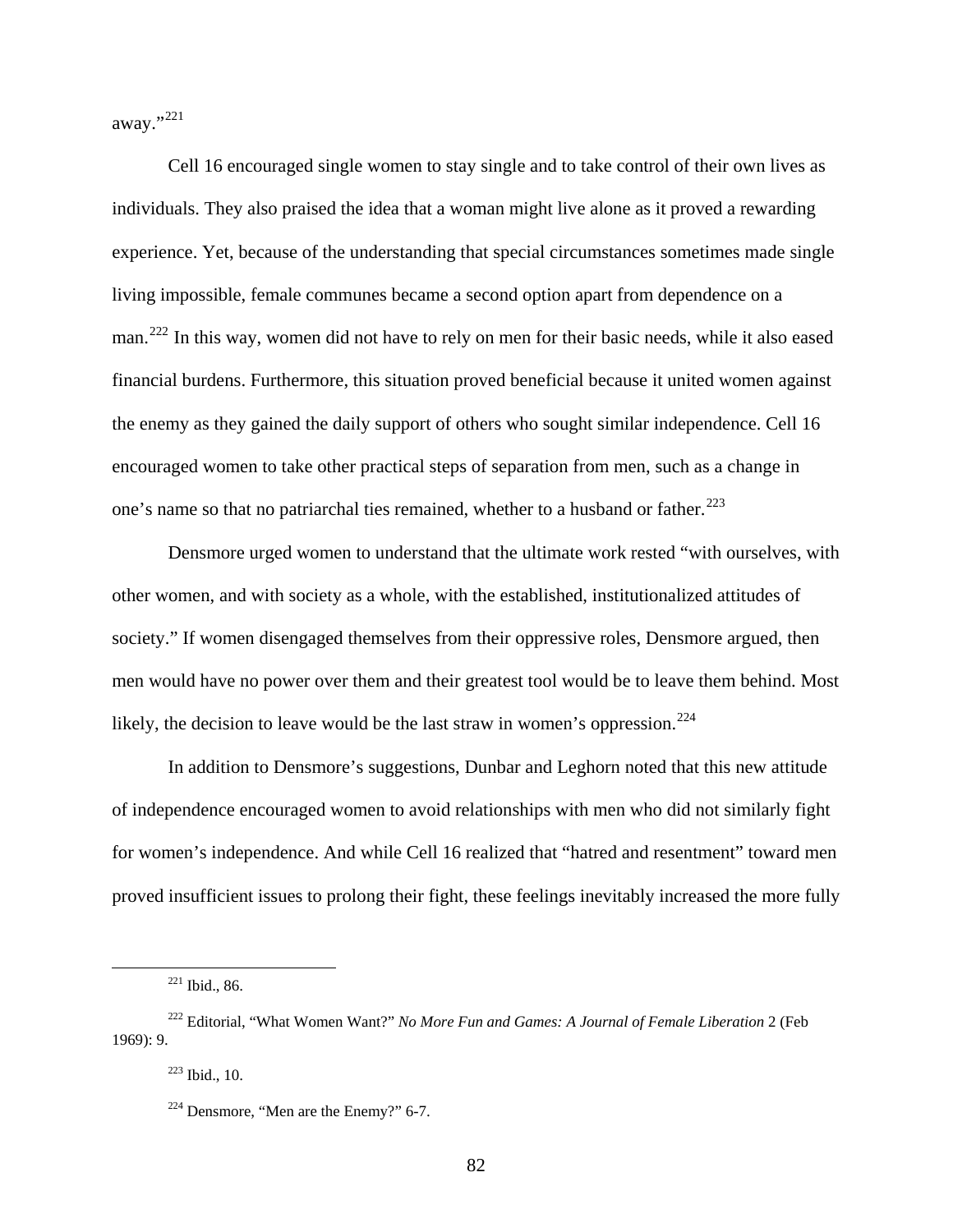women understood their oppression.<sup>[225](#page-83-0)</sup> An issue of great importance proved to be women's acknowledgement of themselves as individuals and not as another person's slave. "Woman must stand up right where she is and say NO.' . . . I am not an animal, NO, I am not the inessential, NO, I will not be the oppressed, the slave, the sub-human. She must cry, I AM! She must walk out into the world determining her own destiny and defining herself."<sup>[226](#page-83-1)</sup>

Cell 16 not only considered general relationships with men as oppressive, but they further viewed men's insistence on sexual needs as a disputable point. "From the first issue of *No More Fun and Games*, Densmore argued that sex is 'inconvenient, time-consuming, energy-draining, and irrelevant.'" Yet, not even a year later, Cell 16 further argued that sex could prove destructive to the women's movement, and that "women's hyposexuality was essential to the cause." And while it should be noted that Cell 16's call for separatism from men laid the theoretical groundwork for lesbianism, the group did not advocate this lifestyle.<sup>[227](#page-83-2)</sup> Densmore argued that men and women turned to homosexual relationships because of the roles society forced them to play. Women, unable to handle the oppressive attitudes of men, sought shelter in a relationship with another woman. Men did not respect women, so they sought a respectful partner in another man. "The false male-female dichotomy is then responsible for homosexuality."<sup>[228](#page-83-3)</sup>

Densmore also attacked the idea that all humans needed sex and further suggested that this idea stood in the way of true female liberation. While she did not argue against sex as a natural part of life, she suggested that it should be dethroned as an essential need, such as

83

 <sup>225</sup> Dunbar and Leghorn, "Man's Problem," 27.

 $226$  Densmore, "Place in the Universe," 69.

 $227$  Echols, 164.

<span id="page-83-3"></span><span id="page-83-2"></span><span id="page-83-1"></span><span id="page-83-0"></span><sup>228</sup> Dana Densmore, "Sexuality," *No More Fun and Games: A Journal of Female Liberation* Reprint 1 (Dec 1969): unpaginated.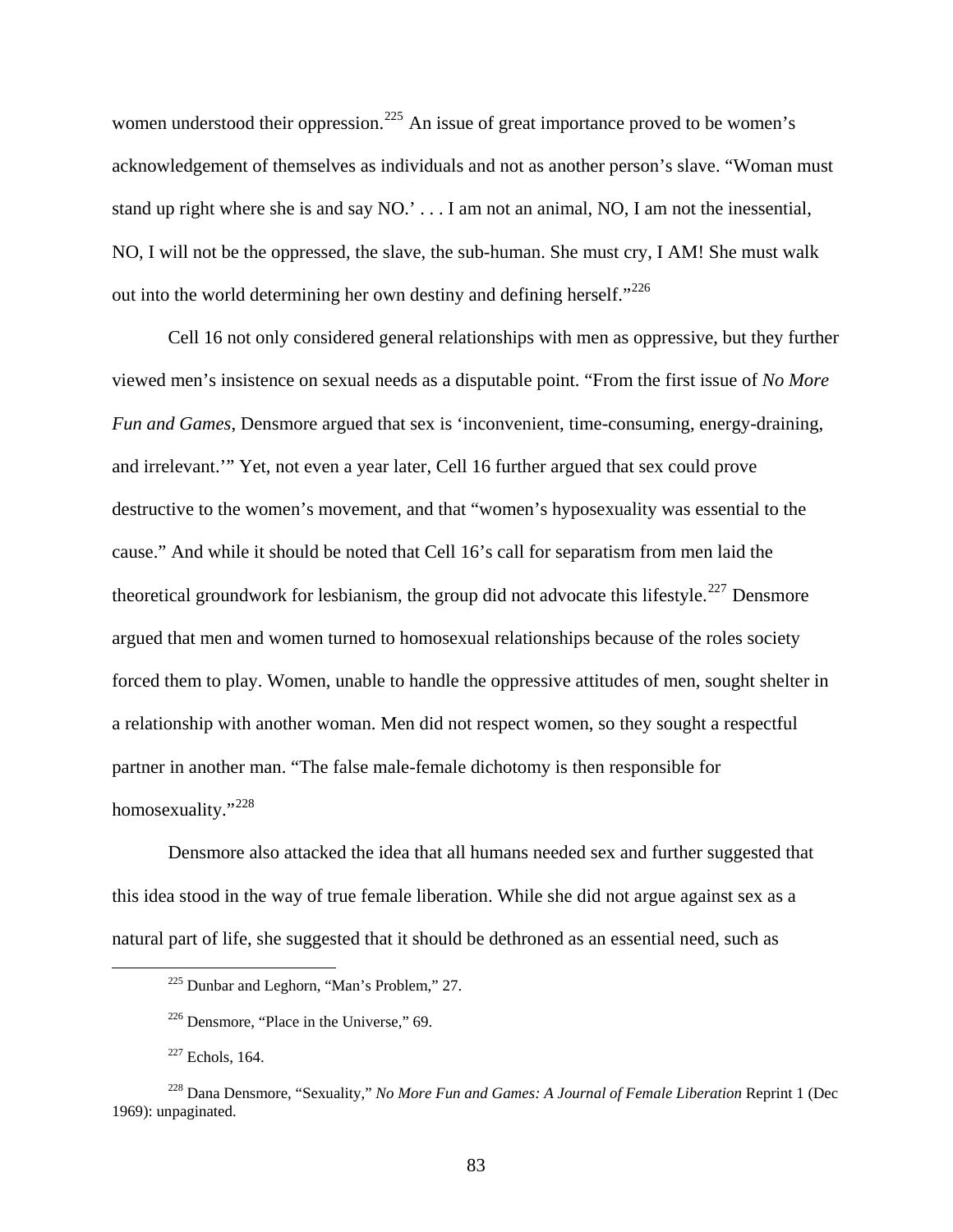breathing or eating. Additionally, many people never engaged in the sex act, "including fine, warm, happy people." She further lifted the lid on the real reason for culture's fascination with sex, which society itself manufactured. In its ability to be used as a product endorser, media programmed people to feel that they needed sex like they needed air. Further, it promised many things not offered in the daily routine and often existed as one of the only forms of power that women held. Still, after several unsatisfying sexual encounters, women believed that the next situation would bring about the satisfaction they had been in search of for so long.<sup>[229](#page-84-0)</sup> Dunbar also agreed with Densmore's opinion and refuted the idea that people really needed sex, but rather, it remained a conditioned need that "can be unconditioned."<sup>[230](#page-84-1)</sup> Similarly, Rockefeller echoed Densmore's and Dunbar's claims and noted women's lack of comfort in the parallelization of the sex need with other needs such as eating or ridding the body of waste, "because they don't need sex in this way."<sup>231</sup>

These arguments brought to light society's enthrallment with sex and its sometimes virtual insistence on sex as a duty. And as time went on it seemed that people are engaged in sex at much earlier ages than ever before. While American culture once commonly viewed sex as a sacred act of marriage alone, the pressure from peers, co-workers, and friends to engage in sex often proved too overwhelming. Some may be appalled at the rising number of sexual encounters outside of marriage, but the greatest shock was that many people often engaged in a one-nightstand simply for a thrill. Not only did they lack a commitment to the person they shared such an intimate union with, but, at times, they did not even know their partner's name.

1

<span id="page-84-0"></span><sup>229</sup> Dana Densmore, "On Celibacy," *No More Fun and Games: A Journal of Female Liberation* Reprint 1 (Dec 1969): unpaginated.

<span id="page-84-1"></span><sup>230</sup> Roxanne Dunbar, "Asexuality," *No More Fun and Games: A Journal of Female Liberation* Reprint 1 (Dec 1969): unpaginated.

<sup>231</sup> Abby Rockefeller, "Sex: The Basis of Sexism," *No More Fun and Games: A Journal of Female Liberation* 6 (May 1973): 15.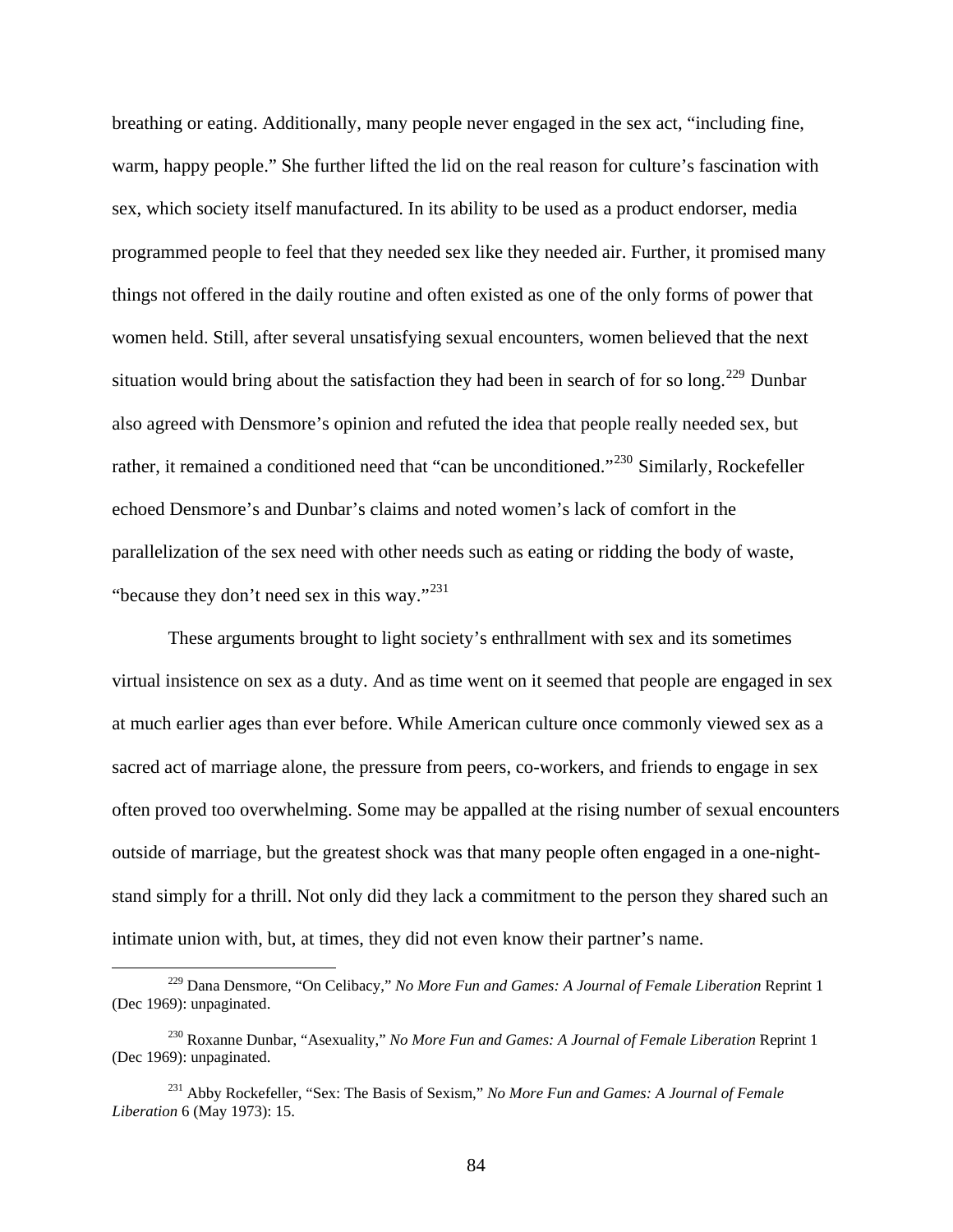The important thing to realize, Densmore stated, was that people misunderstood sex as a major need versus a minor one. And the frequent misunderstanding of a sex need often proved to be a desire for other physical attention, "recognition or love, desire to conquer, humiliate or wield power, or desire to communicate." Densmore urged people to honestly analyze their sexuality and to suspend their view of celibacy as an anomaly but, rather, to see it as a state which could even be advantageous. "How repugnant it really is, after all, to make love to a man who despises you, who fears you and wants to hold you down!" $^{232}$  $^{232}$  $^{232}$ 

After a thorough analysis of Densmore's opinion, it became clear that she did not call for an end to sexuality altogether, but, rather, she wanted people to stop to question whether engaging in sex proved the best option. Obviously, if no one ever had sex again, humanity would soon die out, which made universal celibacy an unrealistic option. But along Densmore's line of argument, to engage in sex without weighing out the options proved an equal disservice to humanity. Moreover, while some used sex as a way of expressing love to another individual, others used it to degrade and dominate. Situations such as the latter remained the issue that Densmore highlighted as especially harmful.

Densmore further supported her opinion that people did not need sex when she noted the example of sexual practice among animals. She stated that animals mated by instinct to reproduce and not simply for enjoyment. This kind of practice, she believed, provided a better way for people to regard sex; as a means of replenishing the species rather than as a form of recreation. And while she admitted that sex could sometimes be pleasurable, she believed that "erotic energy" could be "transformed into creative, meaningful activity . . . ."[233](#page-85-1)

<span id="page-85-0"></span> <sup>232</sup> Densmore, "On Celibacy," 22.

<span id="page-85-1"></span><sup>&</sup>lt;sup>233</sup> Densmore, "Sexuality," 53.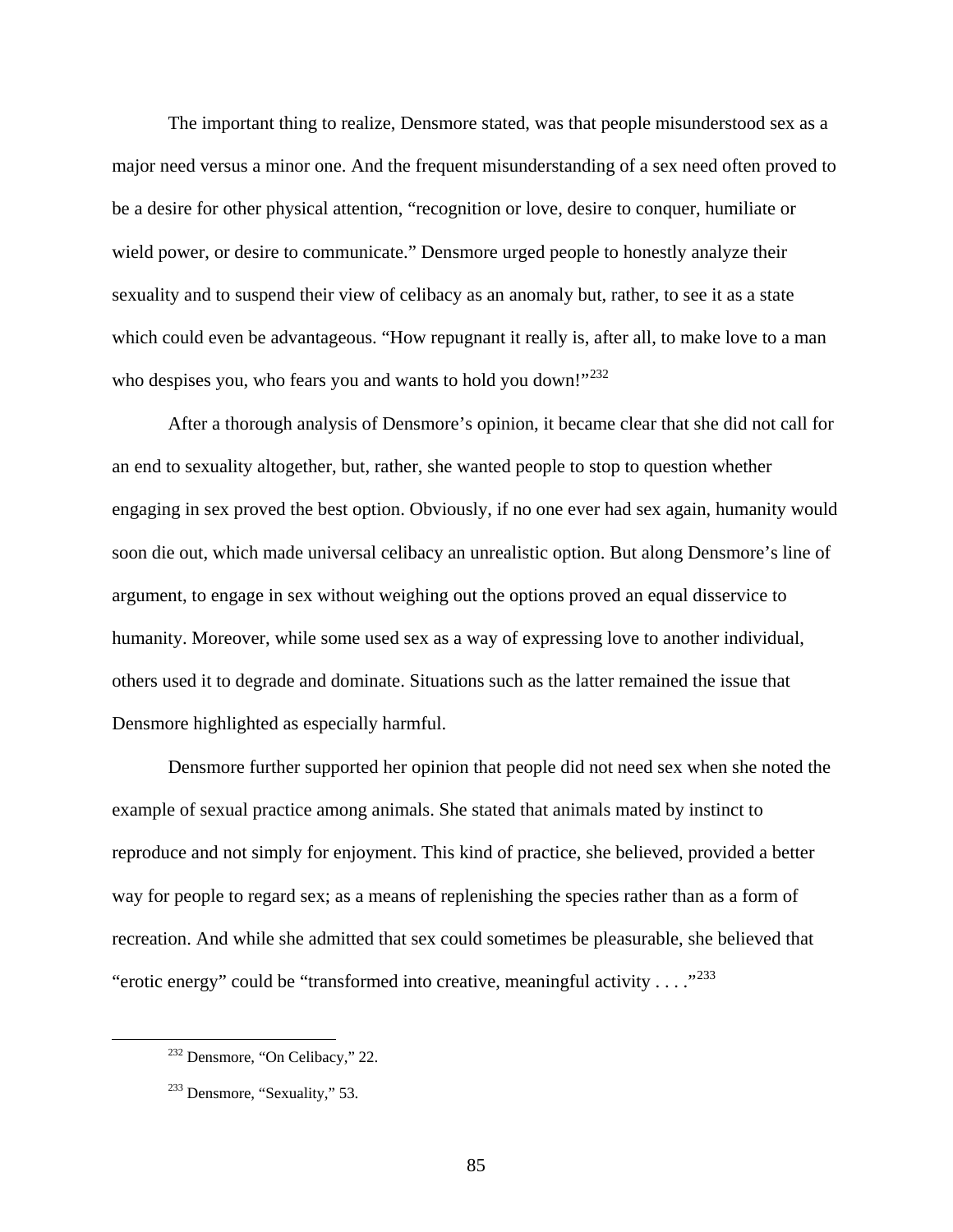Some may have psychoanalyzed that Densmore stated her argument based on her own sexual repression, of which she needed to be freed. While this was a presumptuous assertion, room existed for argument concerning her opinion. Through her deconstruction of the purpose of sex as a means of reproduction alone, she took much of the beauty and complexity out of this intimate union. Plenty of married women dreamt of having children someday but later experienced infertility. Did this mean they should have sworn off sex with their spouses? If one accepted Densmore's line of argument, then the answer had to be, "Yes."

Still, Densmore made a good point as she suggested that perhaps people really sought to gain a sense of closeness with another person through sex; a desire to overcome the "isolation of individualism." Although some argued that sex offered the pleasure they so desperately needed, she refuted this idea and noted plenty of things that produced pleasure that people lived without. "What I want to suggest is not that sex is by its nature evil and destructive, but that it is not an absolute physical need: the assumption that it is an absolute physical need is evil and the patterns of behavior that grow out of that assumption are destructive."[234](#page-86-0) Densmore argued that if people needed sex as culture claimed, female liberation would almost be doomed from the start. "Fortunately, it is not true."<sup>[235](#page-86-1)</sup>

For many male radicals who supported female liberation the question remained, "What about sex?" Dunbar noticed that it seemed that male radicals encouraged female liberation as long as it did not interfere with their access to sexual favors; the only real reason men kept women around. She then disregarded their question based on its lack of importance and further stated that women should be in control of their bodies and not consent to sex solely out of a fear of being labeled a prude or of losing a man's attention. Men often responded to her opinion

<span id="page-86-0"></span><sup>&</sup>lt;sup>234</sup> Densmore, "Without You and Within You," 52-3.

<span id="page-86-1"></span><sup>&</sup>lt;sup>235</sup> Ibid., 55.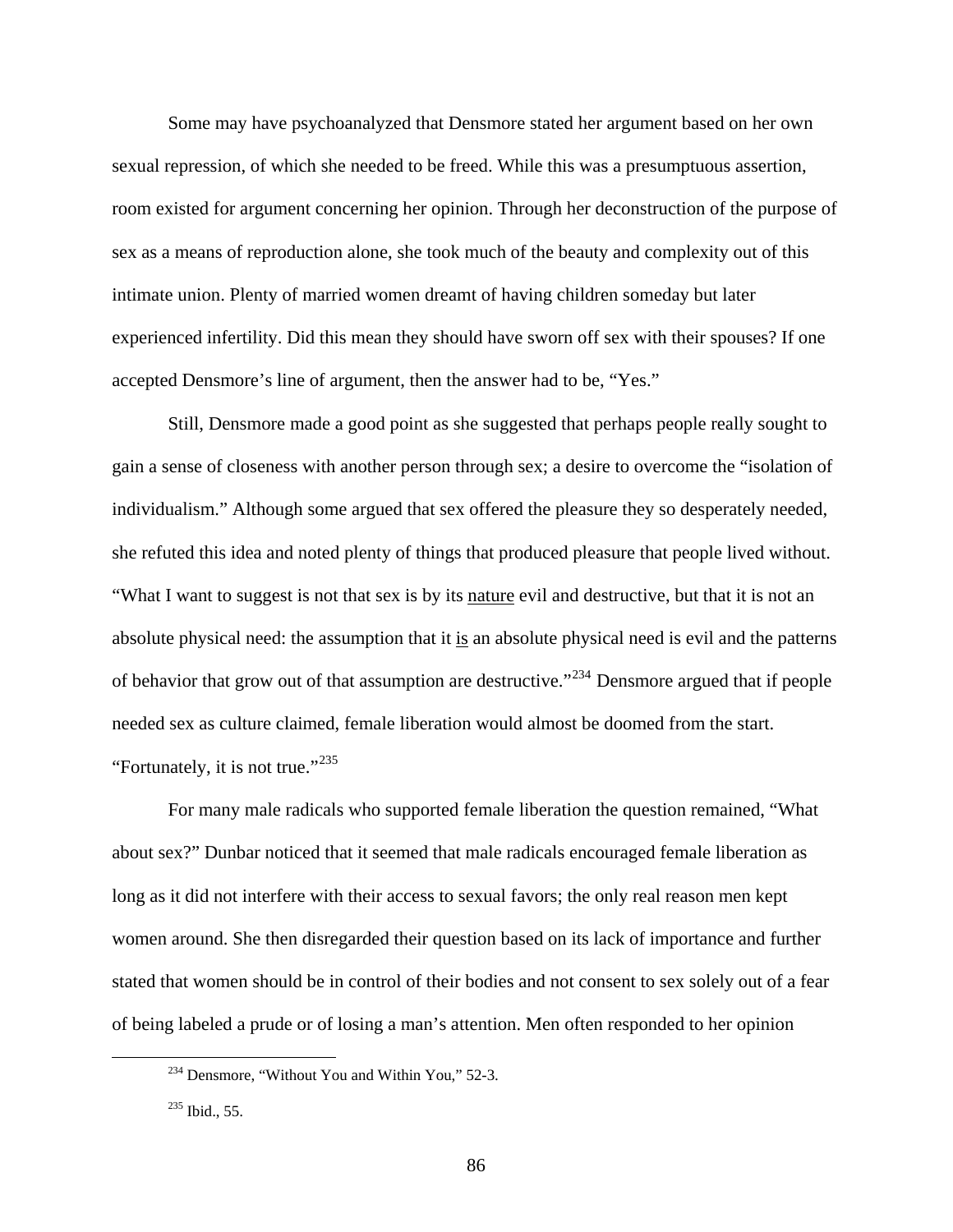negatively and accused her of having a repressive attitude. To counter their assertions, Dunbar stated that sex remained a man's problem and women had more important things to worry about. $236$ 

Yet, men argued that women should rejoice in their newfound "sexual liberation" that allowed them to enjoy sex with whomever they wanted. They further quipped that if women failed to enjoy sex there must be something wrong with them. Densmore stated that liberal men had "permitted her to enjoy sex, or rather . . . [have] permitted her to ADMIT it, supposedly she was wild about it all along, and if she DOESN'T admit it or even worse, doesn't ENJOY it, she is sick, warped."<sup>[237](#page-87-1)</sup>

Dunbar additionally questioned what commonality existed between sexual freedom and female liberation, when the sexual freedom movement really stood for men having free sexual access to women whenever they wanted. Moreover, the movement brainwashed women into thinking that they should embrace free sex. But, Dunbar stated, this was like "encouraging someone to dive in the water for the first time. Teaching someone to swim by encouraging her to jump in the water is one thing; but the fact is that the pool is dry." People had defenses for a reason, and until women gained freedom, Densmore believed it was wrong to encourage them to get rid of "the few protective defenses they have." She also noted that while men often pressured women to be sexually liberated, society gave little attention to the option of "liberation *from*  sexuality . . . ." Dunbar highlighted the fact that numbers of women preferred celibacy because they related sex with brutality, violence, subservience, and the possibility of becoming pregnant.

<span id="page-87-0"></span> <sup>236</sup> Dunbar, "Female Liberation," 110-11.

<span id="page-87-1"></span><sup>&</sup>lt;sup>237</sup> Densmore, "Against Liberals," 63.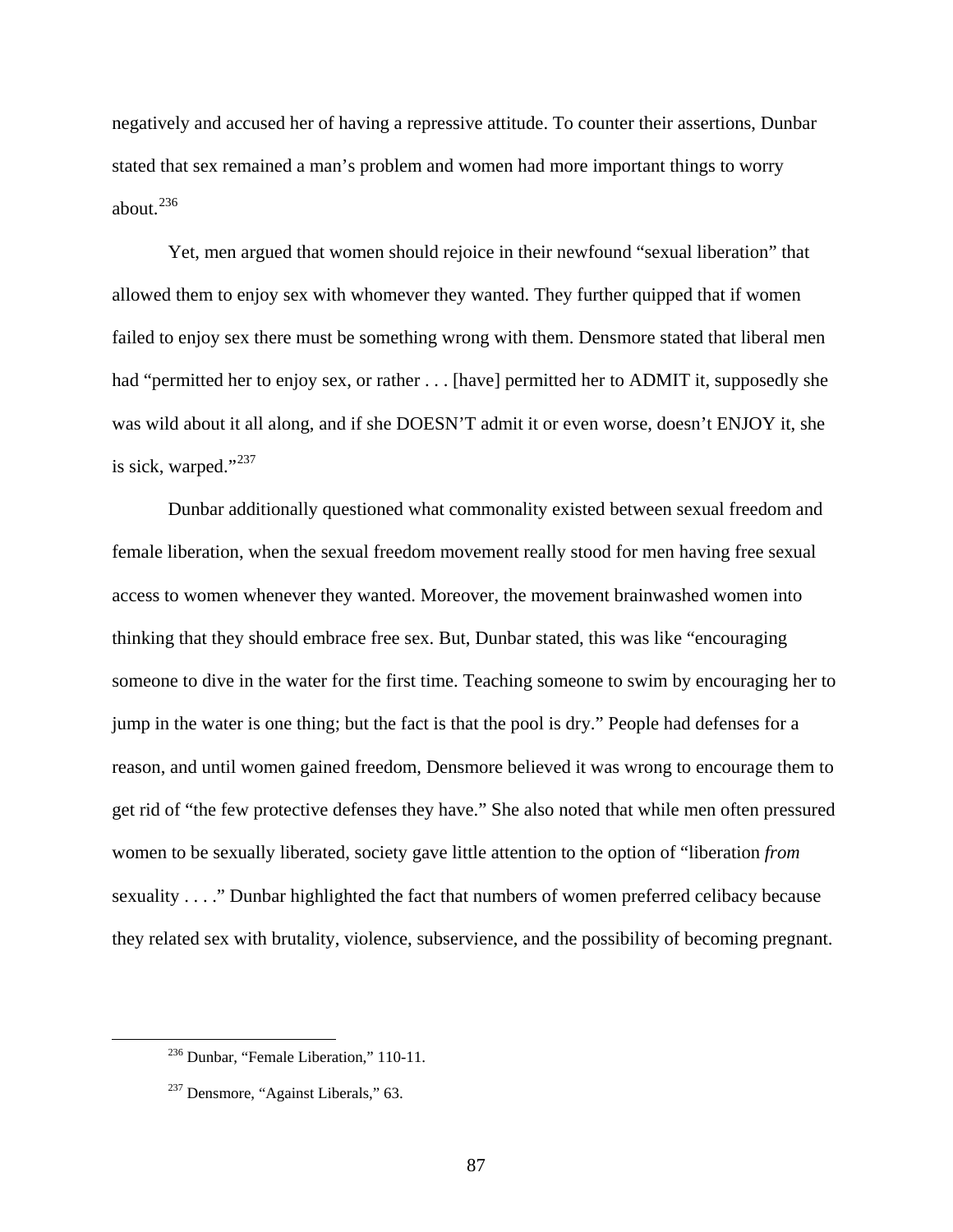This equation, then, often caused women to view sex as dirty rather than pleasurable.<sup>[238](#page-88-0)</sup>

Cell 16 members also endorsed celibacy as a means of attaining a pure form of love and wholeness with oneself. Ellen O'Donnell suggested that it led to a quietness of soul that thereafter led to "graceful loving," rather than the attempt to mold another person through a sexual relationship.<sup>[239](#page-88-1)</sup> Densmore, moreover, stated that the affection and love that people sought through sexual relationships could also be found in friends who loved you for your personality, not for how you looked.<sup>[240](#page-88-2)</sup> Dunbar believed that monks had attained true normalcy and morality through their celibacy. She further suggested that others might try a similar lifestyle wherein one attained overall unity and wholeness within themselves. She claimed that these people generally exhibited more sensitivity and understanding than any sexual being.  $241$ 

Some of these arguments proved valid as people did, at times, use sex as a tool of manipulation. Additionally, no one wanted to be admired for their physical appearance alone. Yet, while monks certainly carried out a lifestyle that required more quietness than the average person experienced, sexual relationships did not demand every waking moment of an individual's day, and time could certainly be set aside for solitude and contemplation.

In all of the talk of abstention from sexuality, however, Densmore highlighted that the main point rested in accepting celibacy "as an honorable alternative" that proved a better option than degrading sexual relationships, while it simultaneously led to complete liberation. She warned, however, that if a woman ended her role-playing and practiced celibacy, she would be

<span id="page-88-0"></span> <sup>238</sup> Roxanne Dunbar, "'Sexual Liberation': More of the Same Thing," *No More Fun and Games: A Journal of Female Liberation* 3 (Nov 1969): 49-52.

<span id="page-88-3"></span><span id="page-88-2"></span><span id="page-88-1"></span><sup>239</sup> Ellen O'Donnell, "Thoughts on Celibacy," *No More Fun and Games: A Journal of Female Liberation*  Reprint 1 (Dec 1969): unpaginated.

<sup>240</sup> Densmore, "On Celibacy," 22.

 $241$  Dunbar, "Asexuality," 50.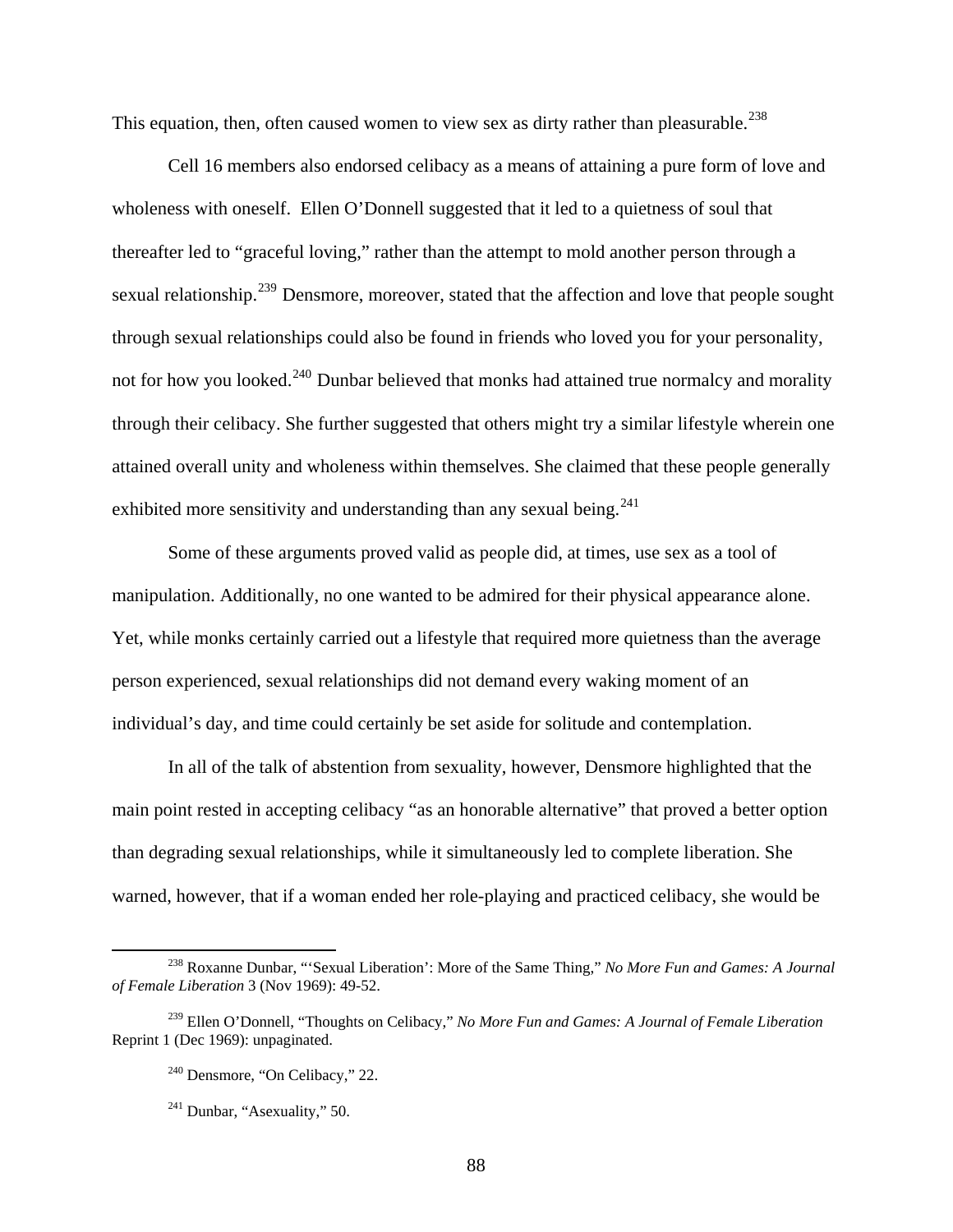viewed as unnatural and as a threat to men, the very same men that she could just as easily have enticed with her womanly charm. Yet, why would the very same men who despised celibate women willingly share a bed with them? Densmore claimed that it rested in the fact that they never respected them to begin with. It would benefit women, then, if they willingly accepted men's anger and disapproval of their celibacy as a natural outcome, because in the end, Densmore believed, women would not reciprocate love to these kinds of men.<sup>[242](#page-89-0)</sup>

In order to highlight some of the benefits of celibacy, Densmore interviewed Indra Allen, a practicing celibate. Allen suggested many reasons for choosing celibacy, one being that it allowed a person to "escape many of the downfalls of a noncelibate lifestyle, such as jealousy on the part of someone else." In addition, celibates did not have to consider their partners' desires when they wanted to do something they found interesting.<sup>[243](#page-89-1)</sup> Moreover, she highlighted the inevitability that after sex, men always related to women on a different level and a simple friendship became impossible. Allen stated that when a guy knew a celibate woman, he could no longer relate to her sexually, so he had to relate to her as a fellow human being.<sup>[244](#page-89-2)</sup>

In the end, Dunbar argued that questioning sexuality within the existing social conditions proved a fruitless task since Cell 16 sought to liberate humanity according to a new social structure. But, she did not seem to mind the uncertainty of the future results. "What does it matter? I will take the results blind whatever they are. And I will do without the crumbs offered in our own hung upside down society." [245](#page-89-3) In response to the opinion of Gloria Steinem's

 <sup>242</sup> Densmore, "On Celibacy," 22-4.

<span id="page-89-3"></span><span id="page-89-2"></span><span id="page-89-1"></span><span id="page-89-0"></span><sup>&</sup>lt;sup>243</sup> Indra Allen, interview by Dana Densmore, San Francisco, CA, April 1972, transcript, "Why I am Celibate: Conversation with Indra Allen," *No More Fun and Games: A Journal of Female Liberation* 6, (May 1973): 39.

<sup>&</sup>lt;sup>244</sup> Ibid., 42-3.

 $245$  Dunbar, "Asexuality," 50.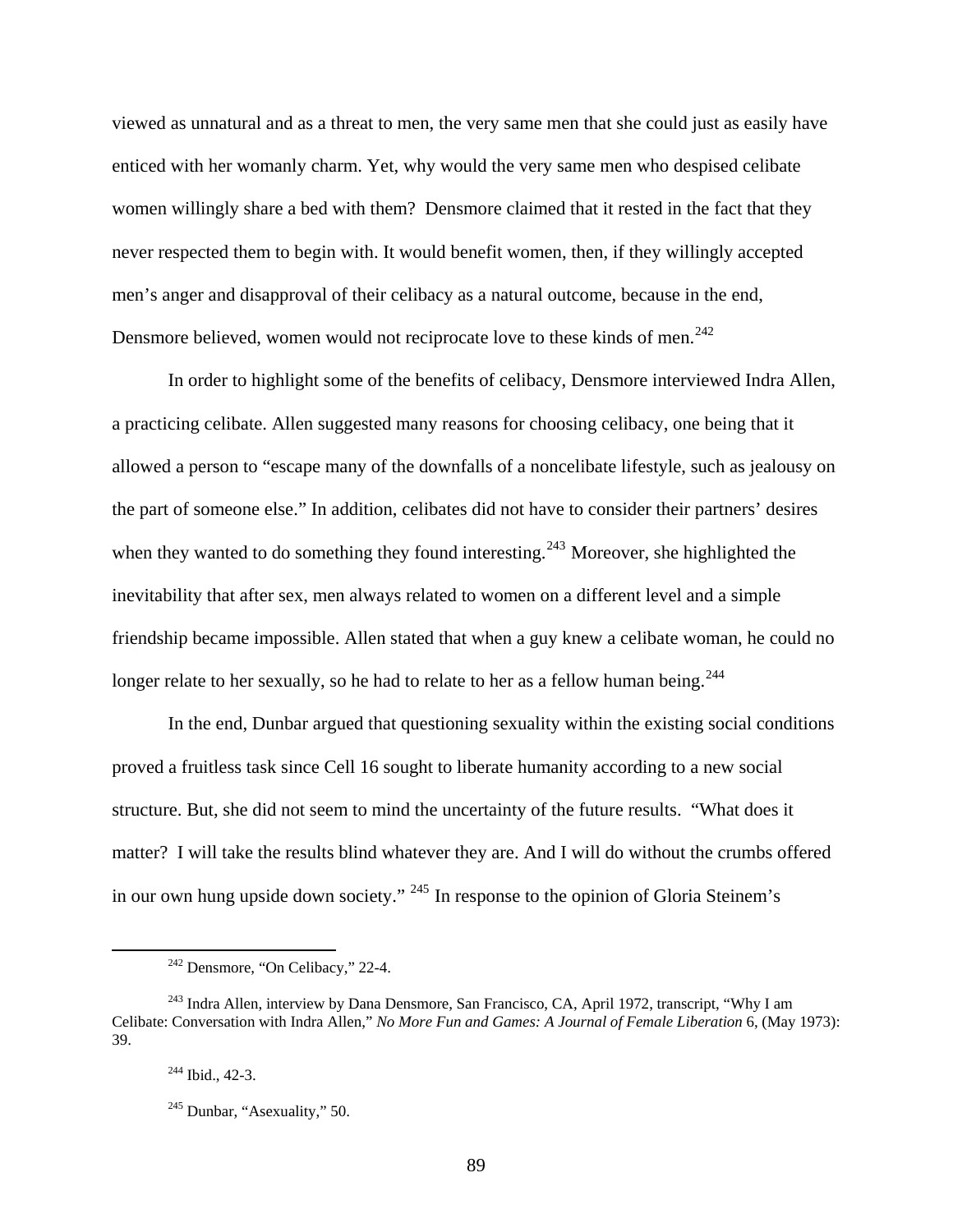colleague, Rockefeller stated that "'if the women's movement succeeds' as Gloria Steinem's colleague puts it, what sex there is will surely be better, because it will be compatible with the other values of the people involved. But when female power is a reality . . . although sex will be better, there will most certainly be less of it."<sup>[246](#page-90-0)</sup>

While many of the ideas that Cell 16 postulated caused suspicion among the general population, both male and female, several women clung to their ideologies as they hoped to gain freedom from the oppressive conditions that they experienced on a daily basis. Through their focus on sex-role conditioning, Cell 16 helped women to resist social expectations and reject their socially programmed roles. Furthermore, through women's separatism from men, they gained a sense of personal identity and established themselves as autonomous individuals. Women realized that dependence on men proved an unnecessary component for survival in a male-dominated culture. This realization, then, gave further credibility to Cell 16's questioning of the sex need and their insistence on celibacy as a serious and feasible option. While all of these issues certainly gained Cell 16 strong enemies, they also instilled many women with a sense of personal respect, along with the determination to restructure their lives, not on society's terms but on their own.

<span id="page-90-0"></span> $\overline{a}$ 

<sup>&</sup>lt;sup>246</sup> Rockefeller, "Sex: The Basis of Sexism," 36-7.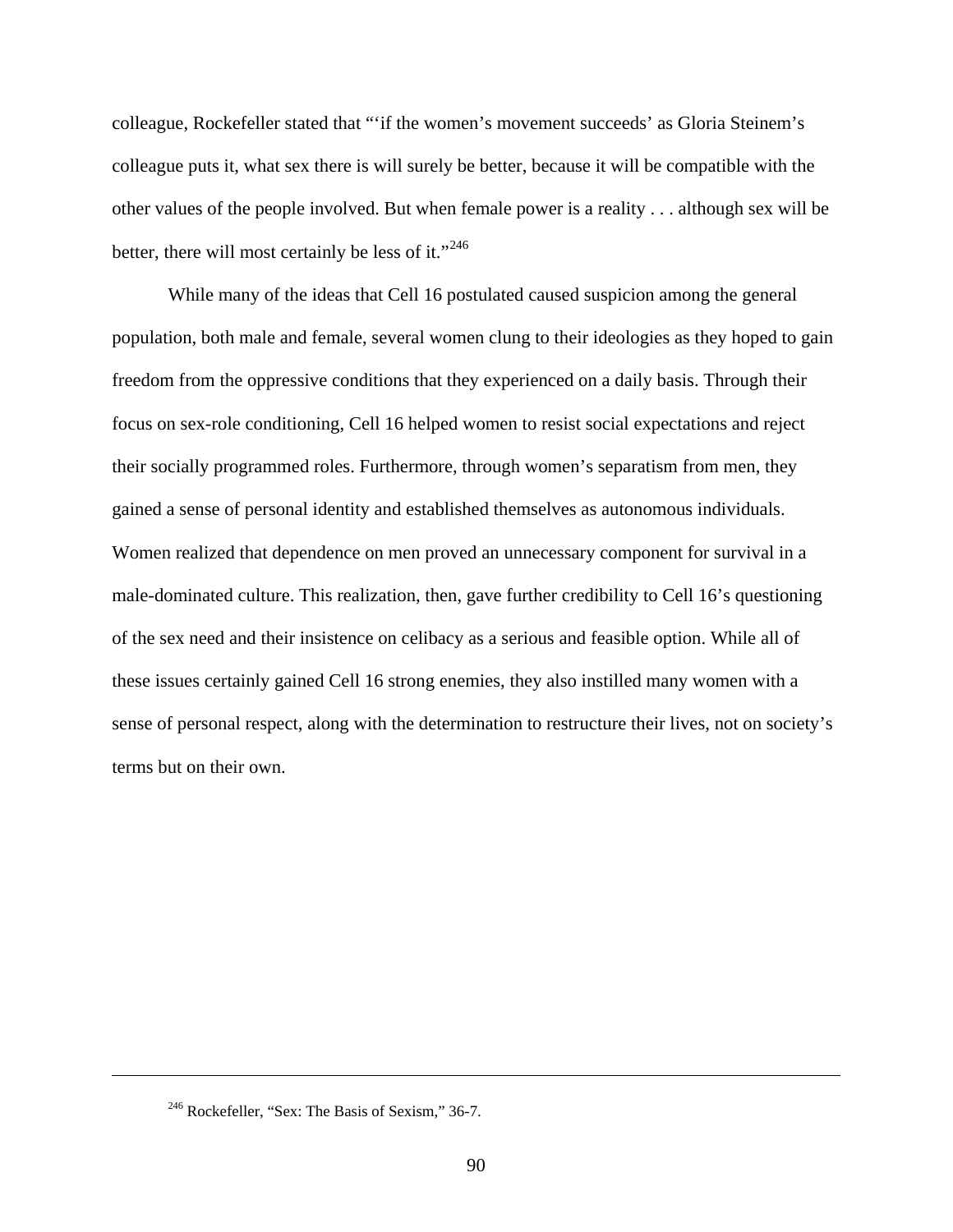#### CHAPTER 5

#### **CONCLUSION**

U.S. social conditions in the 1960s displayed a strong preference toward men, while they additionally corralled women into narrowly defined roles and offered little means of female autonomy. While men had any number of career options available to them, women did not, and society expected them to be content with this reality. Women, thereafter, displayed restlessness and began to reject their expected roles and demanded freedom from male oppression. Given the social context it was understandable that men, and a considerable number of women, felt uncomfortable with this rejection of social standards that had been followed unswervingly for so long. But proponents of women's liberation did not let this obstacle deter them from gaining rights for women.

Yet, while some feminist groups worked on attaining gender equality in the workplace and offered women honorable alternatives apart from motherhood and marriage, radical feminists went even further in their analysis of women's oppression. They believed that women did not benefit solely from acceptance into male-run systems, but that society as a whole needed to be fundamentally restructured so that sex-roles no longer existed, and people had value based of their status as human beings alone.

Still, not all radical feminist groups agreed on the best way to free women from male oppression, and their work spanned various issues. Redstockings' focus on abortion laws gained a victory for radical feminists who wanted women to have more freedom to exert control over their own bodies, while it also placed major life decisions within women's hands. Additionally, consciousness-raising fostered a group understanding among women as to the depth of their

91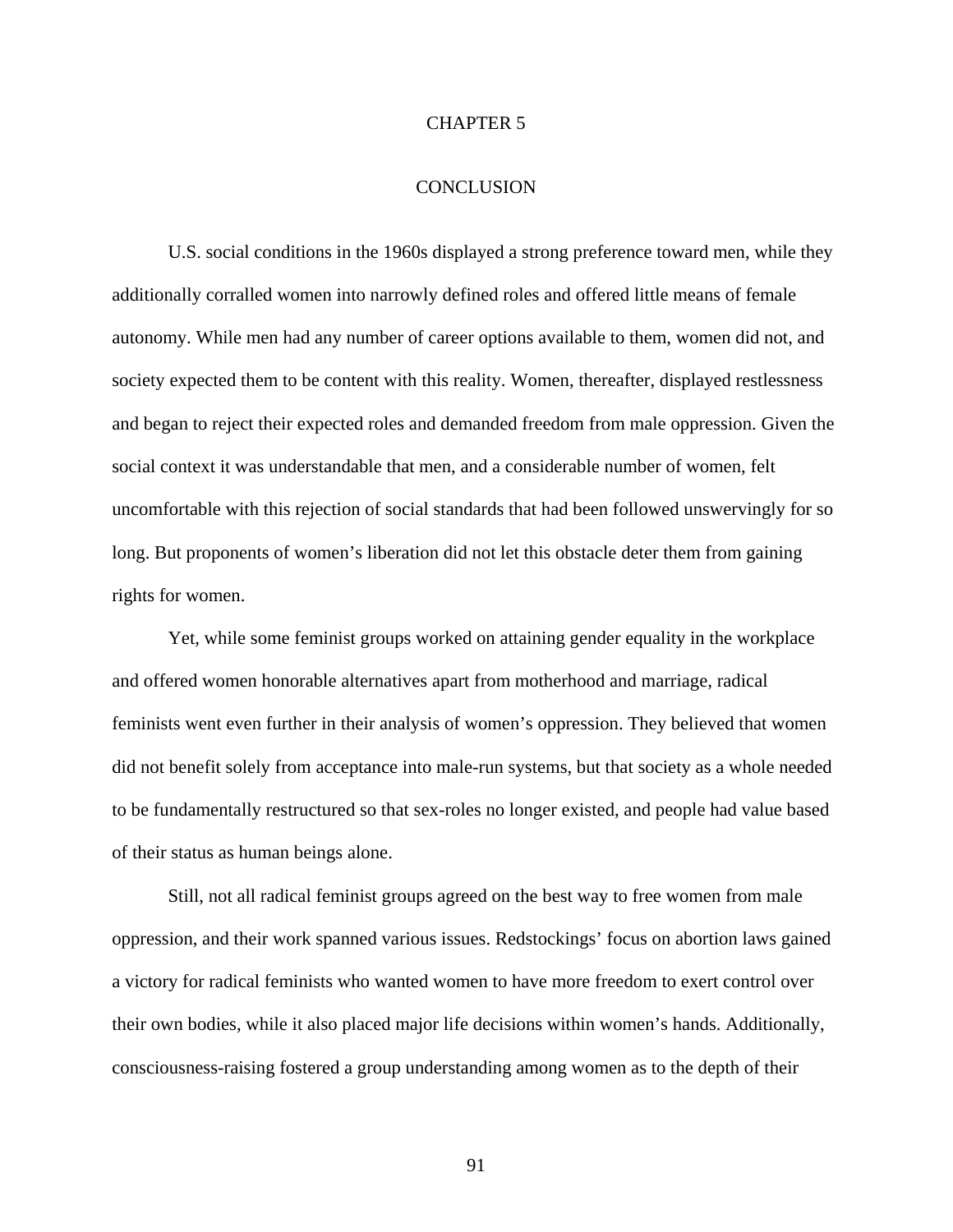oppression. Finally, as they highlighted the pro-woman line, Redstockings suggested that women's oppression stemmed from conditions outside of their control.

NYRF, however, believed that women experienced oppression because of the politics of the ego; the idea that men oppressed women to fulfill a psychological need. Additionally, they believed that brigades, in which women identified their subjugation and then acted according to this knowledge, remained the best format by which to fight oppression. Thereafter, much of NYRF's action focused on rape as they exposed the myths that surrounded this issue.

Finally, in disagreement with Redstockings, Cell 16 noted that women remained a vital component in their own oppression because they accepted the sex-role conditioning that society encouraged. In order to attain freedom, they had to willingly separate themselves from men and male-run structures, regardless of the aftermath, and accept celibacy as a valid alternative.

Although the revolutionary and controversial nature of radical feminist groups caused many to criticize their work, they nonetheless desired complete freedom for women and fought for a society in which women made choices based on their own interests. Given the long-term acceptance of females as an inferior sex-class, the extremism of radical feminists can be better understood as a necessary component to instituting change. Yet, while it is not necessary to accept every ideology of these groups, ultimately, their efforts should be appreciated for the way they challenged the source of female oppression and made female autonomy a lived reality.

92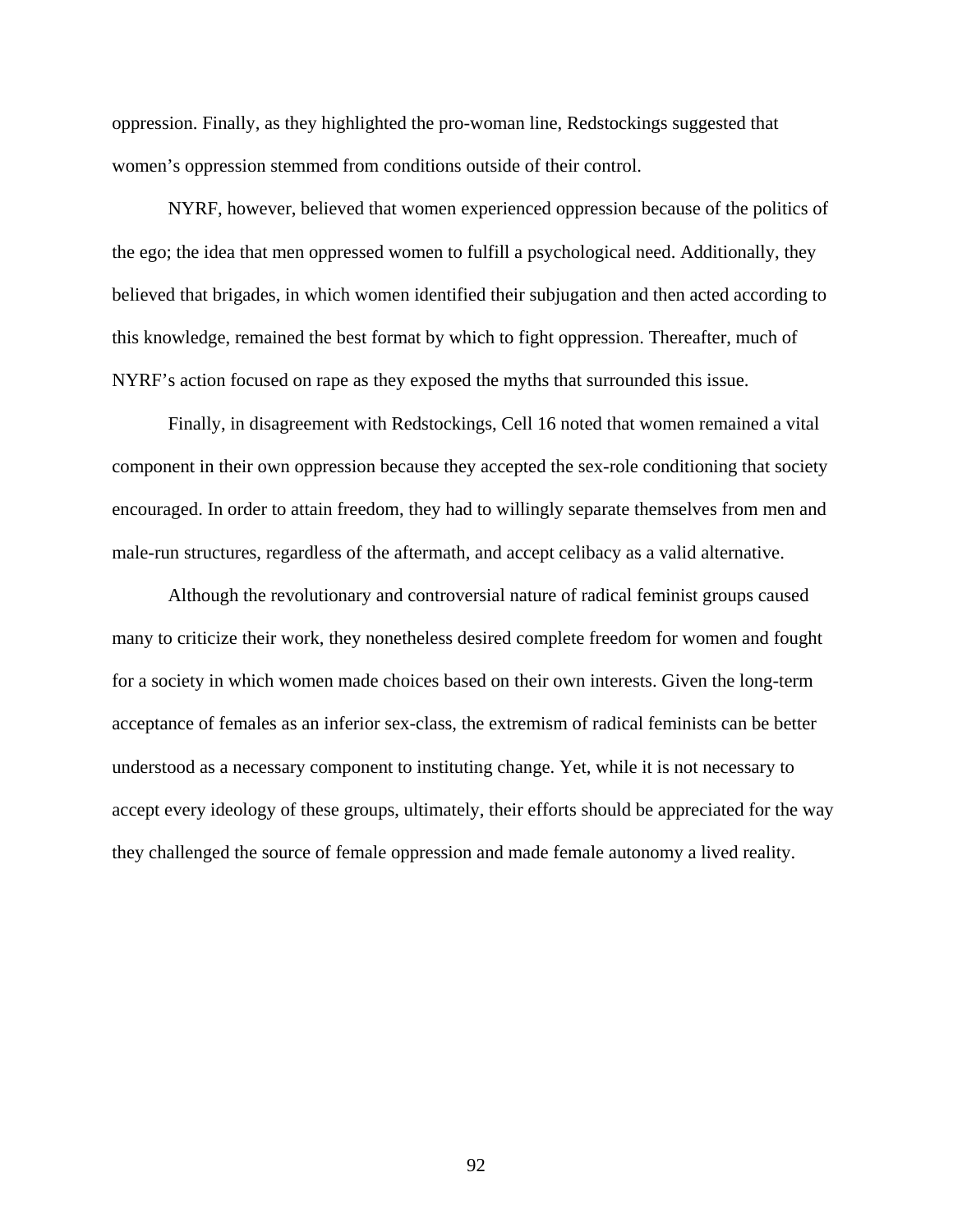### WORKS CITED

- A.K. "Politics of the Ego: A Manifesto For N.Y. Radical Feminists." Adopted by N.Y. Radical Feminists at its founding meeting in December, 1969. In *Radical Feminism.* Edited by Anne Koedt, Ellen Levine, and Anita Rapone. NY: QuadrangleBooks, 1973.
- Allen, Indra. Interview by Dana Densmore. San Francisco, CA. April 1972. Transcript, "Why I am Celibate: Conversation with Indra Allen." *No More Fun and Games: A Journal of Female Liberation* 6, (May 1973): 39-46.
- Amatneik, Kathie. "Funeral Oration for the Burial of Traditional Womanhood." Speech given in Washington, D.C. to the main assembly of the Jeannette Rankin Brigade, 15 January 1968. http://scriptorium.lib.duke.edu/wlm/notes/#funeral (accessed 8 March 2007).
- A Redstockings Sister. "Consumerism and Women." In *Women in Sexist Society: Studies In Power and Powerlessness*. Edited by Vivian Gornick and Barbara K. Moran. NY: Basic Books, 1971.
- Brownmiller, Susan. *Against Our Will: Men, Women and Rape.* NY: Simon and Schuster, 1975.
- \_\_\_\_\_\_\_\_. *Femininity*. NY: Linden Press/Simon & Schuster, 1984.

\_\_\_\_\_\_\_\_. *In Our Time: Memoir of a Revolution*. NY: The Dial Press, 1999.

- \_\_\_\_\_\_\_\_. "Street Fighting Women." *New York Times*, 18 April 1973, p. 47.
- Davidica, Maureen. "Woman and the Radical Movement." *No More Fun and Games: A Journal of Female Liberation* Reprint 1 (Dec 1969): unpaginated.
- Davidson, Sarah. "An 'Oppressed Majority' Demands Its Rights." Originally published in *LIFE*, 1969. http://www.maryellenmark.com/text/magazines/life/905W-000-004.html (accessed 10 April 2007).
- Densmore, Dana. "Against Liberals." *No More Fun and Games: A Journal of Female Liberation*  2 (Feb 1969): 60-3.
	- \_\_\_\_\_\_\_\_. "Chivalry—The Iron Hand in the Velvet Glove." *No More Fun and Games: A Journal of Female Liberation* 3 (Nov 1969): 60-7.

\_\_\_\_\_\_\_\_. "On Celibacy." *No More Fun and Games: A Journal of Female Liberation* Reprint 1 (Dec 1969): unpaginated.

\_\_\_\_\_\_\_\_. "On Female Enslavement . . . and Men's Stake in It." *No More Fun and Games: A Journal of Female Liberation* Reprint 1 (Dec 1969): unpaginated.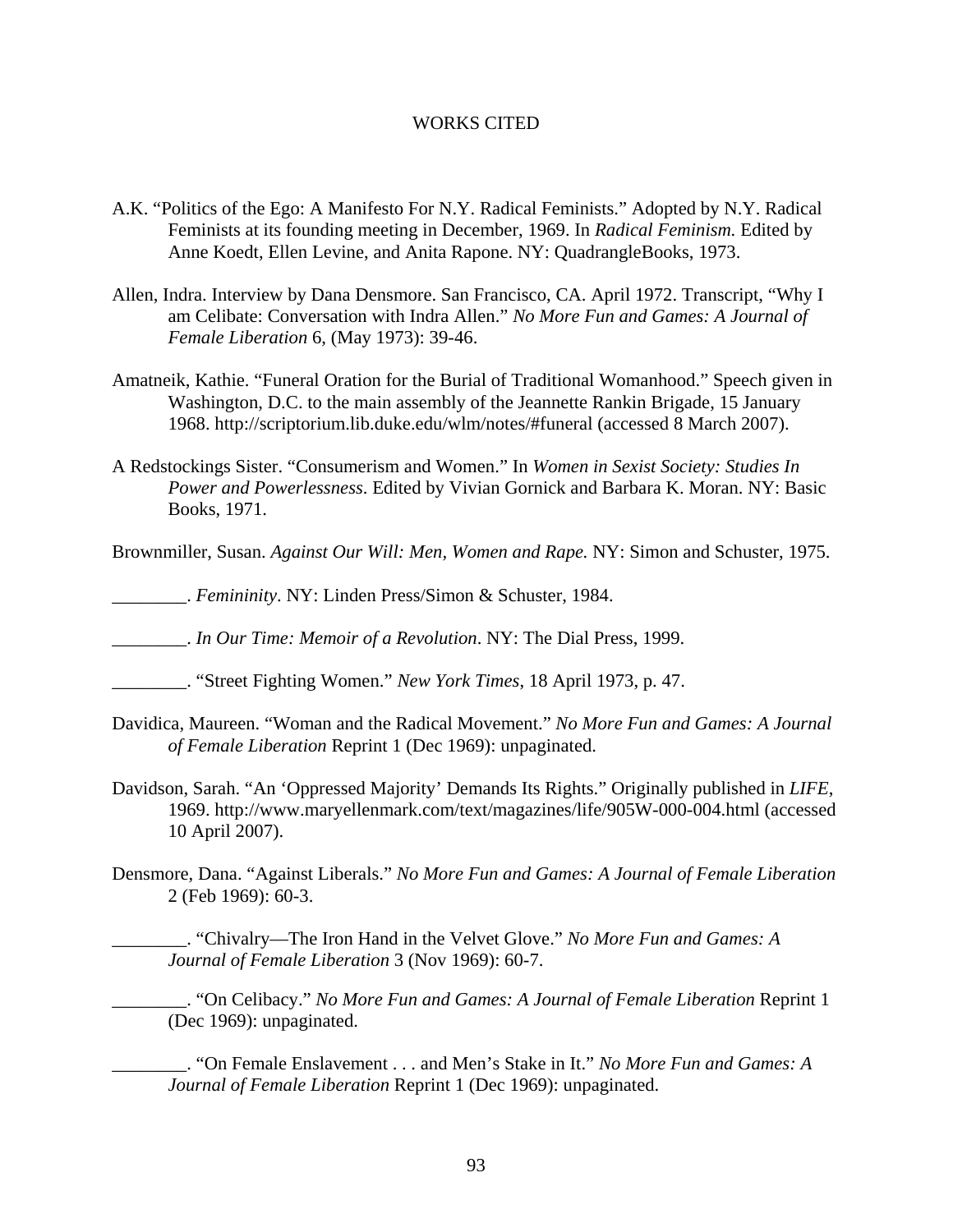\_\_\_\_\_\_\_\_. "On Sisterhood." *No More Fun and Games: A Journal of Female Liberation* 2 (Feb 1969): 116-19.

\_\_\_\_\_\_\_\_. "On the Temptation to be a Beautiful Object." *No More Fun and Games: A Journal of Female Liberation* 2 (Feb 1969): 43-7.

\_\_\_\_\_\_\_\_. "Our Place in the Universe." *No More Fun and Games: A Journal of Female Liberation* Reprint 1 (Dec 1969): unpaginated.

\_\_\_\_\_\_\_\_. "On Unity." Speech given at A Conference to Unite Women in Washington, D.C. on 16 October 1970. In *No More Fun and Games: A Journal of Female Liberation* 5 (July 1971): 53-63.

\_\_\_\_\_\_\_\_. "Sex and the Single Girl." *No More Fun and Games: A Journal of Female Liberation*  2 (Feb 1969): 74-6.

\_\_\_\_\_\_\_\_. "Sexuality." *No More Fun and Games: A Journal of Female Liberation* Reprint 1 (Dec 1969): unpaginated.

\_\_\_\_\_\_\_\_. "The Man Problem: Ego and Adulthood." *No More Fun and Games: A Journal of Female Liberation* 5 (July 1971): 86-90.

\_\_\_\_\_\_\_\_. "The Oppression of the Male Today." *No More Fun and Games: A Journal of Female Liberation* 2 (Feb 1969): 38-41.

\_\_\_\_\_\_\_\_. "The Plea for Gradualism." *The Female State: A Journal of Female Liberation* 4 (Apr 1970): 88-90.

\_\_\_\_\_\_\_\_. "The Quaker." *No More Fun and Games: A Journal of Female Liberation* 2 (Feb 1969): 81-7.

\_\_\_\_\_\_\_\_. "The Slave's Stake in the Home." *No More Fun and Games: A Journal of Female Liberation* 2 (Feb 1969): 14-20.

\_\_\_\_\_\_\_\_. "Who is Saying Men are the Enemy?" *The Female State: A Journal of Female Liberation* 4 (Apr 1970): 4-8.

\_\_\_\_\_\_\_\_. "Without You and Within You." *The Female State: A Journal of Female Liberation* 4 (Apr 1970): 45-57.

\_\_\_\_\_\_\_\_. "Women's Magazines and Womanhood, 1969." *No More Fun and Games: A Journal of Female Liberation* 3 (Nov 1969): 30-8.

\_\_\_\_\_\_\_\_. "Women's Magazines and Womanhood, 1969." *The Female State: A Journal of Female Liberation* 4 (Apr 1970): 34-42.

Dunbar, Roxanne. "Asexuality." *No More Fun and Games: A Journal of Female Liberation*  Reprint 1 (Dec 1969): unpaginated.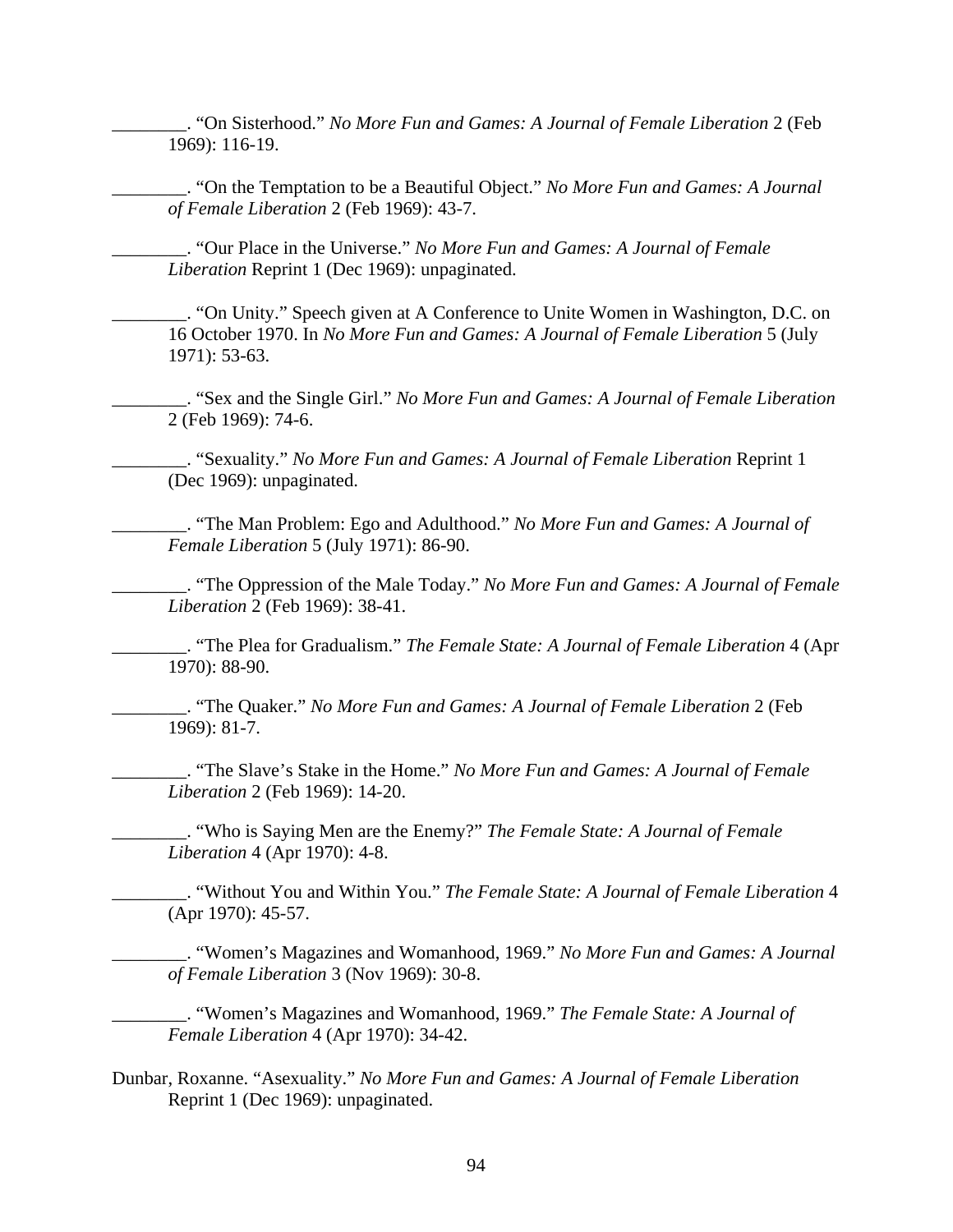\_\_\_\_\_\_\_\_. "Caste and Class." *No More Fun and Games: A Journal of Female Liberation* 3 (Nov 1969): 5-11.

\_\_\_\_\_\_\_\_. "Country Women." *No More Fun and Games: A Journal of Female Liberation* 3 (Nov 1969): 40-2.

\_\_\_\_\_\_\_\_. "Female Liberation as the Basis for Social Revolution." *No More Fun and Games: A Journal of Female Liberation* 2 (Feb 1969): 103-15.

\_\_\_\_\_\_\_\_. "'Sexual Liberation': More of the Same Thing." *No More Fun and Games: A Journal of Female Liberation* 3 (Nov 1969): 49-56.

\_\_\_\_\_\_\_\_. "Slavery." *No More Fun and Games: A Journal of Female Liberation* Reprint 1 (Dec 1969): unpaginated.

\_\_\_\_\_\_\_\_. "The Man and Woman Thing—Review of an Article." *No More Fun and Games: A Journal of Female Liberation* 2 (Feb 1969): 32-7.

\_\_\_\_\_\_\_\_. "What is to be Done?" *No More Fun and Games: A Journal of Female Liberation*  Reprint 1 (Dec 1969): unpaginated.

\_\_\_\_\_\_\_\_. "Who is the Enemy?" *No More Fun and Games: A Journal of Female Liberation* 2 (Feb 1969): 51-9.

- Dunbar, Roxanne, and Lisa Leghorn. "The Man's Problem." *No More Fun and Games: Journal of Female Liberation* 3 (Nov 1969): 25-7.
- Echols, Alice. *Daring to Be Bad: Radical Feminism in America 1967-1975*. With A foreword by Ellen Willis. American Culture, eds. Stanly Arowitz, Sandra M. Gilbert, and George Lipsitz, no. 3. Minneapolis: University of Minnesota Press, 1989.

"Editorial: Notes from the Third Year," December 1971. In *Radical Feminism*. Edited by Anne Koedt, Ellen Levine, no. 3. Minneapolis: University of Minnesota Press, 1989.

Editorial. "What Do You Women Want?" *No More Fun and Games: A Journal of Female Liberation* 2 (Feb 1969): 4-12.

Firestone, Shulamith. *The Dialectic of Sex*. NY: Bantam Books, 1970.

\_\_\_\_\_\_\_\_. "The Jeanette Rankin Brigade: Woman Power?" Originally published in *Notes from the First Year*. NY: New York Radical Women, 1968. http://scriptorium.lib.duke.edu/ wlm/notes/ (accessed 8 March 2007).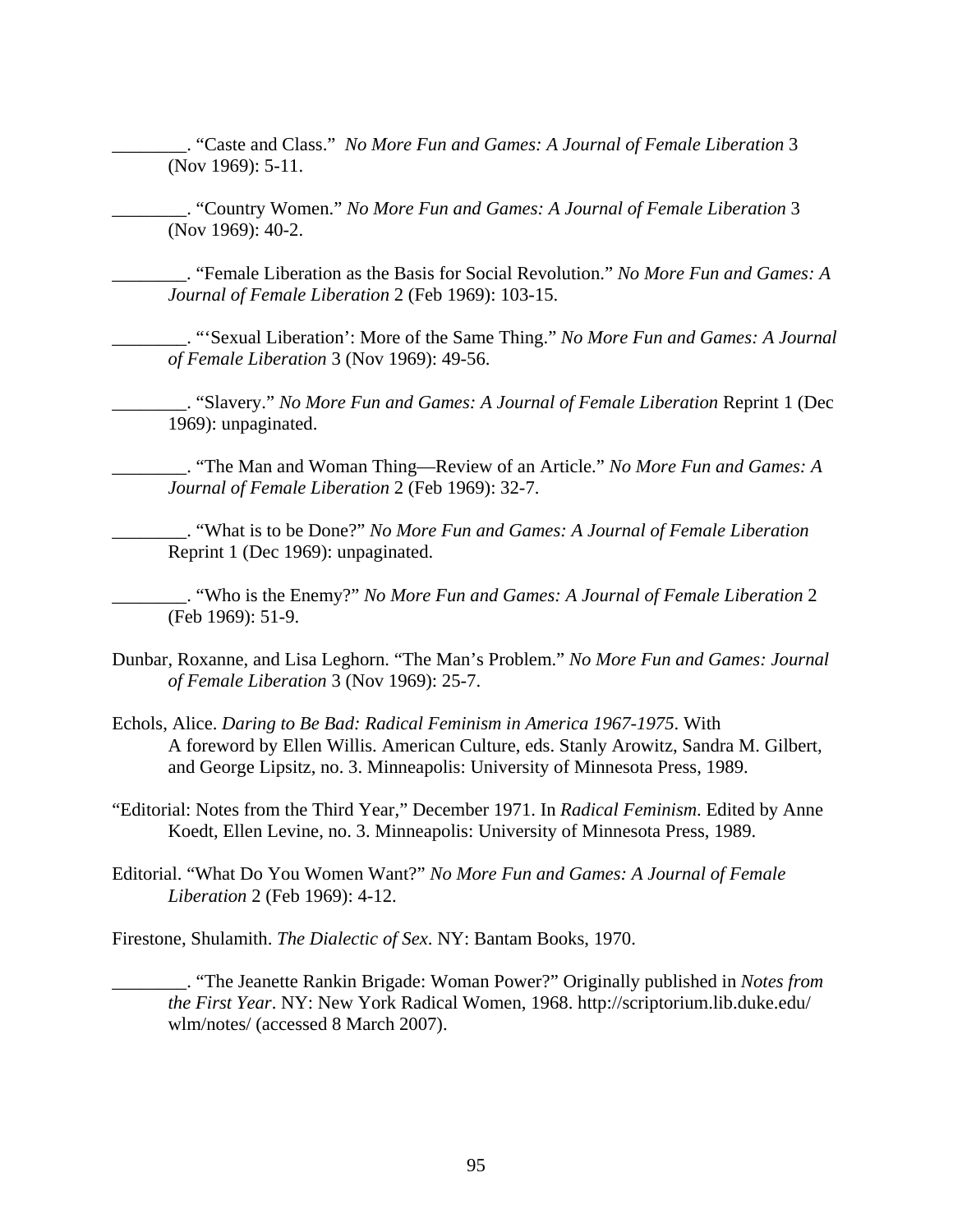- Hanisch, Carol. "The Personal is Political." Originally published in *Notes from the Second Year: Women's Liberation*. Edited by Shulamith Firestone and Anne Koedt. NY: New York Radical Women, 1970. http://scholar.alexanderstreet.com/download/ attachments/2259/Personal+Is+Pol.pdf?version=1 (accessed 10 April 2007).
- Hanisch, Carol and Elizabeth Sutherland. "Women of the World Unite—We Have Nothing to Lose But Our Men!" Originally published in *Notes from the First Year*. NY: New York Radical Women, 1968. http://scriptorium.lib.duke.edu/wlm/notes/ (accessed 8 March 2007).
- Hole, Judith and Ellen Levine. *Rebirth of Feminism*. NY: Quadrangle Books, 1971.
- Kingsbury, Stella. "Women Up Against the Wall." *No More Fun and Games: A Journal of Female Liberation* Reprint 1 (Dec 1969): unpaginated.
- Koedt, Anne. "Abortion Rally Speech." Speech given at an abortion repeal rally in New York on March 24, 1968. http://scriptorium.lib.duke.edu/wlm/notes/ (accessed 8 March 2007).
	- \_\_\_\_\_\_\_\_. "Lesbianism and Feminism." Originally published in *Notes from the Third Year: Women's Liberation*, 1971. In *Radical Feminism*. Edited by Anne Koedt, Ellen Levine, and Anita Rapone. NY: Quadrangle Books, 1973.
	- \_\_\_\_\_\_\_\_. "Women in the Radical Movement." Speech given at a city-wide meeting of radical women's groups at the Free University in New York City on February 17, 1968. In *Radical Feminism*. Edited by Anne Koedt, Ellen Levine, and Anita Rapone. NY: Quadrangle Books, 1973.
- Langhorst, Hilary. "'Motherhood' and the Subordination of Females and Children." *The Female State: A Journal of Female Liberation* 4 (Apr 1970): 22-5.
- Leghorn, Lisa. "All or Nothing." *No More Fun and Games: A Journal of Female Liberation* 3 (Nov 1969): 85-6.

\_\_\_\_\_\_\_\_. "Child-Care for the Child." *The Female State: A Journal of Female Liberation* 4 (Apr 1970): 26-9.

\_\_\_\_\_\_\_\_. "Dialectics of Oppression." *No More Fun and Games: A Journal of Female Liberation* 3 (Nov 1969): 4.

\_\_\_\_\_\_\_\_. "How We are Lunatized." *The Female State: A Journal of Female Liberation* 4 (Apr 1970): 16-9.

\_\_\_\_\_\_\_\_. "Women of the Ruling Class." *No More Fun and Games: A Journal of Female Liberation* 3 (Nov 1969): 43-5.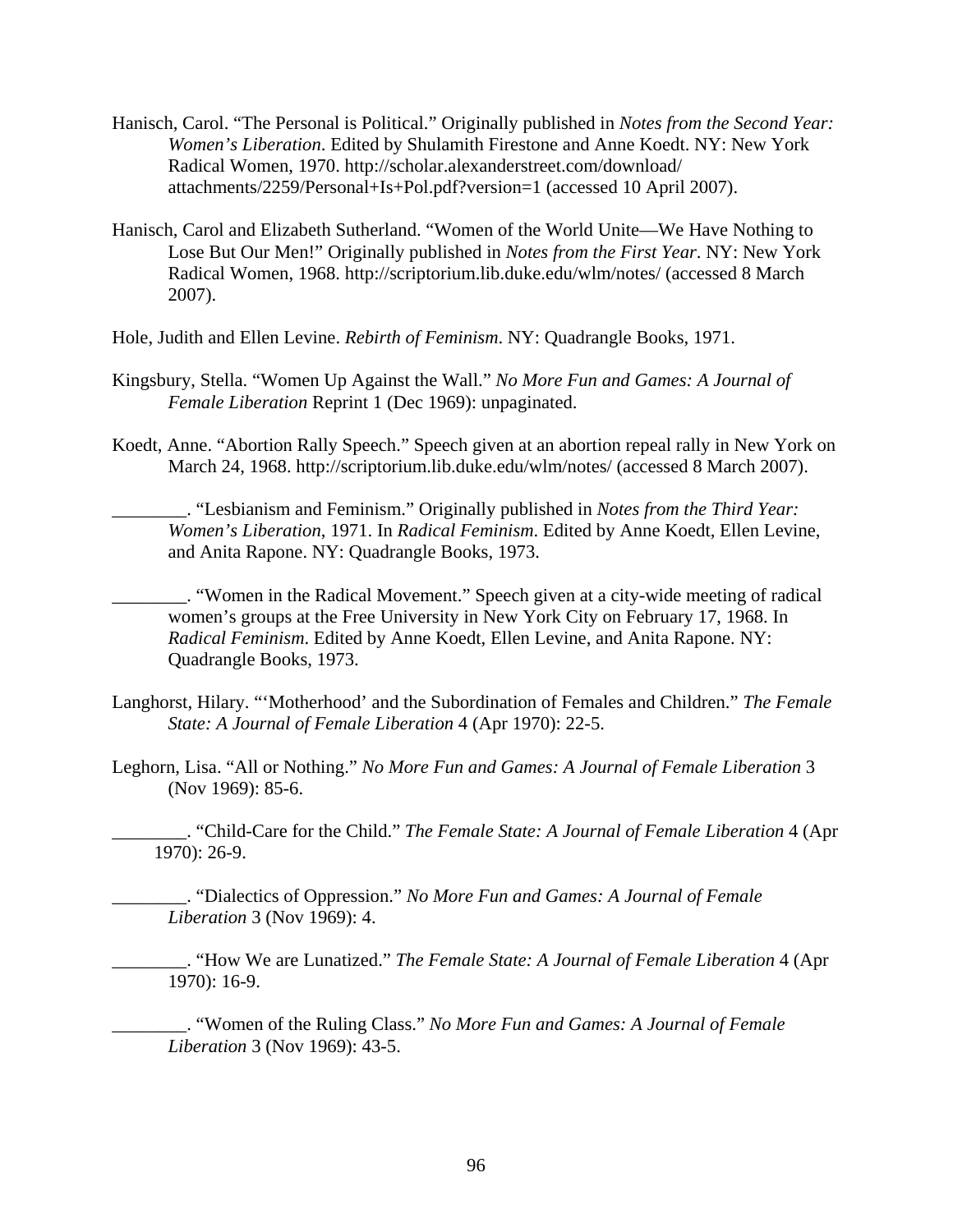- New York Radical Feminists. *Rape: The First Sourcebook for Women*. Edited by Noreen Connell and Cassandra Wilson. NY: Plume Books, 1974.
- O'Donnell, Ellen. "Thoughts on Celibacy." *No More Fun and Games: A Journal of Female Liberation* Reprint 1 (Dec 1969): unpaginated.
- Peslikis, Irene. "Resistances to Consciousness." Originally published in "Redstockings First Literature List." Fall 1969. In *Sisterhood is Powerful*. Edited by Robin Morgan. NY: Random House, 1970.
- Redstockings. "Manifesto." In *Sisterhood is Powerful*. Edited by Robin Morgan. NY: Random House, 1970.
- Rockefeller, Abby. "Sex: The Basis of Sexism." *No More Fun and Games: A Journal of Female Liberation* 6 (May 1973): 5-37.
- Sarachild, Kathie. "Consciousness Raising: A Radical Weapon." A compilation and expansion of text, notes and comments from a talk Kathie Sarachild gave on consciousness-raising to the First National Conference of Stewardesses for Women's Rights in New York City on March 12, 1973. http://scriptorium.lib.duke.edu/wlm/ fem/sarachild.html (accessed 18 March 2007).
- Terry, Marilyn. "Dress to Go Human In." *No More Fun and Games: A Journal of Female Liberation* Reprint 1 (Dec 1969): unpaginated.
- Tschirhart Sanford, Linda and Ann Fetter. With a foreword by Susan Brownmiller. *In Defense of Ourselves: A Rape Prevention Handbook for Women*. NY: Dolphin Books, 1979.
- Ware, Cellestine. *Woman Power: The Movement for Women's Liberation*. NY: Tower Publications, Inc. 1970.
- Warrior, Betsy. "Battle Lines." *No More Fun and Games: A Journal of Female Liberation* 3 (Nov 1969): 28-9.

\_\_\_\_\_\_\_\_. "Females and Welfare." *No More Fun and Games: A Journal of Female Liberation* 3 (Nov 1969): 46-8.

\_\_\_\_\_\_\_\_. "Sex Roles and Their Consequences." *No More Fun and Games: A Journal of Female Liberation* 2 (Feb 1969): 21-31.

\_\_\_\_\_\_\_\_. "The Quiet Ones." *No More Fun and Games: A Journal of Female Liberation* 3 (Nov 1969): 69-70.

Welch, Delpfine. "On Health." *The Female State: A Journal of Female Liberation* 4 (Apr 1970): 103-04.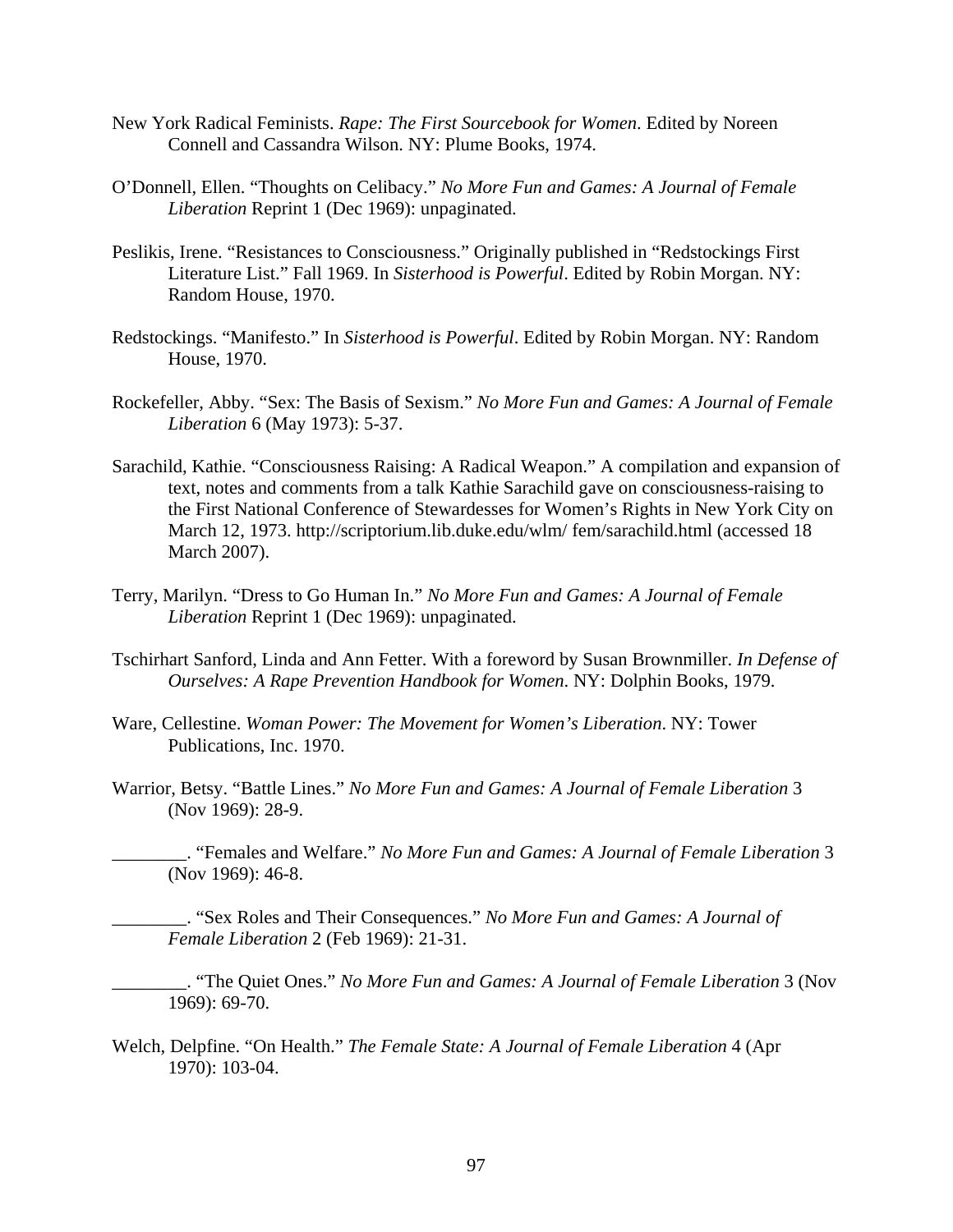- Willis, Ellen. "Abortion: Is a Woman a Person?" Originally published in *Village Voice*, 5 March 1979. In *Powers of Desire: The Politics of Sexuality*. Edited by Ann Snitow, Christine Stansell, and Sharon Thompson. NY: Monthly Review Press, 1983.
	- \_\_\_\_\_\_\_\_, ed. "Putting Women Back in the Abortion Debate." Originally published in *Village Voice*, 16 July 1985. In *No More Nice Girls: Countercultural Essays*. Hanover, NH: Wesleyan University Press, 1992.
- Women's Collective. "Consciousness-Raising." http://www.cwluherstory.com/CWLU Archive/crguidelines.html (accessed 8 March 2007).